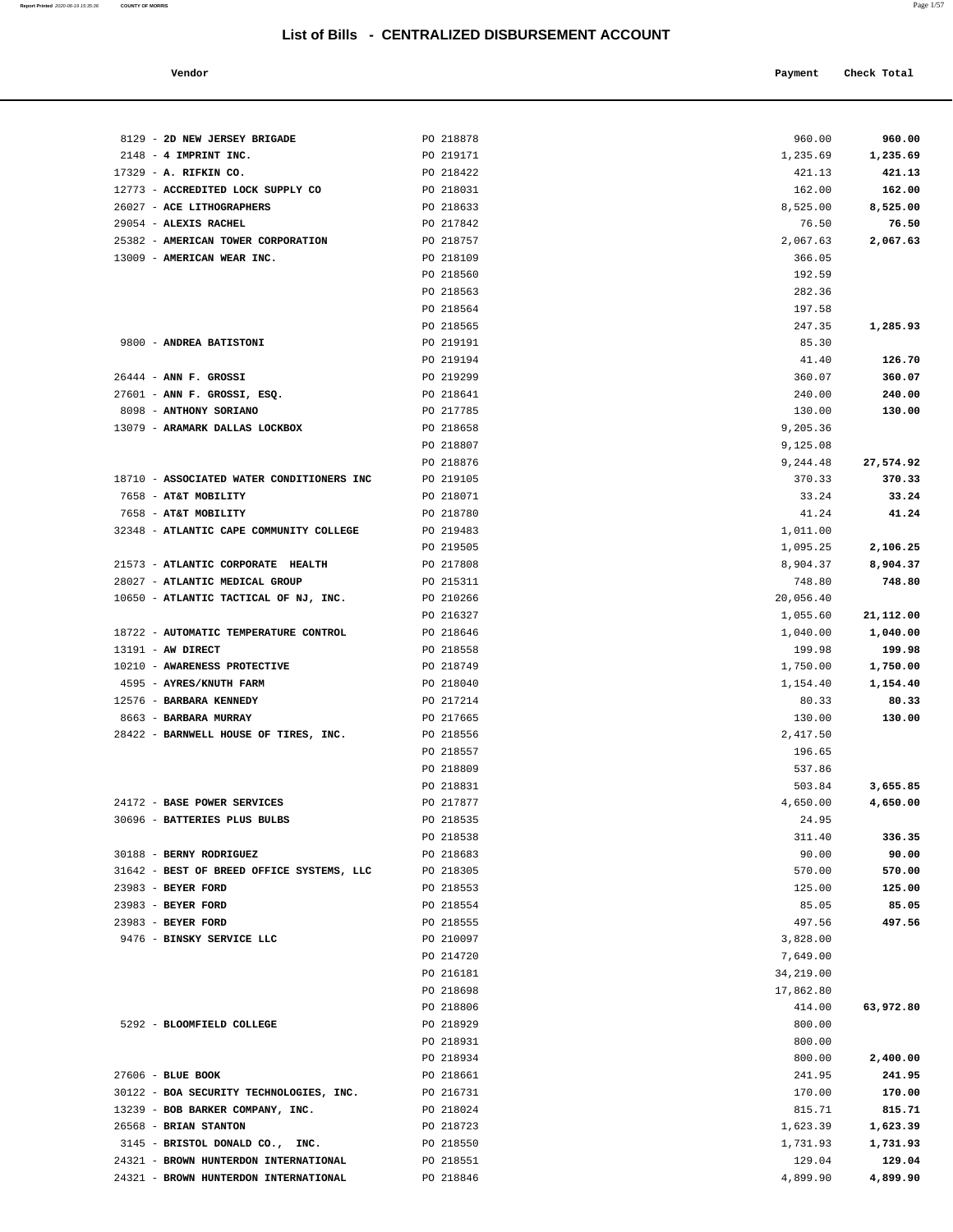28453 - **BROWN HUNTERDON MACK** PO 218552

**Report Printed** 2020-06-19 15:35:36 **COUNTY OF MORRIS** 

| a.<br>o ma | V.<br>$\sim$ |  |
|------------|--------------|--|
|            |              |  |

|                                                    | List of Bills - CENTRALIZED DISBURSEMENT ACCOUNT |                       | Page 2/57                       |
|----------------------------------------------------|--------------------------------------------------|-----------------------|---------------------------------|
| Vendor                                             |                                                  | Payment               | Check Total                     |
|                                                    |                                                  |                       |                                 |
| BROWN HUNTERDON MACK                               | PO 218552                                        | 80.76                 | 80.76                           |
| BUNKY'S HEAVY TOWING, LLC                          | PO 218810                                        | 379.50                | 379.50                          |
| BURRINI'S OLDE WORLD MARKET                        | PO 219298                                        | 1,068.77              | 1,068.77                        |
| <b>BUY WISE AUTO PARTS</b>                         | PO 218549                                        | 284.27                |                                 |
|                                                    | PO 218811                                        | 19.62                 | 303.89                          |
| CALEA                                              | PO 217279                                        | 15.00                 | 15.00                           |
| CANAL SOCIETY OF N.J. ED. FUND                     | PO 218039                                        | 5,600.00              | 5,600.00                        |
| CARLOS PEREZ JR.                                   | PO 218917                                        | 25.59                 | 25.59                           |
| CARROT-TOP INDUSTRIES INC                          | PO 218682                                        | 437.15                | 437.15                          |
| CATHERINE GOMES-ALSTON                             | PO 219099                                        | 136.40                | 136.40                          |
| CDW GOVERNMENT                                     | PO 217708                                        | 442.27                | 442.27                          |
| CENTURYLINK                                        | PO 218889                                        | 1,368.81              | 1,368.81                        |
| CENTURYLINK                                        | PO 219185                                        | 47.05                 | 47.05                           |
| CHAMPION ENERGY SERVICES, LLC                      | PO 219352                                        | 30,586.41             | 30,586.41                       |
| CHARM-TEX, INC.                                    | PO 217696                                        | 734.20                |                                 |
|                                                    | PO 217811                                        | 453.04                |                                 |
|                                                    | PO 218407                                        | 301.14                |                                 |
|                                                    | PO 218797                                        | 46.88                 | 1,535.26                        |
| CHERRY WEBER & ASSOC. PC                           | PO 169124                                        | 1,276.95              |                                 |
|                                                    | PO 219145                                        | 2,159.50              | 3,436.45                        |
| CHLIC                                              | PO 218696                                        |                       | 4, 014, 103. 41 4, 014, 103. 41 |
| CHLIC                                              | PO 218852                                        | 378,157.92            | 378,157.92                      |
| <b>CHRISTINE MARION</b>                            | PO 217405                                        | 941.31                |                                 |
|                                                    | PO 217434                                        | 264.66                | 1,205.97                        |
| <b>CHRISTOPHER CHARLES</b>                         | PO 219139                                        | 60.00                 | 60.00                           |
| <b>CLEARY GIACOBBE ALFIERI &amp;</b>               | PO 219351                                        | 19,540.00             | 19,540.00                       |
| CLEARY GIACOBBE ALFIERI &                          | PO 219378                                        | 604.50                | 604.50                          |
| CLIFFSIDE BODY CORP                                | PO 202698                                        | 36,918.39             |                                 |
|                                                    | PO 218258                                        | 287.50                |                                 |
|                                                    | PO 218547                                        | 3,132.91              |                                 |
|                                                    | PO 218548                                        | 3,132.91              | 43, 471. 71                     |
| CLIFTON ELEVATOR SERVICE CO INC                    | PO 218695                                        | 9,723.00              |                                 |
|                                                    | PO 218844                                        | 1,848.00              | 11,571.00                       |
| COLLABORATIVE TESTING SERVICES INC.                | PO 218413                                        | 240.00                | 240.00                          |
| COMMUNICATIONS SERVICE                             | PO 217827<br>PO 218789                           | 1,139.20              | 1,139.20                        |
| CONSOLIDATED ENVIRONMENTAL INC                     |                                                  | 19,000.00             | 19,000.00                       |
| CONSOLIDATED STEEL<br>CONTINENTAL HARDWARE, INC.   | PO 219001<br>PO 218680                           | 2,743.00<br>935.76    | 2,743.00                        |
|                                                    | PO 219000                                        |                       |                                 |
|                                                    | PO 219003                                        | 2,695.74<br>11,289.88 |                                 |
| CONTRACT PHARMACY SERVICES INC                     | PO 218592                                        | 10,219.54             | 14,921.38<br>10,219.54          |
|                                                    |                                                  | 1,098.62              |                                 |
| COOPER ELECTRIC SUPPLY CO.<br>CORE PROMOTIONS, LLC | PO 218999<br>PO 218408                           | 78.00                 | 1,098.62<br>78.00               |
| CORE PROMOTIONS, LLC                               | PO 218880                                        | 404.00                | 404.00                          |
| COUNTY COLLEGE OF MORRIS                           | PO 219506                                        | 568,256.74            | 568,256.74                      |
| COUNTY COLLEGE OF MORRIS                           | PO 219507                                        | 568,256.74            | 568,256.74                      |
| COUNTY CONCRETE CORP.                              | PO 218694                                        | 147.00                | 147.00                          |
| COUNTY CONCRETE CORP.                              | PO 218998                                        | 3,228.95              | 3,228.95                        |
| COUNTY OF MORRIS                                   | PO 219490                                        | 3,033.75              | 3,033.75                        |
| COUNTY OF MORRIS                                   | PO 219503                                        | 261.80                | 261.80                          |
| COUNTY OF MORRIS                                   | PO 219508                                        | 93, 463. 29           | 93,463.29                       |
| COUNTY OF MORRIS                                   | PO 219509                                        | 49,658.12             | 49,658.12                       |
| COUNTY WELDING SUPPLY CO                           | PO 217588                                        | 38.35                 |                                 |
|                                                    |                                                  |                       |                                 |

| 5643 - BUNKY'S HEAVY TOWING, LLC            | PO 218810 | 379.50                          | 379.50     |
|---------------------------------------------|-----------|---------------------------------|------------|
| 13540 - BURRINI'S OLDE WORLD MARKET         | PO 219298 | 1,068.77                        | 1,068.77   |
| 30691 - BUY WISE AUTO PARTS                 | PO 218549 | 284.27                          |            |
|                                             | PO 218811 | 19.62                           | 303.89     |
| $13609$ - CALEA                             | PO 217279 | 15.00                           | 15.00      |
| 18814 - CANAL SOCIETY OF N.J. ED. FUND      | PO 218039 | 5,600.00                        | 5,600.00   |
| 24820 - CARLOS PEREZ JR.                    | PO 218917 | 25.59                           | 25.59      |
| 10475 - CARROT-TOP INDUSTRIES INC           | PO 218682 | 437.15                          | 437.15     |
| 26398 - CATHERINE GOMES-ALSTON              | PO 219099 | 136.40                          | 136.40     |
| 4598 - CDW GOVERNMENT                       | PO 217708 | 442.27                          | 442.27     |
| 20487 - CENTURYLINK                         | PO 218889 | 1,368.81                        | 1,368.81   |
| 20487 - CENTURYLINK                         | PO 219185 | 47.05                           | 47.05      |
| 31717 - CHAMPION ENERGY SERVICES, LLC       | PO 219352 | 30,586.41                       | 30,586.41  |
| 29904 - CHARM-TEX, INC.                     | PO 217696 | 734.20                          |            |
|                                             | PO 217811 | 453.04                          |            |
|                                             | PO 218407 | 301.14                          |            |
|                                             | PO 218797 | 46.88                           | 1,535.26   |
| 13788 - CHERRY WEBER & ASSOC. PC            | PO 169124 | 1,276.95                        |            |
|                                             | PO 219145 | 2,159.50                        | 3,436.45   |
| 28373 - CHLIC                               | PO 218696 | 4, 014, 103. 41 4, 014, 103. 41 |            |
| $28373 - CHLIC$                             | PO 218852 | 378,157.92                      | 378,157.92 |
| 1682 - CHRISTINE MARION                     | PO 217405 | 941.31                          |            |
|                                             | PO 217434 | 264.66                          | 1,205.97   |
| 30249 - CHRISTOPHER CHARLES                 | PO 219139 | 60.00                           | 60.00      |
| 25571 - CLEARY GIACOBBE ALFIERI &           | PO 219351 | 19,540.00                       | 19,540.00  |
| 25571 - CLEARY GIACOBBE ALFIERI &           | PO 219378 | 604.50                          | 604.50     |
| 13857 - CLIFFSIDE BODY CORP                 | PO 202698 | 36, 918.39                      |            |
|                                             | PO 218258 | 287.50                          |            |
|                                             | PO 218547 | 3,132.91                        |            |
|                                             | PO 218548 | 3,132.91                        | 43, 471.71 |
| 8454 - CLIFTON ELEVATOR SERVICE CO INC      | PO 218695 | 9,723.00                        |            |
|                                             | PO 218844 | 1,848.00                        | 11,571.00  |
| 32333 - COLLABORATIVE TESTING SERVICES INC. | PO 218413 | 240.00                          | 240.00     |
| 26074 - COMMUNICATIONS SERVICE              | PO 217827 | 1,139.20                        | 1,139.20   |
| 13972 - CONSOLIDATED ENVIRONMENTAL INC      | PO 218789 | 19,000.00                       | 19,000.00  |
| 13976 - CONSOLIDATED STEEL                  | PO 219001 | 2,743.00                        | 2,743.00   |
| 27936 - CONTINENTAL HARDWARE, INC.          | PO 218680 | 935.76                          |            |
|                                             | PO 219000 | 2,695.74                        |            |
|                                             | PO 219003 | 11,289.88                       | 14,921.38  |
| 8043 - CONTRACT PHARMACY SERVICES INC       | PO 218592 | 10,219.54                       | 10,219.54  |
| 26101 - COOPER ELECTRIC SUPPLY CO.          | PO 218999 | 1,098.62                        | 1,098.62   |
| 21755 - CORE PROMOTIONS, LLC                | PO 218408 | 78.00                           | 78.00      |
| 21755 - CORE PROMOTIONS, LLC                | PO 218880 | 404.00                          | 404.00     |
| 14022 - COUNTY COLLEGE OF MORRIS            | PO 219506 | 568,256.74                      | 568,256.74 |
| 14022 - COUNTY COLLEGE OF MORRIS            | PO 219507 | 568,256.74                      | 568,256.74 |
| 14031 - COUNTY CONCRETE CORP.               | PO 218694 | 147.00                          | 147.00     |
| 14031 - COUNTY CONCRETE CORP.               | PO 218998 | 3,228.95                        | 3,228.95   |
| 13 - COUNTY OF MORRIS                       | PO 219490 | 3,033.75                        | 3,033.75   |
| 13 - COUNTY OF MORRIS                       | PO 219503 | 261.80                          | 261.80     |
| 13 - COUNTY OF MORRIS                       | PO 219508 | 93,463.29                       | 93,463.29  |
| 13 - COUNTY OF MORRIS                       | PO 219509 | 49,658.12                       | 49,658.12  |
| 14041 - COUNTY WELDING SUPPLY CO            | PO 217588 | 38.35                           |            |
|                                             | PO 218072 | 45.99                           | 84.34      |
| 14102 - CY DRAKE LOCKSMITHS, INC.           | PO 218546 | 17.90                           |            |
|                                             | PO 218597 | 72.25                           |            |
|                                             | PO 218657 | 113.96                          | 204.11     |
| $12523$ - D&B AUTO SUPPLY                   | PO 218256 | 700.23                          |            |
|                                             | PO 218566 | 104.51                          |            |
|                                             | PO 218567 | 308.72                          |            |
|                                             | PO 218574 | 44.07                           |            |
|                                             | PO 218575 | 525.03                          |            |

PO 218589 1,303.18 **2,985.74**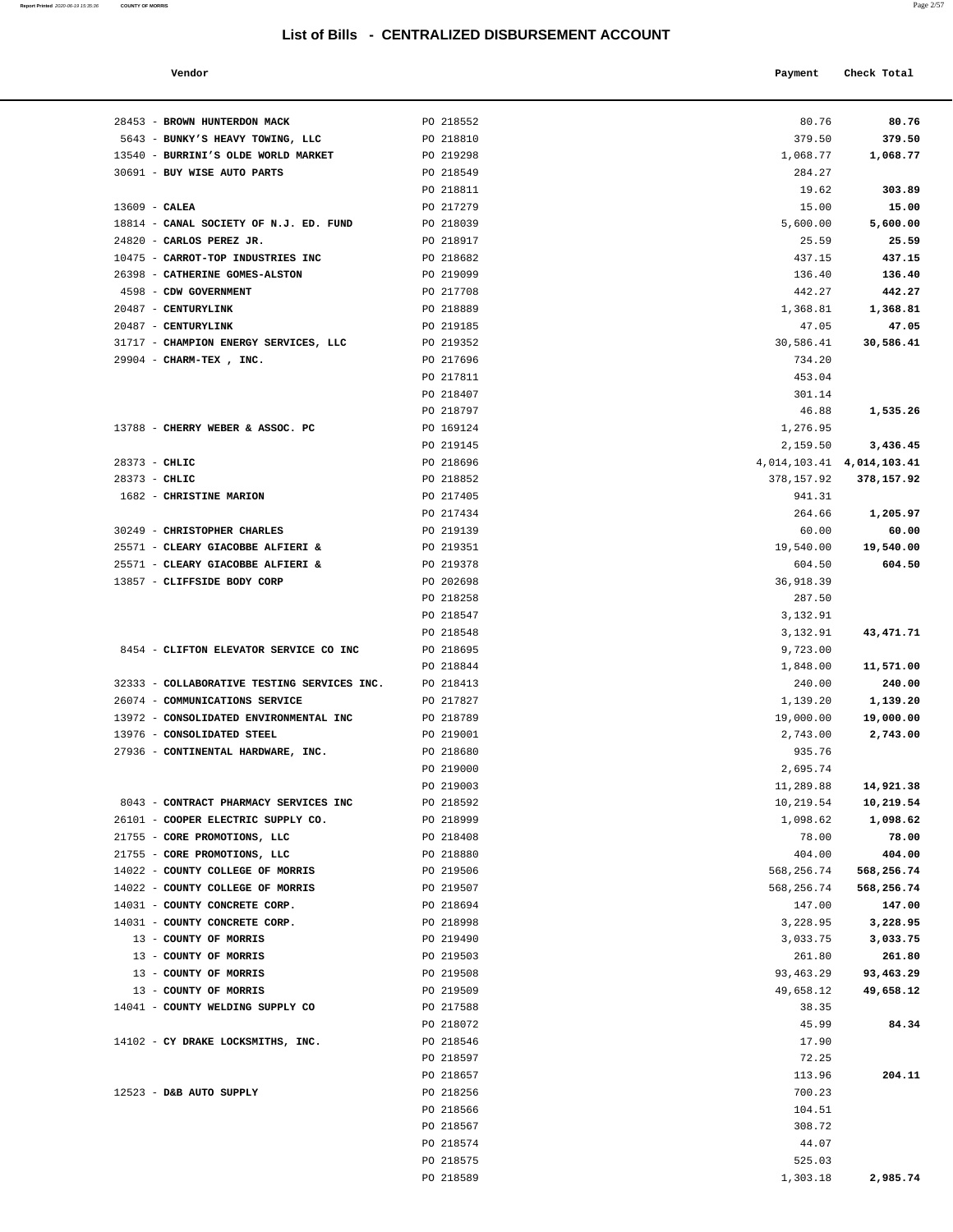| Vendor | Payment | Check Total |
|--------|---------|-------------|
|        |         |             |

| 12523 - D&B AUTO SUPPLY                    | PO 218590              | 492.39     |            |
|--------------------------------------------|------------------------|------------|------------|
|                                            | PO 218598              | 211.50     |            |
|                                            | PO 218812              | 87.38      |            |
|                                            | PO 218822              | 811.80     | 1,603.07   |
| 15642 - DALE KRAMER                        | PO 218747              | 310.20     | 310.20     |
| 32255 - DAR - Morristown Chapter           | PO 218055              | 3,600.00   | 3,600.00   |
| 27963 - DAVID KENNY                        | PO 218849              | 18.30      |            |
|                                            | PO 219291              | 10.46      | 28.76      |
| 11434 - DAWN CENTER FOR INDEPENDENT        | PO 219200              | 944.00     |            |
|                                            | PO 219201              | 6,458.00   | 7,402.00   |
| 14181 - DAYTOP VILLAGE OF NJ, INC.         | PO 218536              | 10,800.00  | 10,800.00  |
| 5414 - DEENA LEARY                         | PO 219302              | 1,925.87   | 1,925.87   |
| 14228 - DELL MARKETING L.P.                | PO 217350              | 4,826.88   |            |
|                                            | PO 217354              | 31,144.74  |            |
|                                            | PO 217868              | 1,799.88   | 37,771.50  |
| 28719 - DELTA DENTAL INSURANCE COMPANY     | PO 215144              | 2,610.33   |            |
|                                            | PO 216646              | 2,610.33   | 5,220.66   |
| 14249 - DELUXE INTERNATIONAL               | PO 218588              | 262.50     | 262.50     |
| 24349 - DIRECT ENERGY BUSINESS MARKETING   | PO 218990              | 13,434.54  | 13,434.54  |
| 24349 - DIRECT ENERGY BUSINESS MARKETING   | PO 218991              | 1,052.49   | 1,052.49   |
| 24349 - DIRECT ENERGY BUSINESS MARKETING   | PO 219233              | 303.51     | 303.51     |
| 8735 - DIRECT TV INC                       | PO 218912              | 162.48     | 162.48     |
| 29063 - DM MEDICAL BILLINGS, LLC           | PO 218296              | 6,567.19   | 6,567.19   |
| 14393 - DOVER WATER COMMISSIONERS          | PO 218910              | 70.74      | 70.74      |
| 32273 - DYNAMIC TRAFFIC LLC                | PO 216088              | 11,040.00  | 11,040.00  |
| 14438 - E.A. MORSE & CO. INC.              | PO 218001              | 576.65     |            |
|                                            | PO 218206              | 2,046.32   |            |
|                                            | PO 218659              | 631.70     | 3,254.67   |
| 30679 - EASTERN STATES AUTOPSY & FORENSIC  | PO 218283              | 3,800.00   | 3,800.00   |
| 336 - ELECTION GRAPHICS, INC.              | PO 218489              | 6,002.24   |            |
|                                            | PO 218919              | 238,500.00 | 244,502.24 |
| 14505 - ELIZABETHTOWN GAS COMPANY          | PO 219265              | 176.10     | 176.10     |
| 28990 - EMERGENCY EQUIPMENT LLC            | PO 218587              | 611.77     | 611.77     |
| 21093 - EMERGENCY PEST CONTROL             | PO 218678              | 395.00     | 395.00     |
| 21093 - EMERGENCY PEST CONTROL             | PO 219109              | 140.00     | 140.00     |
| 2047 - EMPLOYMENT HORIZONS ENTERPRISES INC | PO 218771              | 68,210.00  | 68,210.00  |
| 31109 - EPIPHANY COMMUNITY SERVICES, INC   | PO 218539              | 3,750.00   | 3,750.00   |
| 6038 - ESSEX COUNTY HOSPITAL               | PO 218439              | 3,275.84   | 3,275.84   |
| 12515 - FASTENAL COMPANY                   | PO 219108              | 302.44     | 302.44     |
| 9388 - FF1 PROFESSIONAL SAFETY SERVICES    | PO 218106              | 494.94     | 494.94     |
| 9388 - FF1 PROFESSIONAL SAFETY SERVICES    | PO 218635              | 1,385.10   | 1,385.10   |
| 21677 - FIRE AND SECURITY TECHNOLOGIES     | PO 217686              | 37,895.00  | 37,895.00  |
| 25548 - FIRST PRIORITY EMERGENCY           | PO 218813              | 1,159.33   | 1,159.33   |
| 28666 - FLAGSHIP HEALTH SYSTEMS, INC.      | PO 218692              | 2,756.16   | 2,756.16   |
| 32060 - FLOORMAT MANAGEMENT, INC.          | PO 219115              | 126.12     | 126.12     |
| 26339 - FOX STEEL PRODUCTS LLC             | PO 218016              | 680.20     | 680.20     |
| 26339 - FOX STEEL PRODUCTS LLC             | PO 218038              | 432.00     | 432.00     |
| 14787 - FREEDOM HOUSE INC.                 | PO 219095              | 11,280.00  |            |
|                                            | PO 219117              | 8,320.00   | 19,600.00  |
| 14795 - FRENCH & PARRELLO ASSOCIATES       | PO 210995              | 610.50     | 610.50     |
| $14841$ - GALETON                          | PO 214760              | 294.63     | 294.63     |
| $714$ - GALLS, LLC                         | PO 210044              | 10,670.00  |            |
|                                            | PO 211195              | 83.00      |            |
|                                            | PO 211201              | 356.57     |            |
|                                            | PO 217113              | 438.00     |            |
|                                            | PO 218041              | 192.19     |            |
|                                            | PO 218067              | 80.00      | 11,819.76  |
| 14123 - GANNETT NJ NEWSPAPERS              | PO 214363              | 1,000.00   | 1,000.00   |
| 14123 - GANNETT NJ NEWSPAPERS              | PO 218447              | 69.40      | 69.40      |
| 14123 - GANNETT NJ NEWSPAPERS              | PO 218800              | 127.02     | 127.02     |
| 14123 - GANNETT NJ NEWSPAPERS              | PO 218803              | 124.44     | 124.44     |
| 14123 - GANNETT NJ NEWSPAPERS              |                        | 48.76      | 48.76      |
| 14123 - GANNETT NJ NEWSPAPERS              | PO 218864<br>PO 219033 | 69.40      | 69.40      |
|                                            |                        |            |            |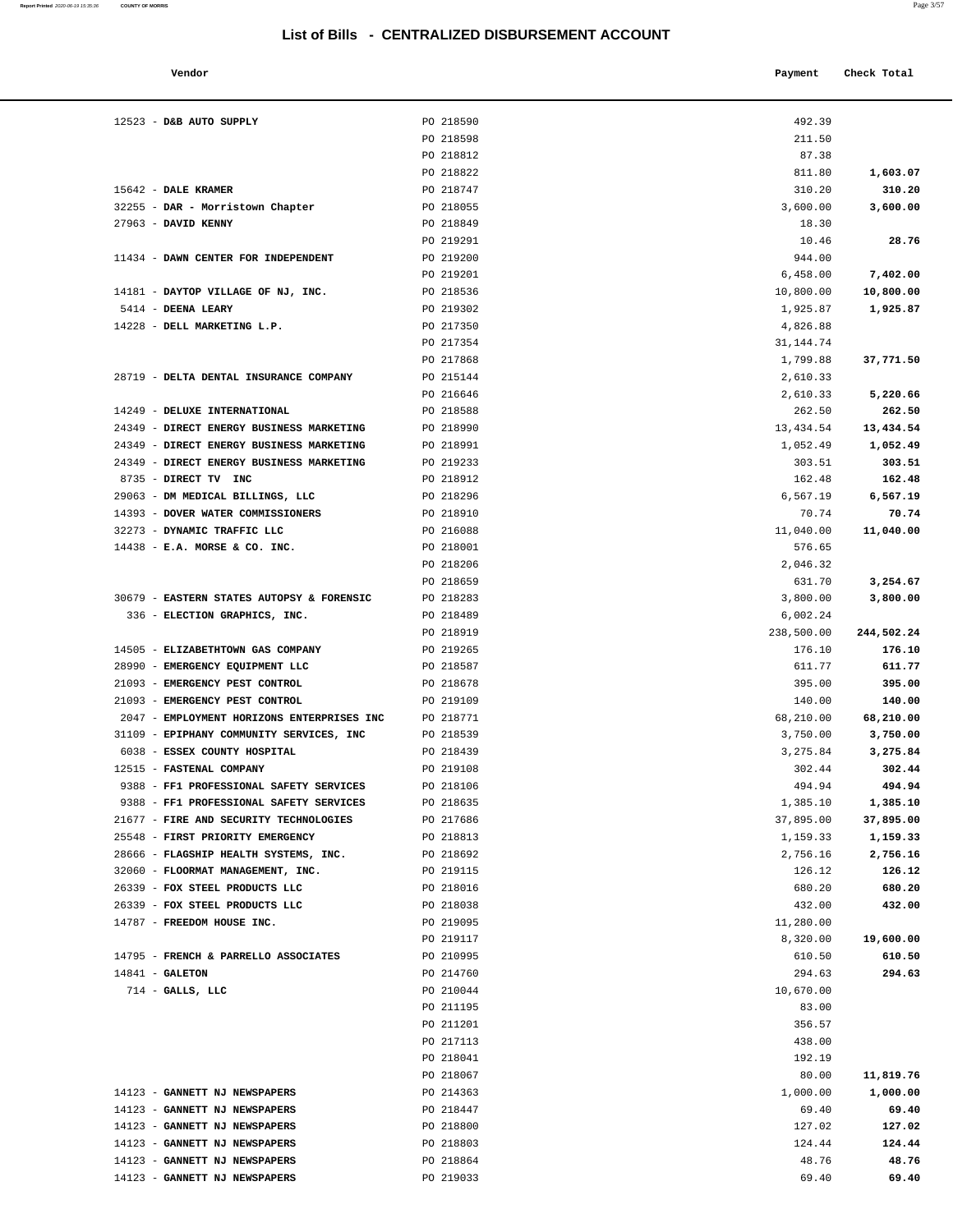| Vendor | Payment | Check Total |
|--------|---------|-------------|
|        |         |             |

| 14123 - GANNETT NJ NEWSPAPERS                                               | PO 219071              | 121.86                | 121.86             |
|-----------------------------------------------------------------------------|------------------------|-----------------------|--------------------|
| 14123 - GANNETT NJ NEWSPAPERS                                               | PO 219072              | 121.86                | 121.86             |
| 14123 - GANNETT NJ NEWSPAPERS                                               | PO 219073              | 124.44                | 124.44             |
| 14123 - GANNETT NJ NEWSPAPERS                                               | PO 219074              | 125.30                | 125.30             |
| 14123 - GANNETT NJ NEWSPAPERS                                               | PO 219088              | 64.24                 | 64.24              |
| 14123 - GANNETT NJ NEWSPAPERS                                               | PO 219089              | 54.78                 | 54.78              |
| 14123 - GANNETT NJ NEWSPAPERS                                               | PO 219090              | 54.78                 | 54.78              |
| 14123 - GANNETT NJ NEWSPAPERS                                               | PO 219091              | 54.78                 | 54.78              |
| 14123 - GANNETT NJ NEWSPAPERS                                               | PO 219093              | 65.10                 | 65.10              |
| 14123 - GANNETT NJ NEWSPAPERS                                               | PO 219094              | 65.96                 | 65.96              |
| 14123 - GANNETT NJ NEWSPAPERS                                               | PO 219354<br>PO 219355 | 86.00<br>119.28       | 86.00<br>119.28    |
| 14123 - GANNETT NJ NEWSPAPERS<br>14123 - GANNETT NJ NEWSPAPERS              | PO 219375              | 72.84                 | 72.84              |
| 14887 - GENERAL PLUMBING SUPPLY INC.                                        | PO 218685              | 62.21                 | 62.21              |
| 30482 - GENESIS ENGINEERING, LLC                                            | PO 196382              | 4,875.00              |                    |
|                                                                             | PO 219227              | 8,715.00              | 13,590.00          |
| 29865 - GRACE MOORE                                                         | PO 219195              | 169.85                |                    |
|                                                                             | PO 219196              | 133.10                | 302.95             |
| $14984$ - GRAINGER                                                          | PO 217464              | 140.62                |                    |
|                                                                             | PO 218599              | 109.70                |                    |
|                                                                             | PO 218708              | 1,267.27              | 1,517.59           |
| $24884$ - GRAINGER                                                          | PO 218113              | 147.80                | 147.80             |
| $14983$ - GRAINGER                                                          | PO 218221              | 2,015.19              |                    |
|                                                                             | PO 218717              | 43.74                 |                    |
|                                                                             | PO 218767              | 412.00                | 2,470.93           |
| 19122 - GRASS ROOTS TURF PRODUCTS INC                                       | PO 219106              | 167.15                | 167.15             |
| 15007 - GREENMAN PEDERSEN INC                                               | PO 215596              | 2,610.00              |                    |
|                                                                             | PO 218766<br>PO 218885 | 3,921.53<br>27,653.21 | 34,184.74          |
| 20320 - HANNON FLOOR COVERING CORPORATION                                   | PO 218861              | 78,147.89             | 78,147.89          |
| 29425 - HANOVER SUPPLY                                                      | PO 219112              | 130.00                | 130.00             |
| 25522 - HARRY L. SCHWARZ & CO.                                              | PO 218431              | 1,890.00              | 1,890.00           |
| 30359 - HD SUPPLY CONSTRUCTION &                                            | PO 218062              | 1,500.00              | 1,500.00           |
| 32108 - HEATHER J. DARLING                                                  | PO 218711              | 82.19                 | 82.19              |
| 8685 - HENRY SCHEIN INC                                                     | PO 218219              | 1,505.58              |                    |
|                                                                             | PO 218593              | 232.44                | 1,738.02           |
| 10845 - HIAB INC                                                            | PO 200947              | 147.68                |                    |
|                                                                             | PO 201441              | 48.51                 | 196.19             |
| 28404 - HOME DEPOT CREDIT SERVICES                                          | PO 218783              | 60.61                 | 60.61              |
| 28404 - HOME DEPOT CREDIT SERVICES                                          | PO 219107              | 822.44                | 822.44             |
| 20737 - HOOVER TRUCK CENTERS INC                                            | PO 218600              | 180.50                | 180.50             |
| 20737 - HOOVER TRUCK CENTERS INC<br>15260 - HUDSON COUNTY COMMUNITY COLLEGE | PO 218601<br>PO 219485 | 161.86<br>2,718.64    | 161.86             |
| 10636 - HUNAN WOK                                                           | PO 219433              | 151.58                | 2,718.64<br>151.58 |
| 29389 - HVG LLC                                                             | PO 219101              | 977.20                | 977.20             |
| 12041 - INGLESINO, WEBSTER,                                                 | PO 218851              | 27, 459.45            | 27,459.45          |
| 25455 - INTERNATIONAL ACADEMIES OF                                          | PO 218287              | 30.00                 | 30.00              |
| 25455 - INTERNATIONAL ACADEMIES OF                                          | PO 218748              | 30.00                 | 30.00              |
| 30135 - INVESTIGATIVE FORENSICS CONSULTING                                  | PO 218634              | 399.00                |                    |
|                                                                             | PO 218954              | 551.00                | 950.00             |
| 11533 - J FLETCHER CREAMER & SON, INC                                       | PO 209299              | 2,375.00              |                    |
|                                                                             | PO 209300              | 4,862.50              |                    |
|                                                                             | PO 211230              | 2,987.50              | 10,225.00          |
| 11132 - JEFF FREDERICKS                                                     | PO 219384              | 90.00                 | 90.00              |
| 20591 - JEFFREY PAUL                                                        | PO 218294              | 375.83                | 375.83             |
| 20591 - JEFFREY PAUL                                                        | PO 218446              | 22.38                 | 22.38              |
| 960 - JERSEY CENTRAL POWER & LIGHT<br>960 - JERSEY CENTRAL POWER & LIGHT    | PO 218288<br>PO 218433 | 1,876.92<br>28.72     | 1,876.92<br>28.72  |
| 960 - JERSEY CENTRAL POWER & LIGHT                                          | PO 218647              | 412.01                | 412.01             |
| 960 - JERSEY CENTRAL POWER & LIGHT                                          | PO 218669              | 20.64                 | 20.64              |
| 960 - JERSEY CENTRAL POWER & LIGHT                                          | PO 218670              | 580.52                | 580.52             |
| 960 - JERSEY CENTRAL POWER & LIGHT                                          | PO 218671              | 311.80                | 311.80             |
| 960 - JERSEY CENTRAL POWER & LIGHT                                          | PO 218672              | 30.60                 | 30.60              |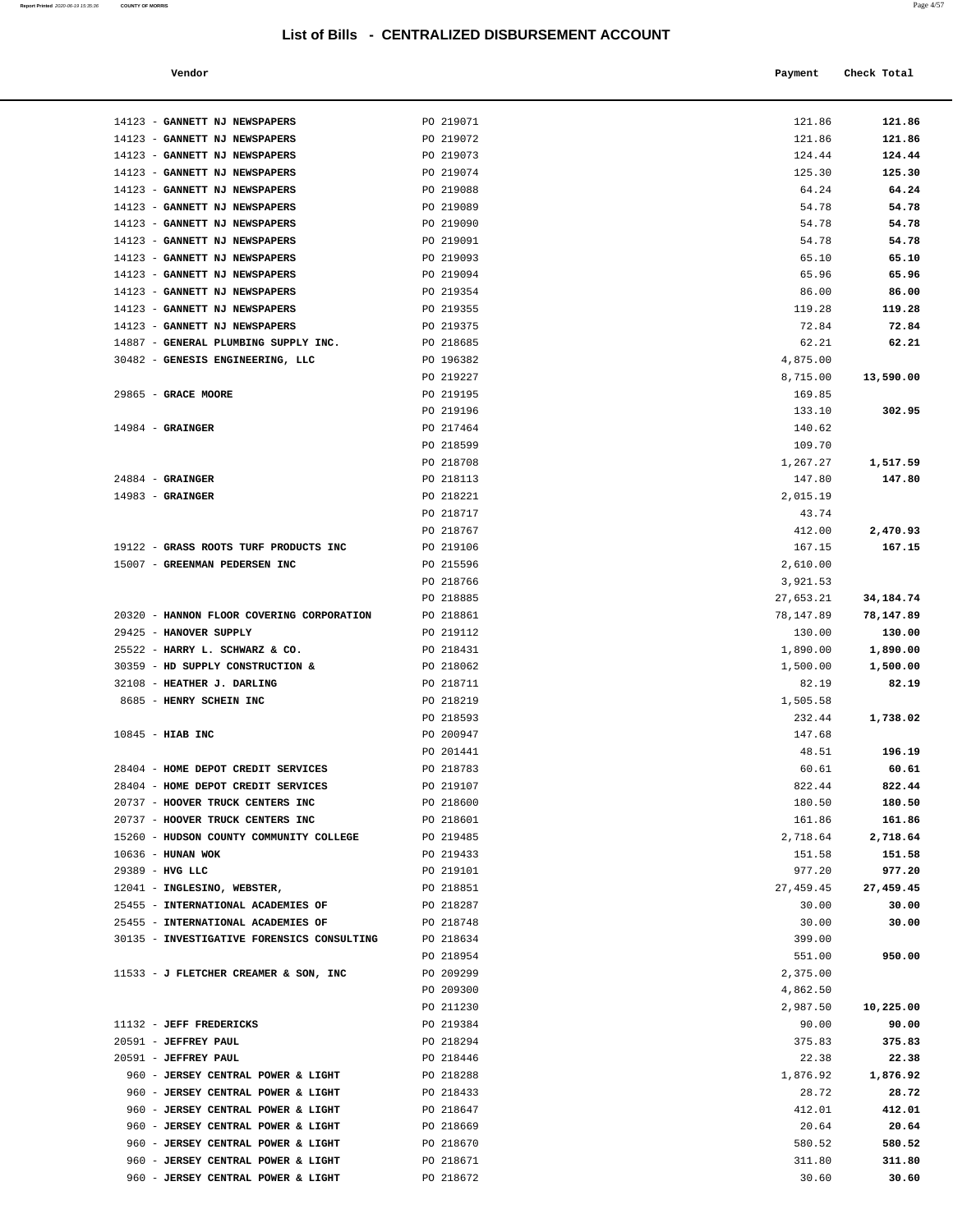| Report Printed 2020-06-19 15:35:36<br>the contract of the contract of the contract of the contract of the contract of the contract of the contract of | <b>COUNTY OF MORRIS</b> |  |  | $-100$<br>Page 5/57 |
|-------------------------------------------------------------------------------------------------------------------------------------------------------|-------------------------|--|--|---------------------|
|                                                                                                                                                       |                         |  |  |                     |

| Vendor |  | Payment Check Total |
|--------|--|---------------------|
|--------|--|---------------------|

| 960 - JERSEY CENTRAL POWER & LIGHT                                       | PO 218673              | 21.20            | 21.20            |
|--------------------------------------------------------------------------|------------------------|------------------|------------------|
| 960 - JERSEY CENTRAL POWER & LIGHT                                       | PO 218674              | 41.75            | 41.75            |
| 960 - JERSEY CENTRAL POWER & LIGHT                                       | PO 218735              | 87.72            | 87.72            |
| 960 - JERSEY CENTRAL POWER & LIGHT                                       | PO 218751              | 1,044.60         | 1,044.60         |
| 960 - JERSEY CENTRAL POWER & LIGHT                                       | PO 218848              | 50.41            | 50.41            |
| 960 - JERSEY CENTRAL POWER & LIGHT                                       | PO 218915              | 12,629.86        | 12,629.86        |
| 960 - JERSEY CENTRAL POWER & LIGHT                                       | PO 219013              | 46.29            | 46.29            |
| 960 - JERSEY CENTRAL POWER & LIGHT                                       | PO 219015              | 15.77<br>39.27   | 15.77            |
| 960 - JERSEY CENTRAL POWER & LIGHT<br>960 - JERSEY CENTRAL POWER & LIGHT | PO 219020<br>PO 219103 | 325.48           | 39.27<br>325.48  |
| 960 - JERSEY CENTRAL POWER & LIGHT                                       | PO 219113              | 69,711.07        | 69,711.07        |
| 960 - JERSEY CENTRAL POWER & LIGHT                                       | PO 219114              | 2,883.22         | 2,883.22         |
| 960 - JERSEY CENTRAL POWER & LIGHT                                       | PO 219143              | 12,973.12        | 12,973.12        |
| 960 - JERSEY CENTRAL POWER & LIGHT                                       | PO 219202              | 573.02           | 573.02           |
| 1622 - JERSEY TRACTOR TRAILER                                            | PO 219323              | 800.00           |                  |
|                                                                          | PO 219324              | 800.00           | 1,600.00         |
| $1815$ - JESCO INC.                                                      | PO 218254              | 214.84           | 214.84           |
| 31634 - JESSICA JIMENEZ                                                  | PO 219197              | 20.99            | 20.99            |
| 1288 - JILL CERULLO                                                      | PO 219002              | 97.26            | 97.26            |
| 26156 - JJS SERVICES, INC.<br>26156 - JJS SERVICES, INC.                 | PO 217715<br>PO 219140 | 535.00<br>500.00 | 535.00<br>500.00 |
| 9304 - JOHN J. HAYES                                                     | PO 219341              | 712.00           | 712.00           |
| 12452 - JOHNSON & JOHNSON, ESQS                                          | PO 218324              | 3,982.50         |                  |
|                                                                          | PO 219116              | 3,653.90         | 7,636.40         |
| 26888 - JOHNSON CONTROLS INC.                                            | PO 218644              | 1,352.70         | 1,352.70         |
| 21614 - JOHNSON MIRMIRAN &                                               | PO 219132              | 2,913.93         | 2,913.93         |
| 8131 - JOHNSTONE SUPPLY                                                  | PO 218585              | 127.92           |                  |
|                                                                          | PO 218660              | 386.90           | 514.82           |
| 2695 - JOHNSTONE SUPPLY                                                  | PO 219138              | 2,670.84         | 2,670.84         |
| 677 - JULIO PORRAO                                                       | PO 218857              | 81.80            | 81.80            |
| 15539 - JUST JIM CLEANING SERVICE                                        | PO 219170              | 175.00           |                  |
| 703 - KAREN REMUS                                                        | PO 219172<br>PO 218307 | 425.00<br>72.00  | 600.00<br>72.00  |
| 15565 - KELLER & KIRKPATRICK                                             | PO 218768              | 11,330.38        |                  |
|                                                                          | PO 219216              | 17,069.65        | 28,400.03        |
| 29055 - KENNETH BRENZEL                                                  | PO 219198              | 269.43           | 269.43           |
| 15574 - KENVIL POWER EQUIPMENT, INC.                                     | PO 216600              | 104.72           | 104.72           |
| 11214 - KEVIN SITLICK                                                    | PO 217664              | 648.00           | 648.00           |
| 24924 - KEY-TECH                                                         | PO 215497              | 216.00           | 216.00           |
| 24924 - KEY-TECH                                                         | PO 215778              | 1,044.00         | 1,044.00         |
| 24924 - KEY-TECH                                                         | PO 219225              | 1,818.00         | 1,818.00         |
| 31176 - KIMBERLY CACCIABEVE                                              | PO 219189              | 45.60            |                  |
|                                                                          | PO 219190<br>PO 219192 | 28.80<br>19.00   |                  |
|                                                                          | PO 219193              | 121.55           | 214.95           |
| 15634 - KORNER STORE INC                                                 | PO 218653              | 126.50           | 126.50           |
| 32341 - KPDEMNITZ CONSULTING LLC                                         | PO 218962              | 2,500.00         | 2,500.00         |
| 32237 - KRISTINA FAVO                                                    | PO 219043              | 138.88           | 138.88           |
| 27137 - LAKE HOPATCONG FOUNDATION                                        | PO 218044              | 1,200.00         | 1,200.00         |
| 12726 - LANGUAGE LINE SERVICES                                           | PO 218309              | 137.70           | 137.70           |
| 2129 - LASER TECHNOLOGY, INC.                                            | PO 215643              | 135.00           | 135.00           |
| 30485 - LAURIE LITT                                                      | PO 218869              | 450.00           | 450.00           |
| 15709 - LAWMEN SUPPLY CO OF NJ, INC.                                     | PO 210057              | 6,752.80         | 6,752.80         |
| 15816 - LONGFELLOWS SANDWICH DELI<br>29100 - LTC SCRIPTS INC.            | PO 219297<br>PO 218023 | 684.73<br>9.39   | 684.73<br>9.39   |
| 666 - LUCY CANNIZZO                                                      | PO 217935              | 1,626.00         | 1,626.00         |
| 28911 - M-TEC CONSTRUCTION SERVICE LLC                                   | PO 219209              | 18,945.00        | 18,945.00        |
| 16280 - M. C. ECONOMIC DEVELOPMENT                                       | PO 219215              | 72,500.00        | 72,500.00        |
| 15907 - M.C. MUA-MT OLIVE                                                | PO 219076              | 1,024.44         | 1,024.44         |
| 28251 - MAGIC TOUCH CONSTRUCTION CO., INC.                               | PO 218591              | 1,091.52         |                  |
|                                                                          | PO 218693              | 7,760.97         | 8,852.49         |
| 17406 - MARILYN ROSSY                                                    | PO 218746              | 63.39            |                  |
|                                                                          | PO 219151              | 184.97           | 248.36           |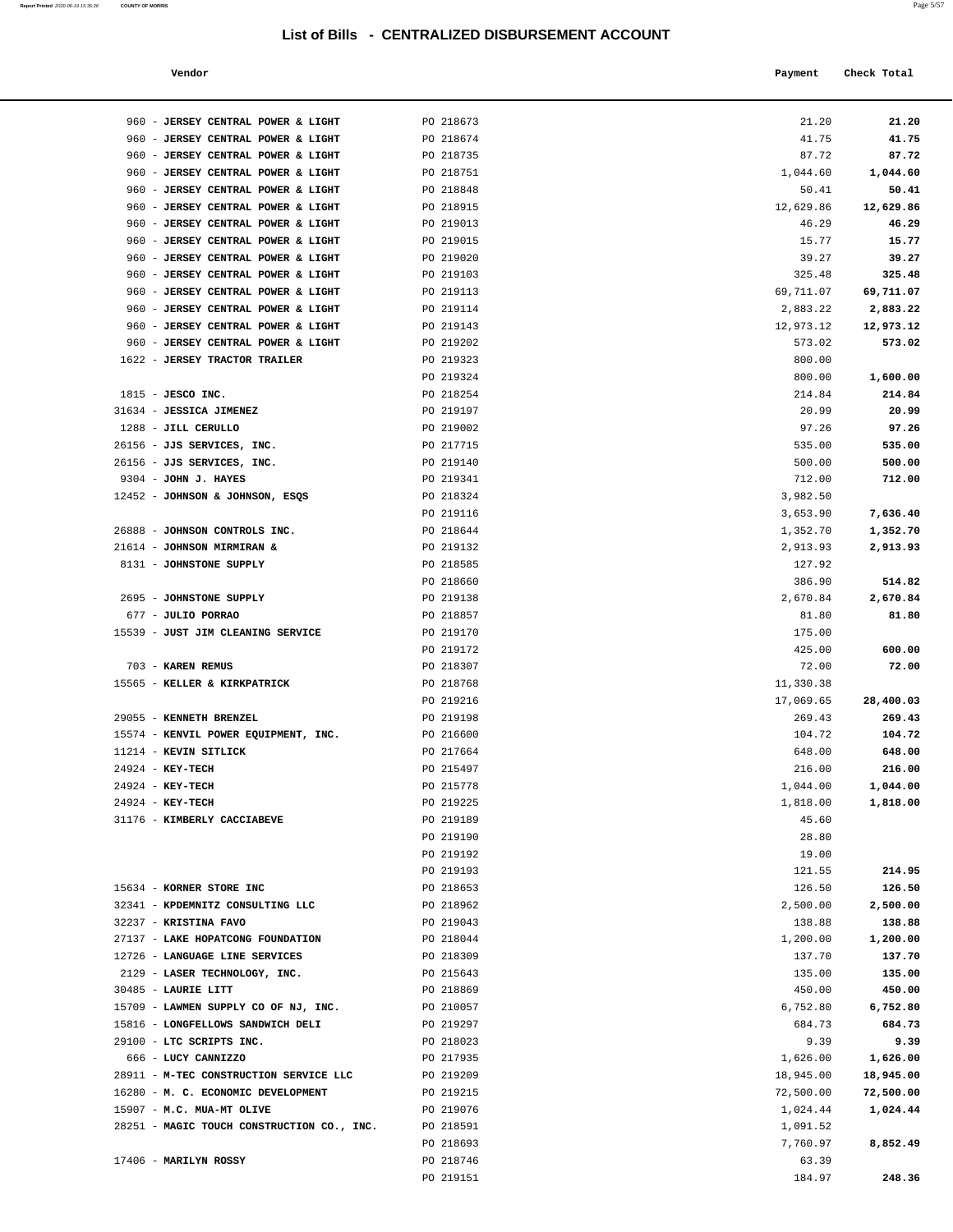| Report Printed 2020-06-19 15:35:36   COUNTY OF MORRIS | Page 6/57 |
|-------------------------------------------------------|-----------|
|                                                       |           |

| Vendor |  | Payment Check Total |
|--------|--|---------------------|
|--------|--|---------------------|

| 16065 - MC VOCATIONAL SCHOOL DISTRICT                                             | PO 219482              | 120,907.92           | 120,907.92          |
|-----------------------------------------------------------------------------------|------------------------|----------------------|---------------------|
| 16065 - MC VOCATIONAL SCHOOL DISTRICT<br>3110 - MCI COM                           | PO 219484<br>PO 219184 | 142,299.18<br>35.03  | 142,299.18<br>35.03 |
| 27603 - MCKESSON MEDICAL SURGICAL                                                 | PO 217465              | 30.45                |                     |
|                                                                                   | PO 217466              | 65.98                |                     |
|                                                                                   | PO 218828              | 1,616.74             | 1,713.17            |
| 16095 - MCMASTER-CARR SUPPLY CO                                                   | PO 218112              | 277.37               |                     |
|                                                                                   | PO 218956              | 403.82               | 681.19              |
| 29910 - MELVA MULLINGS                                                            | PO 212420              | 804.00               | 804.00              |
| 16129 - MENTAL HEALTH ASSOCIATION OF                                              | PO 218537              | 8,552.00             | 8,552.00            |
| 32055 - MFS CONSULTING ENGINEERS &                                                | PO 218918              | 5,952.95             | 5,952.95            |
| 24312 - MICHAEL DIETZ                                                             | PO 219162              | 90.00                | 90.00               |
| 31022 - MICHAEL MINOVICH                                                          | PO 218724              | 5,847.99             | 5,847.99            |
| 32336 - MICHAEL WILLIAMS                                                          | PO 219199              | 22.64                | 22.64               |
| 32130 - MICHELLE LYNN WALKER                                                      | PO 217845              | 199.40               | 199.40              |
| 25558 - MIDWESTERN SOFTWARE SOLUTIONS, LLC.                                       | PO 217646              | 2,790.00             | 2,790.00            |
| 25466 - MILLENNIUM COMMUNICATIONS                                                 | PO 217857<br>PO 218151 | 69,290.40            | 69,290.40           |
| 32253 - MOMAR, INC.<br>12819 - MORRIS COUNTY MUA                                  | PO 218136              | 297.36<br>350.00     | 297.36<br>350.00    |
| 12819 - MORRIS COUNTY MUA                                                         | PO 218986              | 6,122.49             | 6,122.49            |
| 12819 - MORRIS COUNTY MUA                                                         | PO 218989              | 1,159.09             | 1,159.09            |
| 4812 - MORRIS COUNTY PREVENTION                                                   | PO 218534              | 8,745.50             | 8,745.50            |
| 12676 - MORRIS COUNTY TOURISM BUREAU                                              | PO 217208              | 56,500.00            | 56,500.00           |
| 16321 - MORRISTOWN LUMBER &                                                       | PO 218295              | 80.69                |                     |
|                                                                                   | PO 218582              | 731.65               |                     |
|                                                                                   | PO 218760              | 989.00               |                     |
|                                                                                   | PO 218884              | 133.15               | 1,934.49            |
| 7584 - MORRISTOWN MEDICAL CENTER                                                  | PO 216748              | 7,727.23             |                     |
|                                                                                   | PO 216962              | 1,562.79             | 9,290.02            |
| 16334 - MORRISTOWN MEDICAL CENTER                                                 | PO 219097              | 9,340.00             | 9,340.00            |
| 16340 - MORRISTOWN PARKING AUTHORITY                                              | PO 218774              | 1,629.97             | 1,629.97            |
| 16343 - MORRISTOWN POSTMASTER                                                     | PO 218779              | 1,558.00             | 1,558.00            |
| 4955 - MR. JOHN, INC.                                                             | PO 218778              | 212.45               | 212.45              |
| 19523 - N.J. NATURAL GAS COMPANY                                                  | PO 218315              | 127.05               |                     |
|                                                                                   | PO 218992              | 153.63               |                     |
|                                                                                   | PO 218993              | 34.63                |                     |
|                                                                                   | PO 218994<br>PO 218995 | 94.41<br>321.31      |                     |
|                                                                                   | PO 218996              | 394.52               |                     |
|                                                                                   | PO 218997              | 95.03                | 1,220.58            |
| 28785 - NAPA OF ROCKAWAY                                                          | PO 218049              | 94.65                |                     |
|                                                                                   | PO 218050              | 81.79                |                     |
|                                                                                   | PO 218051              | 319.66               |                     |
|                                                                                   | PO 218629              | 196.38               |                     |
|                                                                                   | PO 218649              | 907.39               |                     |
|                                                                                   | PO 218817              | 42.35                |                     |
|                                                                                   | PO 218829              | 95.50                | 1,737.72            |
| 30550 - NATAL ISRAEL TRAUMA CENTER                                                | PO 219303              | 600.00               |                     |
|                                                                                   | PO 219307              | 200.00               |                     |
|                                                                                   | PO 219308              | 750.00               | 1,550.00            |
| 1304 - NATIONAL BUSINESS                                                          | PO 218595              | 1,919.00             | 1,919.00            |
| 12481 - NATIONAL CAREER INSTITUTE                                                 | PO 218920              | 800.00               |                     |
|                                                                                   | PO 218936              | 800.00               | 1,600.00            |
| 21122 - NATIONAL FUEL OIL INC.                                                    | PO 218825              | 6,620.28             | 6,620.28            |
| 21122 - NATIONAL FUEL OIL INC.                                                    | PO 219488              | 515.85               |                     |
|                                                                                   | PO 219488              | 13,653.67            | 14,169.52           |
| 31632 - NATIONAL INTERNAL AFFAIRS                                                 | PO 217817              | 50.00                | 50.00               |
| 32317 - New Jersey Broadcasters Assoc                                             | PO 218632              | 5,000.00             | 5,000.00            |
| 27224 - NEW JERSEY FIRE EQUIPMENT COMPANY<br>28348 - NEW JERSEY OVERHEAD DOOR LLC | PO 218762<br>PO 218542 | 1,270.00<br>5,794.50 | 1,270.00            |
|                                                                                   | PO 219144              | 160.00               | 5,954.50            |
| 16552 - NEWBRIDGE SERVICES INC                                                    | PO 219322              | 6,711.00             |                     |
|                                                                                   | PO 219325              | 2,446.00             | 9,157.00            |
|                                                                                   |                        |                      |                     |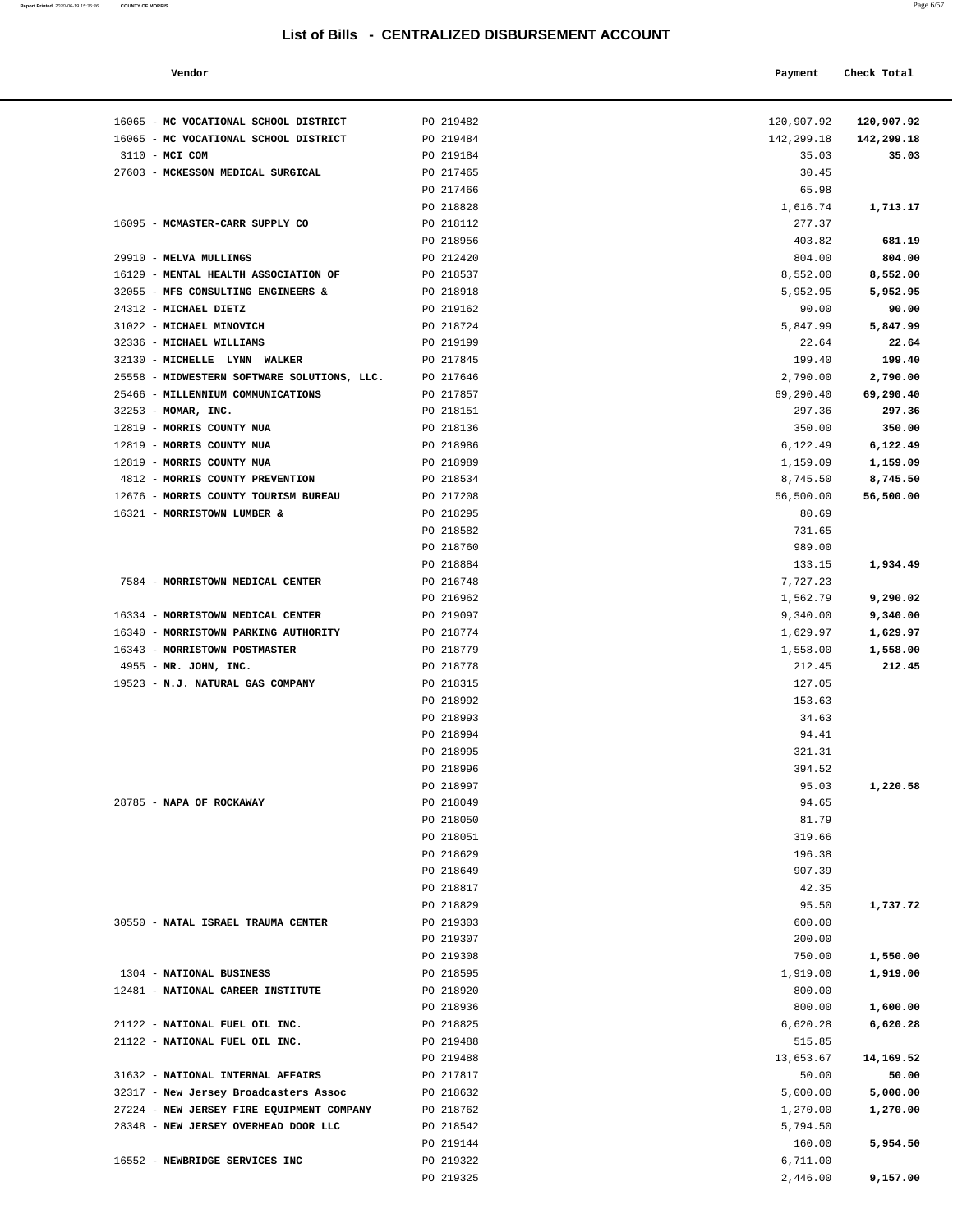| Vendor<br>. | Payment | Check Total |
|-------------|---------|-------------|

| 23981 - NIELSEN DODGE - C-J-R                                                | PO 218571              | 108.00               | 108.00               |
|------------------------------------------------------------------------------|------------------------|----------------------|----------------------|
| 23981 - NIELSEN DODGE - C-J-R                                                | PO 218572              | 32.26                | 32.26                |
| 23981 - NIELSEN DODGE - C-J-R                                                | PO 218573              | 35.56                | 35.56                |
| 19919 - NJ ADVANCE MEDIA                                                     | PO 219034              | 128.80               | 128.80               |
| 9634 - NJ COUNTY PLANNERS ASSOCIATION, C/O                                   | PO 218166              | 150.00               | 150.00               |
| $7380 - NJ E-ZPASS$                                                          | PO 218908              | 200.00               | 200.00               |
| $8349$ - NMS LABS                                                            | PO 218449              | 8,438.00             | 8,438.00             |
| 26357 - NORTHEAST COMMUNICATIONS, INC.                                       | PO 218916              | 686.00               | 686.00               |
| 26357 - NORTHEAST COMMUNICATIONS, INC.                                       | PO 218963              | 315.55               | 315.55               |
| 16742 - NORTHERN SAFETY CO. INC.                                             | PO 218665              | 70.68                | 70.68                |
| 16764 - NU-WAY CONCESSIONAIRES INC                                           | PO 217547              | 2,536.02             |                      |
|                                                                              | PO 218796<br>PO 218798 | 4,681.30<br>2,165.46 |                      |
|                                                                              | PO 219173              | 516.00               |                      |
|                                                                              | PO 219174              | 450.00               |                      |
|                                                                              | PO 219182              | 152,508.50           | 162,857.28           |
| 16767 - NUTRI-SYSTEMS CORPORATION                                            | PO 218675              | 653.12               | 653.12               |
| 26726 - OFFICE CONCEPTS GROUP, INC.                                          | PO 218477              | 76.50                | 76.50                |
| 26726 - OFFICE CONCEPTS GROUP, INC.                                          | PO 218802              | 1,097.33             | 1,097.33             |
| 26726 - OFFICE CONCEPTS GROUP, INC.                                          | PO 218855              | 490.00               | 490.00               |
| 26726 - OFFICE CONCEPTS GROUP, INC.                                          | PO 219129              | 119.72               | 119.72               |
| 26726 - OFFICE CONCEPTS GROUP, INC.                                          | PO 219134              | 480.10               | 480.10               |
| 26726 - OFFICE CONCEPTS GROUP, INC.                                          | PO 219207              | 360.91               | 360.91               |
| 26726 - OFFICE CONCEPTS GROUP, INC.                                          | PO 219230              | 290.82               | 290.82               |
| 10246 - OFFICE OF TEMPORARY ASSISTANCE                                       | PO 215381              | 4,900.00             | 4,900.00             |
| $21567 - OFS$                                                                | PO 215501              | 1,696.32             | 1,696.32             |
| 25021 - ONE SOURCE OF NEW JERSEY LLC<br>25021 - ONE SOURCE OF NEW JERSEY LLC | PO 218604<br>PO 218606 | 72.77<br>574.90      | 72.77<br>574.90      |
| 25021 - ONE SOURCE OF NEW JERSEY LLC                                         | PO 218607              | 668.32               | 668.32               |
| 8451 - OPTIMUM                                                               | PO 218894              | 668.25               | 668.25               |
| 8451 - OPTIMUM                                                               | PO 218909              | 291.82               | 291.82               |
| 8451 - OPTIMUM                                                               | PO 218911              | 126.43               | 126.43               |
| 10287 - PANCIELLO CONSTRUCTION LLC                                           | PO 219169              | 8,960.00             | 8,960.00             |
| 32104 - PAYFLEX SYSTEMS USA, INC.                                            | PO 218386              | 1,645.80             | 1,645.80             |
| 24836 - PEIRCE EQUIPMENT CO.                                                 | PO 218625              | 2,985.59             | 2,985.59             |
| $26161$ - PETE LOHMUS                                                        | PO 218824              | 148.72               | 148.72               |
| 28417 - PLIC SBD GRAND ISLAND                                                | PO 218458              | 222.00               | 222.00               |
| 25859 - POINTCLICKCARE                                                       | PO 218818              | 299.45               | 299.45               |
| 13432 - POSITIVE PROMOTIONS, INC.                                            | PO 216732              | 1,364.95             | 1,364.95             |
| 17117 - POWER PLACE INC<br>27929 - PREMIER GLOBAL SERVICES                   | PO 216892              | 4,509.18<br>1,014.92 | 4,509.18             |
| 17189 - PSE&G CO                                                             | PO 218450<br>PO 219142 | 7,357.14             | 1,014.92<br>7,357.14 |
| 17189 - PSE&G CO                                                             | PO 219259              | 9,031.16             | 9,031.16             |
| 29465 - PV BUSINESS SOLUTIONS INC.                                           | PO 218225              | 298.50               | 298.50               |
| 7872 - QUENCH USA, INC.                                                      | PO 218750              | 99.00                |                      |
|                                                                              | PO 218753              | 49.44                | 148.44               |
| 264 - R & J CONTROL, INC.                                                    | PO 218686              | 769.87               |                      |
|                                                                              | PO 218785              | 1,819.00             | 2,588.87             |
| 264 - R & J CONTROL, INC.                                                    | PO 218786              | 3,410.00             | 3,410.00             |
| 264 - R & J CONTROL, INC.                                                    | PO 218786              | 155.00               | 155.00               |
| 12473 - R.D. SALES DOOR & HARDWARE LLC                                       | PO 215342              | 5,935.00             |                      |
|                                                                              | PO 219141              | 674.00               | 6,609.00             |
| 17215 - R.S. KNAPP CO. INC.                                                  | PO 217648<br>PO 218069 | 174.00<br>1,101.39   |                      |
|                                                                              | PO 218070              | 99.00                | 1,374.39             |
| 32316 - RAMAS CLIMATE AND REFRIGERATION LLC                                  | PO 218608              | 1,161.23             | 1,161.23             |
| 31651 - RAPID PUMP & METER SERVICES CO.                                      | PO 218782              | 1,068.71             | 1,068.71             |
| 26223 - RE-TRON TECHNOLOGIES INC.                                            | PO 218617              | 269.55               | 269.55               |
| 26223 - RE-TRON TECHNOLOGIES INC.                                            | PO 218815              | 245.82               | 245.82               |
| 29982 - REDICARE LLC                                                         | PO 218609              | 312.03               |                      |
|                                                                              | PO 219019              | 31.89                | 343.92               |
| 29466 - RICCIARDI BROTHERS, INC                                              | PO 218898              | 402.83               | 402.83               |
| 28336 - RICHARD JOHNSON                                                      | PO 219339              | 123.13               | 123.13               |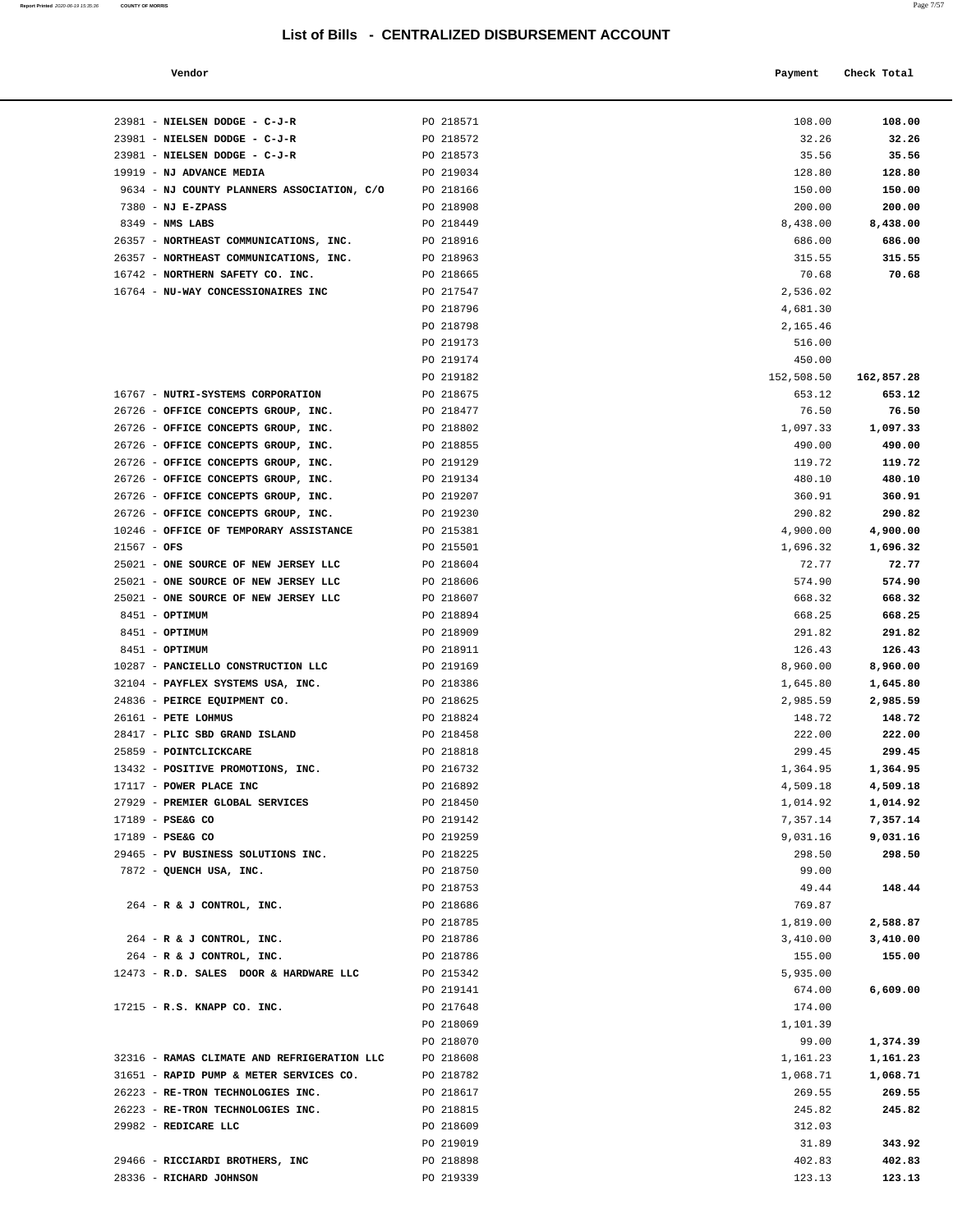#### **Vendor Payment Check Total**   $\blacksquare$  Payment Check Total **Payment** Check Total **Payment**

**Report Printed**  2020-06-19 15:35:36 **COUNTY OF MORRIS** 

| 524.29     |            |
|------------|------------|
| 1,360.33   |            |
| 762.85     |            |
|            |            |
| 7,999.80   |            |
| 897.53     |            |
| 221.66     |            |
| 970.21     | 14,392.22  |
|            |            |
| 36.26      | 36.26      |
| 869.57     | 869.57     |
| 1,106.61   | 1,106.61   |
| 3,440.51   | 3,440.51   |
| 964.53     | 964.53     |
|            |            |
| 5,999.00   | 5,999.00   |
| 242.29     | 242.29     |
| 125.00     | 125.00     |
| 5,600.00   | 5,600.00   |
| 779.80     | 779.80     |
|            |            |
| 50.00      | 50.00      |
| 907.00     | 907.00     |
| 26.51      | 26.51      |
| 496.77     | 496.77     |
| 1,208.33   | 1,208.33   |
|            |            |
| 72.00      | 72.00      |
| 94.62      | 94.62      |
| 2,283.00   | 2,283.00   |
| 90.00      | 90.00      |
| 45.30      |            |
|            |            |
| 2,361.92   | 2,407.22   |
| 936.46     | 936.46     |
| 6,803.81   | 6,803.81   |
| 6,578.40   | 6,578.40   |
| 35, 372.04 | 35,372.04  |
|            |            |
| 32,259.60  | 32,259.60  |
| 39, 312.53 | 39, 312.53 |
| 4,296.14   | 4,296.14   |
| 707.48     | 707.48     |
| 4,253.97   | 4,253.97   |
| 1,182.50   | 1,182.50   |
|            |            |
| 5,900.00   | 5,900.00   |
| 3,024.00   | 3,024.00   |
| 90.00      | 90.00      |
| 1,725.00   | 1,725.00   |
| 1,153.05   | 1,153.05   |
|            |            |
| 800.00     |            |
| 800.00     |            |
| 600.00     |            |
| 2,230.51   |            |
| 23, 375.13 |            |
|            |            |
| 2,788.14   |            |
| 7,386.00   |            |
| 800.00     | 38,779.78  |
| 800.00     |            |
| 800.00     |            |
|            |            |
| 500.00     |            |
| 800.00     |            |
| 770.00     |            |
| 750.00     |            |
| 450.00     |            |
|            |            |
| 785.00     | 5,655.00   |
| 800.00     |            |
| 700.00     |            |
| 750.00     |            |
|            |            |

| 19765 - RICOH AMERICAS CORPORATION   | PO 217510 | 1,655.55    |            |
|--------------------------------------|-----------|-------------|------------|
|                                      | PO 218293 | 524.29      |            |
|                                      | PO 218493 | 1,360.33    |            |
|                                      | PO 218709 | 762.85      |            |
|                                      | PO 218842 | 7,999.80    |            |
|                                      | PO 218949 | 897.53      |            |
|                                      | PO 219187 | 221.66      |            |
|                                      | PO 219188 | 970.21      | 14,392.22  |
| 28741 - RICOH USA, INC.              | PO 217653 | 36.26       | 36.26      |
| 28741 - RICOH USA, INC.              | PO 218636 | 869.57      | 869.57     |
| 28741 - RICOH USA, INC.              | PO 218637 | 1,106.61    | 1,106.61   |
|                                      |           |             |            |
| 28741 - RICOH USA, INC.              | PO 218801 | 3,440.51    | 3,440.51   |
| 28741 - RICOH USA, INC.              | PO 218952 | 964.53      | 964.53     |
| 21788 - ROAD SAFETY SYSTEMS LLC      | PO 218769 | 5,999.00    | 5,999.00   |
| 5345 - ROUTE 23 AUTOMALL LLC         | PO 218816 | 242.29      | 242.29     |
| 32258 - ROXANNE BROWN                | PO 218839 | 125.00      | 125.00     |
| 3444 - ROXBURY HISTORIC TRUST INC.   | PO 218047 | 5,600.00    | 5,600.00   |
| 9938 - RUTGERS CENTER FOR CONTINUING | PO 219326 | 779.80      | 779.80     |
| 8521 - RUTGERS UNIVERSITY            | PO 218434 | 50.00       | 50.00      |
| 19806 - RUTGERS-THE STATE UNIVERSITY | PO 219486 | 907.00      | 907.00     |
| 30189 - RYAN RUSSO                   | PO 218754 | 26.51       | 26.51      |
| 19814 - SAFETY- KLEEN SYSTEMS, INC.  | PO 218622 | 496.77      | 496.77     |
| 10234 - SAMSON METAL SERVICES        | PO 218618 | 1,208.33    | 1,208.33   |
| 24638 - SANDRA MENDOZA               | PO 218850 | 72.00       | 72.00      |
| 17908 - SARA A. SULLIVAN             | PO 219329 | 94.62       | 94.62      |
| 3032 - SCIENTIFIC BOILER WATER       | PO 218883 | 2,283.00    | 2,283.00   |
|                                      |           |             |            |
| 31710 - SHANE RANDAZZO               | PO 219434 | 90.00       | 90.00      |
| 17635 - SHERWIN WILLIAMS             | PO 216729 | 45.30       |            |
|                                      | PO 216842 | 2,361.92    | 2,407.22   |
| 17726 - SHI INTERNATIONAL CORP       | PO 217860 | 936.46      | 936.46     |
| 17726 - SHI INTERNATIONAL CORP       | PO 217863 | 6,803.81    | 6,803.81   |
| 17726 - SHI INTERNATIONAL CORP       | PO 217864 | 6,578.40    | 6,578.40   |
| 17726 - SHI INTERNATIONAL CORP       | PO 217865 | 35, 372.04  | 35,372.04  |
| 17726 - SHI INTERNATIONAL CORP       | PO 217866 | 32,259.60   | 32,259.60  |
| 17726 - SHI INTERNATIONAL CORP       | PO 218663 | 39, 312.53  | 39, 312.53 |
| 17755 - SOUTHEAST MORRIS COUNTY      | PO 218900 | 4,296.14    | 4,296.14   |
| 17755 - SOUTHEAST MORRIS COUNTY      | PO 218987 | 707.48      | 707.48     |
| 17755 - SOUTHEAST MORRIS COUNTY      | PO 218988 | 4,253.97    | 4,253.97   |
| 11160 - SPACE FARMS INC              | PO 219023 | 1,182.50    | 1,182.50   |
| 17762 - SPARWICK CONTRACTING, INC.   | PO 217954 | 5,900.00    | 5,900.00   |
| 32311 - SRS SECURITY AGENCY, LLC     | PO 218843 | 3,024.00    | 3,024.00   |
| 16675 - STATE TOXICOLOGY LABORATORY  | PO 219092 | 90.00       | 90.00      |
| 26016 - STONEFIELD ENGINEERING       | PO 217783 | 1,725.00    | 1,725.00   |
| 11429 - SUSSEX COUNTY MUA            | PO 218667 | 1,153.05    | 1,153.05   |
| 17934 - SUSSEX COUNTY TECH SCHOOL    | PO 218921 | 800.00      |            |
|                                      | PO 218922 | 800.00      |            |
|                                      |           |             |            |
|                                      | PO 218923 | 600.00      |            |
|                                      | PO 218939 | 2,230.51    |            |
|                                      | PO 218944 | 23, 375. 13 |            |
|                                      | PO 218947 | 2,788.14    |            |
|                                      | PO 218961 | 7,386.00    |            |
|                                      | PO 218964 | 800.00      | 38,779.78  |
| 17934 - SUSSEX COUNTY TECH SCHOOL    | PO 218969 | 800.00      |            |
|                                      | PO 218970 | 800.00      |            |
|                                      | PO 218971 | 500.00      |            |
|                                      | PO 218972 | 800.00      |            |
|                                      | PO 218973 | 770.00      |            |
|                                      | PO 218974 | 750.00      |            |
|                                      | PO 218975 | 450.00      |            |
|                                      | PO 218976 | 785.00      | 5,655.00   |
| 17934 - SUSSEX COUNTY TECH SCHOOL    | PO 218977 | 800.00      |            |
|                                      | PO 218978 | 700.00      |            |
|                                      | PO 218979 | 750.00      |            |
|                                      |           |             |            |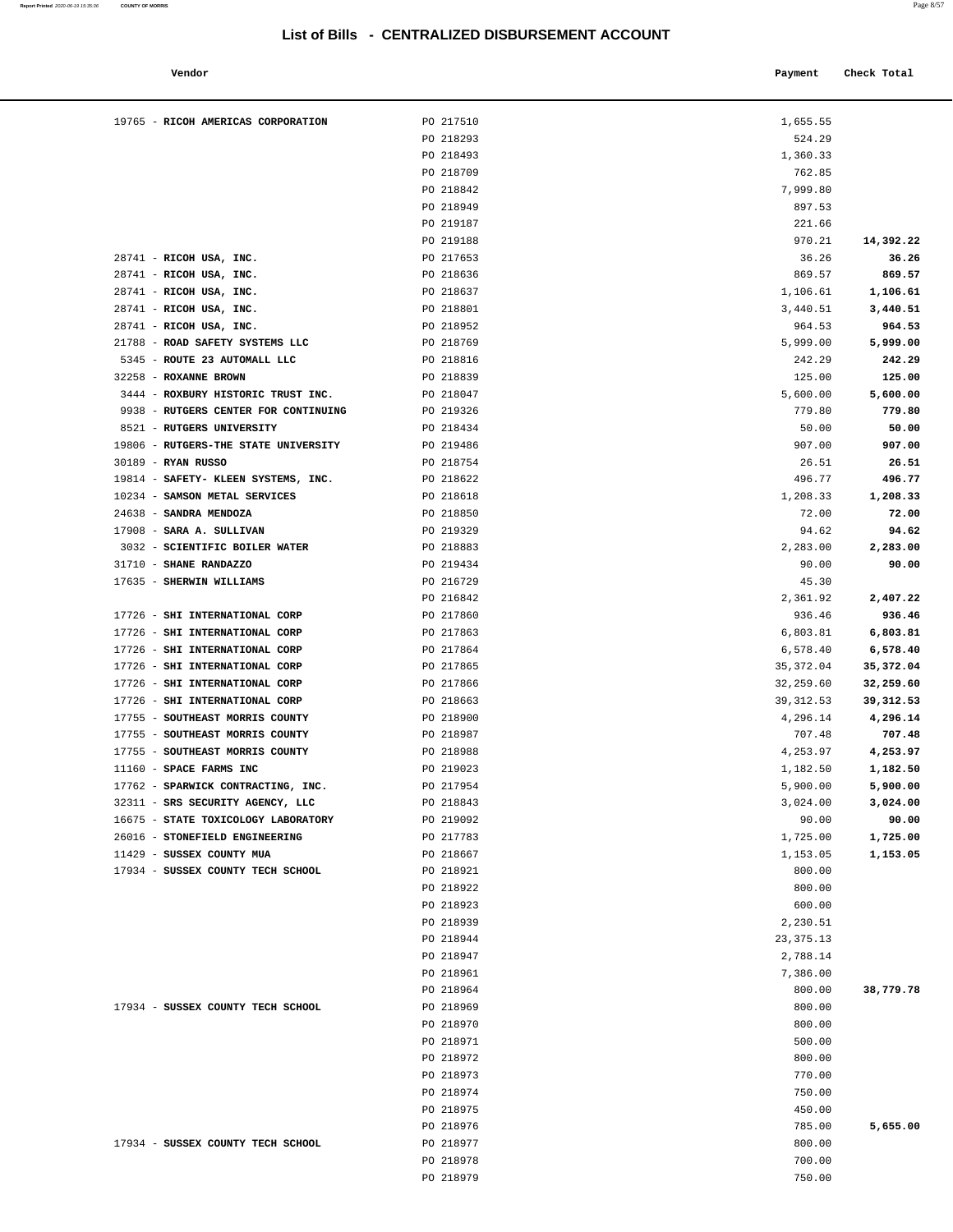| Vendor |  | Payment Check Total |
|--------|--|---------------------|
|--------|--|---------------------|

|                                                                          | PO 218980              | 600.00             |                    |
|--------------------------------------------------------------------------|------------------------|--------------------|--------------------|
|                                                                          | PO 218981              | 800.00             |                    |
|                                                                          | PO 218982              | 800.00             |                    |
|                                                                          | PO 218983              | 800.00             | 5,250.00           |
| 17934 - SUSSEX COUNTY TECH SCHOOL                                        | PO 218984              | 800.00             |                    |
|                                                                          | PO 218985              | 800.00             | 1,600.00           |
| 21364 - SYSTEM ONE ALARM                                                 | PO 209246              | 3,250.00           | 3,250.00           |
| 21364 - SYSTEM ONE ALARM                                                 | PO 210020              | 7,620.00           | 7,620.00           |
| 21364 - SYSTEM ONE ALARM                                                 | PO 210080              | 5,110.00           | 5,110.00           |
| 21364 - SYSTEM ONE ALARM                                                 | PO 210657              | 19,915.00          | 19,915.00          |
| 21364 - SYSTEM ONE ALARM                                                 | PO 215423              | 1,277.00           | 1,277.00           |
| 21364 - SYSTEM ONE ALARM                                                 | PO 218728              | 1,072.00           | 1,072.00           |
| 6265 - T & M ASSOCIATES<br>21173 - T. SLACK ENVIRONMENTAL                | PO 217364<br>PO 218819 | 3,505.20<br>194.00 | 3,505.20<br>194.00 |
| 4953 - T.P.S. PLUMBING & HEATING SUPP                                    | PO 216016              | 199.61             |                    |
|                                                                          | PO 217912              | 67.17              | 266.78             |
| 28779 - TARA CHOMINSKY                                                   | PO 217843              | 139.50             | 139.50             |
| 5611 - TBS CONTROLS LLC                                                  | PO 218899              | 2,944.37           | 2,944.37           |
| 17990 - TELESEARCH INC                                                   | PO 217569              | 624.05             |                    |
|                                                                          | PO 218435              | 816.20             |                    |
|                                                                          | PO 218755              | 816.20             |                    |
|                                                                          | PO 219096              | 746.24             | 3,002.69           |
| 27366 - THE GODFATHER OF MORRISTOWN                                      | PO 219301              | 48.87              | 48.87              |
| 24933 - THOMAS POLLIO                                                    | PO 219027              | 99.14              | 99.14              |
| 24933 - THOMAS POLLIO                                                    | PO 219258              | 55.13              | 55.13              |
| 10812 - THOMSON REUTER-WEST                                              | PO 217981              | 867.00             | 867.00             |
| 10812 - THOMSON REUTER-WEST                                              | PO 219078              | 1,135.89           | 1,135.89           |
| 10812 - THOMSON REUTER-WEST                                              | PO 219251              | 281.48             | 281.48             |
| 18437 - THOMSON REUTERS-WEST                                             | PO 217823              | 6,967.27           | 6,967.27           |
| 18437 - THOMSON REUTERS-WEST                                             | PO 217854              | 5,819.04           | 5,819.04           |
| 18437 - THOMSON REUTERS-WEST                                             | PO 218035              | 965.37             | 965.37             |
| 122 - TILCON NEW YORK INC.                                               | PO 218666              | 581.54             |                    |
|                                                                          | PO 218734              | 708.47             | 1,290.01           |
| 21479 - TIOGA SOLAR MORRIS COUNTY 1 LLC<br>18067 - TJ'S SPORTWIDE TROPHY | PO 219267<br>PO 218217 | 2,858.61<br>264.93 | 2,858.61           |
|                                                                          | PO 218584              | 51.95              | 316.88             |
| 281 - TOMAR INDUSTRIES INC                                               | PO 219104              | 1,584.00           | 1,584.00           |
| 16913 - TOWNSHIP OF PARSIPPANY -                                         | PO 219231              | 3,891.44           | 3,891.44           |
| 11837 - TOWNSHIP OF ROXBURY                                              | PO 219183              | 1,527.75           | 1,527.75           |
| 26317 - TRACK STAR INTERNATIONAL, INC.                                   | PO 218640              | 945.00             | 945.00             |
| 3486 - TREASURER, STATE OF NEW JERSEY                                    | PO 218914              | 875.00             | 875.00             |
| 12345 - TSI INCORPORATED                                                 | PO 217229              | 13, 311.55         |                    |
|                                                                          | PO 218436              | 170.00             | 13,481.55          |
| 30877 - TUNSTEAD LANDSCAPE SERVICES                                      | PO 219135              | 12,395.70          | 12,395.70          |
| 25209 - TURN OUT UNIFORMS, INC.                                          | PO 218868              | 3,882.11           | 3,882.11           |
| 25209 - TURN OUT UNIFORMS, INC.                                          | PO 218870              | 2,376.19           | 2,376.19           |
| 25209 - TURN OUT UNIFORMS, INC.                                          | PO 218871              | 5,676.57           | 5,676.57           |
| 31502 - UNIVERSAL PROTECTION SERVICES, LLC                               | PO 218426              | 17,994.72          |                    |
|                                                                          | PO 218427              | 16, 211.54         |                    |
|                                                                          | PO 218452              | 2,207.20           |                    |
|                                                                          | PO 218830              | 17,239.86          | 53,653.32          |
| $20042$ - V.E. RALPH & SON INC.<br>18285 - VAN CLEEF ENGINEERING ASSOC   | PO 217804<br>PO 209298 | 44.60              | 44.60              |
|                                                                          | PO 216985              | 1,603.80<br>375.00 |                    |
|                                                                          | PO 216986              | 375.00             | 2,353.80           |
| 25245 - VEOLIA ES TECHNICAL SOLUTIONS, LLC                               | PO 219160              | 1,715.51           | 1,715.51           |
| $1286$ - VERIZON                                                         | PO 218289              | 71.76              | 71.76              |
| $1286$ - VERIZON                                                         | PO 218752              | 6, 105.00          | 6,105.00           |
| $1286$ - VERIZON                                                         | PO 218895              | 386.45             | 386.45             |
| $10158 - VERIZON$                                                        | PO 219186              | 725.49             | 725.49             |
| 1348 - VERIZON WIRELESS                                                  | PO 218448              | 240.12             |                    |
|                                                                          | PO 218827              | 136.79             |                    |
|                                                                          | PO 218874              | 448.91             | 825.82             |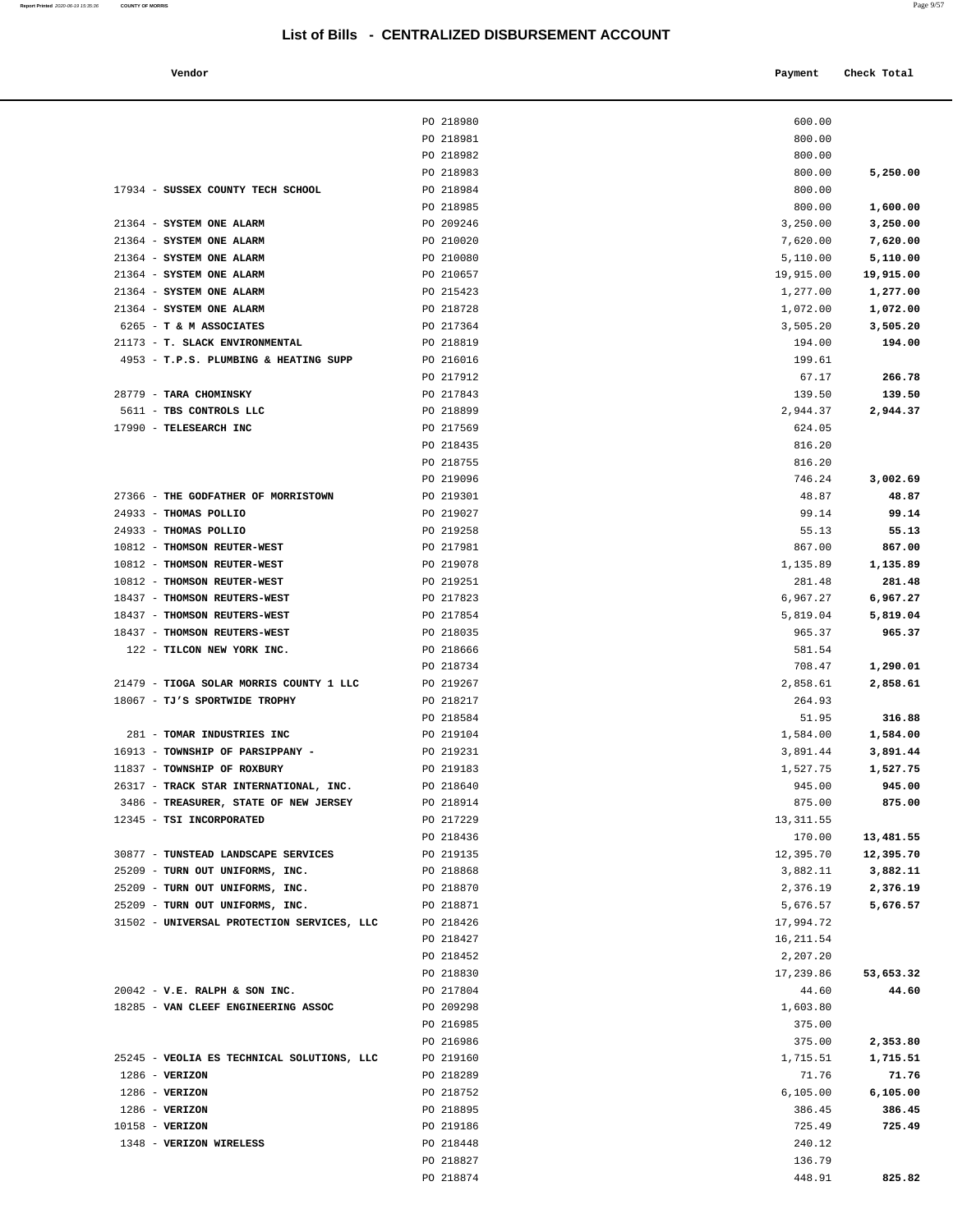#### **Vendor Check Total**   $\blacksquare$  **Payment** Check Total **Payment** Check Total **Payment**

| 27009 - VIRTRA SYSTEMS                 | PO 218770              | 22,000.00          | 22,000.00            |
|----------------------------------------|------------------------|--------------------|----------------------|
| 18331 - VIRTU WATER METER SERVICES INC | PO 218645              | 350.00             | 350.00               |
| 6146 - W.B. MASON COMPANY INC          | PO 217489              | 99.10              |                      |
|                                        | PO 217491<br>PO 217492 | 155.46<br>304.37   |                      |
|                                        | PO 217652              | 308.73             |                      |
|                                        | PO 217666              | 199.96             |                      |
|                                        | PO 217719              | 615.72             |                      |
|                                        | PO 218102              | 203.52             |                      |
|                                        | PO 218117              | 493.52             | 2,380.38             |
| 6146 - W.B. MASON COMPANY INC          | PO 218150              | 491.22             |                      |
|                                        | PO 218178              | 332.64             |                      |
|                                        | PO 218207              | 2,934.80           |                      |
|                                        | PO 218229              | 193.48             |                      |
|                                        | PO 218276              | 2,889.55           |                      |
|                                        | PO 218292              | 370.87             |                      |
|                                        | PO 218297              | 93.99              |                      |
|                                        | PO 218492              | 352.86             | 7,659.41             |
| 6146 - W.B. MASON COMPANY INC          | PO 218561              | 143.94             |                      |
|                                        | PO 218562              | 31.14              |                      |
|                                        | PO 218581              | 641.41             |                      |
|                                        | PO 218677              | 77.49              | 893.98               |
| 6146 - W.B. MASON COMPANY INC          | PO 218681              | 2,816.20           |                      |
|                                        | PO 218687              | 13.41              |                      |
|                                        | PO 218691              | 35.76              |                      |
|                                        | PO 218710              | 41.53              |                      |
|                                        | PO 218716              | 19.18              |                      |
|                                        | PO 218725              | 33.02              |                      |
|                                        | PO 218727              | 166.71             |                      |
|                                        | PO 218758              | 149.10             | 3,274.91             |
| 6146 - W.B. MASON COMPANY INC          | PO 218763              | 133.72             |                      |
|                                        | PO 218837              | 30.57              |                      |
|                                        | PO 218838              | 11.99              |                      |
|                                        | PO 218862              | 1,250.78           |                      |
|                                        | PO 218863              | 190.10             |                      |
|                                        | PO 218881              | 37.66              | 1,654.82             |
| 6146 - W.B. MASON COMPANY INC          | PO 218906              | 80.46              |                      |
|                                        | PO 218907              | 708.83             |                      |
|                                        | PO 218953              | 93.98              |                      |
|                                        | PO 219004              | 258.00             |                      |
|                                        | PO 219005              | 78.20              |                      |
|                                        | PO 219214              | 0.95               |                      |
|                                        | PO 219295              | 1,581.79           | 2,802.21             |
| 18388 - WARREN COUNTY COMMUNITY COLL.  | PO 219321              | 4,000.00           | 4,000.00             |
| 8481 - WARREN COUNTY DIVISON OF        | PO 219327              | 42,500.00          | 42,500.00            |
| 18469 - WIDMER TIME RECORDER CO. INC.  | PO 218777              | 700.70             | 700.70               |
| 13246 - WILLIAM F. BARNISH             | PO 218854<br>PO 219110 | 4,843.49           |                      |
|                                        |                        | 9,153.55           |                      |
| 8335 - WILLIAM PATERSON UNIVERSITY     | PO 219111<br>PO 218926 | 2,852.69<br>661.64 | 16,849.73            |
|                                        | PO 218928              | 1,299.00           |                      |
| 3793 - WOODRUFF ENERGY                 | PO 218772              | 5,550.49           | 1,960.64<br>5,550.49 |
| 29685 - WURTH USA INC.                 | PO 216372              | 670.45             |                      |
|                                        | PO 216373              | 122.11             |                      |
|                                        | PO 216724              | 100.50             |                      |
|                                        | PO 216780              | 64.79              |                      |
|                                        | PO 216781              | 230.00             |                      |
|                                        | PO 217538              | 120.00             |                      |
|                                        | PO 217541              | 279.28             |                      |
|                                        | PO 217692              | 144.95             | 1,732.08             |
|                                        |                        |                    |                      |

-------------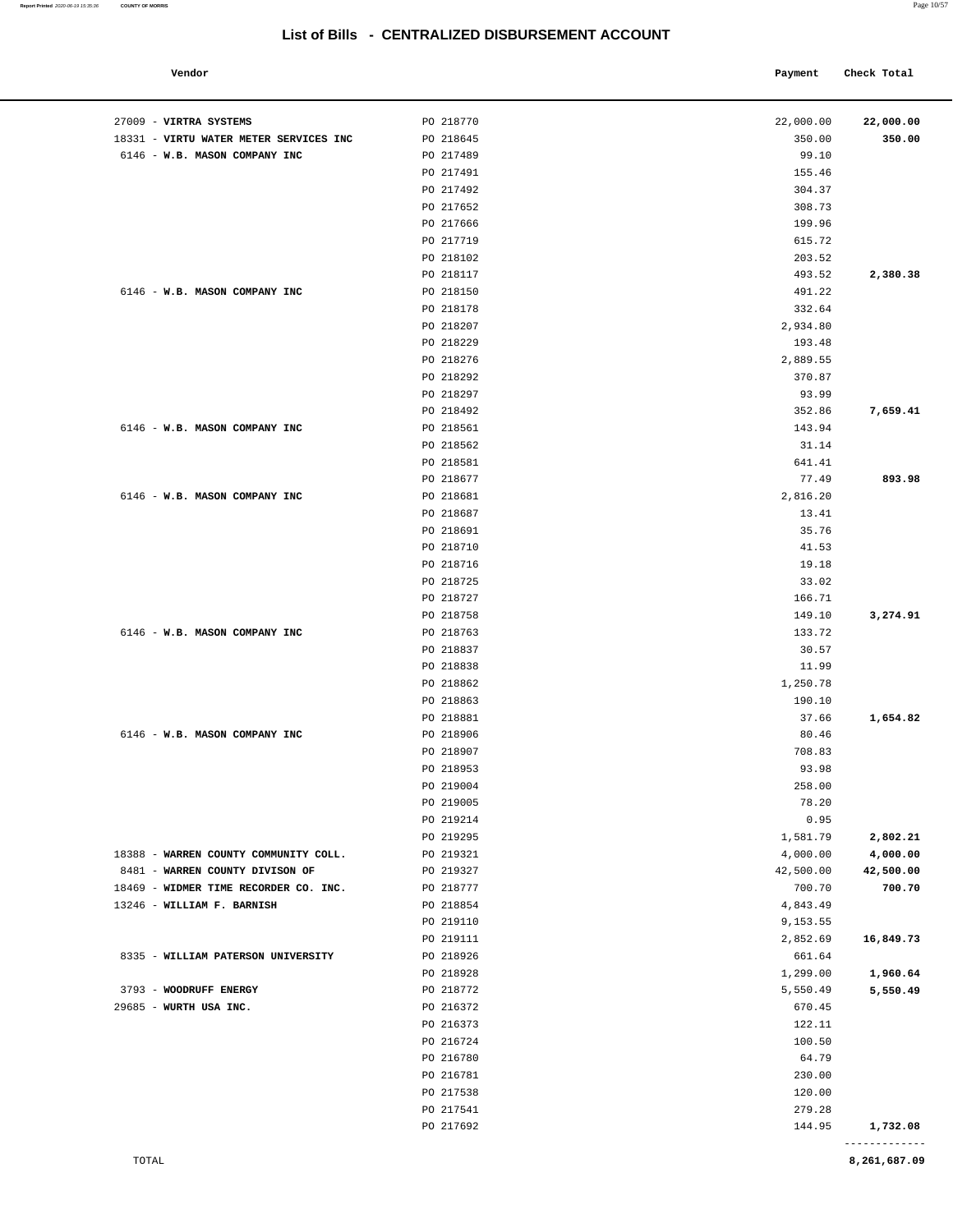**Report Printed** 2020-06-19 15:35:36 **COUNTY OF MORRIS** Page 11/57

|  |  |  | Total to be paid from Fund 01 Current Fund    | 7,229,026.97 |  |
|--|--|--|-----------------------------------------------|--------------|--|
|  |  |  | Total to be paid from Fund 02 Grant Fund      | 294,116.07   |  |
|  |  |  | Total to be paid from Fund 04 County Capital  | 637, 255.76  |  |
|  |  |  | Total to be paid from Fund 13 Dedicated Trust | 101,288.29   |  |
|  |  |  |                                               |              |  |
|  |  |  |                                               | 8,261,687.09 |  |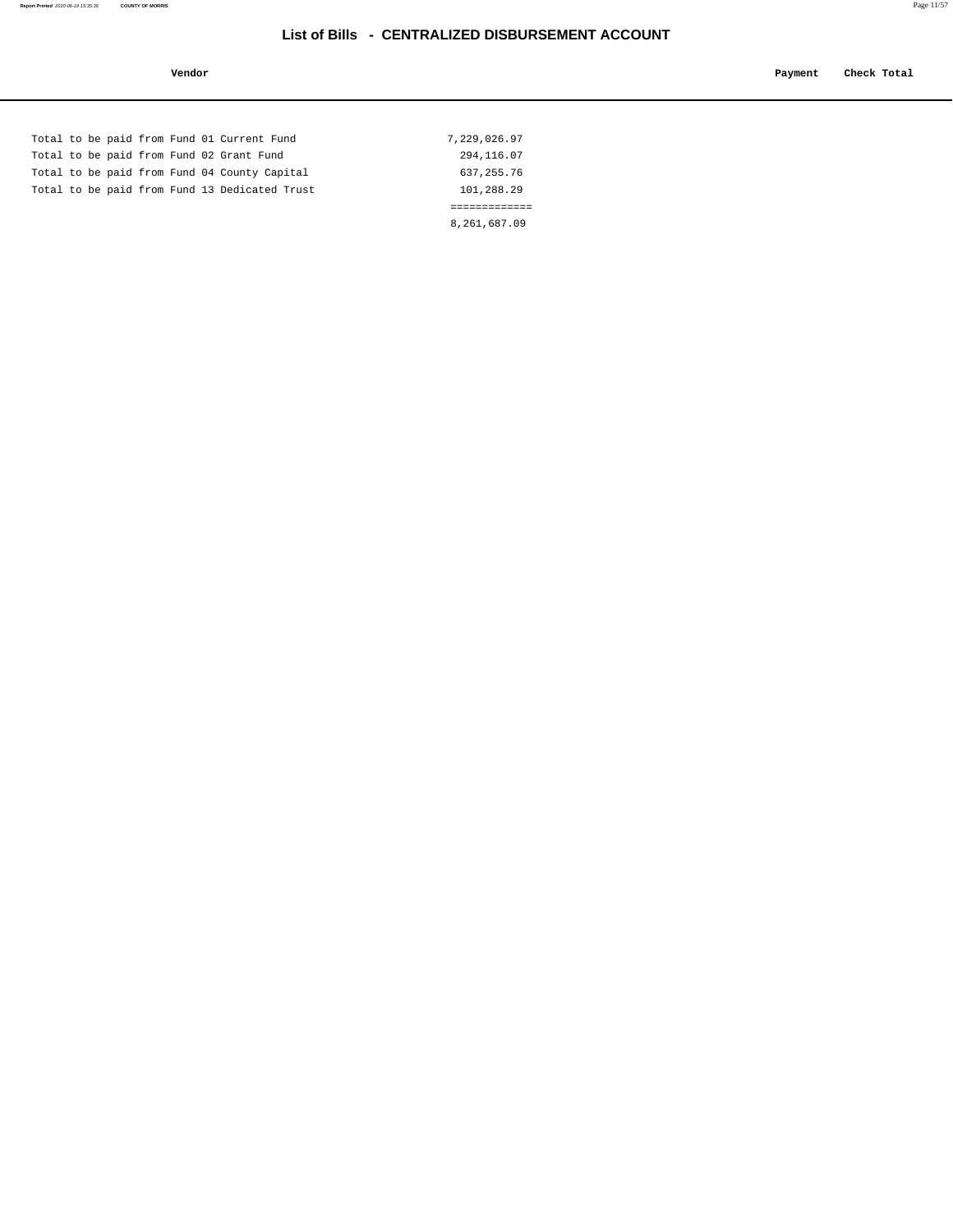**Report Printed** 2020-06-19 15:35:45 **COUNTY OF MORRIS** Page 12/57

# **List of Bills (Department/Account Detail) - CENTRALIZED DISBURSEMENT ACCOUNT**

| Electric principal distribution because of the contribution of the property in the cooling |                         |                                |                     |            |               |
|--------------------------------------------------------------------------------------------|-------------------------|--------------------------------|---------------------|------------|---------------|
| Account                                                                                    | P0 #                    | Vendor                         | Description         | Payment    | Account Total |
|                                                                                            |                         |                                |                     |            |               |
| <b>County Administrator</b>                                                                |                         |                                | <b>Current Fund</b> |            |               |
|                                                                                            |                         | 218677 W.B. MASON COMPANY INC  |                     | 77.49      |               |
| 01-201-20-100100-058 Office Supplies & Stationery                                          |                         |                                | TOTAL FOR ACCOUNT   |            | 77.49         |
|                                                                                            | 219490 COUNTY OF MORRIS |                                |                     | 38.65      |               |
| 01-201-20-100100-068                                                                       |                         | Postage & Metered Mail         | TOTAL FOR ACCOUNT   |            | 38.65         |
|                                                                                            |                         | 218663 SHI INTERNATIONAL CORP  |                     | 39, 312.53 |               |
| 01-201-20-100100-084                                                                       |                         | Other Outside Services         | TOTAL FOR ACCOUNT   |            | 39, 312.53    |
|                                                                                            |                         |                                |                     |            | ============  |
|                                                                                            |                         | TOTAL for County Administrator |                     |            | 39,428.67     |
|                                                                                            |                         |                                |                     |            |               |

#### **Personnel**

| 219490 COUNTY OF MORRIS<br>01-201-20-105100-068<br>Postage & Metered Mail              | TOTAL FOR ACCOUNT | 32.60 | 32.60 |
|----------------------------------------------------------------------------------------|-------------------|-------|-------|
| 218691 W.B. MASON COMPANY INC<br>Other Administrative Supplies<br>01-201-20-105100-095 | TOTAL FOR ACCOUNT | 35.76 | 35.76 |
| TOTAL for Personnel                                                                    |                   |       | 68.36 |

### **Board of Chosen Freeholders**

| 219490 COUNTY OF MORRIS<br>219490 COUNTY OF MORRIS                             |                   | 21.60<br>4.40         |
|--------------------------------------------------------------------------------|-------------------|-----------------------|
| 01-201-20-110100-068<br>Postage & Metered Mail                                 | TOTAL FOR ACCOUNT | 26.00                 |
| 219301 THE GODFATHER OF MORRISTOWN<br>Special Projects<br>01-201-20-110100-079 | TOTAL FOR ACCOUNT | 48.87<br>48.87        |
| TOTAL for Board of Chosen Freeholders                                          |                   | ------------<br>74.87 |

### **Clerk of the Board**

| 219073 GANNETT NJ NEWSPAPERS | 124.44 |
|------------------------------|--------|
| 219071 GANNETT NJ NEWSPAPERS | 121.86 |
| 219072 GANNETT NJ NEWSPAPERS | 121.86 |
| 219074 GANNETT NJ NEWSPAPERS | 125.30 |
| 219089 GANNETT NJ NEWSPAPERS | 54.78  |
| 219091 GANNETT NJ NEWSPAPERS | 54.78  |
| 219090 GANNETT NJ NEWSPAPERS | 54.78  |
| 219088 GANNETT NJ NEWSPAPERS | 64.24  |
| 219093 GANNETT NJ NEWSPAPERS | 65.10  |
| 219094 GANNETT NJ NEWSPAPERS | 65.96  |
| 218800 GANNETT NJ NEWSPAPERS | 127.02 |
| 218803 GANNETT NJ NEWSPAPERS | 124.44 |
|                              |        |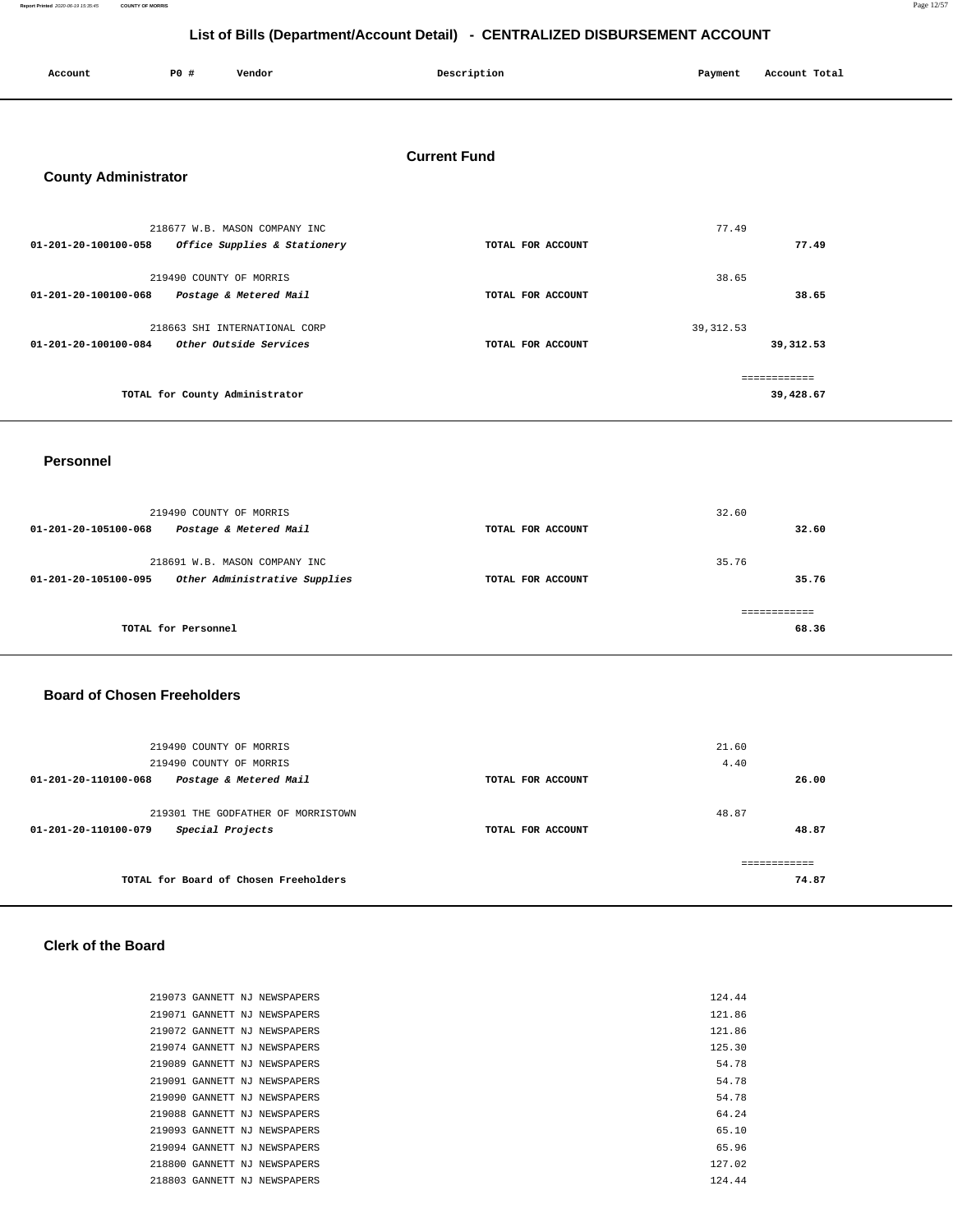#### **Report Printed** 2020-06-19 15:35:45 **COUNTY OF MORRIS** Page 13/57

## **List of Bills (Department/Account Detail) - CENTRALIZED DISBURSEMENT ACCOUNT**

| Account                   | P0 #                         | Vendor                       | Description       | Payment | Account Total            |
|---------------------------|------------------------------|------------------------------|-------------------|---------|--------------------------|
| <b>Clerk of the Board</b> |                              |                              |                   |         |                          |
|                           |                              | 219375 GANNETT NJ NEWSPAPERS |                   | 72.84   |                          |
|                           |                              | 219355 GANNETT NJ NEWSPAPERS |                   | 119.28  |                          |
|                           |                              | 219354 GANNETT NJ NEWSPAPERS |                   | 86.00   |                          |
| 01-201-20-110105-022      | Advertising                  |                              | TOTAL FOR ACCOUNT |         | 1,382.68                 |
|                           | TOTAL for Clerk of the Board |                              |                   |         | ============<br>1,382.68 |

## **County Clerk**

| 218035 THOMSON REUTERS-WEST                          |                   | 668.37       |
|------------------------------------------------------|-------------------|--------------|
| 218035 THOMSON REUTERS-WEST                          |                   | 297.00       |
| Books & Periodicals<br>01-201-20-120100-028          | TOTAL FOR ACCOUNT | 965.37       |
| 218780 AT&T MOBILITY                                 |                   | 41.24        |
| 01-201-20-120100-031<br>Cellular Phones/Pagers       | TOTAL FOR ACCOUNT | 41.24        |
| 218492 W.B. MASON COMPANY INC                        |                   | 352.86       |
| 01-201-20-120100-058<br>Office Supplies & Stationery | TOTAL FOR ACCOUNT | 352.86       |
| 218779 MORRISTOWN POSTMASTER                         |                   | 1,558.00     |
| 219490 COUNTY OF MORRIS                              |                   | 610.20       |
| 01-201-20-120100-068<br>Postage & Metered Mail       | TOTAL FOR ACCOUNT | 2,168.20     |
|                                                      |                   | ============ |
| TOTAL for County Clerk                               |                   | 3,527.67     |
|                                                      |                   |              |

## **County Board of Elections**

| 218864 GANNETT NJ NEWSPAPERS                      |                   | 13.76  |          |
|---------------------------------------------------|-------------------|--------|----------|
| 218864 GANNETT NJ NEWSPAPERS                      |                   | 35.00  |          |
| $01 - 201 - 20 - 121100 - 022$ Advertising        | TOTAL FOR ACCOUNT |        | 48.76    |
|                                                   |                   |        |          |
| 218229 W.B. MASON COMPANY INC                     |                   | 193.48 |          |
| 218863 W.B. MASON COMPANY INC                     |                   | 190.10 |          |
| 01-201-20-121100-058 Office Supplies & Stationery | TOTAL FOR ACCOUNT |        | 383.58   |
|                                                   |                   |        |          |
| 219490 COUNTY OF MORRIS                           |                   | 17.45  |          |
| 01-201-20-121100-068 Postage & Metered Mail       | TOTAL FOR ACCOUNT |        | 17.45    |
|                                                   |                   |        |          |
| 218422 A. RIFKIN CO.                              |                   | 377.34 |          |
| 218422 A. RIFKIN CO.                              |                   | 31.12  |          |
| 218422 A. RIFKIN CO.                              |                   | 12.67  |          |
| 218777 WIDMER TIME RECORDER CO. INC.              |                   | 523.50 |          |
| 218777 WIDMER TIME RECORDER CO. INC.              |                   | 43.20  |          |
| 218777 WIDMER TIME RECORDER CO. INC.              |                   | 44.00  |          |
| 218777 WIDMER TIME RECORDER CO. INC.              |                   | 90.00  |          |
| 219151 MARILYN ROSSY                              |                   | 6.98   |          |
| 219151 MARILYN ROSSY                              |                   | 6.98   |          |
| 219151 MARILYN ROSSY                              |                   | 6.98   |          |
| 219151 MARILYN ROSSY                              |                   | 55.84  |          |
| 219151 MARILYN ROSSY                              |                   | 52.35  |          |
| 219151 MARILYN ROSSY                              |                   | 55.84  |          |
| Election Officer<br>01-201-20-121100-096          | TOTAL FOR ACCOUNT |        | 1,306.80 |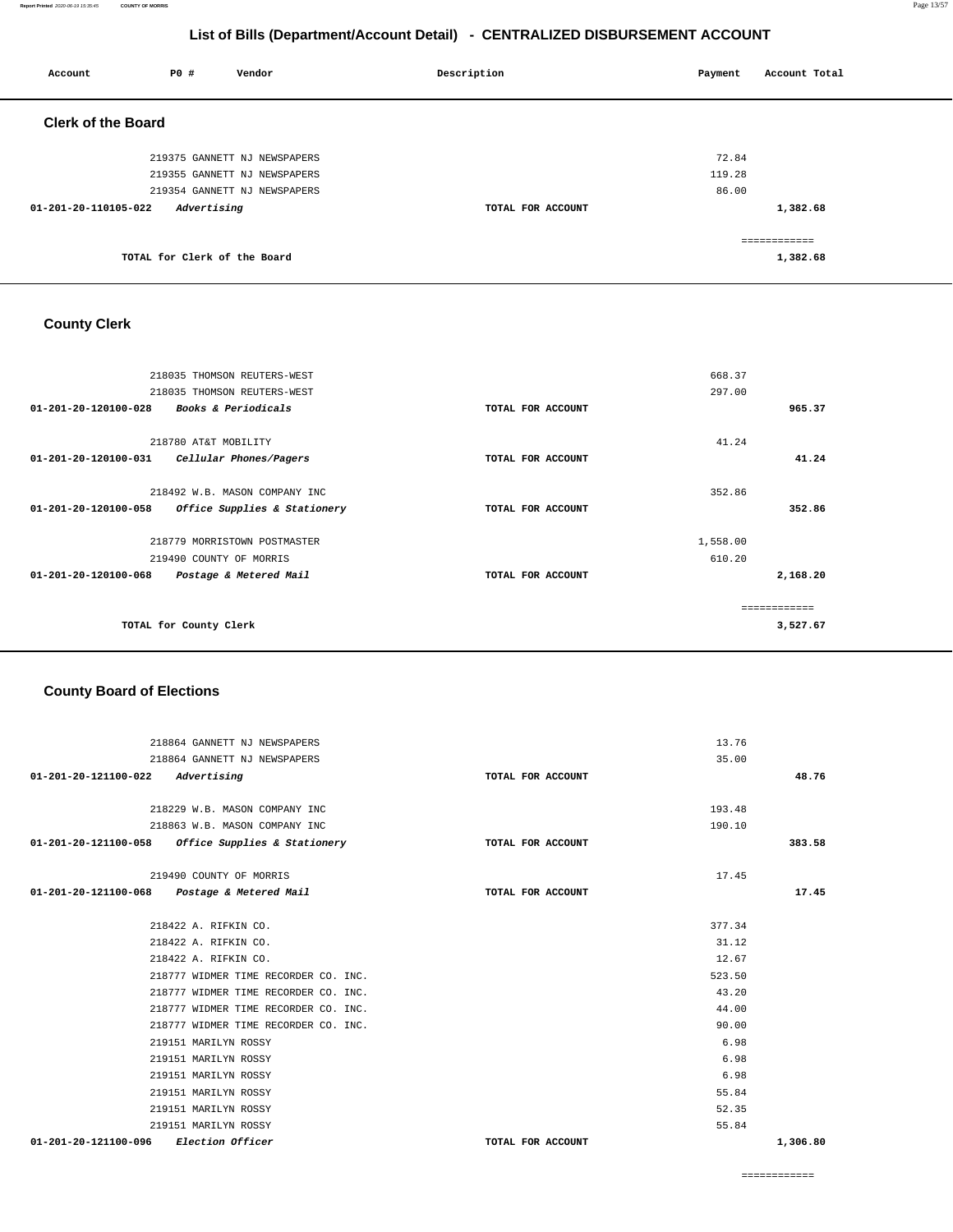| Account                          | PO# | Vendor | Description | Payment | Account Total |
|----------------------------------|-----|--------|-------------|---------|---------------|
| <b>County Board of Elections</b> |     |        |             |         |               |

**TOTAL for County Board of Elections [1,756.59](https://1,756.59)** 

## **Superintendent of Elections**

| 218746 MARILYN ROSSY                               |                   | 39.48  |              |
|----------------------------------------------------|-------------------|--------|--------------|
| 218746 MARILYN ROSSY                               |                   | 2.62   |              |
| 218746 MARILYN ROSSY                               |                   | 19.97  |              |
| 218746 MARILYN ROSSY                               |                   | 1.32   |              |
| 218747 DALE KRAMER                                 |                   | 63.96  |              |
| 218747 DALE KRAMER                                 |                   | 15.95  |              |
| 218747 DALE KRAMER                                 |                   | 5.29   |              |
| 218747 DALE KRAMER                                 |                   | 19.14  |              |
| 218747 DALE KRAMER                                 |                   | 191.88 |              |
| 218747 DALE KRAMER                                 |                   | 13.98  |              |
| 219433 HUNAN WOK                                   |                   | 151.58 |              |
| 01-201-20-121105-057 National Voter Registration   | TOTAL FOR ACCOUNT |        | 525.17       |
| 219490 COUNTY OF MORRIS                            |                   | 159.85 |              |
| 01-201-20-121105-068 Postage & Metered Mail        | TOTAL FOR ACCOUNT |        | 159.85       |
| 218881 W.B. MASON COMPANY INC                      |                   | 0.95   |              |
| 218881 W.B. MASON COMPANY INC                      |                   | 4.47   |              |
| 218881 W.B. MASON COMPANY INC                      |                   | 0.95   |              |
| 218881 W.B. MASON COMPANY INC                      |                   | 31.29  |              |
| 219214 W.B. MASON COMPANY INC                      |                   | 0.95   |              |
| 01-201-20-121105-095 Other Administrative Supplies | TOTAL FOR ACCOUNT |        | 38.61        |
|                                                    |                   |        | ============ |
| TOTAL for Superintendent of Elections              |                   |        | 723.63       |

## **County Elections (Cty Clerk)**

| 219295 W.B. MASON COMPANY INC                        |                   | 1,581.79   |            |
|------------------------------------------------------|-------------------|------------|------------|
| Office Supplies & Stationery<br>01-201-20-121110-058 | TOTAL FOR ACCOUNT |            | 1,581.79   |
| 218641 ANN F. GROSSI, ESO.                           |                   | 240.00     |            |
| 219490 COUNTY OF MORRIS                              |                   | 36.65      |            |
| 01-201-20-121110-068<br>Postage & Metered Mail       | TOTAL FOR ACCOUNT |            | 276.65     |
| 218633 ACE LITHOGRAPHERS                             |                   | 8,525.00   |            |
| 01-201-20-121110-069<br>Printing                     | TOTAL FOR ACCOUNT |            | 8,525.00   |
| 218489 ELECTION GRAPHICS, INC.                       |                   | 6,002.24   |            |
| 01-201-20-121110-076 School Board Elections          | TOTAL FOR ACCOUNT |            | 6,002.24   |
| 218919 ELECTION GRAPHICS, INC.                       |                   | 238,500.00 |            |
| 01-201-20-121110-097 Printing - Ballots              | TOTAL FOR ACCOUNT |            | 238,500.00 |
| 219298 BURRINI'S OLDE WORLD MARKET                   |                   | 373.76     |            |
| 219298 BURRINI'S OLDE WORLD MARKET                   |                   | 358.33     |            |
| 219298 BURRINI'S OLDE WORLD MARKET                   |                   | 336.68     |            |
| 219297 LONGFELLOWS SANDWICH DELI                     |                   | 260.75     |            |
| 219297 LONGFELLOWS SANDWICH DELI                     |                   | 211.00     |            |
| 219297 LONGFELLOWS SANDWICH DELI                     |                   | 212.98     |            |
| 219299 ANN F. GROSSI                                 |                   | 200.07     |            |
| 219299 ANN F. GROSSI                                 |                   | 160.00     |            |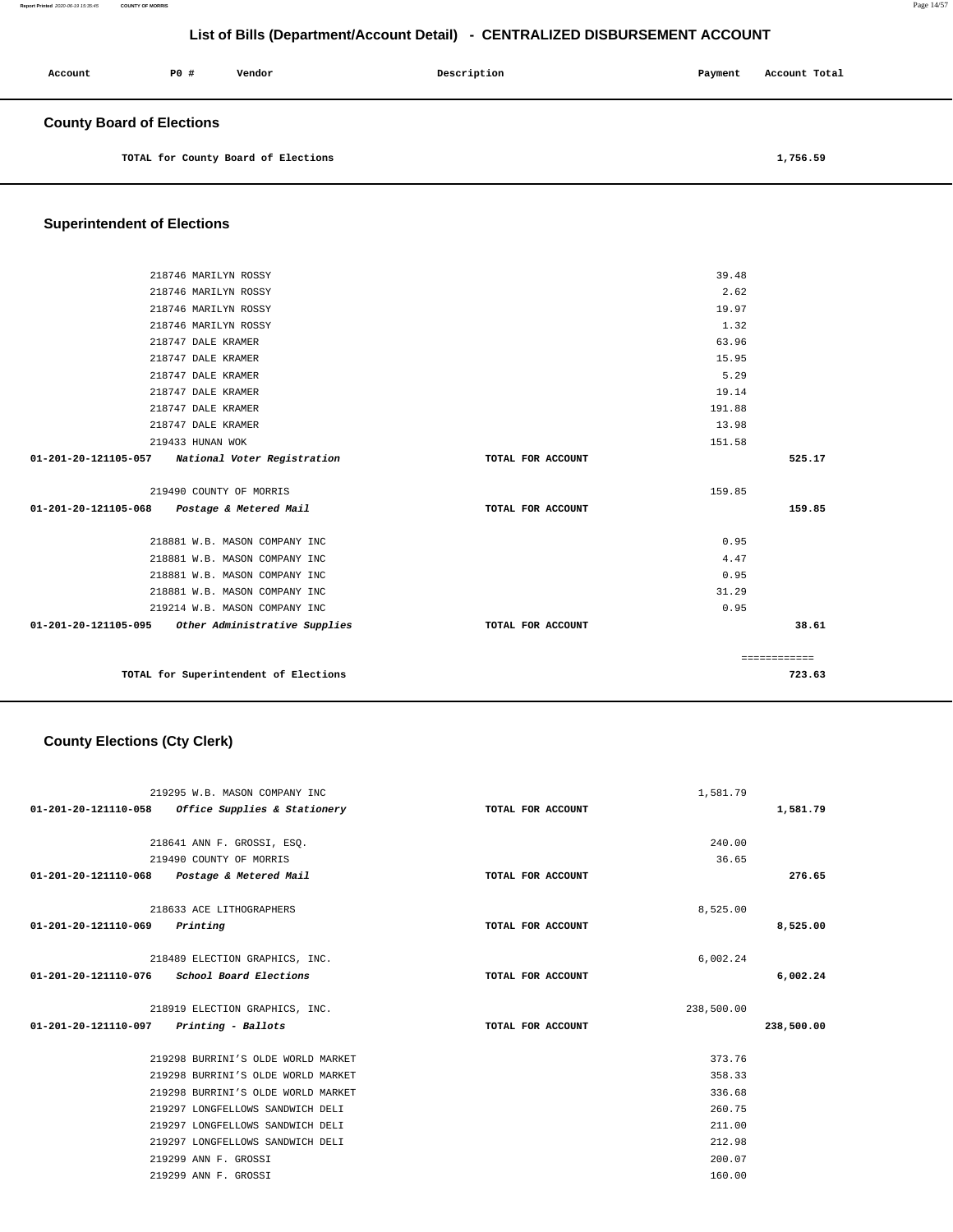| Account                             | P0 # | Vendor                                             | Description       | Payment  | Account Total |
|-------------------------------------|------|----------------------------------------------------|-------------------|----------|---------------|
| <b>County Elections (Cty Clerk)</b> |      |                                                    |                   |          |               |
| 01-201-20-121110-185                | Food |                                                    | TOTAL FOR ACCOUNT |          | 2,113.57      |
| 01-203-20-121110-022                |      | 214363 GANNETT NJ NEWSPAPERS<br>(2019) Advertising | TOTAL FOR ACCOUNT | 1,000.00 | 1,000.00      |
|                                     |      | TOTAL for County Elections (Cty Clerk)             |                   |          | 257,999.25    |

## **County Treasurer**

| 219486 RUTGERS-THE STATE UNIVERSITY                  |                   | 907.00   |
|------------------------------------------------------|-------------------|----------|
| Education Schools & Training<br>01-201-20-130100-039 | TOTAL FOR ACCOUNT | 907.00   |
| 219490 COUNTY OF MORRIS                              |                   | 178.25   |
| Postage & Metered Mail<br>01-201-20-130100-068       | TOTAL FOR ACCOUNT | 178.25   |
|                                                      |                   |          |
| TOTAL for County Treasurer                           |                   | 1,085.25 |

## **Purchasing Division**

| 01-201-20-130105-039<br>Education, Schools & Training   | TOTAL FOR ACCOUNT | 281.48   |
|---------------------------------------------------------|-------------------|----------|
|                                                         |                   |          |
|                                                         |                   |          |
| 219129 OFFICE CONCEPTS GROUP, INC.                      |                   | 119.72   |
| 219230 OFFICE CONCEPTS GROUP, INC.                      |                   | 119.72   |
| 219230 OFFICE CONCEPTS GROUP, INC.                      |                   | 129.99   |
| 219230 OFFICE CONCEPTS GROUP, INC.                      |                   | 23.11    |
| 219230 OFFICE CONCEPTS GROUP, INC.                      |                   | 18.00    |
| Office Supplies & Stationery<br>01-201-20-130105-058    | TOTAL FOR ACCOUNT | 410.54   |
|                                                         |                   |          |
| 219490 COUNTY OF MORRIS                                 |                   | 177.80   |
| 01-201-20-130105-068<br>Postage & Metered Mail          | TOTAL FOR ACCOUNT | 177.80   |
|                                                         |                   |          |
| 218636 RICOH USA, INC.                                  |                   | 869.57   |
| $01 - 201 - 20 - 130105 - 164$ Office Machines - Rental | TOTAL FOR ACCOUNT | 869.57   |
|                                                         |                   |          |
|                                                         |                   |          |
| TOTAL for Purchasing Division                           |                   | 1,739.39 |
|                                                         |                   |          |

## **Information Technology Div**

| $01 - 201 - 20 - 140100 - 078$ | Software Maintenance          | TOTAL FOR ACCOUNT | 81,950.31 |
|--------------------------------|-------------------------------|-------------------|-----------|
|                                | 217860 SHI INTERNATIONAL CORP |                   | 936.46    |
|                                | 217865 SHI INTERNATIONAL CORP | 35, 372.04        |           |
|                                | 217864 SHI INTERNATIONAL CORP | 2,192.80          |           |
|                                | 217864 SHI INTERNATIONAL CORP | 4,385.60          |           |
|                                | 217866 SHI INTERNATIONAL CORP | 32,259.60         |           |
|                                | 217863 SHI INTERNATIONAL CORP | 1,600.62          |           |
|                                | 217863 SHI INTERNATIONAL CORP | 4,746.00          |           |
|                                | 217863 SHI INTERNATIONAL CORP |                   | 457.19    |
|                                |                               |                   |           |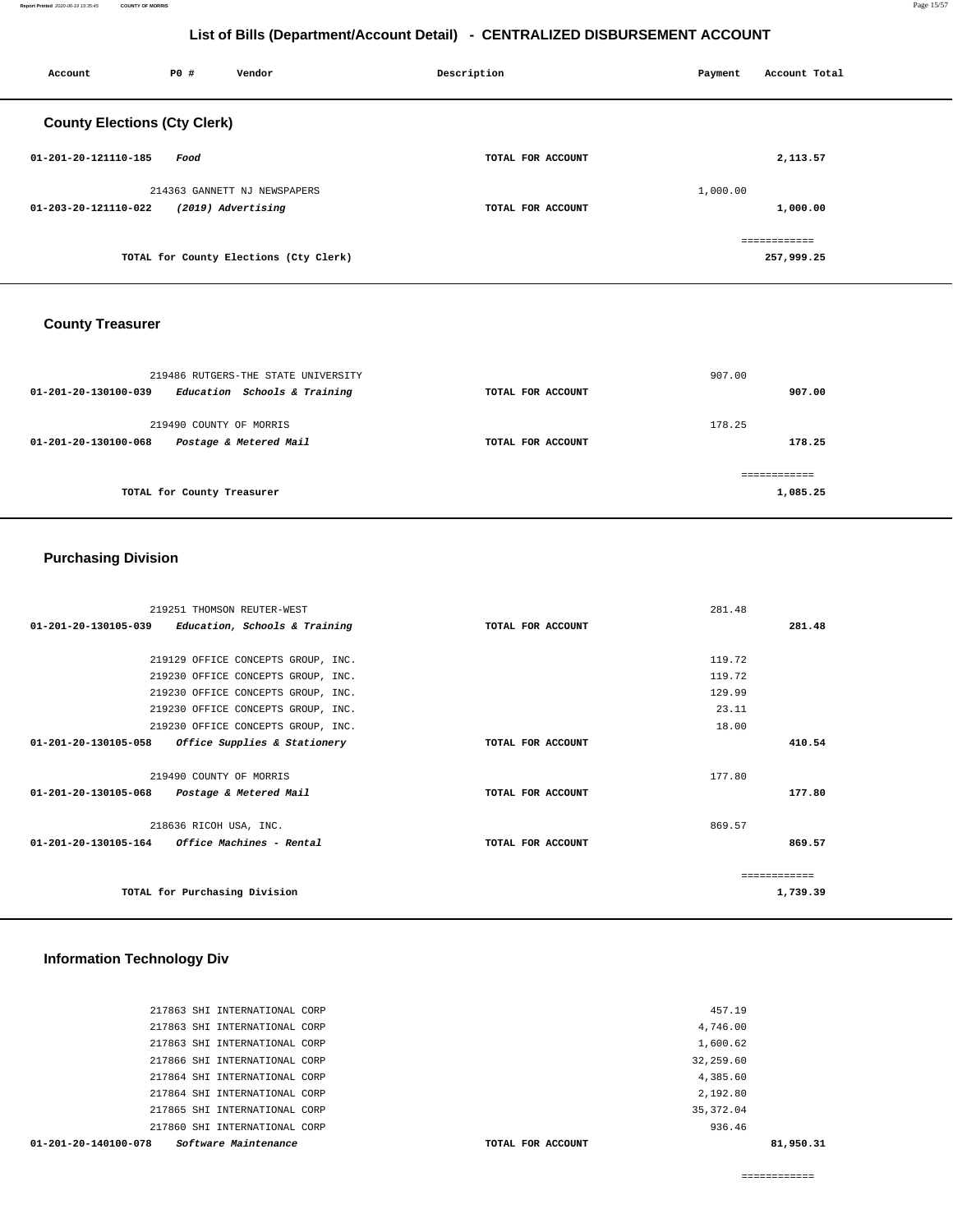| Account                           | P0# | Vendor                               | Description | Payment | Account Total |
|-----------------------------------|-----|--------------------------------------|-------------|---------|---------------|
| <b>Information Technology Div</b> |     |                                      |             |         |               |
|                                   |     | TOTAL for Information Technology Div |             |         | 81,950.31     |
|                                   |     |                                      |             |         |               |

**County Board of Taxation** 

| 219490 COUNTY OF MORRIS                        |                   | 4.95 |  |
|------------------------------------------------|-------------------|------|--|
| 01-201-20-150100-068<br>Postage & Metered Mail | TOTAL FOR ACCOUNT | 4.95 |  |
|                                                |                   |      |  |
| TOTAL for County Board of Taxation             |                   | 4.95 |  |
|                                                |                   |      |  |

**County Counsel** 

| 217981 THOMSON REUTER-WEST                     |                   | 867.00    |
|------------------------------------------------|-------------------|-----------|
| 01-201-20-155100-050<br>Law Books              | TOTAL FOR ACCOUNT | 867.00    |
|                                                |                   |           |
| 219116 JOHNSON & JOHNSON, ESQS                 |                   | 2,925.40  |
| 219116 JOHNSON & JOHNSON, ESQS                 |                   | 728.50    |
| 219351 CLEARY GIACOBBE ALFIERI &               |                   | 18,734.00 |
| 219351 CLEARY GIACOBBE ALFIERI &               |                   | 806.00    |
| 01-201-20-155100-051<br>Legal                  | TOTAL FOR ACCOUNT | 23,193.90 |
| 219490 COUNTY OF MORRIS                        |                   | 1.40      |
| 01-201-20-155100-068<br>Postage & Metered Mail | TOTAL FOR ACCOUNT | 1.40      |
|                                                |                   |           |
| TOTAL for County Counsel                       |                   | 24,062.30 |

## **County Surrogate**

|                      | 218953 W.B. MASON COMPANY INC                   |                   | 93.98  |          |
|----------------------|-------------------------------------------------|-------------------|--------|----------|
|                      | 218711 HEATHER J. DARLING                       |                   | 42.35  |          |
|                      | 218711 HEATHER J. DARLING                       |                   | 19.18  |          |
|                      | 218711 HEATHER J. DARLING                       |                   | 20.66  |          |
|                      | 218710 W.B. MASON COMPANY INC                   |                   | 41.53  |          |
| 01-201-20-160100-058 | Office Supplies & Stationery                    | TOTAL FOR ACCOUNT |        | 217.70   |
|                      | 219490 COUNTY OF MORRIS                         |                   | 356.15 |          |
| 01-201-20-160100-068 | Postage & Metered Mail                          | TOTAL FOR ACCOUNT |        | 356.15   |
|                      | 218952 RICOH USA, INC.                          |                   | 964.53 |          |
|                      | $01-201-20-160100-164$ Office Machines - Rental | TOTAL FOR ACCOUNT |        | 964.53   |
|                      |                                                 |                   |        |          |
|                      | TOTAL for County Surrogate                      |                   |        | 1,538.38 |
|                      |                                                 |                   |        |          |

## **Engineering**

219341 JOHN J. HAYES 219341 JOHN J. HAYES

**01-201-20-165100-023 Associations and Memberships TOTAL FOR ACCOUNT** 

564.00 130.00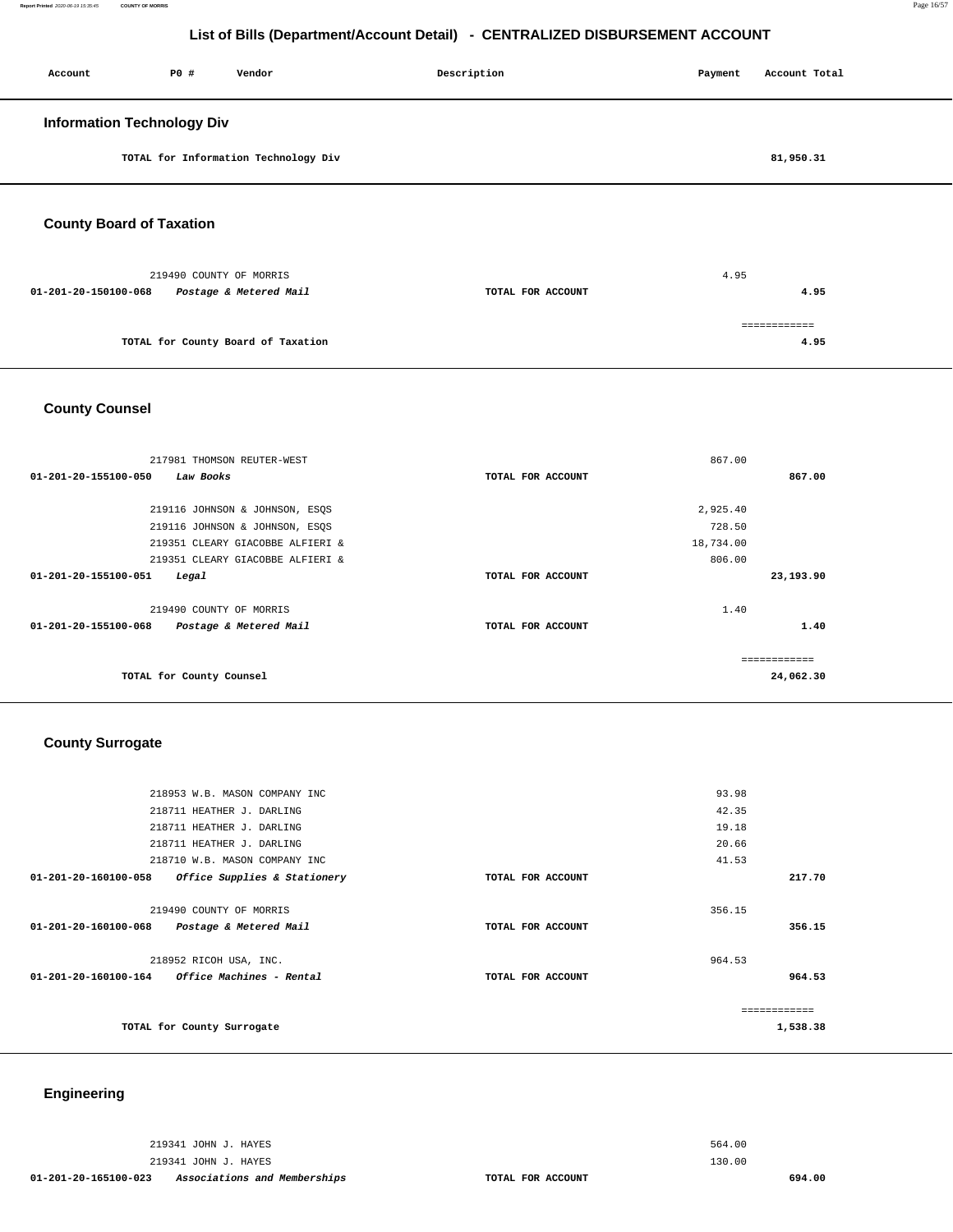#### **Report Printed** 2020-06-19 15:35:45 **COUNTY OF MORRIS** Page 17/57

## **List of Bills (Department/Account Detail) - CENTRALIZED DISBURSEMENT ACCOUNT**

| Account | P0 # | Vendor | Description | Payment | Account Total |
|---------|------|--------|-------------|---------|---------------|
| .       |      |        |             |         |               |
|         |      |        |             |         |               |

# **Engineering**

| 218102 W.B. MASON COMPANY INC                           |                   | 43.94        |
|---------------------------------------------------------|-------------------|--------------|
| 218102 W.B. MASON COMPANY INC                           | 159.58            |              |
| 01-201-20-165100-058 Office Supplies & Stationery       | TOTAL FOR ACCOUNT | 203.52       |
| 219490 COUNTY OF MORRIS                                 |                   | 0.50         |
| 219490 COUNTY OF MORRIS                                 |                   | 13.10        |
| 219490 COUNTY OF MORRIS                                 |                   | 6.90         |
| 01-201-20-165100-068 Postage & Metered Mail             | TOTAL FOR ACCOUNT | 20.50        |
|                                                         |                   |              |
| 217646 MIDWESTERN SOFTWARE SOLUTIONS, LLC.              | 2,790.00          | 99.00        |
| 217648 R.S. KNAPP CO. INC.                              |                   | 75.00        |
| 217648 R.S. KNAPP CO. INC.                              |                   |              |
| 01-201-20-165100-078 Software Maintenance               | TOTAL FOR ACCOUNT | 2,964.00     |
| 219341 JOHN J. HAYES                                    |                   | 18.00        |
| 219339 RICHARD JOHNSON                                  |                   | 3.78         |
| 219339 RICHARD JOHNSON                                  |                   | 3.78         |
| 219339 RICHARD JOHNSON                                  |                   | 7.53         |
| 219339 RICHARD JOHNSON                                  |                   | 80.00        |
| 219339 RICHARD JOHNSON                                  |                   | 8.58         |
| 219339 RICHARD JOHNSON                                  |                   | 9.73         |
| 219339 RICHARD JOHNSON                                  |                   | 9.73         |
| 01-201-20-165100-082 Travel Expense                     | TOTAL FOR ACCOUNT | 141.13       |
| 218914 TREASURER, STATE OF NEW JERSEY                   | 875.00            |              |
| 01-201-20-165100-084 Other Outside Services             | TOTAL FOR ACCOUNT | 875.00       |
| 218071 AT&T MOBILITY                                    |                   | 33.24        |
| 218070 R.S. KNAPP CO. INC.                              |                   | 99.00        |
| $01 - 201 - 20 - 165100 - 164$ Office Machines - Rental | TOTAL FOR ACCOUNT | 132.24       |
| 218069 R.S. KNAPP CO. INC.                              |                   | 75.00        |
| 218069 R.S. KNAPP CO. INC.                              | 1,026.39          |              |
| $01-203-20-165100-164$ (2019) Office Machines - Rental  | TOTAL FOR ACCOUNT | 1,101.39     |
|                                                         |                   | ============ |
| TOTAL for Engineering                                   |                   | 6,131.78     |

## **Planning Board**

| 217785 ANTHONY SORIANO         |                                            |                   | 130.00    |            |
|--------------------------------|--------------------------------------------|-------------------|-----------|------------|
| 217664 KEVIN SITLICK           |                                            |                   | 518.00    |            |
| 217664 KEVIN SITLICK           |                                            |                   | 130.00    |            |
| 217665 BARBARA MURRAY          |                                            |                   | 130.00    |            |
|                                | 218166 NJ COUNTY PLANNERS ASSOCIATION, C/O |                   | 150.00    |            |
| $01 - 201 - 20 - 180100 - 023$ | Associations and Memberships               | TOTAL FOR ACCOUNT |           | 1,058.00   |
| 219490 COUNTY OF MORRIS        |                                            |                   | 50.40     |            |
| 01-201-20-180100-068           | Postage & Metered Mail                     | TOTAL FOR ACCOUNT |           | 50.40      |
| 218447 GANNETT NJ NEWSPAPERS   |                                            |                   | 69.40     |            |
| 01-201-20-180100-070           | Publication & Subscriptions                | TOTAL FOR ACCOUNT |           | 69.40      |
|                                | 219215 M. C. ECONOMIC DEVELOPMENT          |                   | 72,500.00 |            |
|                                | 217208 MORRIS COUNTY TOURISM BUREAU        |                   | 56,500.00 |            |
| 01-201-20-180100-084           | Other Outside Services                     | TOTAL FOR ACCOUNT |           | 129,000.00 |
|                                |                                            |                   |           |            |
|                                |                                            |                   |           |            |

218637 RICOH USA, INC. [1,106.61](https://1,106.61)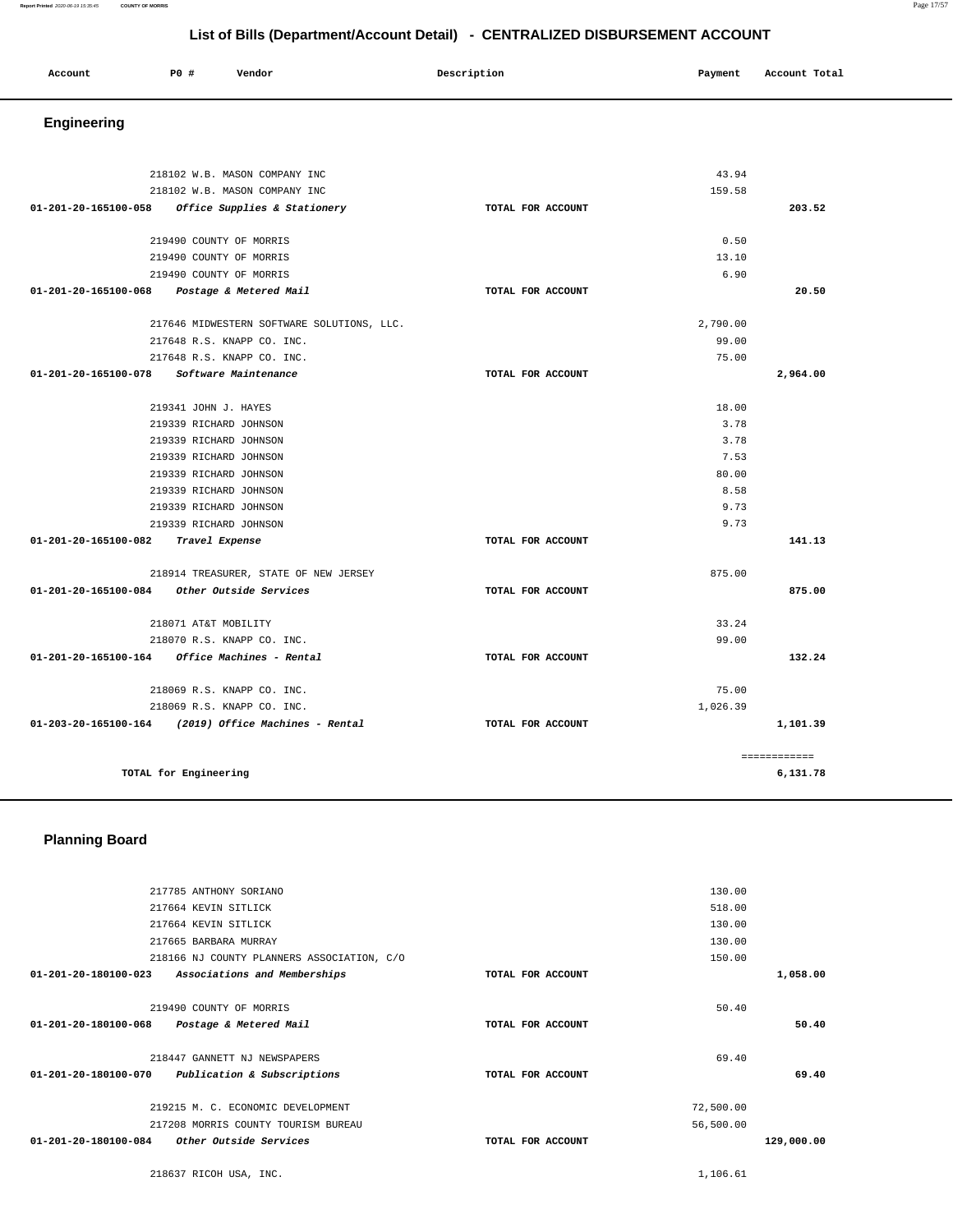**Report Printed** 2020-06-19 15:35:45 **COUNTY OF MORRIS** Page 18/57

## **List of Bills (Department/Account Detail) - CENTRALIZED DISBURSEMENT ACCOUNT**

| Account               | P0 #                     | Vendor                   | Description       | Payment | Account Total              |
|-----------------------|--------------------------|--------------------------|-------------------|---------|----------------------------|
| <b>Planning Board</b> |                          |                          |                   |         |                            |
| 01-201-20-180100-164  |                          | Office Machines - Rental | TOTAL FOR ACCOUNT |         | 1,106.61                   |
|                       | TOTAL for Planning Board |                          |                   |         | ============<br>131,284.41 |

## **County Weights & Measures**

| 217719 W.B. MASON COMPANY INC                     |                   | 615.72    |              |
|---------------------------------------------------|-------------------|-----------|--------------|
| 218758 W.B. MASON COMPANY INC                     |                   | 149.10    |              |
| 01-201-22-201100-058 Office Supplies & Stationery | TOTAL FOR ACCOUNT |           | 764.82       |
| 219490 COUNTY OF MORRIS                           |                   | 2.70      |              |
| 01-201-22-201100-068<br>Postage & Metered Mail    | TOTAL FOR ACCOUNT |           | 2.70         |
| 218136 MORRIS COUNTY MUA                          |                   | 350.00    |              |
| 217715 JJS SERVICES, INC.                         |                   | 535.00    |              |
| Other Outside Services<br>01-201-22-201100-084    | TOTAL FOR ACCOUNT |           | 885.00       |
| 219488 NATIONAL FUEL OIL INC.                     |                   | 48.34     |              |
| 01-201-22-201100-140<br>Gas Purchases             | TOTAL FOR ACCOUNT |           | 48.34        |
| 218990 DIRECT ENERGY BUSINESS MARKETING           |                   | 273.30    |              |
| 219259 PSE&G CO                                   |                   | 223.52    |              |
| 01-201-22-201100-141 Natural Gas                  | TOTAL FOR ACCOUNT |           | 496.82       |
| 218295 MORRISTOWN LUMBER &                        |                   | 80.69     |              |
| 218767 GRAINGER                                   |                   | 103.00    |              |
| 218767 GRAINGER                                   |                   | 309.00    |              |
| 01-201-22-201100-258<br>Equipment                 | TOTAL FOR ACCOUNT |           | 492.69       |
| 219509 COUNTY OF MORRIS                           |                   | 49,658.12 |              |
| 01-201-22-201100-329 Hospital Insurance Premiums  | TOTAL FOR ACCOUNT |           | 49,658.12    |
|                                                   |                   |           | ============ |
| TOTAL for County Weights & Measures               |                   |           | 52,348.49    |

## **Employee Group Insurance**

| 218386 PAYFLEX SYSTEMS USA, INC.                                 |                   | 1,645.80      |              |
|------------------------------------------------------------------|-------------------|---------------|--------------|
| 218692 FLAGSHIP HEALTH SYSTEMS, INC.                             |                   | 2,692.80      |              |
| 218692 FLAGSHIP HEALTH SYSTEMS, INC.                             |                   | 31.68         |              |
| 218692 FLAGSHIP HEALTH SYSTEMS, INC.                             |                   | 31.68         |              |
| 218696 CHLIC                                                     |                   | 4,029,204.03  |              |
| 218696 CHLIC                                                     |                   | $-15, 100.62$ |              |
| 01-201-23-220100-090<br>Employee Group Insurance Expenditures    | TOTAL FOR ACCOUNT |               | 4,018,505.37 |
|                                                                  |                   |               |              |
| 217935 LUCY CANNIZZO                                             |                   | 1,626.00      |              |
| 212420 MELVA MULLINGS                                            |                   | 804.00        |              |
| (2019) Employee Group Insurance Expendit<br>01-203-23-220100-090 | TOTAL FOR ACCOUNT |               | 2,430.00     |
|                                                                  |                   |               |              |
|                                                                  |                   |               |              |
| TOTAL for Employee Group Insurance                               |                   |               | 4,020,935.37 |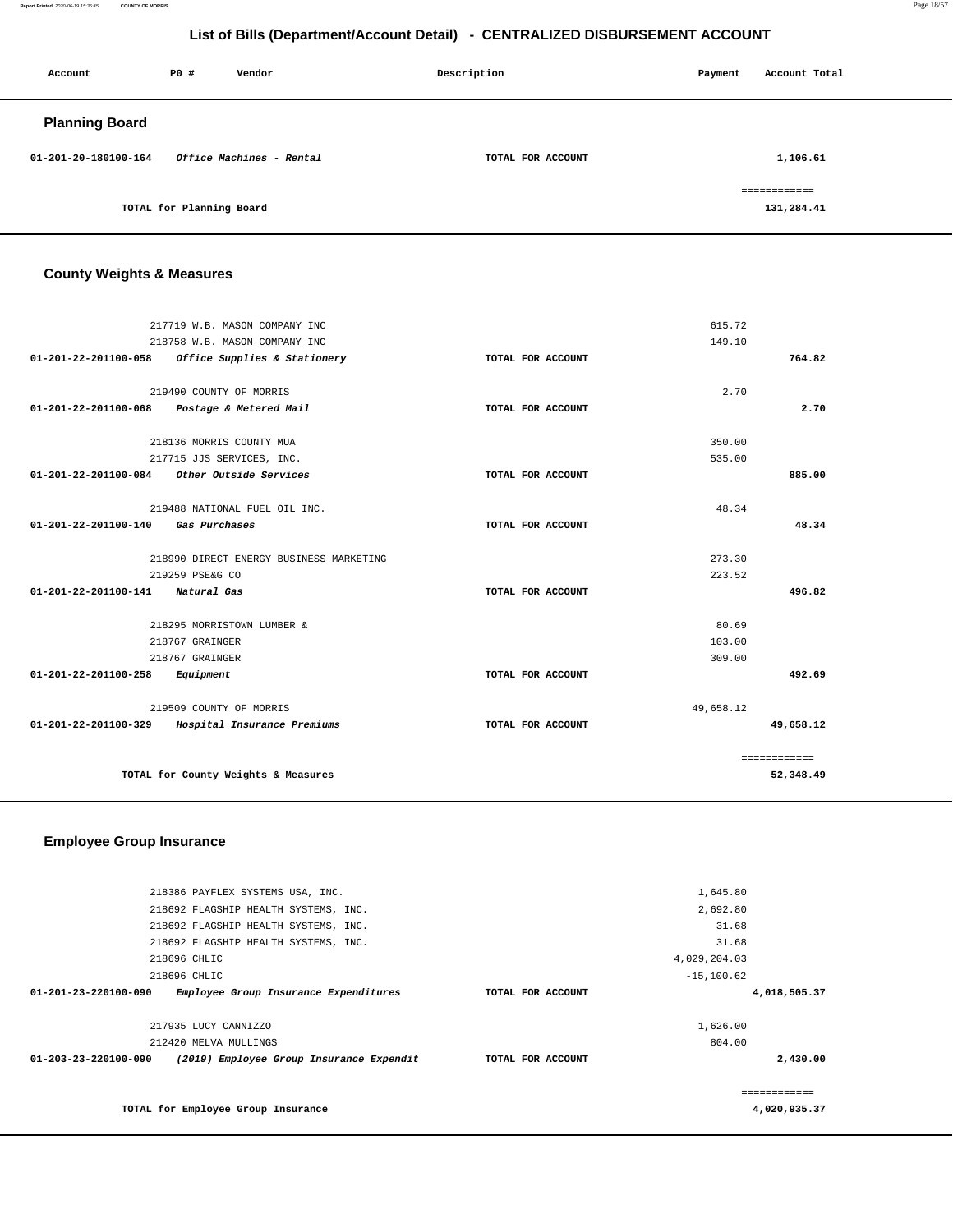| Account | P0 # | Vendor | Description | Payment | Account Total |  |
|---------|------|--------|-------------|---------|---------------|--|
|         |      |        |             |         |               |  |

# **Office of Emergency Management**

| 218448 VERIZON WIRELESS                            |                   | 240.12       |
|----------------------------------------------------|-------------------|--------------|
| 01-201-25-252100-031<br>Cellular Phones/Pagers     | TOTAL FOR ACCOUNT | 240.12       |
| 217464 GRAINGER                                    |                   | 140.62       |
| 218292 W.B. MASON COMPANY INC                      |                   | 370.87       |
| 218294 JEFFREY PAUL                                |                   | 162.58       |
| 218753 QUENCH USA, INC.                            |                   | 49.44        |
| 218906 W.B. MASON COMPANY INC                      |                   | 44.70        |
| 218907 W.B. MASON COMPANY INC                      |                   | 677.84       |
| 218907 W.B. MASON COMPANY INC                      |                   | 30.99        |
| 01-201-25-252100-058 Office Supplies & Stationery  | TOTAL FOR ACCOUNT | 1,477.04     |
| 218294 JEFFREY PAUL                                |                   | 213.25       |
| 218912 DIRECT TV INC                               |                   | 162.48       |
| 218916 NORTHEAST COMMUNICATIONS, INC.              |                   | 686.00       |
| 218894 OPTIMUM                                     |                   | 668.25       |
| 218911 OPTIMUM                                     |                   | 126.43       |
| 01-201-25-252100-059 Other General Expenses        | TOTAL FOR ACCOUNT | 1,856.41     |
| 219490 COUNTY OF MORRIS                            |                   | 3.65         |
| 219490 COUNTY OF MORRIS                            |                   | 12.50        |
| 01-201-25-252100-068 Postage & Metered Mail        | TOTAL FOR ACCOUNT | 16.15        |
| 218446 JEFFREY PAUL                                |                   | 22.38        |
| 01-201-25-252100-090 Program Expenditures          | TOTAL FOR ACCOUNT | 22.38        |
| 218296 DM MEDICAL BILLINGS, LLC                    |                   | 4,326.37     |
| 218296 DM MEDICAL BILLINGS, LLC                    |                   | 2,240.82     |
| 01-201-25-252100-091 Program Expend-Matching Share | TOTAL FOR ACCOUNT | 6,567.19     |
| 218450 PREMIER GLOBAL SERVICES                     |                   | 1,014.92     |
| 01-201-25-252100-146<br>Telephone                  | TOTAL FOR ACCOUNT | 1,014.92     |
| 218293 RICOH AMERICAS CORPORATION                  |                   | 524.29       |
| 01-201-25-252100-164 Office Machines - Rental      | TOTAL FOR ACCOUNT | 524.29       |
|                                                    |                   | ============ |
| TOTAL for Office of Emergency Management           |                   | 11,718.50    |

### **Communications Center**

|          | 1,750.00 |                   | 218749 AWARENESS PROTECTIVE         |                                |
|----------|----------|-------------------|-------------------------------------|--------------------------------|
|          | 30.00    |                   | 218748 INTERNATIONAL ACADEMIES OF   |                                |
|          | 30.00    |                   | 218287 INTERNATIONAL ACADEMIES OF   |                                |
| 1,810.00 |          | TOTAL FOR ACCOUNT | Education Schools & Training        | $01 - 201 - 25 - 252105 - 039$ |
|          |          |                   |                                     |                                |
|          | 4,650.00 |                   | 217877 BASE POWER SERVICES          |                                |
| 4,650.00 |          | TOTAL FOR ACCOUNT | Equipment Service Agreements        | $01 - 201 - 25 - 252105 - 044$ |
|          |          |                   |                                     |                                |
|          | 99.00    |                   | 218750 OUENCH USA, INC.             |                                |
| 99.00    |          | TOTAL FOR ACCOUNT | Office Supplies & Stationery        | $01 - 201 - 25 - 252105 - 058$ |
|          |          |                   |                                     |                                |
|          | 2,067.63 |                   | 218757 AMERICAN TOWER CORPORATION   |                                |
| 2,067.63 |          | TOTAL FOR ACCOUNT | County Wide Radio System            | 01-201-25-252105-131           |
|          |          |                   |                                     |                                |
|          | 1,044.60 |                   | 218751 JERSEY CENTRAL POWER & LIGHT |                                |
|          | 582.54   |                   | 218288 JERSEY CENTRAL POWER & LIGHT |                                |
|          | 539.99   |                   | 218288 JERSEY CENTRAL POWER & LIGHT |                                |
|          |          |                   |                                     |                                |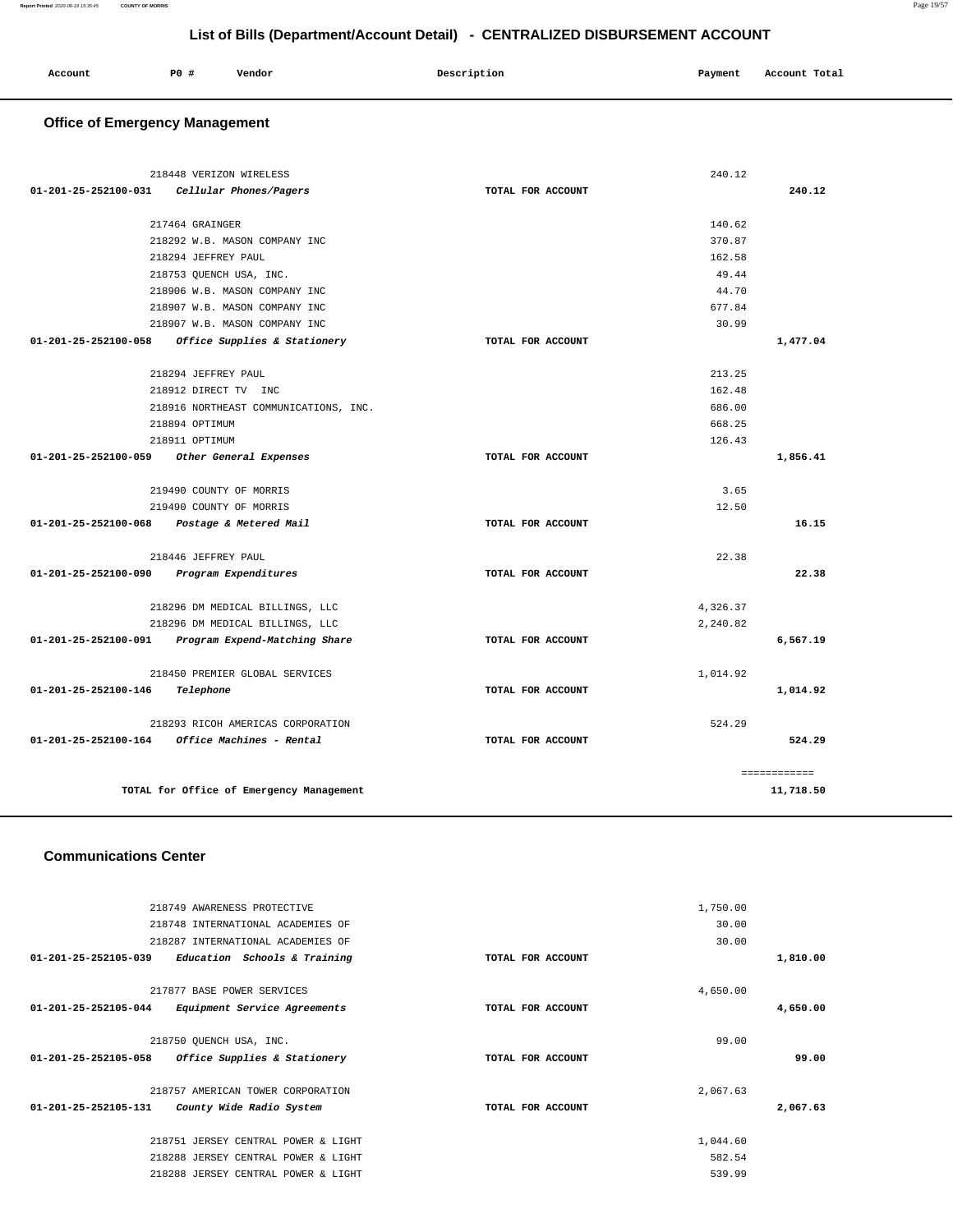**Report Printed** 2020-06-19 15:35:45 **COUNTY OF MORRIS** Page 20/57

## **List of Bills (Department/Account Detail) - CENTRALIZED DISBURSEMENT ACCOUNT**

| Account                      | P0#                             | Vendor                              | Description       | Payment | Account Total |
|------------------------------|---------------------------------|-------------------------------------|-------------------|---------|---------------|
| <b>Communications Center</b> |                                 |                                     |                   |         |               |
|                              |                                 | 218288 JERSEY CENTRAL POWER & LIGHT |                   | 413.67  |               |
|                              |                                 | 218288 JERSEY CENTRAL POWER & LIGHT |                   | 340.72  |               |
| 01-201-25-252105-137         | <i>Electricity</i>              |                                     | TOTAL FOR ACCOUNT |         | 2,921.52      |
|                              |                                 |                                     |                   |         | ============  |
|                              | TOTAL for Communications Center |                                     |                   |         | 11,548.15     |

## **County Medical Examiner Office**

|                      | 218283 EASTERN STATES AUTOPSY & FORENSIC    |                   | 900.00   |              |
|----------------------|---------------------------------------------|-------------------|----------|--------------|
| 01-201-25-254100-036 | Contracted Services                         | TOTAL FOR ACCOUNT |          | 900.00       |
|                      |                                             |                   |          |              |
|                      | 218297 W.B. MASON COMPANY INC               |                   | 93.99    |              |
|                      | 218906 W.B. MASON COMPANY INC               |                   | 35.76    |              |
| 01-201-25-254100-058 | Office Supplies & Stationery                | TOTAL FOR ACCOUNT |          | 129.75       |
|                      | 219490 COUNTY OF MORRIS                     |                   | 16.80    |              |
|                      | 01-201-25-254100-068 Postage & Metered Mail | TOTAL FOR ACCOUNT |          | 16.80        |
|                      | 218449 NMS LABS                             |                   | 4,544.00 |              |
|                      | 218449 NMS LABS                             |                   | 1,520.00 |              |
|                      | 218449 NMS LABS                             |                   | 2,374.00 |              |
|                      | 01-201-25-254100-084 Other Outside Services | TOTAL FOR ACCOUNT |          | 8,438.00     |
|                      | 218283 EASTERN STATES AUTOPSY & FORENSIC    |                   | 200.00   |              |
|                      | 218283 EASTERN STATES AUTOPSY & FORENSIC    |                   | 900.00   |              |
|                      | 218283 EASTERN STATES AUTOPSY & FORENSIC    |                   | 900.00   |              |
|                      | 218283 EASTERN STATES AUTOPSY & FORENSIC    |                   | 900.00   |              |
| 01-203-25-254100-036 | (2019) Contracted Services                  | TOTAL FOR ACCOUNT |          | 2,900.00     |
|                      |                                             |                   |          | ------------ |
|                      | TOTAL for County Medical Examiner Office    |                   |          | 12,384.55    |

## **County Sheriff's Department**

|                                | 218723 BRIAN STANTON                       |                   | 1,576.00 |          |
|--------------------------------|--------------------------------------------|-------------------|----------|----------|
|                                | 218723 BRIAN STANTON                       |                   | 47.39    |          |
| 01-201-25-270100-039           | Education Schools & Training               | TOTAL FOR ACCOUNT |          | 1,623.39 |
|                                |                                            |                   |          |          |
|                                | 218717 GRAINGER                            |                   | 43.74    |          |
|                                | 219092 STATE TOXICOLOGY LABORATORY         |                   | 90.00    |          |
| 01-201-25-270100-059           | Other General Expenses                     | TOTAL FOR ACCOUNT |          | 133.74   |
|                                |                                            |                   |          |          |
|                                | 219490 COUNTY OF MORRIS                    |                   | 195.25   |          |
| $01 - 201 - 25 - 270100 - 068$ | Postage & Metered Mail                     | TOTAL FOR ACCOUNT |          | 195.25   |
|                                |                                            |                   |          |          |
|                                | 218413 COLLABORATIVE TESTING SERVICES INC. |                   | 240.00   |          |
| 01-201-25-270100-070           | Publication & Subscriptions                | TOTAL FOR ACCOUNT |          | 240.00   |
|                                |                                            |                   |          |          |
|                                | 219078 THOMSON REUTER-WEST                 |                   | 1,135.89 |          |
| 01-201-25-270100-078           | Software Maintenance                       | TOTAL FOR ACCOUNT |          | 1,135.89 |
|                                |                                            |                   |          |          |
|                                | 218908 NJ E-ZPASS                          |                   | 200.00   |          |
| 01-201-25-270100-082           | Travel Expense                             | TOTAL FOR ACCOUNT |          | 200.00   |
|                                |                                            |                   |          |          |
|                                | 218634 INVESTIGATIVE FORENSICS CONSULTING  |                   | 399.00   |          |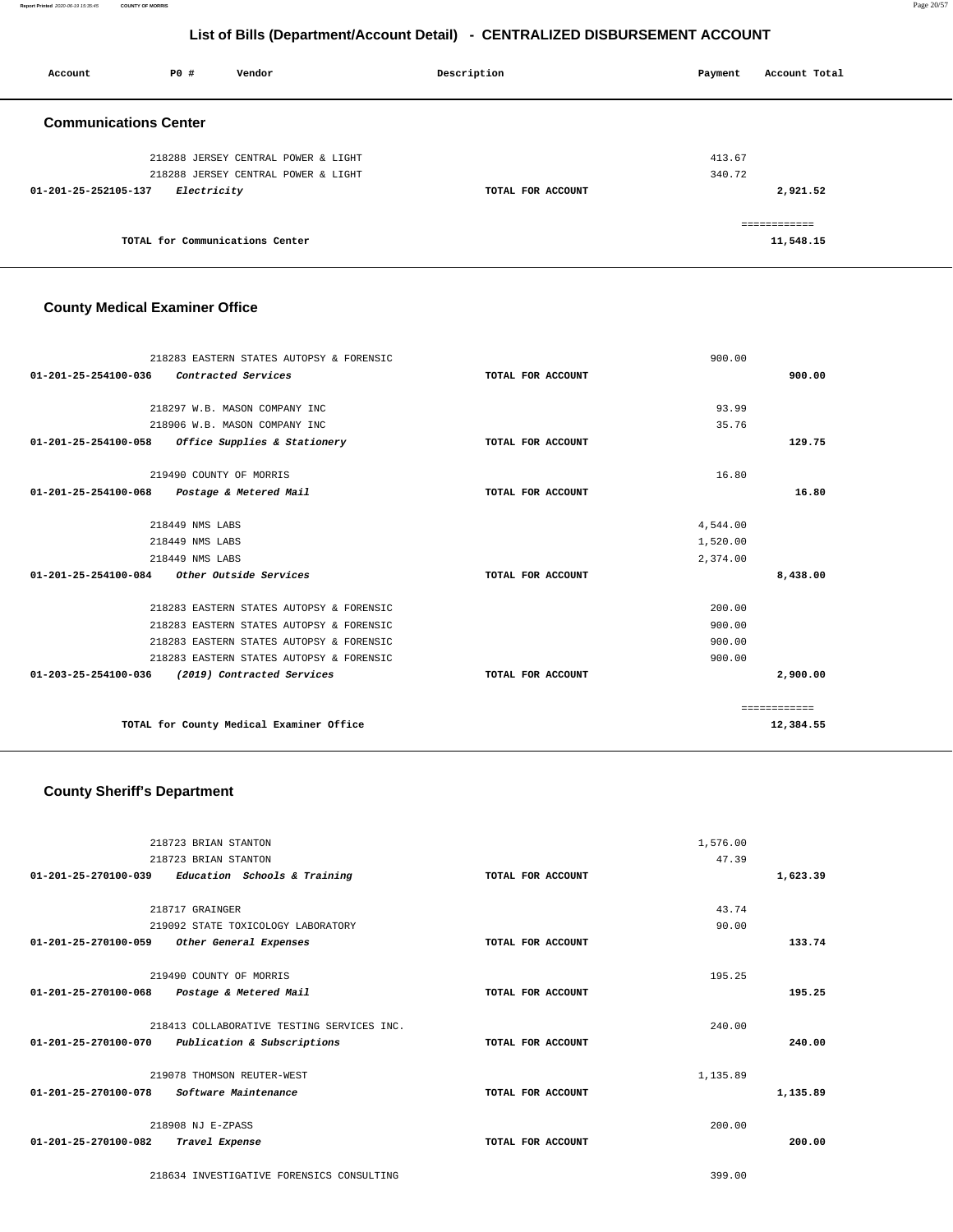| Account                                 | <b>PO #</b>  | Vendor                                                         | Description       | Payment         | Account Total |
|-----------------------------------------|--------------|----------------------------------------------------------------|-------------------|-----------------|---------------|
|                                         |              |                                                                |                   |                 |               |
| <b>County Sheriff's Department</b>      |              |                                                                |                   |                 |               |
|                                         |              |                                                                |                   |                 |               |
|                                         |              | 218954 INVESTIGATIVE FORENSICS CONSULTING                      |                   | 551.00          |               |
| 01-201-25-270100-084                    |              | Other Outside Services                                         | TOTAL FOR ACCOUNT |                 | 950.00        |
|                                         |              |                                                                |                   |                 |               |
|                                         |              | 218178 W.B. MASON COMPANY INC                                  |                   | 64.30           |               |
|                                         |              | 218178 W.B. MASON COMPANY INC                                  |                   | 49.20           |               |
|                                         |              | 218178 W.B. MASON COMPANY INC                                  |                   | 49.20           |               |
|                                         |              | 218178 W.B. MASON COMPANY INC                                  |                   | 49.20           |               |
|                                         |              | 218178 W.B. MASON COMPANY INC                                  |                   | 8.70<br>43.24   |               |
|                                         |              | 218178 W.B. MASON COMPANY INC<br>218178 W.B. MASON COMPANY INC |                   | 4.80            |               |
|                                         |              | 218178 W.B. MASON COMPANY INC                                  |                   | 61.05           |               |
|                                         |              | 218178 W.B. MASON COMPANY INC                                  |                   | 2.95            |               |
|                                         |              | 217708 CDW GOVERNMENT                                          |                   | 442.27          |               |
|                                         |              | 218725 W.B. MASON COMPANY INC                                  |                   | 16.98           |               |
|                                         |              | 218725 W.B. MASON COMPANY INC                                  |                   | 4.40            |               |
|                                         |              | 218725 W.B. MASON COMPANY INC                                  |                   | 5.82            |               |
|                                         |              | 218725 W.B. MASON COMPANY INC                                  |                   | 5.82            |               |
| 01-201-25-270100-095                    |              | Other Administrative Supplies                                  | TOTAL FOR ACCOUNT |                 | 807.93        |
|                                         |              | 218849 DAVID KENNY                                             |                   | 18.30           |               |
|                                         |              | 219291 DAVID KENNY                                             |                   | 10.46           |               |
| 01-201-25-270100-140                    |              | Gas Purchases                                                  | TOTAL FOR ACCOUNT |                 | 28.76         |
|                                         |              |                                                                |                   |                 |               |
|                                         |              | 219101 HVG LLC                                                 |                   | 72.00           |               |
|                                         |              | 219101 HVG LLC                                                 |                   | 113.00          |               |
|                                         |              | 219101 HVG LLC                                                 |                   | 67.00           |               |
|                                         |              | 219101 HVG LLC<br>219101 HVG LLC                               |                   | 92.00<br>145.20 |               |
|                                         |              | 219101 HVG LLC                                                 |                   | 113.00          |               |
|                                         |              | 219101 HVG LLC                                                 |                   | 113.00          |               |
|                                         |              | 219101 HVG LLC                                                 |                   | 131.00          |               |
|                                         |              | 219101 HVG LLC                                                 |                   | 131.00          |               |
| 01-201-25-270100-189                    |              | Medical                                                        | TOTAL FOR ACCOUNT |                 | 977.20        |
|                                         |              |                                                                |                   |                 |               |
|                                         |              | 211195 GALLS, LLC                                              |                   | 83.00           |               |
|                                         |              | 211201 GALLS, LLC<br>211201 GALLS, LLC                         |                   | 216.57<br>70.00 |               |
|                                         |              | 211201 GALLS, LLC                                              |                   | 70.00           |               |
|                                         |              | 218067 GALLS, LLC                                              |                   | 80.00           |               |
|                                         |              | 217113 GALLS, LLC                                              |                   | 438.00          |               |
|                                         |              | 218041 GALLS, LLC                                              |                   | 189.00          |               |
|                                         |              | 218041 GALLS, LLC                                              |                   | 1.69            |               |
|                                         |              | 218041 GALLS, LLC                                              |                   | 1.50            |               |
|                                         | 217279 CALEA |                                                                |                   | 8.00            |               |
|                                         | 217279 CALEA | 01-201-25-270100-202 Uniform And Accessories                   | TOTAL FOR ACCOUNT | 7.00            | 1,164.76      |
|                                         |              |                                                                |                   |                 |               |
|                                         |              | 215643 LASER TECHNOLOGY, INC.                                  |                   | 125.00          |               |
|                                         |              | 215643 LASER TECHNOLOGY, INC.                                  |                   | 10.00           |               |
|                                         |              | 01-201-25-270100-262 Machinery Repairs & Parts                 | TOTAL FOR ACCOUNT |                 | 135.00        |
|                                         |              |                                                                |                   |                 |               |
|                                         |              | 218963 NORTHEAST COMMUNICATIONS, INC.                          |                   | 225.55          |               |
|                                         |              | 218963 NORTHEAST COMMUNICATIONS, INC.                          |                   | 90.00           |               |
| 01-201-25-270100-291    Vehicle Repairs |              |                                                                | TOTAL FOR ACCOUNT |                 | 315.55        |
|                                         |              | 218724 MICHAEL MINOVICH                                        |                   | 5,778.00        |               |
|                                         |              | 218724 MICHAEL MINOVICH                                        |                   | 69.99           |               |
|                                         |              | 01-203-25-270100-039 (2019) Education Schools & Training       | TOTAL FOR ACCOUNT |                 | 5,847.99      |
|                                         |              |                                                                |                   |                 |               |
|                                         |              | 210080 SYSTEM ONE ALARM                                        |                   | 4,200.00        |               |
|                                         |              | 210080 SYSTEM ONE ALARM                                        |                   | 910.00          |               |

**01-203-25-270100-078 (2019) Software Maintenance TOTAL FOR ACCOUNT** 

**5,110.00** 

**Report Printed** 2020-06-19 15:35:45 **COUNTY OF MORRIS** Page 21/57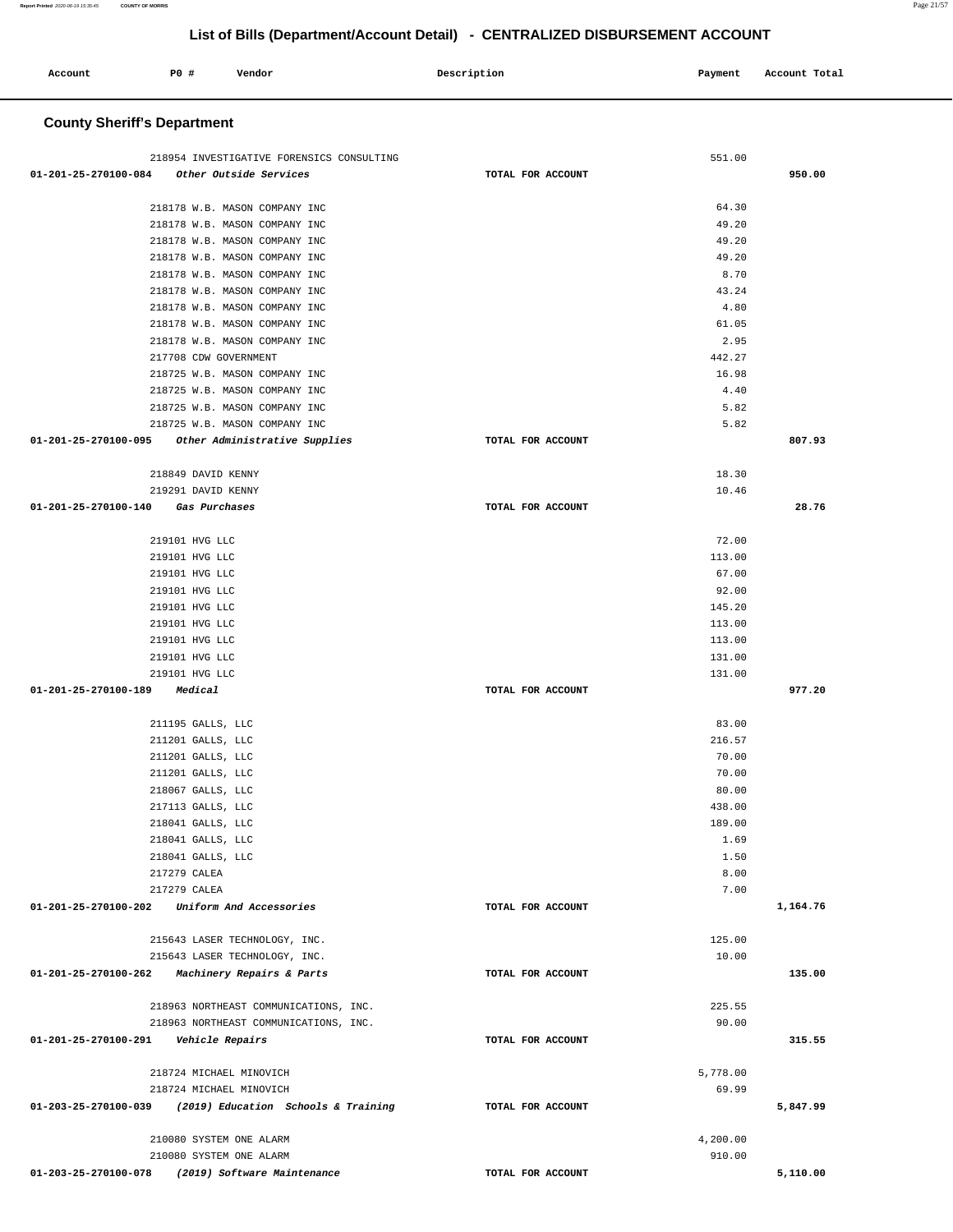| Account<br>. | <b>PO #</b> | Vendor | Description | Payment | Account Total |
|--------------|-------------|--------|-------------|---------|---------------|
|              |             |        |             |         |               |

## **County Sheriff's Department**

| 218962 KPDEMNITZ CONSULTING LLC                                  |                   | 500.00        |
|------------------------------------------------------------------|-------------------|---------------|
| 218962 KPDEMNITZ CONSULTING LLC                                  |                   | 500.00        |
| 218962 KPDEMNITZ CONSULTING LLC                                  |                   | 500.00        |
| 218962 KPDEMNITZ CONSULTING LLC                                  |                   | 500.00        |
| 218962 KPDEMNITZ CONSULTING LLC                                  |                   | 500.00        |
| 01-203-25-270100-084<br>(2019) Other Outside Services            | TOTAL FOR ACCOUNT | 2,500.00      |
|                                                                  |                   |               |
| 210057 LAWMEN SUPPLY CO OF NJ, INC.                              |                   | 6,752.80      |
| (2019) Firearms<br>$01 - 203 - 25 - 270100 - 116$                | TOTAL FOR ACCOUNT | 6,752.80      |
|                                                                  |                   |               |
| 210044 GALLS, LLC                                                |                   | 9,241.10      |
| 210044 GALLS, LLC                                                |                   | 658.90        |
| 210044 GALLS, LLC                                                |                   | 770.00        |
| $01 - 203 - 25 - 270100 - 202$<br>(2019) Uniform And Accessories | TOTAL FOR ACCOUNT | 10,670.00     |
|                                                                  |                   |               |
|                                                                  |                   | ------------- |
| TOTAL for County Sheriff's Department                            |                   | 38,788.26     |
|                                                                  |                   |               |

## **County Prosecutor's Office**

|                      | 217845 MICHELLE<br>LYNN WALKER       |                   | 142.40   |              |
|----------------------|--------------------------------------|-------------------|----------|--------------|
|                      | 217845 MICHELLE<br>LYNN<br>WALKER    |                   | 57.00    |              |
|                      | 217843 TARA CHOMINSKY                |                   | 120.00   |              |
|                      | 217843 TARA CHOMINSKY                |                   | 19.50    |              |
|                      | 217842 ALEXIS RACHEL                 |                   | 1.50     |              |
|                      | 217842 ALEXIS RACHEL                 |                   | 75.00    |              |
| 01-201-25-275100-016 | Outside Salaries & Wages             | TOTAL FOR ACCOUNT |          | 415.40       |
|                      |                                      |                   |          |              |
|                      | 217817 NATIONAL INTERNAL AFFAIRS     |                   | 50.00    |              |
| 01-201-25-275100-023 | Associations and Memberships         | TOTAL FOR ACCOUNT |          | 50.00        |
|                      |                                      |                   |          |              |
|                      | 217823 THOMSON REUTERS-WEST          |                   | 5,794.04 |              |
|                      | 217854 THOMSON REUTERS-WEST          |                   | 5,819.04 |              |
| 01-201-25-275100-050 | Law Books                            | TOTAL FOR ACCOUNT |          | 11,613.08    |
|                      |                                      |                   |          |              |
|                      | 219490 COUNTY OF MORRIS              |                   | 720.60   |              |
| 01-201-25-275100-068 | Postage & Metered Mail               | TOTAL FOR ACCOUNT |          | 720.60       |
|                      |                                      |                   |          |              |
|                      | 217827 COMMUNICATIONS SERVICE        |                   | 626.10   |              |
|                      | 217827 COMMUNICATIONS SERVICE        |                   | 513.10   |              |
| 01-201-25-275100-072 | Radio Repairs                        | TOTAL FOR ACCOUNT |          | 1,139.20     |
|                      |                                      |                   |          |              |
|                      | 217823 THOMSON REUTERS-WEST          |                   | 1,173.23 |              |
| 01-201-25-275100-118 | Investigation Expense                | TOTAL FOR ACCOUNT |          | 1,173.23     |
|                      |                                      |                   |          |              |
|                      |                                      |                   |          | ============ |
|                      | TOTAL for County Prosecutor's Office |                   |          | 15, 111.51   |
|                      |                                      |                   |          |              |

## **County Jail**

| 01-201-25-280100-028 | <i>Books &amp; Periodicals</i>    | TOTAL FOR ACCOUNT |        | 540.45 |
|----------------------|-----------------------------------|-------------------|--------|--------|
|                      | 218661 BLUE BOOK                  |                   | 16.95  |        |
|                      | 218661 BLUE BOOK                  |                   | 225.00 |        |
|                      | 218225 PV BUSINESS SOLUTIONS INC. |                   | 298.50 |        |
|                      |                                   |                   |        |        |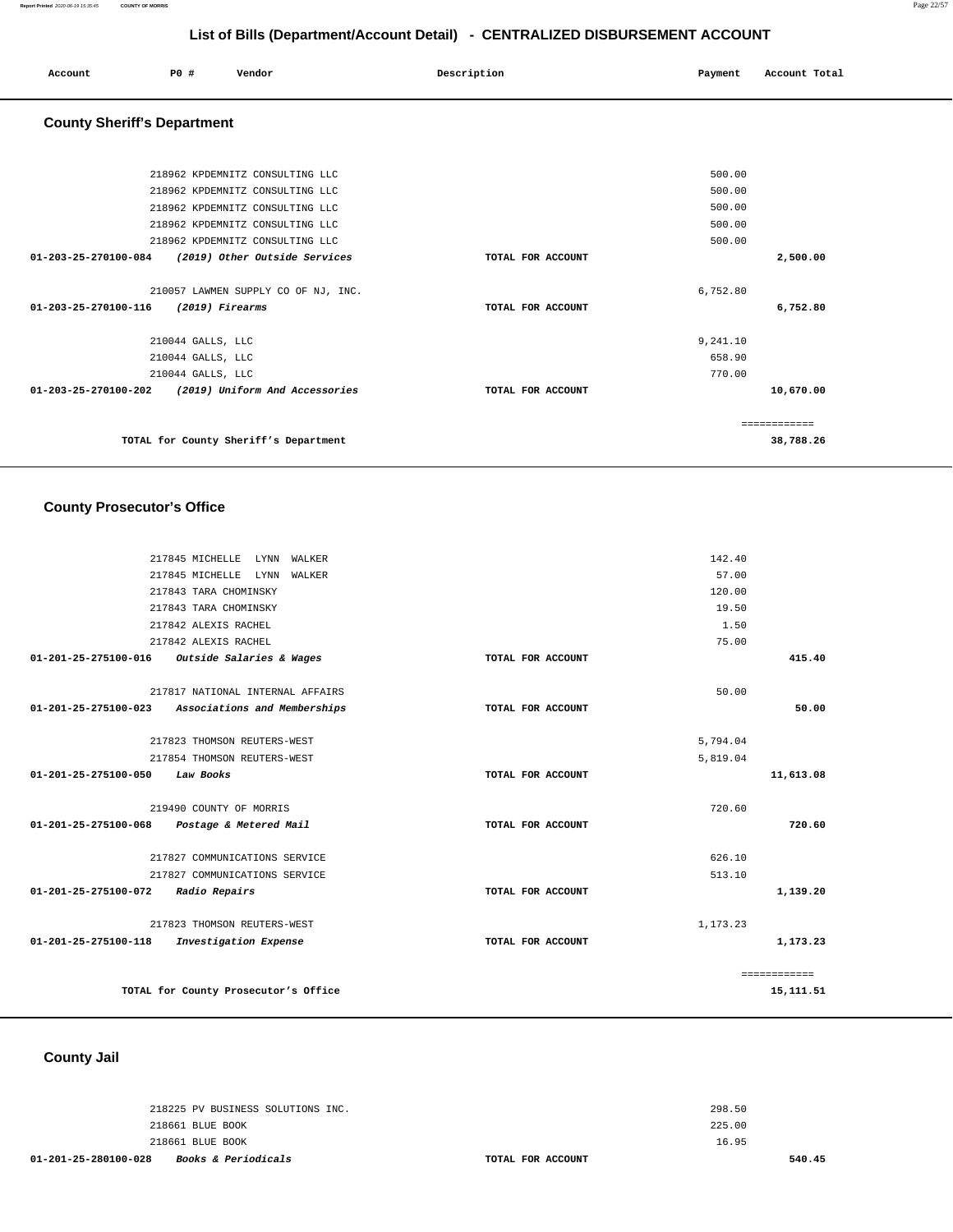| Account                   | P0 #<br>Vendor                                                       | Description       | Payment              | Account Total |
|---------------------------|----------------------------------------------------------------------|-------------------|----------------------|---------------|
|                           |                                                                      |                   |                      |               |
| <b>County Jail</b>        |                                                                      |                   |                      |               |
|                           | 218874 VERIZON WIRELESS                                              |                   | 448.91               |               |
| 01-201-25-280100-031      | Cellular Phones/Pagers                                               | TOTAL FOR ACCOUNT |                      | 448.91        |
|                           |                                                                      |                   |                      |               |
|                           | 218644 JOHNSON CONTROLS INC.<br>218646 AUTOMATIC TEMPERATURE CONTROL |                   | 1,352.70<br>1,040.00 |               |
| 01-201-25-280100-044      | Equipment Service Agreements                                         | TOTAL FOR ACCOUNT |                      | 2,392.70      |
|                           |                                                                      |                   |                      |               |
|                           | 218581 W.B. MASON COMPANY INC<br>218207 W.B. MASON COMPANY INC       |                   | 641.41<br>2,934.80   |               |
| 01-201-25-280100-058      | Office Supplies & Stationery                                         | TOTAL FOR ACCOUNT |                      | 3,576.21      |
|                           |                                                                      |                   |                      |               |
|                           | 218824 PETE LOHMUS                                                   |                   | 5.99                 |               |
|                           | 218824 PETE LOHMUS                                                   |                   | 15.89                |               |
|                           | 218824 PETE LOHMUS                                                   |                   | 10.16                |               |
|                           | 218824 PETE LOHMUS<br>218824 PETE LOHMUS                             |                   | 11.59<br>18.91       |               |
|                           | 218824 PETE LOHMUS                                                   |                   |                      |               |
|                           |                                                                      |                   | 8.29                 |               |
|                           | 218824 PETE LOHMUS                                                   |                   | 16.51                |               |
|                           | 218824 PETE LOHMUS<br>218824 PETE LOHMUS                             |                   | 5.83<br>18.34        |               |
|                           |                                                                      |                   | 37.21                |               |
|                           | 218824 PETE LOHMUS<br>218640 TRACK STAR INTERNATIONAL, INC.          |                   | 945.00               |               |
|                           | 218827 VERIZON WIRELESS                                              |                   | 136.79               |               |
| 01-201-25-280100-059      | Other General Expenses                                               | TOTAL FOR ACCOUNT |                      | 1,230.51      |
|                           |                                                                      |                   |                      |               |
|                           | 219490 COUNTY OF MORRIS                                              |                   | 101.80               |               |
| 01-201-25-280100-068      | Postage & Metered Mail                                               | TOTAL FOR ACCOUNT |                      | 101.80        |
|                           |                                                                      |                   |                      |               |
|                           | 218217 TJ'S SPORTWIDE TROPHY                                         |                   | 51.95                |               |
|                           | 218217 TJ'S SPORTWIDE TROPHY                                         |                   | 52.00                |               |
|                           | 218217 TJ'S SPORTWIDE TROPHY                                         |                   | 56.98                |               |
|                           | 218217 TJ'S SPORTWIDE TROPHY                                         |                   | 104.00               |               |
|                           | 218806 BINSKY SERVICE LLC                                            |                   | 414.00               |               |
|                           | 218844 CLIFTON ELEVATOR SERVICE CO INC                               |                   | 1,848.00             |               |
|                           | 218869 LAURIE LITT                                                   |                   | 450.00               |               |
|                           | 214720 BINSKY SERVICE LLC                                            |                   | 7,649.00             |               |
|                           | 218591 MAGIC TOUCH CONSTRUCTION CO., INC.                            |                   | 1,091.52             |               |
|                           | 218584 TJ'S SPORTWIDE TROPHY                                         |                   | 51.95                |               |
| 01-201-25-280100-084      | Other Outside Services                                               | TOTAL FOR ACCOUNT |                      | 11,769.40     |
|                           | 218657 CY DRAKE LOCKSMITHS, INC.                                     |                   | 30.00                |               |
|                           | 218657 CY DRAKE LOCKSMITHS, INC.                                     |                   | 83.96                |               |
|                           | 218597 CY DRAKE LOCKSMITHS, INC.                                     |                   | 49.75                |               |
|                           | 218597 CY DRAKE LOCKSMITHS, INC.                                     |                   | 22.50                |               |
|                           | 01-201-25-280100-128 Security Equipment                              | TOTAL FOR ACCOUNT |                      | 186.21        |
|                           | 216892 POWER PLACE INC                                               |                   | 4,509.18             |               |
| 01-201-25-280100-130      | <b>SLAP</b>                                                          | TOTAL FOR ACCOUNT |                      | 4,509.18      |
|                           |                                                                      |                   |                      |               |
|                           | 218595 NATIONAL BUSINESS                                             |                   | 1,919.00             |               |
| 01-201-25-280100-162      | <i>Furniture &amp; Fixtures</i>                                      | TOTAL FOR ACCOUNT |                      | 1,919.00      |
|                           | 218842 RICOH AMERICAS CORPORATION                                    |                   | 7,999.80             |               |
|                           | $01 - 201 - 25 - 280100 - 164$ Office Machines - Rental              | TOTAL FOR ACCOUNT |                      | 7,999.80      |
|                           | 218658 ARAMARK DALLAS LOCKBOX                                        |                   | 9,205.36             |               |
|                           | 218876 ARAMARK DALLAS LOCKBOX                                        |                   | 9,198.48             |               |
|                           | 218876 ARAMARK DALLAS LOCKBOX                                        |                   | 46.00                |               |
|                           | 218807 ARAMARK DALLAS LOCKBOX                                        |                   | 9,035.08             |               |
|                           | 218807 ARAMARK DALLAS LOCKBOX                                        |                   | 90.00                |               |
| 01-201-25-280100-185 Food |                                                                      | TOTAL FOR ACCOUNT |                      | 27,574.92     |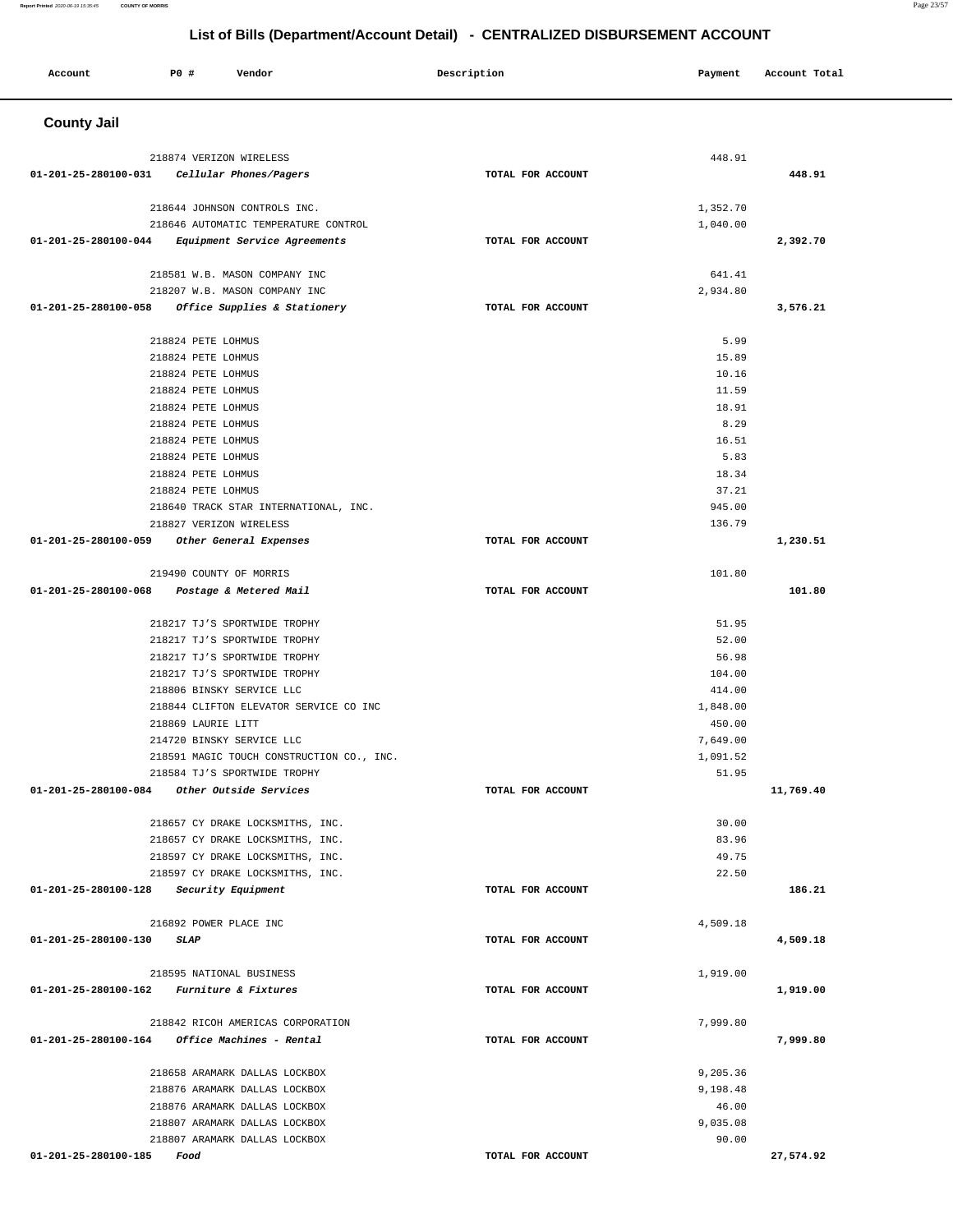| <b>County Jail</b>                                               |                   |                   |           |
|------------------------------------------------------------------|-------------------|-------------------|-----------|
|                                                                  |                   |                   |           |
| 218593 HENRY SCHEIN INC                                          |                   | 184.59            |           |
| 218593 HENRY SCHEIN INC                                          |                   | 47.85             |           |
| 218219 HENRY SCHEIN INC                                          |                   | 10.62             |           |
| 218219 HENRY SCHEIN INC<br>218219 HENRY SCHEIN INC               |                   | 31.97<br>1,462.99 |           |
| 218828 MCKESSON MEDICAL SURGICAL                                 |                   | 1,042.51          |           |
| 218828 MCKESSON MEDICAL SURGICAL                                 |                   | 574.23            |           |
| 218592 CONTRACT PHARMACY SERVICES INC                            |                   | 10,219.54         |           |
| 01-201-25-280100-189<br>Medical                                  | TOTAL FOR ACCOUNT |                   | 13,574.30 |
| 216731 BOA SECURITY TECHNOLOGIES, INC.                           |                   | 145.00            |           |
| 216731 BOA SECURITY TECHNOLOGIES, INC.                           |                   | 25.00             |           |
| 218868 TURN OUT UNIFORMS, INC.                                   |                   | 16.00             |           |
| 218868 TURN OUT UNIFORMS, INC.                                   |                   | 112.49            |           |
| 218868 TURN OUT UNIFORMS, INC.                                   |                   | 82.84             |           |
| 218868 TURN OUT UNIFORMS, INC.<br>218868 TURN OUT UNIFORMS, INC. |                   | 233.97<br>706.91  |           |
| 218868 TURN OUT UNIFORMS, INC.                                   |                   | 849.91            |           |
| 218868 TURN OUT UNIFORMS, INC.                                   |                   | 129.99            |           |
| 218868 TURN OUT UNIFORMS, INC.                                   |                   | 1,692.00          |           |
| 218868 TURN OUT UNIFORMS, INC.                                   |                   | 58.00             |           |
| 218871 TURN OUT UNIFORMS, INC.                                   |                   | 209.98            |           |
| 218871 TURN OUT UNIFORMS, INC.<br>218871 TURN OUT UNIFORMS, INC. |                   | 104.99<br>174.98  |           |
| 218871 TURN OUT UNIFORMS, INC.                                   |                   | 77.24             |           |
| 218871 TURN OUT UNIFORMS, INC.                                   |                   | 88.00             |           |
| 218871 TURN OUT UNIFORMS, INC.                                   |                   | 165.00            |           |
| 218871 TURN OUT UNIFORMS, INC.                                   |                   | 116.48            |           |
| 218871 TURN OUT UNIFORMS, INC.                                   |                   | 1,130.29          |           |
| 218871 TURN OUT UNIFORMS, INC.<br>218871 TURN OUT UNIFORMS, INC. |                   | 49.99<br>1,002.30 |           |
| 218871 TURN OUT UNIFORMS, INC.                                   |                   | 82.00             |           |
| 218871 TURN OUT UNIFORMS, INC.                                   |                   | 1,126.30          |           |
| 218871 TURN OUT UNIFORMS, INC.                                   |                   | 1,118.77          |           |
| 218871 TURN OUT UNIFORMS, INC.                                   |                   | 6.00              |           |
| 218871 TURN OUT UNIFORMS, INC.                                   | TOTAL FOR ACCOUNT | 224.25            |           |
| 01-201-25-280100-202<br>Uniform And Accessories                  |                   |                   | 9,728.68  |
| 218221 GRAINGER                                                  |                   | 2.015.19          |           |
| 217912 T.P.S. PLUMBING & HEATING SUPP                            |                   | 67.17             |           |
| 216016 T.P.S. PLUMBING & HEATING SUPP                            |                   | 199.61            |           |
| 218660 JOHNSTONE SUPPLY<br>218585 JOHNSTONE SUPPLY               |                   | 386.90<br>127.92  |           |
| 218582 MORRISTOWN LUMBER &                                       |                   | 37.98             |           |
| 218582 MORRISTOWN LUMBER &                                       |                   | 23.64             |           |
| 218582 MORRISTOWN LUMBER &                                       |                   | 17.56             |           |
| 218582 MORRISTOWN LUMBER &                                       |                   | 652.47            |           |
| 01-201-25-280100-249<br>Bldg Maintenance Supplies                | TOTAL FOR ACCOUNT |                   | 3,528.44  |
| 218659 E.A. MORSE & CO. INC.                                     |                   | 631.70            |           |
| 218001 E.A. MORSE & CO. INC.                                     |                   | 576.65            |           |
| 218206 E.A. MORSE & CO. INC.                                     |                   | 2,046.32          |           |
| 01-201-25-280100-252<br>Janitorial Supplies                      | TOTAL FOR ACCOUNT |                   | 3,254.67  |
| 218645 VIRTU WATER METER SERVICES INC                            |                   | 350.00            |           |
| 01-201-25-280100-262<br>Machinery Repairs & Parts                | TOTAL FOR ACCOUNT |                   | 350.00    |
|                                                                  |                   |                   |           |
| 218635 FF1 PROFESSIONAL SAFETY SERVICES                          |                   | 1,385.10          |           |
| 01-201-25-280100-266<br>Safety Items                             | TOTAL FOR ACCOUNT |                   | 1,385.10  |
| 210097 BINSKY SERVICE LLC                                        |                   | 3,828.00          |           |
| 01-203-25-280100-084<br>(2019) Other Outside Services            | TOTAL FOR ACCOUNT |                   | 3,828.00  |

**Account** 20 **P P**  $\bullet$  **P P P Vendor Payment Payment Payment Payment Payment Payment Payment Payment Payment**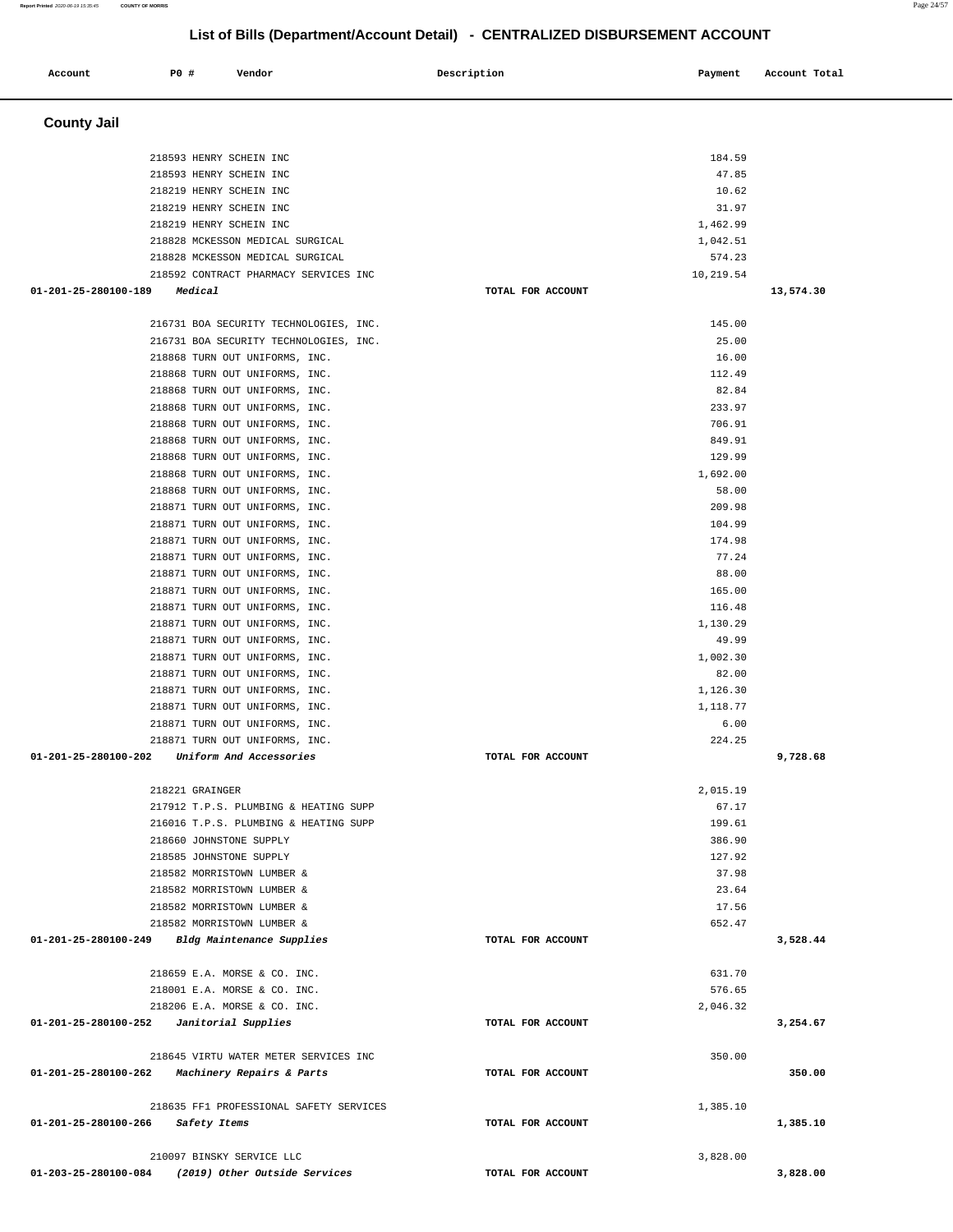| Account              | P0 #                  | Vendor                           | Description       | Payment  | Account Total |
|----------------------|-----------------------|----------------------------------|-------------------|----------|---------------|
| <b>County Jail</b>   |                       |                                  |                   |          |               |
|                      |                       |                                  |                   |          |               |
|                      |                       | 216962 MORRISTOWN MEDICAL CENTER |                   | 1,214.20 |               |
|                      |                       | 216962 MORRISTOWN MEDICAL CENTER |                   | 348.59   |               |
|                      |                       | 215311 ATLANTIC MEDICAL GROUP    |                   | 37.05    |               |
|                      |                       | 215311 ATLANTIC MEDICAL GROUP    |                   | 395.85   |               |
|                      |                       | 215311 ATLANTIC MEDICAL GROUP    |                   | 315.90   |               |
| 01-203-25-280100-189 |                       | $(2019)$ Medical                 | TOTAL FOR ACCOUNT |          | 2,311.59      |
|                      |                       | 218870 TURN OUT UNIFORMS, INC.   |                   | 306.94   |               |
|                      |                       | 218870 TURN OUT UNIFORMS, INC.   |                   | 1,058.89 |               |
|                      |                       | 218870 TURN OUT UNIFORMS, INC.   |                   | 1,010.36 |               |
| 01-203-25-280100-202 |                       | (2019) Uniform And Accessories   | TOTAL FOR ACCOUNT |          | 2,376.19      |
|                      |                       |                                  |                   |          | ============  |
|                      | TOTAL for County Jail |                                  |                   |          | 102,586.06    |

## **County Youth Detention Facilit**

| 219207 OFFICE CONCEPTS GROUP, INC.                |                   | 95.66    |          |
|---------------------------------------------------|-------------------|----------|----------|
| 219207 OFFICE CONCEPTS GROUP, INC.                |                   | 95.66    |          |
| 219207 OFFICE CONCEPTS GROUP, INC.                |                   | 95.66    |          |
| 219207 OFFICE CONCEPTS GROUP, INC.                |                   | 73.93    |          |
| 01-201-25-281100-039 Education Schools & Training | TOTAL FOR ACCOUNT |          | 360.91   |
|                                                   |                   |          |          |
| 218024 BOB BARKER COMPANY, INC.                   |                   | 37.14    |          |
| 218024 BOB BARKER COMPANY, INC.                   |                   | 101.15   |          |
| 218024 BOB BARKER COMPANY, INC.                   |                   | 46.05    |          |
| 217696 CHARM-TEX, INC.                            |                   | 21.90    |          |
| 217696 CHARM-TEX, INC.                            |                   | 91.90    |          |
| 217696 CHARM-TEX, INC.                            |                   | 91.90    |          |
| 217811 CHARM-TEX, INC.                            |                   | 37.20    |          |
| 217811 CHARM-TEX, INC.                            |                   | 268.94   |          |
| 217811 CHARM-TEX, INC.                            |                   | 11.60    |          |
| 218407 CHARM-TEX, INC.                            |                   | 32.70    |          |
| 218407 CHARM-TEX, INC.                            |                   | 33.54    |          |
| 218407 CHARM-TEX, INC.                            |                   | 15.00    |          |
| 218797 CHARM-TEX, INC.                            |                   | 15.80    |          |
| 218797 CHARM-TEX, INC.                            |                   | 7.90     |          |
| 218797 CHARM-TEX , INC.                           |                   | 23.18    |          |
| 01-201-25-281100-059 Other General Expenses       | TOTAL FOR ACCOUNT |          | 835.90   |
| 219490 COUNTY OF MORRIS                           |                   | 8.00     |          |
| 01-201-25-281100-068 Postage & Metered Mail       | TOTAL FOR ACCOUNT |          | 8.00     |
| 218796 NU-WAY CONCESSIONAIRES INC                 |                   | 2,582.30 |          |
| 218796 NU-WAY CONCESSIONAIRES INC                 |                   | 2,099.00 |          |
| 01-201-25-281100-185 Food                         | TOTAL FOR ACCOUNT |          | 4,681.30 |
| 218839 ROXANNE BROWN                              |                   | 125.00   |          |
| 217696 CHARM-TEX, INC.                            |                   | 158.70   |          |
| 217696 CHARM-TEX, INC.                            |                   | 184.90   |          |
| 217696 CHARM-TEX, INC.                            |                   | 184.90   |          |
| 217811 CHARM-TEX, INC.                            |                   | 20.36    |          |
| 217811 CHARM-TEX, INC.                            |                   | 18.54    |          |
|                                                   |                   |          |          |
| 217811 CHARM-TEX, INC.                            |                   | 10.90    |          |
| 217811 CHARM-TEX, INC.                            |                   | 19.80    |          |
| 218407 CHARM-TEX, INC.                            |                   | 219.90   |          |
| 217804 V.E. RALPH & SON INC.                      |                   | 44.60    |          |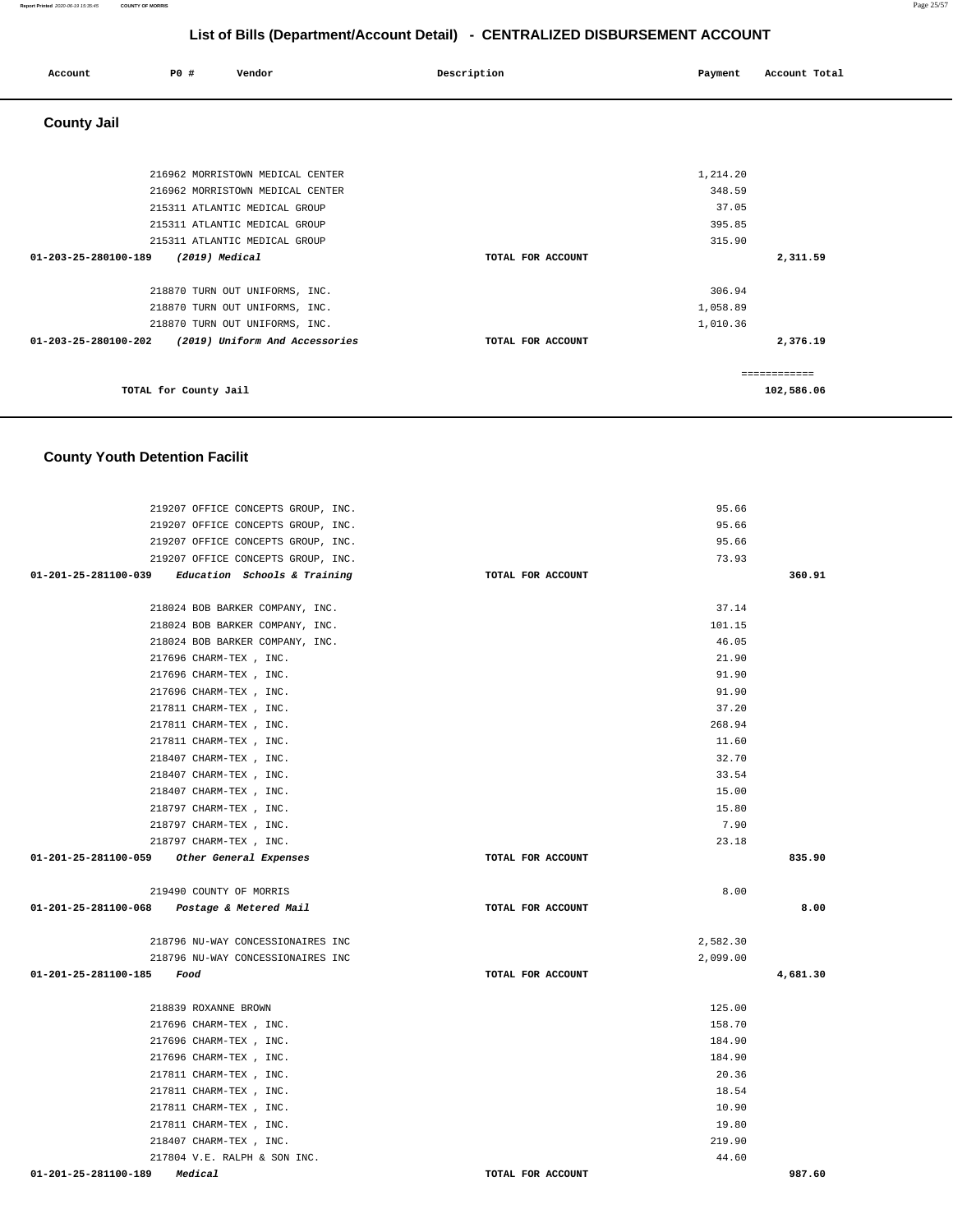219490 COUNTY OF MORRIS **01-201-26-290100-068 Postage & Metered Mail TOTAL FOR ACCOUNT**  4.50 **4.50** 219488 NATIONAL FUEL OIL INC. **01-201-26-290100-140 Gas Purchases TOTAL FOR ACCOUNT**  1,055.99 **1,055.99** 218653 KORNER STORE INC 218653 KORNER STORE INC **01-201-26-290100-188 Meals TOTAL FOR ACCOUNT**  110.00 16.50 **126.50** 219434 SHANE RANDAZZO 219384 JEFF FREDERICKS **01-201-26-290100-207 Uniform & Clothing Allowance TOTAL FOR ACCOUNT**  90.00 90.00 **180.00** 218666 TILCON NEW YORK INC. 218666 TILCON NEW YORK INC. 218666 TILCON NEW YORK INC. 218666 TILCON NEW YORK INC. 218666 TILCON NEW YORK INC. 218666 TILCON NEW YORK INC. 218666 TILCON NEW YORK INC. 368.69 77.44 71.27 68.53 -3.34 -0.53 -0.52

#### **Road Repairs**

**TOTAL for County Youth Detention Facilit** 

**01-201-26-290100-036 Contracted Services TOTAL FOR ACCOUNT** 

219023 SPACE FARMS INC 219023 SPACE FARMS INC

 **County Youth Detention Facilit**

|                      | 218024 BOB BARKER COMPANY, INC.  |                   | 173.13   |          |
|----------------------|----------------------------------|-------------------|----------|----------|
|                      | 218024 BOB BARKER COMPANY, INC.  |                   | 274.70   |          |
|                      | 218024 BOB BARKER COMPANY, INC.  |                   | 183.54   |          |
|                      | 217811 CHARM-TEX, INC.           |                   | 65.70    |          |
| 01-201-25-281100-252 | Janitorial Supplies              | TOTAL FOR ACCOUNT |          | 863.78   |
|                      | 218535 BATTERIES PLUS BULBS      |                   | 24.95    |          |
| 01-201-25-281100-258 | Equipment                        | TOTAL FOR ACCOUNT |          | 24.95    |
|                      | 218728 SYSTEM ONE ALARM          |                   | 1,072.00 |          |
| 01-201-25-281100-262 | Machinery Repairs & Parts        | TOTAL FOR ACCOUNT |          | 1,072.00 |
|                      | 218538 BATTERIES PLUS BULBS      |                   | 311.40   |          |
|                      | 210020 SYSTEM ONE ALARM          |                   | 2,240.00 |          |
|                      | 209246 SYSTEM ONE ALARM          |                   | 3,250.00 |          |
| 01-203-25-281100-258 | $(2019)$ Equipment               | TOTAL FOR ACCOUNT |          | 5,801.40 |
|                      | 210020 SYSTEM ONE ALARM          |                   | 4,480.00 |          |
|                      | 210020 SYSTEM ONE ALARM          |                   | 900.00   |          |
| 01-203-25-281100-262 | (2019) Machinery Repairs & Parts | TOTAL FOR ACCOUNT |          | 5,380.00 |

|                                                              |                   | 68.00    |  |
|--------------------------------------------------------------|-------------------|----------|--|
| 218408 CORE PROMOTIONS, LLC                                  |                   |          |  |
| 218408 CORE PROMOTIONS, LLC                                  |                   | 10.00    |  |
| 01-201-25-281100-202<br>Uniform And Accessories              | TOTAL FOR ACCOUNT |          |  |
| 218727 W.B. MASON COMPANY INC                                |                   | 28.47    |  |
| 218727 W.B. MASON COMPANY INC                                |                   | 10.44    |  |
|                                                              |                   |          |  |
| 218727 W.B. MASON COMPANY INC                                |                   | 127.80   |  |
| 218024 BOB BARKER COMPANY, INC.                              |                   | 173.13   |  |
| 218024 BOB BARKER COMPANY, INC.                              |                   | 274.70   |  |
| 218024 BOB BARKER COMPANY, INC.                              |                   | 183.54   |  |
| 217811 CHARM-TEX, INC.                                       |                   | 65.70    |  |
| $01 - 201 - 25 - 281100 - 252$<br>Janitorial Supplies        | TOTAL FOR ACCOUNT |          |  |
| 218535 BATTERIES PLUS BULBS                                  |                   | 24.95    |  |
| $01 - 201 - 25 - 281100 - 258$<br>Equipment                  | TOTAL FOR ACCOUNT |          |  |
| 218728 SYSTEM ONE ALARM                                      |                   | 1,072.00 |  |
| 01-201-25-281100-262<br><i>Machinery Repairs &amp; Parts</i> | TOTAL FOR ACCOUNT |          |  |

 **Account P0 # Vendor Description Payment Account Total**

**78.00**

============ **20,093.84**

**1,182.50**

1,172.50 10.00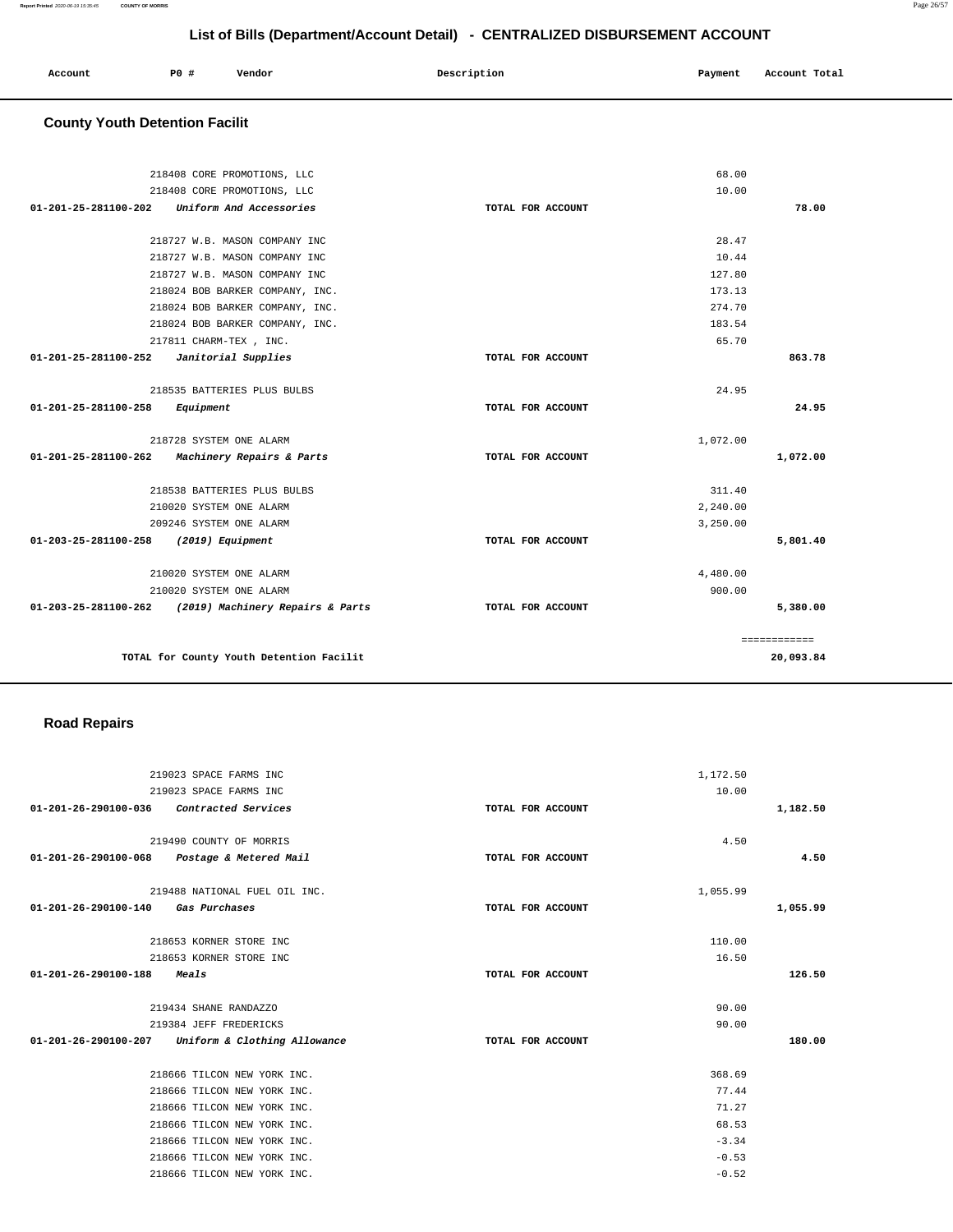| Account              | P0 #                     | Vendor                      | Description       | Payment | Account Total |
|----------------------|--------------------------|-----------------------------|-------------------|---------|---------------|
| <b>Road Repairs</b>  |                          |                             |                   |         |               |
|                      |                          | 218734 TILCON NEW YORK INC. |                   | 488.71  |               |
|                      |                          | 218734 TILCON NEW YORK INC. |                   | 135.00  |               |
|                      |                          | 218734 TILCON NEW YORK INC. |                   | 89.25   |               |
|                      |                          | 218734 TILCON NEW YORK INC. |                   | $-0.54$ |               |
|                      |                          | 218734 TILCON NEW YORK INC. |                   | $-2.93$ |               |
|                      |                          | 218734 TILCON NEW YORK INC. |                   | $-1.02$ |               |
| 01-201-26-290100-222 |                          | Bituminous Concrete         | TOTAL FOR ACCOUNT |         | 1,290.01      |
|                      | 218667 SUSSEX COUNTY MUA |                             |                   | 173.10  |               |
|                      | 218667 SUSSEX COUNTY MUA |                             |                   | 241.35  |               |
|                      | 218667 SUSSEX COUNTY MUA |                             |                   | 198.75  |               |
|                      | 218667 SUSSEX COUNTY MUA |                             |                   | 168.30  |               |
|                      | 218667 SUSSEX COUNTY MUA |                             |                   | 205.20  |               |
|                      | 218667 SUSSEX COUNTY MUA |                             |                   | 166.35  |               |
| 01-201-26-290100-260 |                          | Construction Materials      | TOTAL FOR ACCOUNT |         | 1,153.05      |
|                      | 219019 REDICARE LLC      |                             |                   | 31.89   |               |
| 01-201-26-290100-266 | Safety Items             |                             | TOTAL FOR ACCOUNT |         | 31.89         |
|                      |                          |                             |                   |         | ============  |
|                      | TOTAL for Road Repairs   |                             |                   |         | 5,024.44      |

## **Bridges and Culverts**

| 218062 HD SUPPLY CONSTRUCTION &         | 1,500.00          |          |
|-----------------------------------------|-------------------|----------|
| 01-201-26-292100-227<br>Concrete        | TOTAL FOR ACCOUNT | 1,500.00 |
|                                         |                   |          |
| 216729 SHERWIN WILLIAMS                 | 15.00             |          |
| 216729 SHERWIN WILLIAMS                 | 21.00             |          |
| 216729 SHERWIN WILLIAMS                 | 9.30              |          |
| 216842 SHERWIN WILLIAMS                 | 228.80            |          |
| 216842 SHERWIN WILLIAMS                 | 1,830.40          |          |
| 216842 SHERWIN WILLIAMS                 | 167.20            |          |
| 216842 SHERWIN WILLIAMS                 | 57.20             |          |
| 216842 SHERWIN WILLIAMS                 | 78.32             |          |
| 01-201-26-292100-234<br>Paint           | TOTAL FOR ACCOUNT | 2,407.22 |
|                                         |                   |          |
| 216600 KENVIL POWER EQUIPMENT, INC.     | 19.99             |          |
| 216600 KENVIL POWER EQUIPMENT, INC.     | 13.98             |          |
| 216600 KENVIL POWER EOUIPMENT, INC.     | 11.94             |          |
| 216600 KENVIL POWER EQUIPMENT, INC.     | 17.99             |          |
| 216600 KENVIL POWER EQUIPMENT, INC.     | 6.96              |          |
| 216600 KENVIL POWER EQUIPMENT, INC.     | 2.20              |          |
| 216600 KENVIL POWER EQUIPMENT, INC.     | 31.66             |          |
| 01-201-26-292100-239<br>Small Tools     | TOTAL FOR ACCOUNT | 104.72   |
|                                         |                   |          |
| 218038 FOX STEEL PRODUCTS LLC           | 138.00            |          |
| 218038 FOX STEEL PRODUCTS LLC           | 130.00            |          |
| 218038 FOX STEEL PRODUCTS LLC           | 72.00             |          |
| 218038 FOX STEEL PRODUCTS LLC           | 92.00             |          |
| 218016 FOX STEEL PRODUCTS LLC           | 86.40             |          |
| 218016 FOX STEEL PRODUCTS LLC           | 96.00             |          |
| 218016 FOX STEEL PRODUCTS LLC           | 85.20             |          |
| 218016 FOX STEEL PRODUCTS LLC           | 111.60            |          |
| 218016 FOX STEEL PRODUCTS LLC           | 108.00            |          |
| 218016 FOX STEEL PRODUCTS LLC           | 193.00            |          |
| $01 - 201 - 26 - 292100 - 243$<br>Steel | TOTAL FOR ACCOUNT | 1,112.20 |

217588 COUNTY WELDING SUPPLY CO 2.95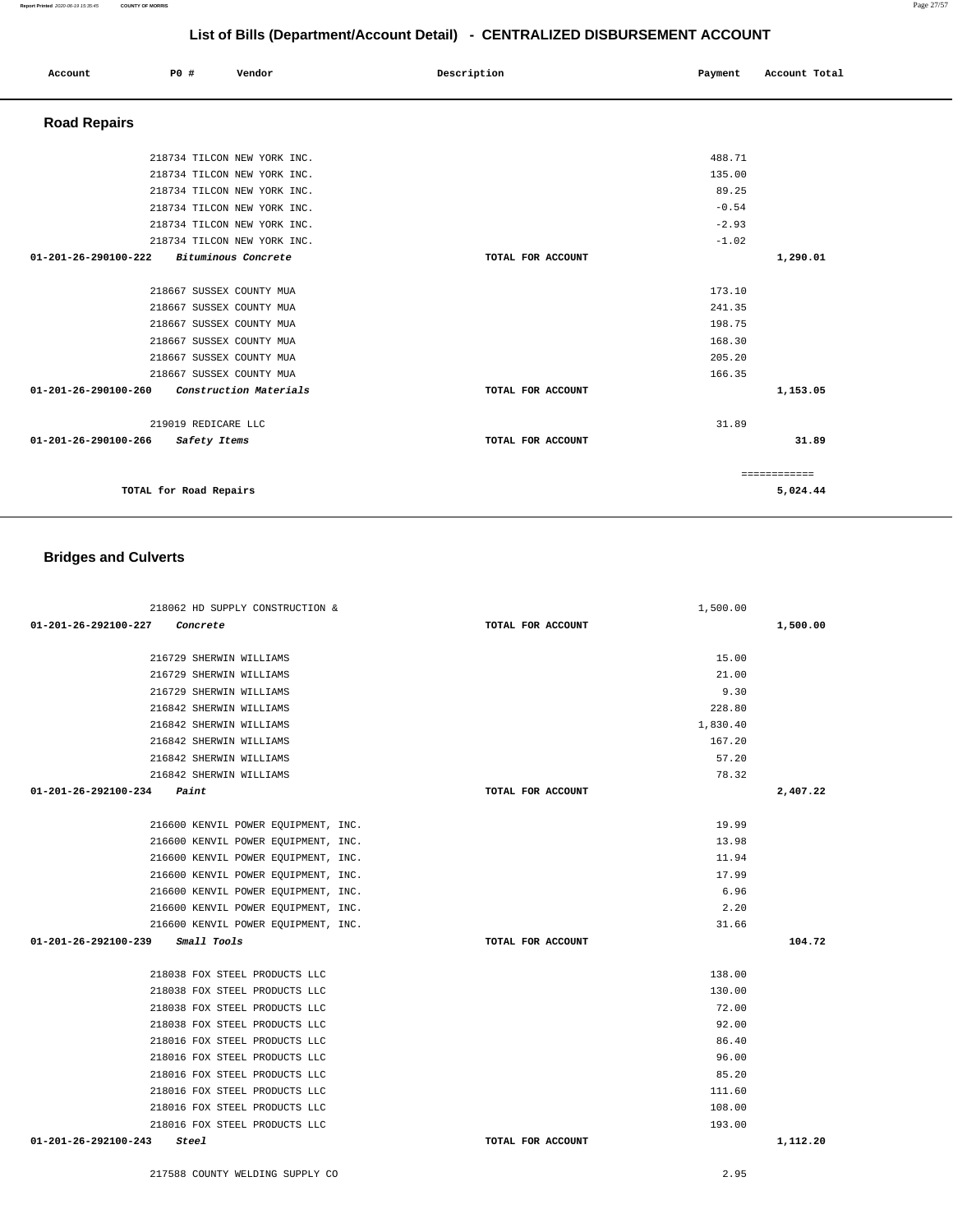| Account                        | P0 #                           | Vendor                          | Description       | Payment | Account Total |  |
|--------------------------------|--------------------------------|---------------------------------|-------------------|---------|---------------|--|
| <b>Bridges and Culverts</b>    |                                |                                 |                   |         |               |  |
|                                |                                | 217588 COUNTY WELDING SUPPLY CO |                   | 2.95    |               |  |
|                                |                                | 217588 COUNTY WELDING SUPPLY CO |                   | 11.80   |               |  |
|                                |                                | 217588 COUNTY WELDING SUPPLY CO |                   | 2.95    |               |  |
|                                |                                | 217588 COUNTY WELDING SUPPLY CO |                   | 2.95    |               |  |
|                                |                                | 217588 COUNTY WELDING SUPPLY CO |                   | 14.75   |               |  |
|                                |                                | 218072 COUNTY WELDING SUPPLY CO |                   | 42.99   |               |  |
|                                |                                | 218072 COUNTY WELDING SUPPLY CO |                   | 3.00    |               |  |
| $01 - 201 - 26 - 292100 - 248$ |                                | Welding-Oxygen-Acetylene Etc    | TOTAL FOR ACCOUNT |         | 84.34         |  |
|                                | 217653 RICOH USA, INC.         |                                 |                   | 36.26   |               |  |
| 01-201-26-292100-259           | Equipment Rental               |                                 | TOTAL FOR ACCOUNT |         | 36.26         |  |
|                                | 214760 GALETON                 |                                 |                   | 57.00   |               |  |
|                                | 214760 GALETON                 |                                 |                   | 59.84   |               |  |
|                                | 214760 GALETON                 |                                 |                   | 36.26   |               |  |
|                                | 214760 GALETON                 |                                 |                   | 32.96   |               |  |
|                                | 214760 GALETON                 |                                 |                   | 92.40   |               |  |
|                                | 214760 GALETON                 |                                 |                   | 16.17   |               |  |
|                                |                                | 217666 W.B. MASON COMPANY INC   |                   | 199.96  |               |  |
| 01-201-26-292100-266           | Safety Items                   |                                 | TOTAL FOR ACCOUNT |         | 494.59        |  |
|                                |                                |                                 |                   |         | ============  |  |
|                                | TOTAL for Bridges and Culverts |                                 |                   |         | 5,739.33      |  |

## **Shade Tree Commission**

| 219162 MICHAEL DIETZ<br>Uniform & Clothing Allowance<br>01-201-26-300100-207 | TOTAL FOR ACCOUNT | 90.00<br>90.00 |
|------------------------------------------------------------------------------|-------------------|----------------|
| 218665 NORTHERN SAFETY CO. INC.<br>01-201-26-300100-266<br>Safety Items      | TOTAL FOR ACCOUNT | 70.68<br>70.68 |
| TOTAL for Shade Tree Commission                                              |                   | 160.68         |

# **Buildings & Grounds**

| 219111 WILLIAM F. BARNISH                                      |                   | 2,852.69  |           |
|----------------------------------------------------------------|-------------------|-----------|-----------|
| 219110 WILLIAM F. BARNISH                                      |                   | 9,153.55  |           |
| Building Rental<br>01-201-26-310100-029                        | TOTAL FOR ACCOUNT |           | 12,006.24 |
|                                                                |                   |           |           |
| 218695 CLIFTON ELEVATOR SERVICE CO INC                         |                   | 2,703.00  |           |
| 218789 CONSOLIDATED ENVIRONMENTAL INC                          |                   | 5,970.00  |           |
| 218789 CONSOLIDATED ENVIRONMENTAL INC                          |                   | 4,000.00  |           |
| 218789 CONSOLIDATED ENVIRONMENTAL INC                          |                   | 4,200.00  |           |
| 218789 CONSOLIDATED ENVIRONMENTAL INC                          |                   | 4,830.00  |           |
| 219112 HANOVER SUPPLY                                          |                   | 130.00    |           |
| $01 - 201 - 26 - 310100 - 036$<br>Contracted Services          | TOTAL FOR ACCOUNT |           | 21,833.00 |
|                                                                |                   |           |           |
| 219105 ASSOCIATED WATER CONDITIONERS INC                       |                   | 370.33    |           |
| 218883 SCIENTIFIC BOILER WATER                                 |                   | 2,283.00  |           |
| 218899 TBS CONTROLS LLC                                        |                   | 2,944.37  |           |
| $01 - 201 - 26 - 310100 - 044$<br>Equipment Service Agreements | TOTAL FOR ACCOUNT |           | 5,597.70  |
|                                                                |                   |           |           |
| 218771 EMPLOYMENT HORIZONS ENTERPRISES INC                     |                   | 68,210.00 |           |
|                                                                |                   |           |           |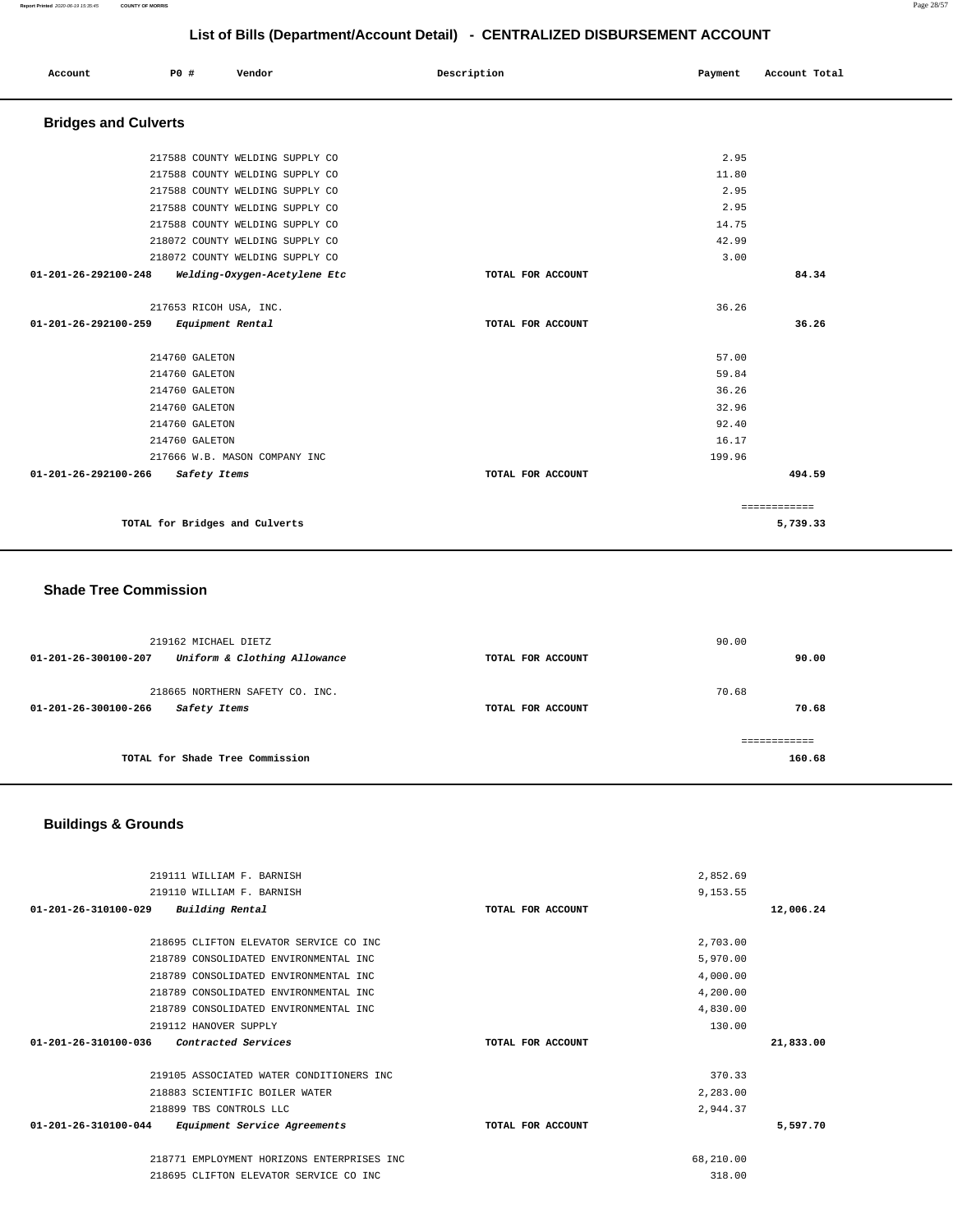| <b>Buildings &amp; Grounds</b>                                                    |                   |                     |
|-----------------------------------------------------------------------------------|-------------------|---------------------|
| 218695 CLIFTON ELEVATOR SERVICE CO INC                                            |                   | 1,908.00            |
| 218695 CLIFTON ELEVATOR SERVICE CO INC                                            |                   | 1,266.00            |
| 218695 CLIFTON ELEVATOR SERVICE CO INC                                            |                   | 318.00              |
| 218695 CLIFTON ELEVATOR SERVICE CO INC                                            |                   | 318.00              |
| 218695 CLIFTON ELEVATOR SERVICE CO INC                                            |                   | 778.00              |
| 218695 CLIFTON ELEVATOR SERVICE CO INC                                            |                   | 752.00              |
| 218695 CLIFTON ELEVATOR SERVICE CO INC                                            |                   | 636.00              |
| 218695 CLIFTON ELEVATOR SERVICE CO INC                                            |                   | 318.00              |
| 218695 CLIFTON ELEVATOR SERVICE CO INC                                            |                   | 408.00              |
| 218678 EMERGENCY PEST CONTROL                                                     |                   | 55.00               |
| 218678 EMERGENCY PEST CONTROL                                                     |                   | 85.00               |
| 218678 EMERGENCY PEST CONTROL                                                     |                   | 85.00               |
| 218678 EMERGENCY PEST CONTROL                                                     |                   | 85.00               |
| 218678 EMERGENCY PEST CONTROL                                                     |                   | 85.00               |
| 219144 NEW JERSEY OVERHEAD DOOR LLC                                               |                   | 160.00              |
| 219115 FLOORMAT MANAGEMENT, INC.                                                  |                   | 126.12              |
| 219109 EMERGENCY PEST CONTROL                                                     |                   | 85.00               |
| 219109 EMERGENCY PEST CONTROL                                                     |                   | 55.00               |
| 219135 TUNSTEAD LANDSCAPE SERVICES                                                |                   | 12,245.70           |
| 219135 TUNSTEAD LANDSCAPE SERVICES<br>01-201-26-310100-084 Other Outside Services | TOTAL FOR ACCOUNT | 150.00<br>88,446.82 |
| 218708 GRAINGER                                                                   |                   | 144.62              |
| 218708 GRAINGER                                                                   |                   | 414.50              |
| 218681 W.B. MASON COMPANY INC                                                     |                   | 103.94              |
| 01-201-26-310100-095 Other Administrative Supplies                                | TOTAL FOR ACCOUNT | 663.06              |
| 218682 CARROT-TOP INDUSTRIES INC                                                  |                   | 437.15              |
| 219000 CONTINENTAL HARDWARE, INC.                                                 |                   | 75.00               |
|                                                                                   |                   |                     |
| 219003 CONTINENTAL HARDWARE, INC.<br>219003 CONTINENTAL HARDWARE, INC.            |                   | 654.00<br>5,000.00  |
| 219003 CONTINENTAL HARDWARE, INC.                                                 |                   | 5,000.00            |
| 01-201-26-310100-098<br>Other Operating&Repair Supply                             | TOTAL FOR ACCOUNT | 11,166.15           |
| 218986 MORRIS COUNTY MUA                                                          |                   | 6,122.49            |
| 218989 MORRIS COUNTY MUA                                                          |                   | 1,159.09            |
| 01-201-26-310100-143<br>Rubbish & Trash Removal                                   | TOTAL FOR ACCOUNT | 7,281.58            |
|                                                                                   |                   |                     |
| 218709 RICOH AMERICAS CORPORATION                                                 |                   | 762.85              |
| $01 - 201 - 26 - 310100 - 164$ Office Machines - Rental                           | TOTAL FOR ACCOUNT | 762.85              |
| 218685 GENERAL PLUMBING SUPPLY INC.                                               |                   | 62.21               |
| 218686 R & J CONTROL, INC.                                                        |                   | 155.00              |
| 218686 R & J CONTROL, INC.                                                        |                   | 155.00              |
| 218686 R & J CONTROL, INC.                                                        |                   | 459.87              |
| 218785 R & J CONTROL, INC.                                                        |                   | 155.00              |
| 218785 R & J CONTROL, INC.                                                        |                   | 155.00              |
| 218785 R & J CONTROL, INC.                                                        |                   | 754.50              |
| 218785 R & J CONTROL, INC.                                                        |                   | 754.50              |
| 01-201-26-310100-204 Plant Operations                                             | TOTAL FOR ACCOUNT | 2,651.08            |
| 218683 BERNY RODRIGUEZ                                                            |                   | 90.00               |
| 01-201-26-310100-207 Uniform & Clothing Allowance                                 | TOTAL FOR ACCOUNT | 90.00               |
| 218694 COUNTY CONCRETE CORP.                                                      |                   | 147.00              |
| 218998 COUNTY CONCRETE CORP.                                                      |                   | 1,077.95            |
| 218998 COUNTY CONCRETE CORP.                                                      |                   | 2,130.00            |
| 218998 COUNTY CONCRETE CORP.                                                      |                   | 21.00               |
| 01-201-26-310100-223<br>Building Repairs                                          | TOTAL FOR ACCOUNT | 3,375.95            |
| 218898 RICCIARDI BROTHERS, INC                                                    |                   | 76.45               |
| 218898 RICCIARDI BROTHERS, INC                                                    |                   | 326.38              |

Account P<sub>0</sub> **P**  $\uparrow$  Pendor Payment Account Potal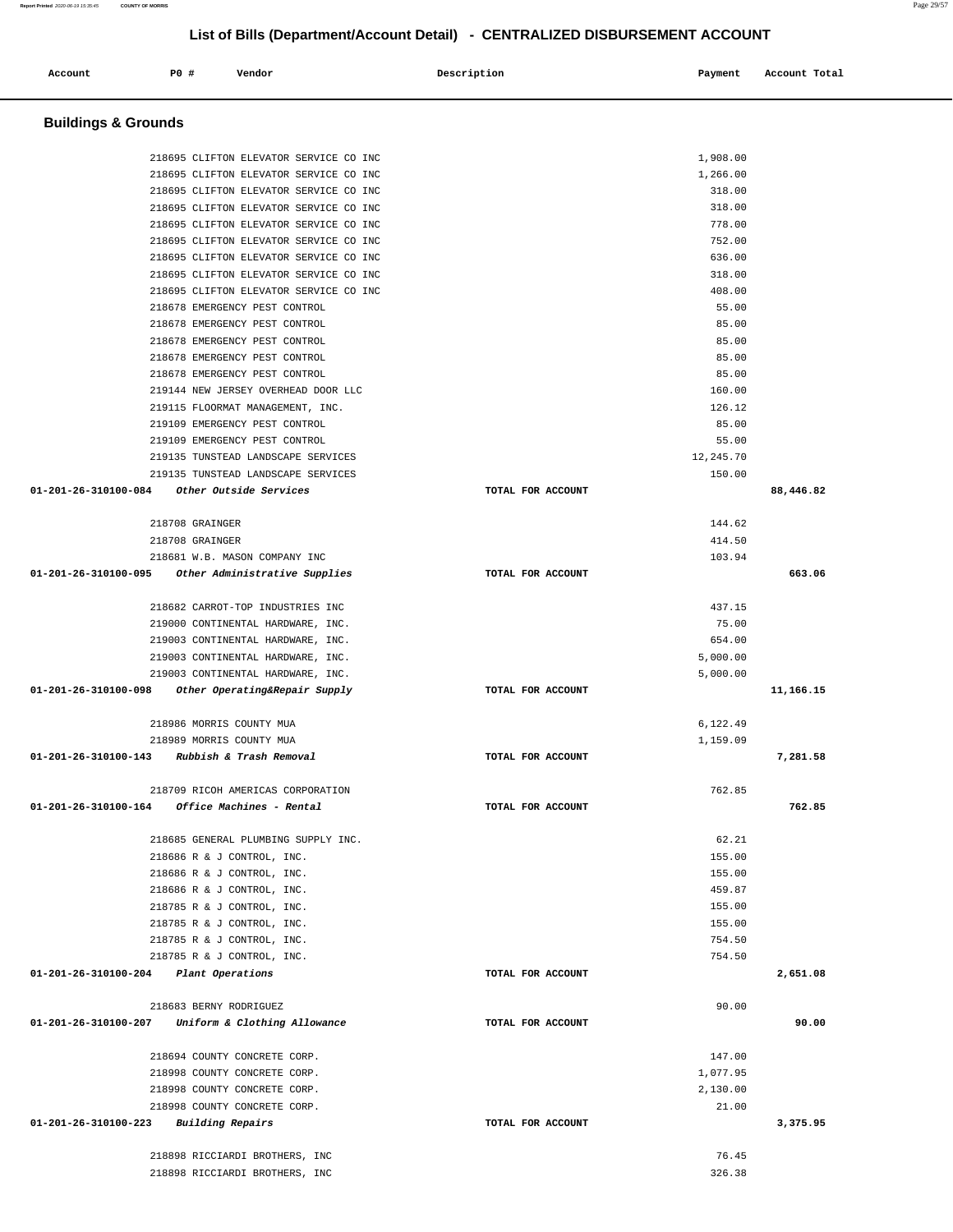| Account              | <b>PO #</b>                               | Vendor                                                                | Description       | Payment            | Account Total |
|----------------------|-------------------------------------------|-----------------------------------------------------------------------|-------------------|--------------------|---------------|
|                      | <b>Buildings &amp; Grounds</b>            |                                                                       |                   |                    |               |
| 01-201-26-310100-234 | Paint                                     |                                                                       | TOTAL FOR ACCOUNT |                    | 402.83        |
|                      |                                           |                                                                       |                   |                    |               |
|                      |                                           | 218031 ACCREDITED LOCK SUPPLY CO<br>218680 CONTINENTAL HARDWARE, INC. |                   | 162.00<br>935.76   |               |
|                      |                                           | 218708 GRAINGER                                                       |                   | 708.15             |               |
|                      |                                           | 219108 FASTENAL COMPANY                                               |                   | 302.44             |               |
|                      |                                           | 219000 CONTINENTAL HARDWARE, INC.                                     |                   | 2,412.14           |               |
|                      |                                           | 219000 CONTINENTAL HARDWARE, INC.                                     |                   | 208.60             |               |
|                      |                                           | 218884 MORRISTOWN LUMBER &                                            |                   | 40.98              |               |
|                      |                                           | 218884 MORRISTOWN LUMBER &                                            |                   | 92.17              |               |
|                      |                                           | 219107 HOME DEPOT CREDIT SERVICES                                     |                   | 561.38             |               |
| 01-201-26-310100-249 |                                           | 219107 HOME DEPOT CREDIT SERVICES<br>Bldg Maintenance Supplies        | TOTAL FOR ACCOUNT | 261.06             | 5,684.68      |
|                      |                                           |                                                                       |                   |                    |               |
|                      |                                           | 219106 GRASS ROOTS TURF PRODUCTS INC                                  |                   | 167.15             |               |
| 01-201-26-310100-251 |                                           | Ground Maintenance Supplies                                           | TOTAL FOR ACCOUNT |                    | 167.15        |
|                      |                                           |                                                                       |                   |                    |               |
|                      |                                           | 218681 W.B. MASON COMPANY INC                                         |                   | 429.60             |               |
|                      |                                           | 218681 W.B. MASON COMPANY INC                                         |                   | 240.66             |               |
|                      |                                           | 218681 W.B. MASON COMPANY INC                                         |                   | 224.00             |               |
|                      |                                           | 218681 W.B. MASON COMPANY INC                                         |                   | 1,818.00           |               |
|                      |                                           | 219104 TOMAR INDUSTRIES INC<br>219003 CONTINENTAL HARDWARE, INC.      |                   | 1,584.00<br>635.88 |               |
| 01-201-26-310100-252 |                                           | Janitorial Supplies                                                   | TOTAL FOR ACCOUNT |                    | 4,932.14      |
|                      |                                           |                                                                       |                   |                    |               |
|                      |                                           | 218783 HOME DEPOT CREDIT SERVICES                                     |                   | 10.61              |               |
|                      |                                           | 218783 HOME DEPOT CREDIT SERVICES                                     |                   | 50.00              |               |
| 01-201-26-310100-258 |                                           | Equipment                                                             | TOTAL FOR ACCOUNT |                    | 60.61         |
|                      |                                           |                                                                       |                   |                    |               |
|                      |                                           | 218786 R & J CONTROL, INC.                                            |                   | 310.00             |               |
|                      |                                           | 218786 R & J CONTROL, INC.                                            |                   | 155.00<br>155.00   |               |
|                      |                                           | 218786 R & J CONTROL, INC.<br>218786 R & J CONTROL, INC.              |                   | 155.00             |               |
|                      |                                           | 218786 R & J CONTROL, INC.                                            |                   | 155.00             |               |
|                      |                                           | 218786 R & J CONTROL, INC.                                            |                   | 155.00             |               |
|                      |                                           | 218786 R & J CONTROL, INC.                                            |                   | 155.00             |               |
|                      |                                           | 218786 R & J CONTROL, INC.                                            |                   | 155.00             |               |
|                      |                                           | 218786 R & J CONTROL, INC.                                            |                   | 155.00             |               |
|                      |                                           | 218786 R & J CONTROL, INC.                                            |                   | 155.00             |               |
|                      |                                           | 218786 R & J CONTROL, INC.                                            |                   | 155.00             |               |
|                      |                                           | 218786 R & J CONTROL, INC.                                            |                   | 155.00             |               |
|                      |                                           | 218786 R & J CONTROL, INC.<br>218786 R & J CONTROL, INC.              |                   | 155.00<br>155.00   |               |
|                      |                                           | 218786 R & J CONTROL, INC.                                            |                   | 155.00             |               |
|                      |                                           | 218786 R & J CONTROL, INC.                                            |                   | 155.00             |               |
|                      |                                           | 218786 R & J CONTROL, INC.                                            |                   | 155.00             |               |
|                      |                                           | 218786 R & J CONTROL, INC.                                            |                   | 155.00             |               |
|                      |                                           | 218786 R & J CONTROL, INC.                                            |                   | 155.00             |               |
|                      |                                           | 218786 R & J CONTROL, INC.                                            |                   | 155.00             |               |
|                      |                                           | 218786 R & J CONTROL, INC.                                            |                   | 155.00             |               |
|                      |                                           | 218786 R & J CONTROL, INC.                                            |                   | 155.00             |               |
|                      |                                           | 218782 RAPID PUMP & METER SERVICES CO.                                |                   | 1,068.71           |               |
|                      |                                           | 01-201-26-310100-262 Machinery Repairs & Parts                        | TOTAL FOR ACCOUNT |                    | 4,633.71      |
|                      |                                           | 218698 BINSKY SERVICE LLC                                             |                   | 17,862.80          |               |
|                      | 01-201-26-310100-264 Heat & A/C           |                                                                       | TOTAL FOR ACCOUNT |                    | 17,862.80     |
|                      |                                           |                                                                       |                   |                    |               |
|                      |                                           | 218999 COOPER ELECTRIC SUPPLY CO.                                     |                   | 563.42             |               |
|                      |                                           | 218999 COOPER ELECTRIC SUPPLY CO.                                     |                   | 728.28             |               |
|                      |                                           | 218999 COOPER ELECTRIC SUPPLY CO.                                     |                   | $-193.08$          |               |
|                      | $01 - 201 - 26 - 310100 - 265$ Electrical |                                                                       | TOTAL FOR ACCOUNT |                    | 1,098.62      |

**Report Printed** 2020-06-19 15:35:45 **COUNTY OF MORRIS** Page 30/57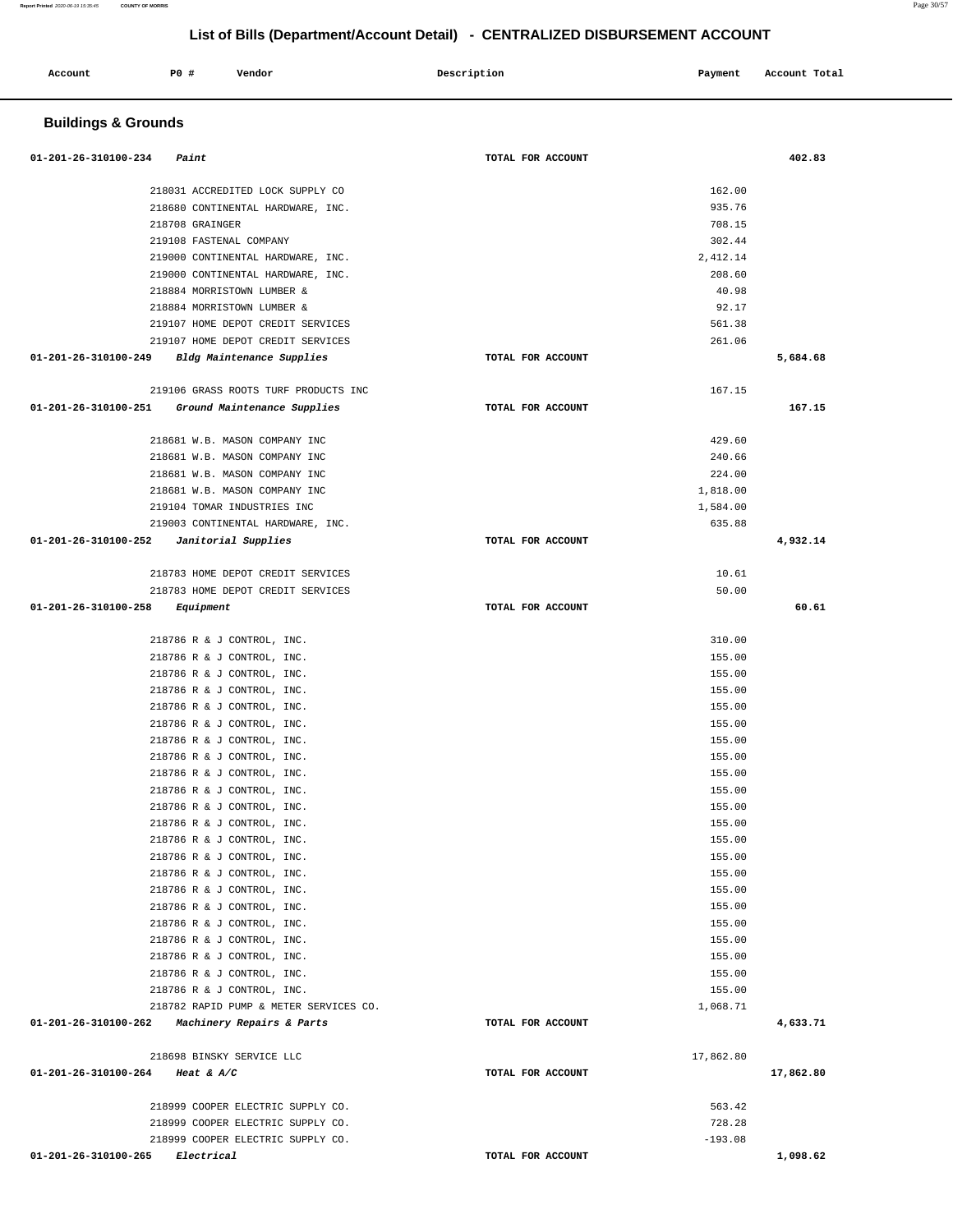**Report Printed** 2020-06-19 15:35:45 **COUNTY OF MORRIS** Page 31/57

## **List of Bills (Department/Account Detail) - CENTRALIZED DISBURSEMENT ACCOUNT**

| Account                        | P0 # | Vendor                                | Description       | Payment | Account Total |
|--------------------------------|------|---------------------------------------|-------------------|---------|---------------|
| <b>Buildings &amp; Grounds</b> |      |                                       |                   |         |               |
|                                |      | 219141 R.D. SALES DOOR & HARDWARE LLC |                   | 674.00  |               |
| 01-203-26-310100-084           |      | (2019) Other Outside Services         | TOTAL FOR ACCOUNT |         | 674.00        |
|                                |      | 219140 JJS SERVICES, INC.             |                   | 500.00  |               |
| 01-203-26-310100-242           |      | (2019) Snow Removal & Ice Control     | TOTAL FOR ACCOUNT |         | 500.00        |
|                                |      |                                       |                   |         |               |
|                                |      | TOTAL for Buildings & Grounds         |                   |         | 189,890.97    |
|                                |      |                                       |                   |         |               |

### **Motor Services Center**

| 218837 W.B. MASON COMPANY INC                      |                   | 2.94   |          |
|----------------------------------------------------|-------------------|--------|----------|
| 218837 W.B. MASON COMPANY INC                      |                   | 27.63  |          |
| 01-201-26-315100-058 Office Supplies & Stationery  | TOTAL FOR ACCOUNT |        | 30.57    |
|                                                    |                   |        |          |
| 218607 ONE SOURCE OF NEW JERSEY LLC                |                   | 668.32 |          |
| 218606 ONE SOURCE OF NEW JERSEY LLC                |                   | 574.90 |          |
| 218561 W.B. MASON COMPANY INC                      |                   | 143.94 |          |
| 218562 W.B. MASON COMPANY INC                      |                   | 31.14  |          |
| 217541 WURTH USA INC.                              |                   | 158.00 |          |
| 217541 WURTH USA INC.                              |                   | 36.50  |          |
| 217541 WURTH USA INC.                              |                   | 12.84  |          |
| 217541 WURTH USA INC.                              |                   | 41.00  |          |
| 217541 WURTH USA INC.                              |                   | 30.94  |          |
| 216724 WURTH USA INC.                              |                   | 33.50  |          |
| 216724 WURTH USA INC.                              |                   | 33.50  |          |
| 216724 WURTH USA INC.                              |                   | 33.50  |          |
| 216372 WURTH USA INC.                              |                   | 394.55 |          |
| 216372 WURTH USA INC.                              |                   | 122.90 |          |
| 216372 WURTH USA INC.                              |                   | 153.00 |          |
| 217538 WURTH USA INC.                              |                   | 120.00 |          |
| 218622 SAFETY- KLEEN SYSTEMS, INC.                 |                   | 496.77 |          |
| 218838 W.B. MASON COMPANY INC                      |                   | 11.99  |          |
| 218819 T. SLACK ENVIRONMENTAL                      |                   | 194.00 |          |
| 01-201-26-315100-098 Other Operating&Repair Supply | TOTAL FOR ACCOUNT |        | 3,291.29 |
|                                                    |                   |        |          |
| 218565 AMERICAN WEAR INC.                          |                   | 247.35 |          |
| 218560 AMERICAN WEAR INC.                          |                   | 192.59 |          |
| 218563 AMERICAN WEAR INC.                          |                   | 282.36 |          |
| 218564 AMERICAN WEAR INC.                          |                   | 197.58 |          |
| 01-201-26-315100-207 Uniform & Clothing Allowance  | TOTAL FOR ACCOUNT |        | 919.88   |
|                                                    |                   |        |          |
| 216373 WURTH USA INC.                              |                   | 122.11 |          |
| 01-201-26-315100-225 Chemicals & Sprays            | TOTAL FOR ACCOUNT |        | 122.11   |
|                                                    |                   |        |          |
| 218629 NAPA OF ROCKAWAY                            |                   | 16.11  |          |
| 218629 NAPA OF ROCKAWAY                            |                   | 22.28  |          |
| 218629 NAPA OF ROCKAWAY                            |                   | 157.99 |          |
| 218567 D&B AUTO SUPPLY                             |                   | 12.03  |          |
| 218567 D&B AUTO SUPPLY                             |                   | 29.99  |          |
| 218567 D&B AUTO SUPPLY                             |                   | 42.58  |          |
| 218567 D&B AUTO SUPPLY                             |                   | 220.00 |          |
| 218567 D&B AUTO SUPPLY                             |                   | 4.12   |          |
| 218598 D&B AUTO SUPPLY                             |                   | 192.93 |          |
| 218598 D&B AUTO SUPPLY                             |                   | 8.29   |          |
| 218598 D&B AUTO SUPPLY                             |                   | 10.28  |          |
| 218812 D&B AUTO SUPPLY                             |                   | 87.38  |          |
| 218599 GRAINGER                                    |                   | 54.74  |          |
| 218599 GRAINGER                                    |                   | 23.81  |          |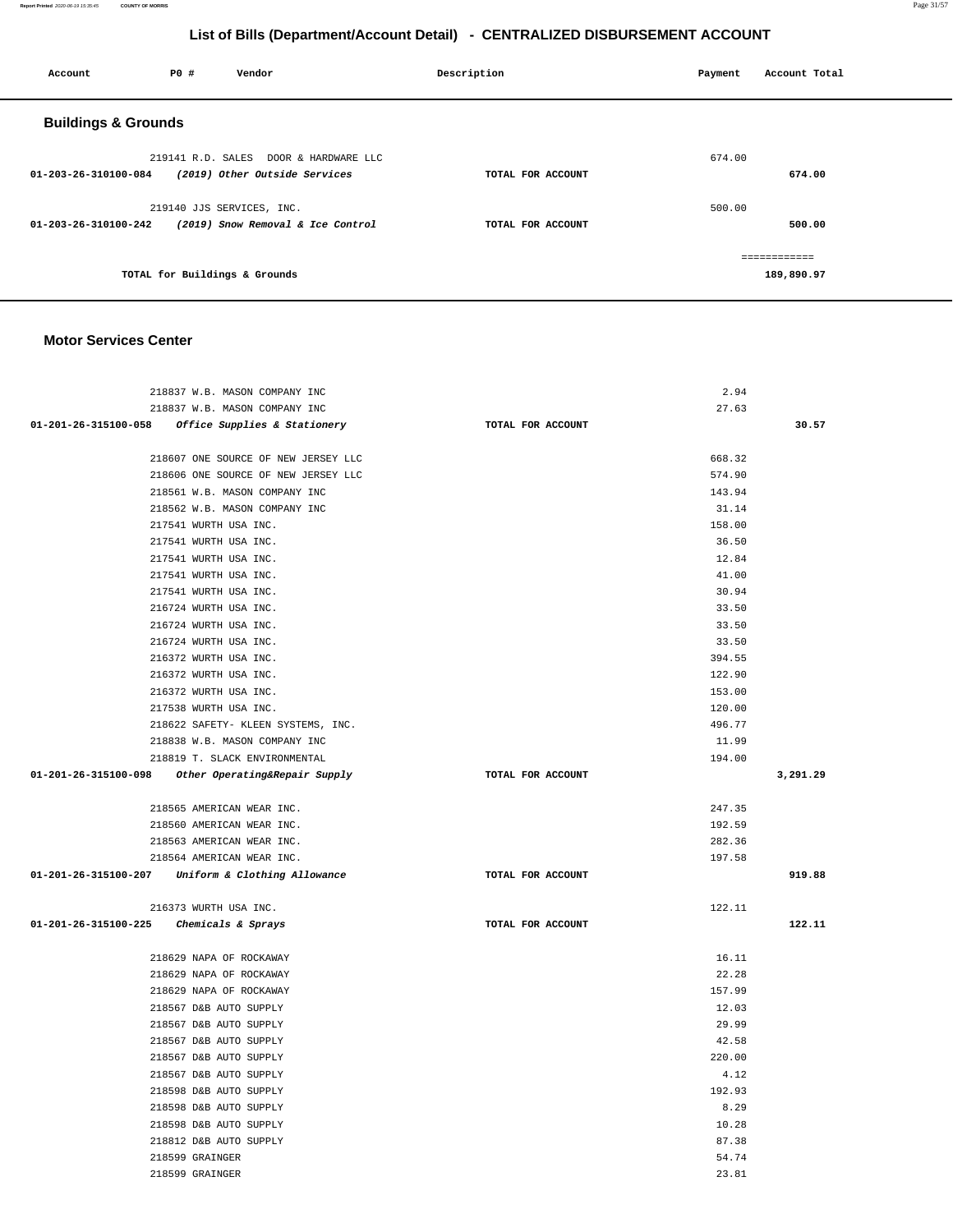#### **Report Printed** 2020-06-19 15:35:45 **COUNTY OF MORRIS** Page 32/57

## **List of Bills (Department/Account Detail) - CENTRALIZED DISBURSEMENT ACCOUNT**

| Account              | <b>PO #</b><br>Vendor                                                        | Description       | Payment            | Account Total |  |  |  |
|----------------------|------------------------------------------------------------------------------|-------------------|--------------------|---------------|--|--|--|
|                      | <b>Motor Services Center</b>                                                 |                   |                    |               |  |  |  |
|                      | 218599 GRAINGER                                                              |                   | 31.15              |               |  |  |  |
|                      | 218817 NAPA OF ROCKAWAY                                                      |                   | 25.89              |               |  |  |  |
| 01-201-26-315100-239 | 218817 NAPA OF ROCKAWAY<br><i>Small Tools</i>                                | TOTAL FOR ACCOUNT | 16.46              | 956.03        |  |  |  |
|                      |                                                                              |                   |                    |               |  |  |  |
|                      | 218547 CLIFFSIDE BODY CORP                                                   |                   | 2,657.00           |               |  |  |  |
|                      | 218547 CLIFFSIDE BODY CORP                                                   |                   | 475.91             |               |  |  |  |
|                      | 218550 BRISTOL DONALD CO.,<br>INC.                                           |                   | 1,731.93           |               |  |  |  |
|                      | 218548 CLIFFSIDE BODY CORP                                                   |                   | 2,657.00           |               |  |  |  |
|                      | 218548 CLIFFSIDE BODY CORP<br>01-201-26-315100-241 Snow Plowing Parts        | TOTAL FOR ACCOUNT | 475.91             | 7,997.75      |  |  |  |
|                      |                                                                              |                   |                    |               |  |  |  |
|                      | 218618 SAMSON METAL SERVICES                                                 |                   | 1,208.33           |               |  |  |  |
| 01-201-26-315100-243 | Steel                                                                        | TOTAL FOR ACCOUNT |                    | 1,208.33      |  |  |  |
|                      |                                                                              |                   |                    |               |  |  |  |
|                      | 218556 BARNWELL HOUSE OF TIRES, INC.                                         |                   | 2,417.50           |               |  |  |  |
|                      | 218557 BARNWELL HOUSE OF TIRES, INC.                                         |                   | 196.65             |               |  |  |  |
|                      | 218831 BARNWELL HOUSE OF TIRES, INC.                                         |                   | 503.84             |               |  |  |  |
|                      | 218809 BARNWELL HOUSE OF TIRES, INC.<br>218809 BARNWELL HOUSE OF TIRES, INC. |                   | 450.36<br>30.00    |               |  |  |  |
|                      | 218809 BARNWELL HOUSE OF TIRES, INC.                                         |                   | 25.00              |               |  |  |  |
|                      | 218809 BARNWELL HOUSE OF TIRES, INC.                                         |                   | 10.00              |               |  |  |  |
|                      | 218809 BARNWELL HOUSE OF TIRES, INC.                                         |                   | 2.50               |               |  |  |  |
|                      | 218809 BARNWELL HOUSE OF TIRES, INC.                                         |                   | 20.00              |               |  |  |  |
| 01-201-26-315100-245 | Tires                                                                        | TOTAL FOR ACCOUNT |                    | 3,655.85      |  |  |  |
|                      | 218604 ONE SOURCE OF NEW JERSEY LLC                                          |                   | 72.77              |               |  |  |  |
| 01-201-26-315100-252 | Janitorial Supplies                                                          | TOTAL FOR ACCOUNT |                    | 72.77         |  |  |  |
|                      |                                                                              |                   |                    |               |  |  |  |
|                      | 218600 HOOVER TRUCK CENTERS INC                                              |                   | 49.21              |               |  |  |  |
|                      | 218600 HOOVER TRUCK CENTERS INC<br>218600 HOOVER TRUCK CENTERS INC           |                   | 48.99<br>20.90     |               |  |  |  |
|                      | 218600 HOOVER TRUCK CENTERS INC                                              |                   | 38.23              |               |  |  |  |
|                      | 218600 HOOVER TRUCK CENTERS INC                                              |                   | 12.72              |               |  |  |  |
|                      | 218600 HOOVER TRUCK CENTERS INC                                              |                   | 10.45              |               |  |  |  |
|                      | 218649 NAPA OF ROCKAWAY                                                      |                   | $-374.09$          |               |  |  |  |
|                      | 218649 NAPA OF ROCKAWAY                                                      |                   | 209.96             |               |  |  |  |
|                      | 218649 NAPA OF ROCKAWAY                                                      |                   | 753.36             |               |  |  |  |
|                      | 218649 NAPA OF ROCKAWAY                                                      |                   | 86.40              |               |  |  |  |
|                      | 218649 NAPA OF ROCKAWAY                                                      |                   | 26.17              |               |  |  |  |
|                      | 218649 NAPA OF ROCKAWAY<br>218625 PEIRCE EQUIPMENT CO.                       |                   | 205.59<br>2,016.27 |               |  |  |  |
|                      | 218625 PEIRCE EQUIPMENT CO.                                                  |                   | 875.00             |               |  |  |  |
|                      | 218625 PEIRCE EQUIPMENT CO.                                                  |                   | 34.95              |               |  |  |  |
|                      | 218625 PEIRCE EQUIPMENT CO.                                                  |                   | 59.37              |               |  |  |  |
|                      | 218608 RAMAS CLIMATE AND REFRIGERATION LLC                                   |                   | 60.48              |               |  |  |  |
|                      | 218608 RAMAS CLIMATE AND REFRIGERATION LLC                                   |                   | 45.75              |               |  |  |  |
|                      | 218608 RAMAS CLIMATE AND REFRIGERATION LLC                                   |                   | 5.00               |               |  |  |  |
|                      | 218608 RAMAS CLIMATE AND REFRIGERATION LLC                                   |                   | 1,050.00           |               |  |  |  |
|                      | 218566 D&B AUTO SUPPLY                                                       |                   | 104.51             |               |  |  |  |
|                      | 218258 CLIFFSIDE BODY CORP<br>218601 HOOVER TRUCK CENTERS INC                |                   | 287.50<br>161.86   |               |  |  |  |
|                      | 218571 NIELSEN DODGE - C-J-R                                                 |                   | 90.00              |               |  |  |  |
|                      | 218571 NIELSEN DODGE - C-J-R                                                 |                   | 18.00              |               |  |  |  |
|                      | 218553 BEYER FORD                                                            |                   | 125.00             |               |  |  |  |
|                      | 218551 BROWN HUNTERDON INTERNATIONAL                                         |                   | 129.04             |               |  |  |  |
|                      | 218552 BROWN HUNTERDON MACK                                                  |                   | 80.76              |               |  |  |  |
|                      | 218546 CY DRAKE LOCKSMITHS, INC.                                             |                   | 17.90              |               |  |  |  |
|                      | 218846 BROWN HUNTERDON INTERNATIONAL                                         |                   | 3,804.90           |               |  |  |  |
|                      | 218846 BROWN HUNTERDON INTERNATIONAL                                         |                   | 920.00             |               |  |  |  |
|                      | 218846 BROWN HUNTERDON INTERNATIONAL                                         |                   | 175.00             |               |  |  |  |
|                      | 218588 DELUXE INTERNATIONAL                                                  |                   | 262.50             |               |  |  |  |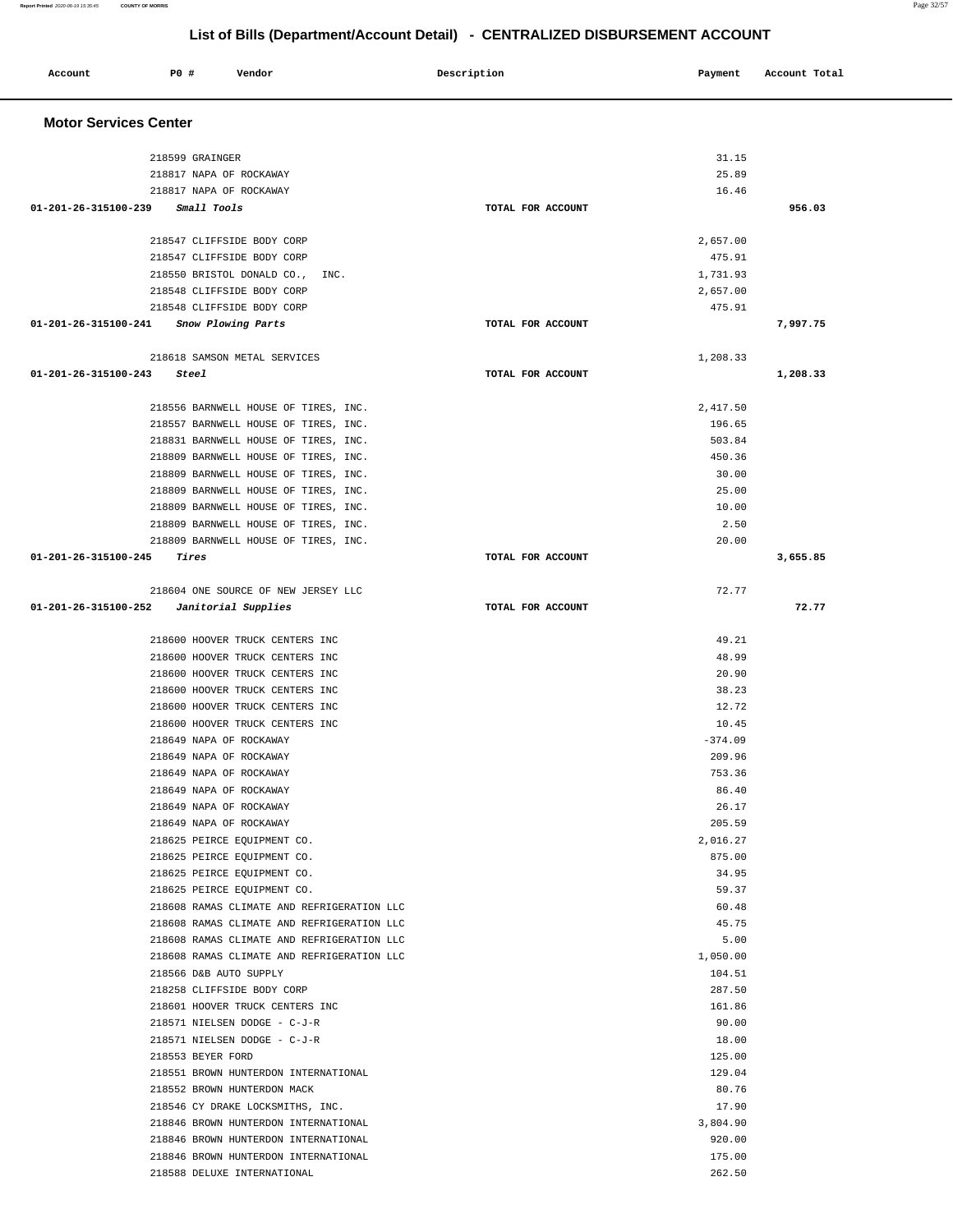۳

## **List of Bills (Department/Account Detail) - CENTRALIZED DISBURSEMENT ACCOUNT**

| Account                      | P0 # | Vendor                                                               | Description       | Payment           | Account Total |
|------------------------------|------|----------------------------------------------------------------------|-------------------|-------------------|---------------|
| <b>Motor Services Center</b> |      |                                                                      |                   |                   |               |
|                              |      | 218587 EMERGENCY EQUIPMENT LLC                                       |                   | 357.59            |               |
|                              |      | 218587 EMERGENCY EQUIPMENT LLC                                       |                   | 178.80            |               |
|                              |      | 218587 EMERGENCY EQUIPMENT LLC                                       |                   | 29.38             |               |
|                              |      | 218587 EMERGENCY EQUIPMENT LLC                                       |                   | 46.00             |               |
|                              |      | 218254 JESCO INC.                                                    |                   | 214.84            |               |
|                              |      | 218813 FIRST PRIORITY EMERGENCY                                      |                   | 1,159.33          |               |
|                              |      | 218829 NAPA OF ROCKAWAY                                              |                   | 4.43              |               |
|                              |      | 218829 NAPA OF ROCKAWAY                                              |                   | 12.40             |               |
|                              |      | 218829 NAPA OF ROCKAWAY                                              |                   | 39.90             |               |
|                              |      | 218829 NAPA OF ROCKAWAY                                              |                   | 10.18             |               |
|                              |      | 218829 NAPA OF ROCKAWAY                                              |                   | 28.59             |               |
|                              |      | 218815 RE-TRON TECHNOLOGIES INC.                                     |                   | 245.82            |               |
|                              |      | 218815 RE-TRON TECHNOLOGIES INC.<br>218815 RE-TRON TECHNOLOGIES INC. |                   | 40.00<br>$-40.00$ |               |
| 01-201-26-315100-261         |      | Spare Parts for Equipment                                            | TOTAL FOR ACCOUNT |                   | 13,738.94     |
|                              |      |                                                                      |                   |                   |               |
|                              |      | 218609 REDICARE LLC                                                  |                   | 153.95            |               |
|                              |      | 218609 REDICARE LLC                                                  |                   | 158.08            |               |
|                              |      | 216780 WURTH USA INC.                                                |                   | 64.79             |               |
|                              |      | 216781 WURTH USA INC.                                                |                   | 110.00            |               |
|                              |      | 216781 WURTH USA INC.                                                |                   | 120.00            |               |
| 01-201-26-315100-266         |      | Safety Items                                                         | TOTAL FOR ACCOUNT |                   | 606.82        |
|                              |      | 218617 RE-TRON TECHNOLOGIES INC.                                     |                   | 269.55            |               |
|                              |      | 218617 RE-TRON TECHNOLOGIES INC.                                     |                   | 45.00             |               |
|                              |      | 218617 RE-TRON TECHNOLOGIES INC.                                     |                   | $-45.00$          |               |
|                              |      | 218589 D&B AUTO SUPPLY                                               |                   | $-18.00$          |               |
|                              |      | 218589 D&B AUTO SUPPLY                                               |                   | $-133.34$         |               |
|                              |      | 218589 D&B AUTO SUPPLY                                               |                   | $-18.00$          |               |
|                              |      | 218589 D&B AUTO SUPPLY                                               |                   | $-68.52$          |               |
|                              |      | 218589 D&B AUTO SUPPLY                                               |                   | 187.90            |               |
|                              |      | 218589 D&B AUTO SUPPLY<br>218589 D&B AUTO SUPPLY                     |                   | 741.37<br>405.04  |               |
|                              |      | 218589 D&B AUTO SUPPLY                                               |                   | 206.73            |               |
|                              |      | 218574 D&B AUTO SUPPLY                                               |                   | 15.51             |               |
|                              |      | 218574 D&B AUTO SUPPLY                                               |                   | 28.56             |               |
|                              |      | 218575 D&B AUTO SUPPLY                                               |                   | 63.73             |               |
|                              |      | 218575 D&B AUTO SUPPLY                                               |                   | 106.54            |               |
|                              |      | 218575 D&B AUTO SUPPLY                                               |                   | 48.80             |               |
|                              |      | 218575 D&B AUTO SUPPLY                                               |                   | 52.29             |               |
|                              |      | 218575 D&B AUTO SUPPLY                                               |                   | 48.80             |               |
|                              |      | 218575 D&B AUTO SUPPLY                                               |                   | 52.29             |               |
|                              |      | 218575 D&B AUTO SUPPLY                                               |                   | 19.58             |               |
|                              |      | 218575 D&B AUTO SUPPLY<br>218575 D&B AUTO SUPPLY                     |                   | 19.58<br>60.48    |               |
|                              |      | 218575 D&B AUTO SUPPLY                                               |                   | 52.94             |               |
|                              |      | 218590 D&B AUTO SUPPLY                                               |                   | 38.14             |               |
|                              |      | 218590 D&B AUTO SUPPLY                                               |                   | 71.48             |               |
|                              |      | 218590 D&B AUTO SUPPLY                                               |                   | 110.25            |               |
|                              |      | 218590 D&B AUTO SUPPLY                                               |                   | 84.51             |               |
|                              |      | 218590 D&B AUTO SUPPLY                                               |                   | 188.01            |               |
|                              |      | 218256 D&B AUTO SUPPLY                                               |                   | 26.90             |               |
|                              |      | 218256 D&B AUTO SUPPLY                                               |                   | 107.08            |               |
|                              |      | 218256 D&B AUTO SUPPLY                                               |                   | 66.67             |               |
|                              |      | 218256 D&B AUTO SUPPLY                                               |                   | 107.08            |               |
|                              |      | 218256 D&B AUTO SUPPLY                                               |                   | 66.67             |               |
|                              |      | 218256 D&B AUTO SUPPLY<br>218256 D&B AUTO SUPPLY                     |                   | 70.71<br>255.12   |               |
|                              |      | 217692 WURTH USA INC.                                                |                   | 57.50             |               |
|                              |      | 217692 WURTH USA INC.                                                |                   | 18.45             |               |
|                              |      | 217692 WURTH USA INC.                                                |                   | 36.50             |               |
|                              |      | 217692 WURTH USA INC.                                                |                   | 32.50             |               |
|                              |      |                                                                      |                   |                   |               |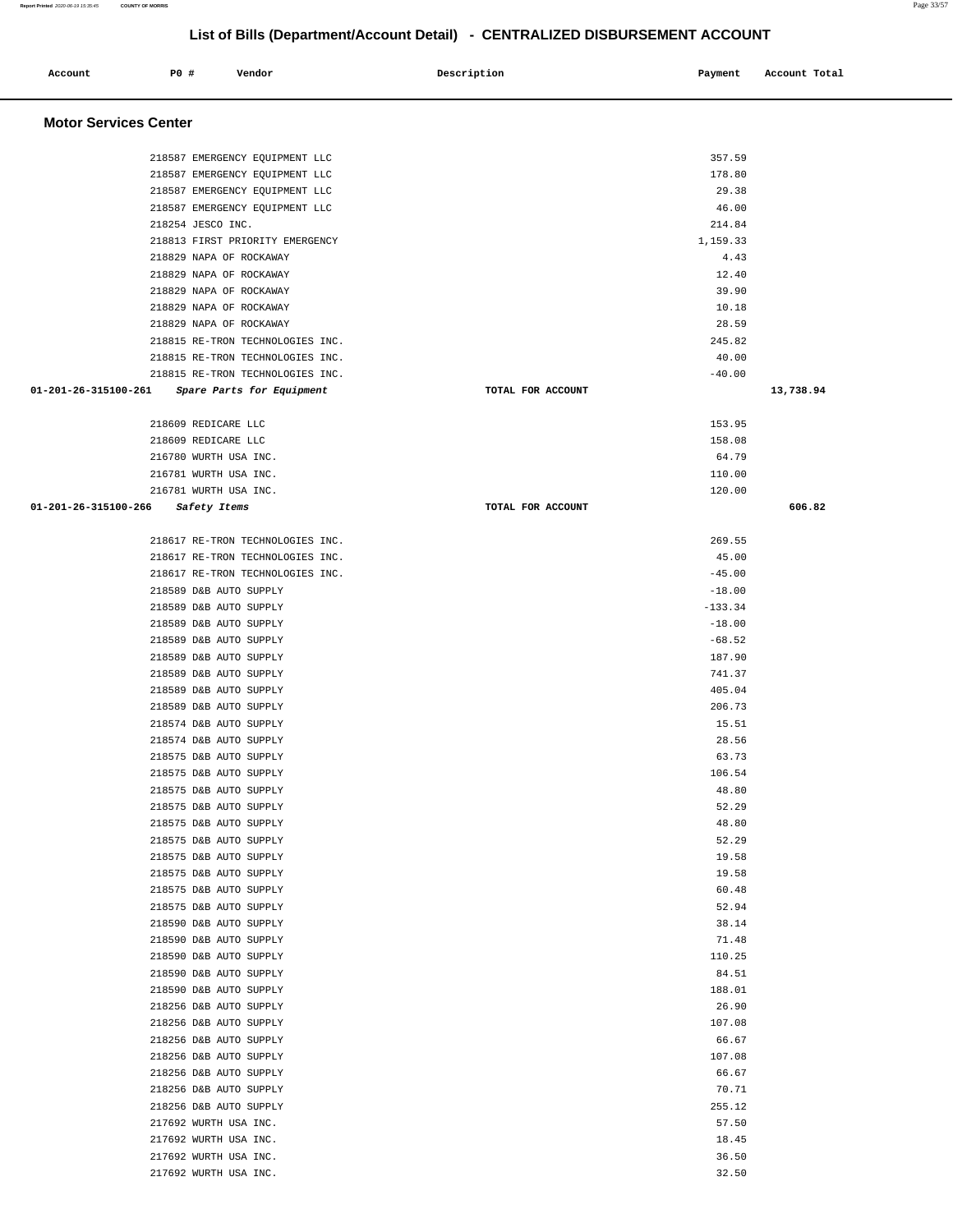## **Mosquito Extermination**

| <b>Motor Services Center</b>                                 |                   |                |              |
|--------------------------------------------------------------|-------------------|----------------|--------------|
| 218572 NIELSEN DODGE - C-J-R                                 |                   | 32.26          |              |
| 218555 BEYER FORD                                            |                   | 100.96         |              |
| 218555 BEYER FORD                                            |                   | 147.33         |              |
| 218555 BEYER FORD                                            |                   | 66.13          |              |
| 218555 BEYER FORD                                            |                   | 80.47          |              |
| 218555 BEYER FORD                                            |                   | 86.52          |              |
| 218555 BEYER FORD                                            |                   | 16.15          |              |
| 218554 BEYER FORD                                            |                   | 80.05          |              |
| 218554 BEYER FORD                                            |                   | 5.00           |              |
| 218549 BUY WISE AUTO PARTS                                   |                   | $-32.00$       |              |
| 218549 BUY WISE AUTO PARTS                                   |                   | $-16.00$       |              |
| 218549 BUY WISE AUTO PARTS                                   |                   | 159.71         |              |
| 218549 BUY WISE AUTO PARTS                                   |                   | 172.56         |              |
| 218822 D&B AUTO SUPPLY                                       |                   | 58.29          |              |
| 218822 D&B AUTO SUPPLY                                       |                   | 13.53          |              |
| 218822 D&B AUTO SUPPLY                                       |                   | 29.96          |              |
|                                                              |                   |                |              |
| 218822 D&B AUTO SUPPLY                                       |                   | 25.25<br>49.67 |              |
| 218822 D&B AUTO SUPPLY<br>218822 D&B AUTO SUPPLY             |                   | 21.25          |              |
| 218822 D&B AUTO SUPPLY                                       |                   | 6.49           |              |
|                                                              |                   |                |              |
| 218822 D&B AUTO SUPPLY                                       |                   | 32.45          |              |
| 218822 D&B AUTO SUPPLY                                       |                   | 25.96          |              |
| 218822 D&B AUTO SUPPLY<br>218822 D&B AUTO SUPPLY             |                   | 4.32           |              |
|                                                              |                   | 12.96          |              |
| 218822 D&B AUTO SUPPLY                                       |                   | 8.78           |              |
| 218822 D&B AUTO SUPPLY                                       |                   | 67.23          |              |
| 218822 D&B AUTO SUPPLY                                       |                   | 265.26         |              |
| 218822 D&B AUTO SUPPLY                                       |                   | 95.20          |              |
| 218822 D&B AUTO SUPPLY                                       |                   | 66.64          |              |
| 218822 D&B AUTO SUPPLY                                       |                   | 28.56          |              |
| 218810 BUNKY'S HEAVY TOWING, LLC                             |                   | 40.00          |              |
| 218810 BUNKY'S HEAVY TOWING, LLC                             |                   | 9.50           |              |
| 218810 BUNKY'S HEAVY TOWING, LLC                             |                   | 95.00          |              |
| 218810 BUNKY'S HEAVY TOWING, LLC                             |                   | 95.00          |              |
| 218810 BUNKY'S HEAVY TOWING, LLC                             |                   | 35.00          |              |
| 218810 BUNKY'S HEAVY TOWING, LLC                             |                   | 105.00         |              |
| 218811 BUY WISE AUTO PARTS                                   |                   | 19.62          |              |
| 218816 ROUTE 23 AUTOMALL LLC                                 |                   | 242.29         |              |
| 218573 NIELSEN DODGE - C-J-R                                 |                   | 35.56          |              |
| 01-201-26-315100-291<br>Vehicle Repairs                      | TOTAL FOR ACCOUNT |                | 5,867.31     |
|                                                              |                   |                |              |
| 218558 AW DIRECT                                             |                   | 199.98         |              |
| 01-203-26-315100-098<br>(2019) Other Operating&Repair Supply | TOTAL FOR ACCOUNT |                | 199.98       |
| 200947 HIAB INC                                              |                   | 26.72          |              |
| 200947 HIAB INC                                              |                   | 41.76          |              |
| 200947 HIAB INC                                              |                   | 67.20          |              |
| 200947 HIAB INC                                              |                   | 12.00          |              |
| 201441 HIAB INC                                              |                   | 36.51          |              |
| 201441 HIAB INC                                              |                   | 12.00          |              |
| 01-203-26-315100-261<br>(2019) Spare Parts for Equipment     | TOTAL FOR ACCOUNT |                | 196.19       |
|                                                              |                   |                |              |
|                                                              |                   |                | ============ |
| TOTAL for Motor Services Center                              |                   |                | 38,863.82    |

**List of Bills (Department/Account Detail) - CENTRALIZED DISBURSEMENT ACCOUNT**

 **Account** 20 **P P**  $\uparrow$  **Payment** Payment Account Total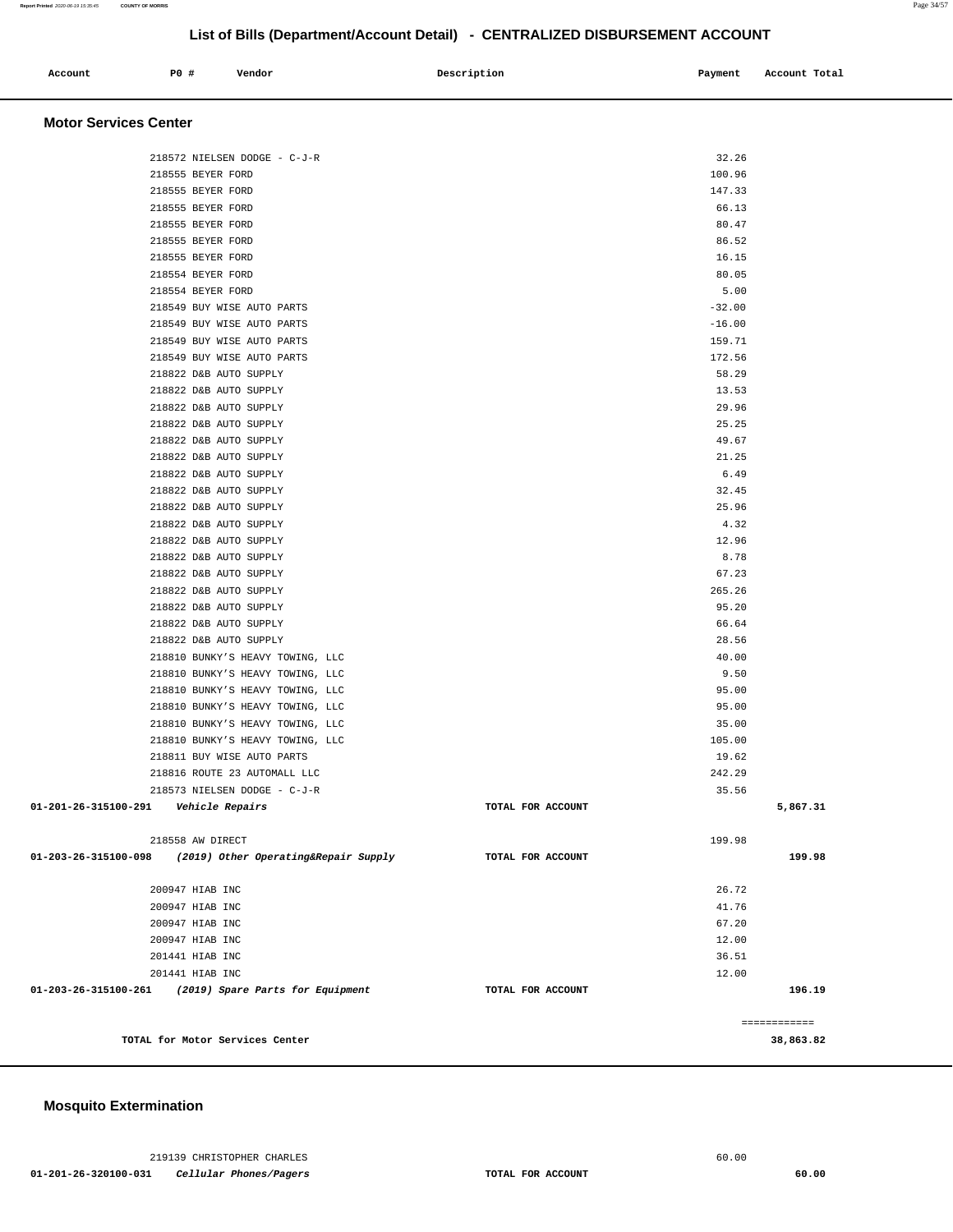| Account<br>. | P0 | Vendor | Description | Payment<br>$\sim$ $\sim$ | Account Total<br>. |
|--------------|----|--------|-------------|--------------------------|--------------------|
|              |    |        |             |                          |                    |

## **Mosquito Extermination**

| 219033 GANNETT NJ NEWSPAPERS                           |                   | 69.40  |        |
|--------------------------------------------------------|-------------------|--------|--------|
| 219034 NJ ADVANCE MEDIA                                |                   | 128.80 |        |
| 01-201-26-320100-051 Legal                             | TOTAL FOR ACCOUNT |        | 198.20 |
|                                                        |                   |        |        |
| 218150 W.B. MASON COMPANY INC                          |                   | 19.98  |        |
| 218150 W.B. MASON COMPANY INC                          |                   | 39.98  |        |
| 218150 W.B. MASON COMPANY INC                          |                   | 19.98  |        |
| 218150 W.B. MASON COMPANY INC                          |                   | 33.98  |        |
| 218150 W.B. MASON COMPANY INC                          |                   | 21.99  |        |
| 218150 W.B. MASON COMPANY INC                          |                   | 35.98  |        |
| 218150 W.B. MASON COMPANY INC                          |                   | 15.98  |        |
| 218150 W.B. MASON COMPANY INC                          |                   | 21.98  |        |
| 218150 W.B. MASON COMPANY INC                          |                   | 21.38  |        |
| 218150 W.B. MASON COMPANY INC                          |                   | 3.89   |        |
| 218150 W.B. MASON COMPANY INC                          |                   | 4.39   |        |
| 218150 W.B. MASON COMPANY INC                          |                   | 6.49   |        |
| 218150 W.B. MASON COMPANY INC                          |                   | 79.95  |        |
| 218150 W.B. MASON COMPANY INC                          |                   | 34.99  |        |
| 218150 W.B. MASON COMPANY INC                          |                   | 11.96  |        |
| 218150 W.B. MASON COMPANY INC                          |                   | 47.98  |        |
| 218150 W.B. MASON COMPANY INC                          |                   | 13.58  |        |
| 218150 W.B. MASON COMPANY INC                          |                   | 22.99  |        |
| 218150 W.B. MASON COMPANY INC                          |                   | 10.99  |        |
| 218150 W.B. MASON COMPANY INC                          |                   | 7.79   |        |
| 218150 W.B. MASON COMPANY INC                          |                   | 14.99  |        |
| 01-201-26-320100-058 Office Supplies & Stationery      | TOTAL FOR ACCOUNT |        | 491.22 |
|                                                        |                   |        |        |
| 218113 GRAINGER                                        |                   | 12.96  |        |
| 218113 GRAINGER                                        |                   | 54.80  |        |
| 218113 GRAINGER                                        |                   | 80.04  |        |
|                                                        |                   |        |        |
| $01-201-26-320100-098$ Other Operating & Repair Supply | TOTAL FOR ACCOUNT |        | 147.80 |
|                                                        |                   |        |        |
| 218949 RICOH AMERICAS CORPORATION                      |                   | 897.53 |        |
| 01-201-26-320100-163 Office Machines                   | TOTAL FOR ACCOUNT |        | 897.53 |
|                                                        |                   |        |        |
| 219134 OFFICE CONCEPTS GROUP, INC.                     |                   | 280.50 |        |
| 219134 OFFICE CONCEPTS GROUP, INC.                     |                   | 199.60 |        |
| 01-201-26-320100-249 Bldg Maintenance Supplies         | TOTAL FOR ACCOUNT |        | 480.10 |
|                                                        |                   |        |        |
| 218109 AMERICAN WEAR INC.                              |                   | 73.21  |        |
| 218109 AMERICAN WEAR INC.                              |                   | 73.21  |        |
| 218109 AMERICAN WEAR INC.                              |                   | 73.21  |        |
| 218109 AMERICAN WEAR INC.                              |                   | 73.21  |        |
| 218109 AMERICAN WEAR INC.                              |                   | 73.21  |        |
| 01-201-26-320100-251 Ground Maintenance Supplies       | TOTAL FOR ACCOUNT |        | 366.05 |
|                                                        |                   |        |        |
| 218112 MCMASTER-CARR SUPPLY CO                         |                   | 63.00  |        |
| 218112 MCMASTER-CARR SUPPLY CO                         |                   | 13.06  |        |
| 218112 MCMASTER-CARR SUPPLY CO                         |                   | 21.05  |        |
| 218112 MCMASTER-CARR SUPPLY CO                         |                   | 45.72  |        |
| 218112 MCMASTER-CARR SUPPLY CO                         |                   | 6.58   |        |
| 218112 MCMASTER-CARR SUPPLY CO                         |                   | 14.25  |        |
| 218112 MCMASTER-CARR SUPPLY CO                         |                   | 22.98  |        |
| 218112 MCMASTER-CARR SUPPLY CO                         |                   | 24.60  |        |
| 218112 MCMASTER-CARR SUPPLY CO                         |                   | 11.95  |        |
| 218112 MCMASTER-CARR SUPPLY CO                         |                   | 15.74  |        |
| 218112 MCMASTER-CARR SUPPLY CO                         |                   | 15.72  |        |
| 218112 MCMASTER-CARR SUPPLY CO                         |                   | 22.72  |        |
| 218956 MCMASTER-CARR SUPPLY CO                         |                   | 160.00 |        |
| 218956 MCMASTER-CARR SUPPLY CO                         |                   | 209.30 |        |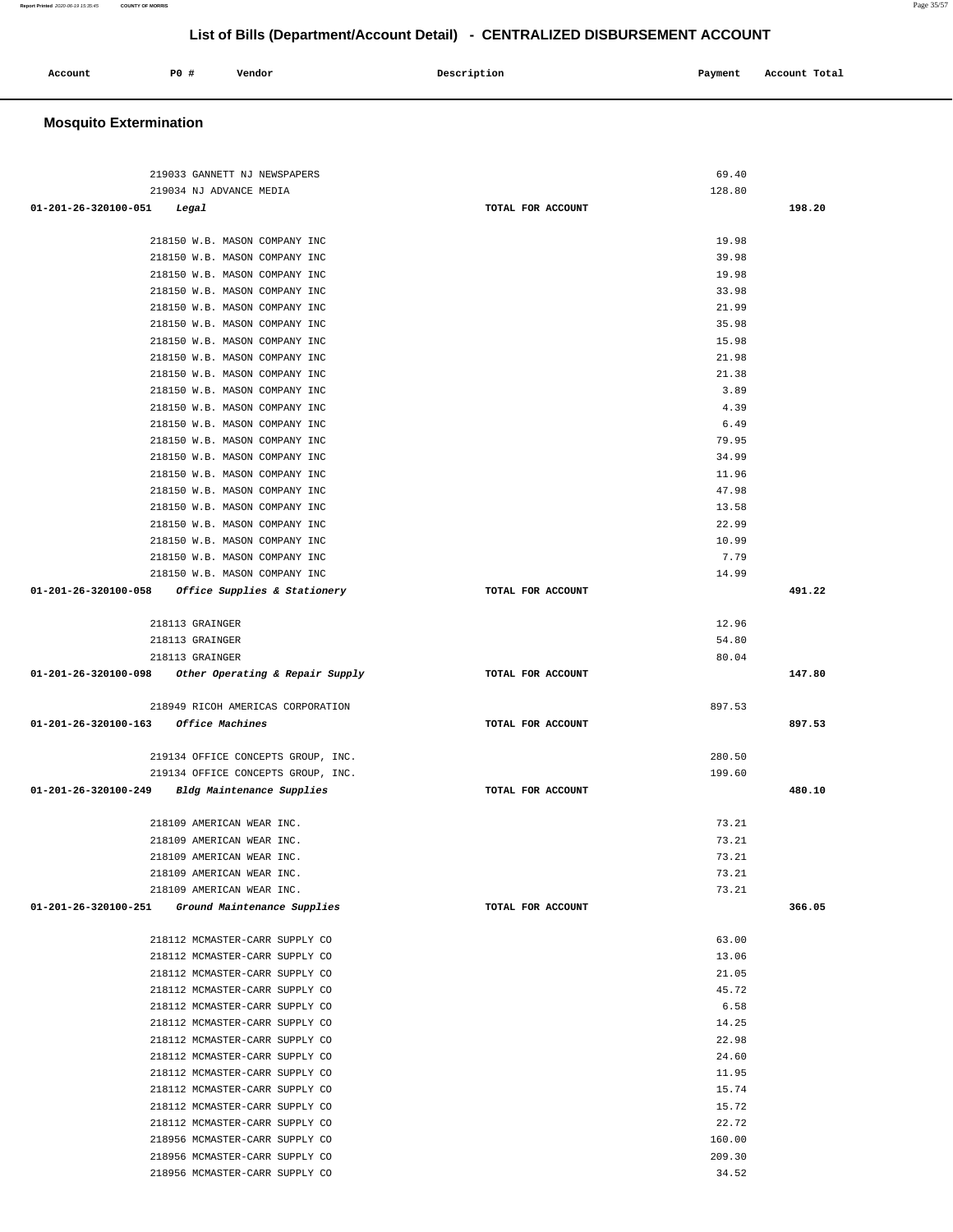#### **Report Printed** 2020-06-19 15:35:45 **COUNTY OF MORRIS** Page 36/57

## **List of Bills (Department/Account Detail) - CENTRALIZED DISBURSEMENT ACCOUNT**

| Account                       | P0 #                    | Vendor                           | Description       | Payment | Account Total |
|-------------------------------|-------------------------|----------------------------------|-------------------|---------|---------------|
| <b>Mosquito Extermination</b> |                         |                                  |                   |         |               |
|                               | 218151 MOMAR, INC.      |                                  |                   | 297.36  |               |
| 01-201-26-320100-258          | Equipment               |                                  | TOTAL FOR ACCOUNT |         | 978.55        |
|                               | 218049 NAPA OF ROCKAWAY |                                  |                   | 94.65   |               |
|                               | 218051 NAPA OF ROCKAWAY |                                  |                   | 108.94  |               |
|                               | 218051 NAPA OF ROCKAWAY |                                  |                   | 91.26   |               |
|                               | 218051 NAPA OF ROCKAWAY |                                  |                   | 119.46  |               |
|                               | 218050 NAPA OF ROCKAWAY |                                  |                   | 81.79   |               |
| 01-201-26-320100-291          | Vehicle Repairs         |                                  | TOTAL FOR ACCOUNT |         | 496.10        |
|                               |                         |                                  |                   |         | ============  |
|                               |                         | TOTAL for Mosquito Extermination |                   |         | 4,115.55      |
|                               |                         |                                  |                   |         |               |

## **Health Management**

|                      | 218435 TELESEARCH INC           |                   | 816.20       |
|----------------------|---------------------------------|-------------------|--------------|
|                      | 218755 TELESEARCH INC           |                   | 816.20       |
|                      | 217569 TELESEARCH INC           |                   | 624.05       |
|                      | 219096 TELESEARCH INC           |                   | 746.24       |
| 01-201-27-330100-016 | Outside Salaries & Wages        | TOTAL FOR ACCOUNT | 3,002.69     |
|                      | 218754 RYAN RUSSO               |                   | 26.51        |
| 01-201-27-330100-058 | Office Supplies & Stationery    | TOTAL FOR ACCOUNT | 26.51        |
|                      | 218917 CARLOS PEREZ JR.         |                   | 25.59        |
| 01-201-27-330100-084 | Other Outside Services          | TOTAL FOR ACCOUNT | 25.59        |
|                      | 218434 RUTGERS UNIVERSITY       |                   | 50.00        |
| 01-203-27-330100-210 | (2019) Environmental Compliance | TOTAL FOR ACCOUNT | 50.00        |
|                      |                                 |                   | ------------ |
|                      | TOTAL for Health Management     |                   | 3,104.79     |
|                      |                                 |                   |              |

### **Human Services**

| 219490 COUNTY OF MORRIS<br>Postage & Metered Mail<br>01-201-27-331100-068 | TOTAL FOR ACCOUNT | 65.15<br>65.15 |
|---------------------------------------------------------------------------|-------------------|----------------|
|                                                                           |                   |                |
| 218843 SRS SECURITY AGENCY, LLC                                           |                   | 3,024.00       |
| <i><b>Other Outside Services</b></i><br>01-201-27-331100-084              | TOTAL FOR ACCOUNT | 3,024.00       |
|                                                                           |                   | ============   |
| TOTAL for Human Services                                                  |                   | 3,089.15       |
|                                                                           |                   |                |

## **Youth Shelter**

| 219005 W.B. MASON COMPANY INC                        |                   | 2.90  |
|------------------------------------------------------|-------------------|-------|
| 219005 W.B. MASON COMPANY INC                        |                   | 14.94 |
| Office Supplies & Stationery<br>01-201-27-331110-058 | TOTAL FOR ACCOUNT | 17.84 |
|                                                      |                   |       |
| 219027 THOMAS POLLIO                                 |                   | 2.25  |
| 219027 THOMAS POLLIO                                 |                   | 4.43  |
| 219027 THOMAS POLLIO                                 |                   | 6.00  |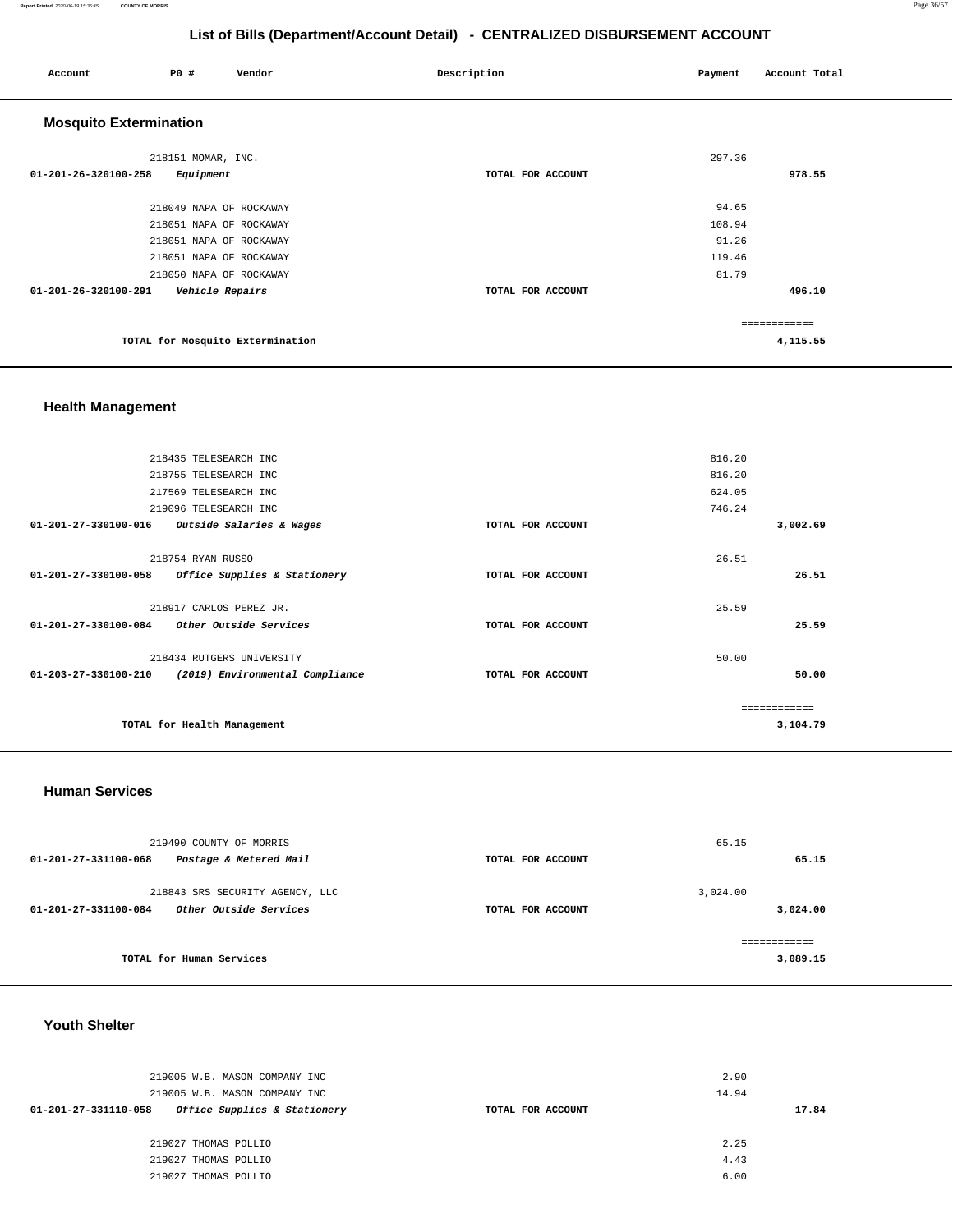| Account                                      | P0 #                                        | Vendor                            | Description       | Payment        | Account Total |
|----------------------------------------------|---------------------------------------------|-----------------------------------|-------------------|----------------|---------------|
| <b>Youth Shelter</b>                         |                                             |                                   |                   |                |               |
|                                              | 219027 THOMAS POLLIO                        |                                   |                   | 7.00           |               |
|                                              | 219027 THOMAS POLLIO                        |                                   |                   | 24.00          |               |
|                                              | 219027 THOMAS POLLIO                        |                                   |                   | 37.83          |               |
|                                              | 219027 THOMAS POLLIO                        |                                   |                   | 6.37           |               |
|                                              | 219027 THOMAS POLLIO                        |                                   |                   | 11.26          |               |
| 01-201-27-331110-059 Other General Expenses  |                                             |                                   | TOTAL FOR ACCOUNT |                | 99.14         |
|                                              |                                             | 217547 NU-WAY CONCESSIONAIRES INC |                   | 1,059.10       |               |
|                                              |                                             | 217547 NU-WAY CONCESSIONAIRES INC |                   | 1,476.92       |               |
|                                              |                                             | 218798 NU-WAY CONCESSIONAIRES INC |                   | 630.70         |               |
|                                              |                                             | 218798 NU-WAY CONCESSIONAIRES INC |                   | 1,534.76       |               |
| 01-201-27-331110-185                         | Food                                        |                                   | TOTAL FOR ACCOUNT |                | 4,701.48      |
|                                              |                                             | 217808 ATLANTIC CORPORATE HEALTH  |                   | 8,904.37       |               |
|                                              | 218023 LTC SCRIPTS INC.                     |                                   |                   | 9.39           |               |
|                                              |                                             | 217465 MCKESSON MEDICAL SURGICAL  |                   | 22.58          |               |
|                                              |                                             | 217465 MCKESSON MEDICAL SURGICAL  |                   | 0.87           |               |
|                                              |                                             | 217465 MCKESSON MEDICAL SURGICAL  |                   | 7.00           |               |
|                                              |                                             | 219004 W.B. MASON COMPANY INC     |                   | 258.00         |               |
|                                              | 219002 JILL CERULLO                         |                                   |                   | 1.29           |               |
|                                              | 219002 JILL CERULLO                         |                                   |                   | 5.54           |               |
|                                              | 219002 JILL CERULLO                         |                                   |                   | 4.24           |               |
|                                              | 219002 JILL CERULLO                         |                                   |                   | 4.24           |               |
|                                              | 219002 JILL CERULLO<br>219258 THOMAS POLLIO |                                   |                   | 81.95<br>34.92 |               |
|                                              | 219258 THOMAS POLLIO                        |                                   |                   | 20.21          |               |
| 01-201-27-331110-189                         | Medical                                     |                                   | TOTAL FOR ACCOUNT |                | 9,354.60      |
|                                              |                                             |                                   |                   |                |               |
|                                              |                                             | 218880 CORE PROMOTIONS, LLC       |                   | 132.00         |               |
|                                              |                                             | 218880 CORE PROMOTIONS, LLC       |                   | 102.00         |               |
|                                              |                                             | 218880 CORE PROMOTIONS, LLC       |                   | 70.00          |               |
|                                              |                                             | 218880 CORE PROMOTIONS, LLC       |                   | 100.00         |               |
| 01-201-27-331110-202 Uniform And Accessories |                                             |                                   | TOTAL FOR ACCOUNT |                | 404.00        |
|                                              |                                             | 219005 W.B. MASON COMPANY INC     |                   | 60.36          |               |
| 01-201-27-331110-252    Janitorial Supplies  |                                             |                                   | TOTAL FOR ACCOUNT |                | 60.36         |
|                                              |                                             | 217466 MCKESSON MEDICAL SURGICAL  |                   | 65.98          |               |
| 01-203-27-331110-189                         | (2019) Medical                              |                                   | TOTAL FOR ACCOUNT |                | 65.98         |
|                                              |                                             |                                   |                   |                | ============  |
|                                              | TOTAL for Youth Shelter                     |                                   |                   |                | 14,703.40     |

### **Office on Aging**

| $01 - 201 - 27 - 333100 - 048$<br>01-201-27-333100-068 | Insurance<br>219490 COUNTY OF MORRIS<br>Postage & Metered Mail | TOTAL FOR ACCOUNT<br>TOTAL FOR ACCOUNT | 18.50 | 96.00<br>18.50 |
|--------------------------------------------------------|----------------------------------------------------------------|----------------------------------------|-------|----------------|
|                                                        | 219196 GRACE MOORE                                             |                                        | 12.00 |                |
|                                                        | 219195 GRACE MOORE                                             |                                        | 12.00 |                |
|                                                        | 219194 ANDREA BATISTONI                                        |                                        | 12.00 |                |
|                                                        | 219193 KIMBERLY CACCIABEVE                                     |                                        | 12.00 |                |
|                                                        | 219192 KIMBERLY CACCIABEVE                                     |                                        | 12.00 |                |
|                                                        | 219191 ANDREA BATISTONI                                        |                                        | 12.00 |                |
|                                                        | 219190 KIMBERLY CACCIABEVE                                     |                                        | 12.00 |                |
|                                                        | 219189 KIMBERLY CACCIABEVE                                     |                                        | 12.00 |                |
|                                                        |                                                                |                                        |       |                |

219189 KIMBERLY CACCIABEVE 33.60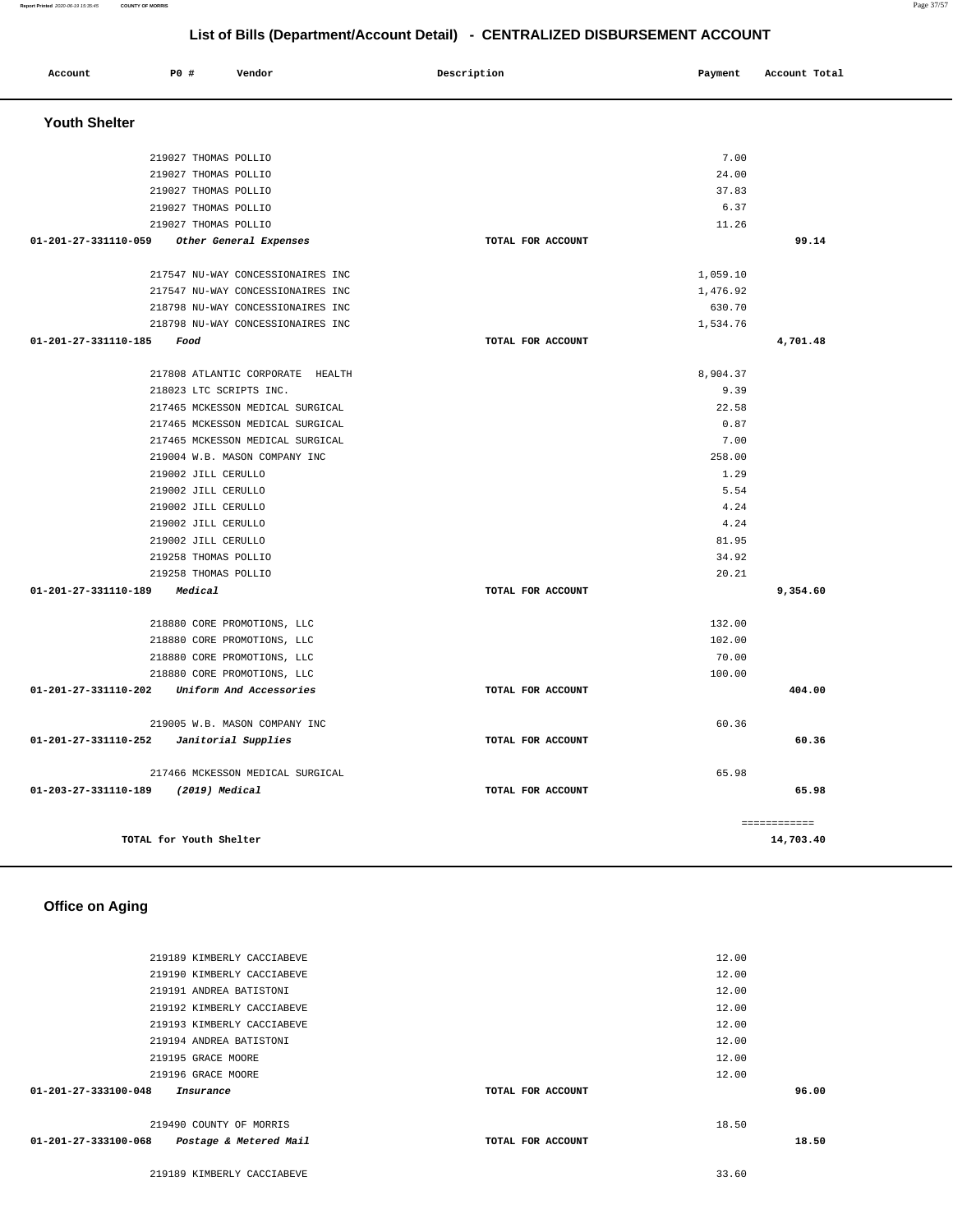#### **Report Printed** 2020-06-19 15:35:45 **COUNTY OF MORRIS** Page 38/57

## **List of Bills (Department/Account Detail) - CENTRALIZED DISBURSEMENT ACCOUNT**

| Account                                       | P0 # |                           | Vendor                            | Description |                   | Payment | Account Total |  |
|-----------------------------------------------|------|---------------------------|-----------------------------------|-------------|-------------------|---------|---------------|--|
| <b>Office on Aging</b>                        |      |                           |                                   |             |                   |         |               |  |
|                                               |      |                           | 219190 KIMBERLY CACCIABEVE        |             |                   | 16.80   |               |  |
|                                               |      |                           | 219191 ANDREA BATISTONI           |             |                   | 71.05   |               |  |
|                                               |      |                           | 219191 ANDREA BATISTONI           |             |                   | 2.25    |               |  |
|                                               |      |                           | 219192 KIMBERLY CACCIABEVE        |             |                   | 7.00    |               |  |
|                                               |      |                           | 219193 KIMBERLY CACCIABEVE        |             |                   | 109.55  |               |  |
|                                               |      |                           | 219194 ANDREA BATISTONI           |             |                   | 29.40   |               |  |
|                                               |      | 219195 GRACE MOORE        |                                   |             |                   | 157.85  |               |  |
|                                               |      | 219196 GRACE MOORE        |                                   |             |                   | 121.10  |               |  |
| 01-201-27-333100-082                          |      | Travel Expense            |                                   |             | TOTAL FOR ACCOUNT |         | 548.60        |  |
|                                               |      |                           | 219172 JUST JIM CLEANING SERVICE  |             |                   | 425.00  |               |  |
|                                               |      |                           | 219170 JUST JIM CLEANING SERVICE  |             |                   | 175.00  |               |  |
| 01-201-27-333100-084                          |      |                           | Other Outside Services            |             | TOTAL FOR ACCOUNT |         | 600.00        |  |
|                                               |      |                           | 219188 RICOH AMERICAS CORPORATION |             |                   | 970.21  |               |  |
| 01-201-27-333100-164 Office Machines - Rental |      |                           |                                   |             | TOTAL FOR ACCOUNT |         | 970.21        |  |
|                                               |      |                           |                                   |             |                   |         | ============  |  |
|                                               |      | TOTAL for Office on Aging |                                   |             |                   |         | 2,233.31      |  |

### **DEPARTMENT 342500**

| 219201 DAWN CENTER FOR INDEPENDENT<br>219200 DAWN CENTER FOR INDEPENDENT |                   | 6,458.00<br>944.00 |
|--------------------------------------------------------------------------|-------------------|--------------------|
| GIA-Agng&Dsbld-DAWN Center<br>01-201-27-342500-473                       | TOTAL FOR ACCOUNT | 7,402.00           |
| TOTAL for DEPARTMENT 342500                                              |                   | 7,402.00           |

## **Seniors, Disabled & Veterans**

| 219198 KENNETH BRENZEL                               |                   | 12.00  |
|------------------------------------------------------|-------------------|--------|
| 219199 MICHAEL WILLIAMS                              |                   | 12.00  |
| $01 - 201 - 27 - 343100 - 048$<br>Insurance          | TOTAL FOR ACCOUNT | 24.00  |
| 218687 W.B. MASON COMPANY INC                        |                   | 13.41  |
| 01-201-27-343100-058<br>Office Supplies & Stationery | TOTAL FOR ACCOUNT | 13.41  |
|                                                      |                   |        |
| 219198 KENNETH BRENZEL                               |                   | 187.25 |
| 01-201-27-343100-059<br>Other General Expenses       | TOTAL FOR ACCOUNT | 187.25 |
|                                                      |                   |        |
| 219198 KENNETH BRENZEL                               |                   | 54.18  |
| 219198 KENNETH BRENZEL                               |                   | 16.00  |
| 219199 MICHAEL WILLIAMS                              |                   | 10.64  |
| 01-201-27-343100-082<br>Travel Expense               | TOTAL FOR ACCOUNT | 80.82  |
|                                                      |                   |        |
|                                                      |                   |        |
| TOTAL for Seniors, Disabled & Veterans               |                   | 305.48 |
|                                                      |                   |        |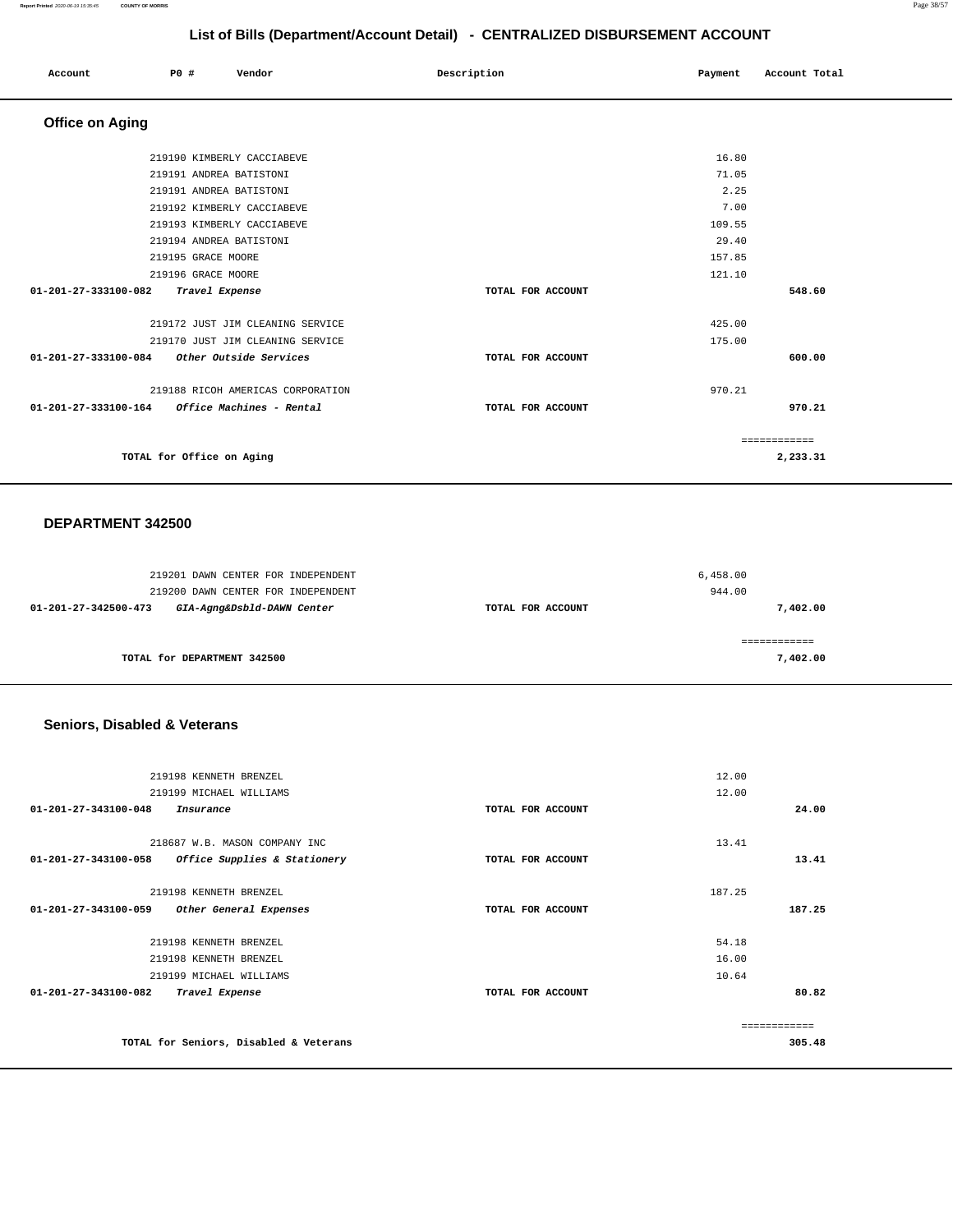| Description<br><b>PO #</b><br>Vendor<br>Payment<br>Account | Account Total |
|------------------------------------------------------------|---------------|
|                                                            |               |

## **County Board of Social Service**

| 218305 BEST OF BREED OFFICE SYSTEMS, LLC             |                   | 570.00      |              |
|------------------------------------------------------|-------------------|-------------|--------------|
| 218309 LANGUAGE LINE SERVICES                        |                   | 137.70      |              |
| 218855 OFFICE CONCEPTS GROUP, INC.                   |                   | 490.00      |              |
| 218862 W.B. MASON COMPANY INC                        |                   | 1,150.80    |              |
| 218862 W.B. MASON COMPANY INC                        |                   | 99.98       |              |
| 01-201-27-345100-058<br>Office Supplies & Stationery | TOTAL FOR ACCOUNT |             | 2,448.48     |
|                                                      |                   |             |              |
| 218433 JERSEY CENTRAL POWER & LIGHT                  |                   | 28.72       |              |
| 218848 JERSEY CENTRAL POWER & LIGHT                  |                   | 25.13       |              |
| 218848 JERSEY CENTRAL POWER & LIGHT                  |                   | 25.28       |              |
| 01-201-27-345100-059<br>Other General Expenses       | TOTAL FOR ACCOUNT |             | 79.13        |
| 218315 N.J. NATURAL GAS COMPANY                      |                   | 127.05      |              |
| 218854 WILLIAM F. BARNISH                            |                   | 4,258.93    |              |
| 218854 WILLIAM F. BARNISH                            |                   | 584.56      |              |
| $01-201-27-345100-257$ Rental - Other                | TOTAL FOR ACCOUNT |             | 4,970.54     |
| 218324 JOHNSON & JOHNSON, ESOS                       |                   | 3,564.00    |              |
| 218324 JOHNSON & JOHNSON, ESQS                       |                   | 418.50      |              |
| 218452 UNIVERSAL PROTECTION SERVICES, LLC            |                   | 2,207.20    |              |
| 01-201-27-345100-325<br>Special Services             | TOTAL FOR ACCOUNT |             | 6,189.70     |
| 218852 CHLIC                                         |                   | 378, 157.92 |              |
| 215144 DELTA DENTAL INSURANCE COMPANY                |                   | 126.84      |              |
| 215144 DELTA DENTAL INSURANCE COMPANY                |                   | 2,483.49    |              |
| 216646 DELTA DENTAL INSURANCE COMPANY                |                   | 2,610.33    |              |
| 01-201-27-345100-329<br>Hospital Insurance Premiums  | TOTAL FOR ACCOUNT |             | 383, 378.58  |
| 217214 BARBARA KENNEDY                               |                   | 8.33        |              |
| 218857 JULIO PORRAO                                  |                   | 9.80        |              |
| 01-201-27-345100-332<br>Mileage                      | TOTAL FOR ACCOUNT |             | 18.13        |
| 217214 BARBARA KENNEDY                               |                   | 72.00       |              |
| 218857 JULIO PORRAO                                  |                   | 72.00       |              |
| 218850 SANDRA MENDOZA                                |                   | 72.00       |              |
| 218307 KAREN REMUS                                   |                   | 72.00       |              |
| 01-201-27-345100-333 Other Allowances                | TOTAL FOR ACCOUNT |             | 288.00       |
| 218861 HANNON FLOOR COVERING CORPORATION             |                   | 26, 393.40  |              |
| 218861 HANNON FLOOR COVERING CORPORATION             |                   | 13,954.68   |              |
| 218861 HANNON FLOOR COVERING CORPORATION             |                   | 14,555.01   |              |
| 218861 HANNON FLOOR COVERING CORPORATION             |                   | 23, 244, 80 |              |
| 01-203-27-345100-336 (2019) Repairs & Alterations    | TOTAL FOR ACCOUNT |             | 78,147.89    |
|                                                      |                   |             | ============ |
| TOTAL for County Board of Social Service             |                   |             | 475,520.45   |

|                      | 218439 ESSEX COUNTY HOSPITAL |                   | 3,275.84 |
|----------------------|------------------------------|-------------------|----------|
| 01-201-27-349110-090 | Program Expenditures         | TOTAL FOR ACCOUNT | 3,275.84 |
|                      |                              |                   |          |
|                      | TOTAL for DEPARTMENT 349110  |                   | 3,275.84 |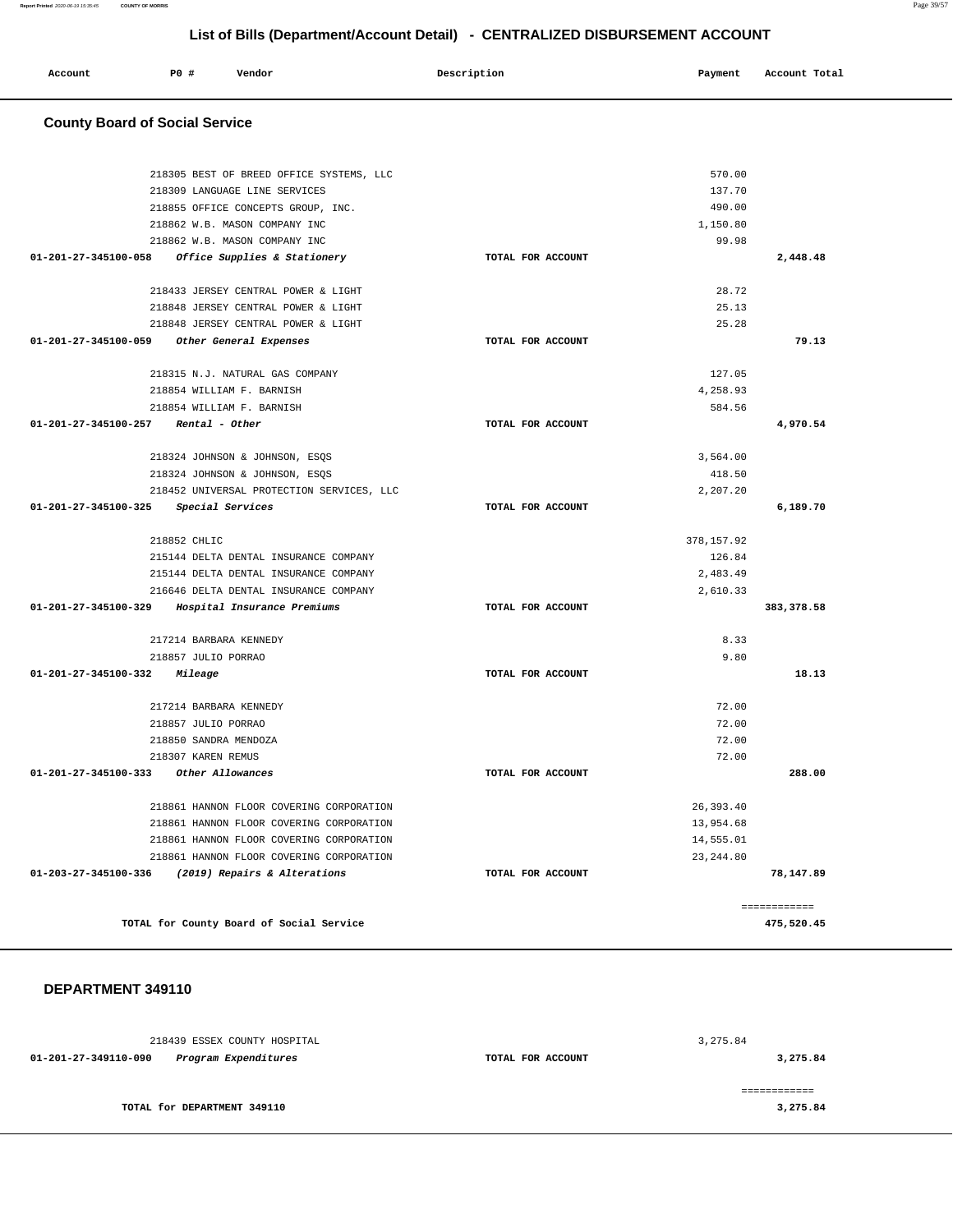#### **Report Printed** 2020-06-19 15:35:45 **COUNTY OF MORRIS** Page 40/57

## **List of Bills (Department/Account Detail) - CENTRALIZED DISBURSEMENT ACCOUNT**

| Account                  | <b>PO #</b>                 | Vendor                                                                                                                              | Description       | Payment                              | Account Total             |
|--------------------------|-----------------------------|-------------------------------------------------------------------------------------------------------------------------------------|-------------------|--------------------------------------|---------------------------|
| <b>MV:Administration</b> |                             |                                                                                                                                     |                   |                                      |                           |
| 01-201-27-350100-036     | 218818 POINTCLICKCARE       | 218851 INGLESINO, WEBSTER,<br>Contracted Services                                                                                   | TOTAL FOR ACCOUNT | 299.45<br>27, 459.45                 | 27,758.90                 |
| 01-201-27-350100-266     | Safety Items                | 218427 UNIVERSAL PROTECTION SERVICES, LLC<br>218830 UNIVERSAL PROTECTION SERVICES, LLC<br>218426 UNIVERSAL PROTECTION SERVICES, LLC | TOTAL FOR ACCOUNT | 16, 211.54<br>17,239.86<br>17,994.72 | 51,446.12                 |
|                          | TOTAL for MV:Administration |                                                                                                                                     |                   |                                      | ============<br>79,205.02 |
|                          |                             |                                                                                                                                     |                   |                                      |                           |

## **Assistance Dep Child:Local Shr**

|                      | 215381 OFFICE OF TEMPORARY ASSISTANCE    |                   | 4,900.00 |
|----------------------|------------------------------------------|-------------------|----------|
| 01-201-27-354100-091 | Assistance Dep Child:Local Shr Program E | TOTAL FOR ACCOUNT | 4,900,00 |
|                      |                                          |                   |          |
|                      | TOTAL for Assistance Dep Child:Local Shr |                   | 4,900,00 |
|                      |                                          |                   |          |

## **County Adjuster**

| 219099 CATHERINE GOMES-ALSTON                        |                   | 136.40 |
|------------------------------------------------------|-------------------|--------|
| 218716 W.B. MASON COMPANY INC                        |                   | 19.18  |
| Office Supplies & Stationery<br>01-201-27-357100-058 | TOTAL FOR ACCOUNT | 155.58 |
|                                                      |                   |        |
| 219490 COUNTY OF MORRIS                              |                   | 54.55  |
| Postage & Metered Mail<br>01-201-27-357100-068       | TOTAL FOR ACCOUNT | 54.55  |
|                                                      |                   |        |
|                                                      |                   |        |
| TOTAL for County Adjuster                            |                   | 210.13 |
|                                                      |                   |        |

## **County Library**

| 218276 W.B. MASON COMPANY INC                        |                   | 2,499.50 |
|------------------------------------------------------|-------------------|----------|
| 218276 W.B. MASON COMPANY INC                        |                   | 90.30    |
| 218276 W.B. MASON COMPANY INC                        |                   | 299.75   |
| Office Supplies & Stationery<br>01-201-29-390100-058 | TOTAL FOR ACCOUNT | 2,889.55 |
|                                                      |                   |          |
| TOTAL for County Library                             |                   | 2,889.55 |

## **County Superintendent of Schoo**

|                      | 219490 COUNTY OF MORRIS                  |                   | 102.30 |
|----------------------|------------------------------------------|-------------------|--------|
| 01-201-29-392100-068 | Postage & Metered Mail                   | TOTAL FOR ACCOUNT | 102.30 |
|                      |                                          |                   |        |
|                      |                                          |                   |        |
|                      | TOTAL for County Superintendent of Schoo |                   | 102.30 |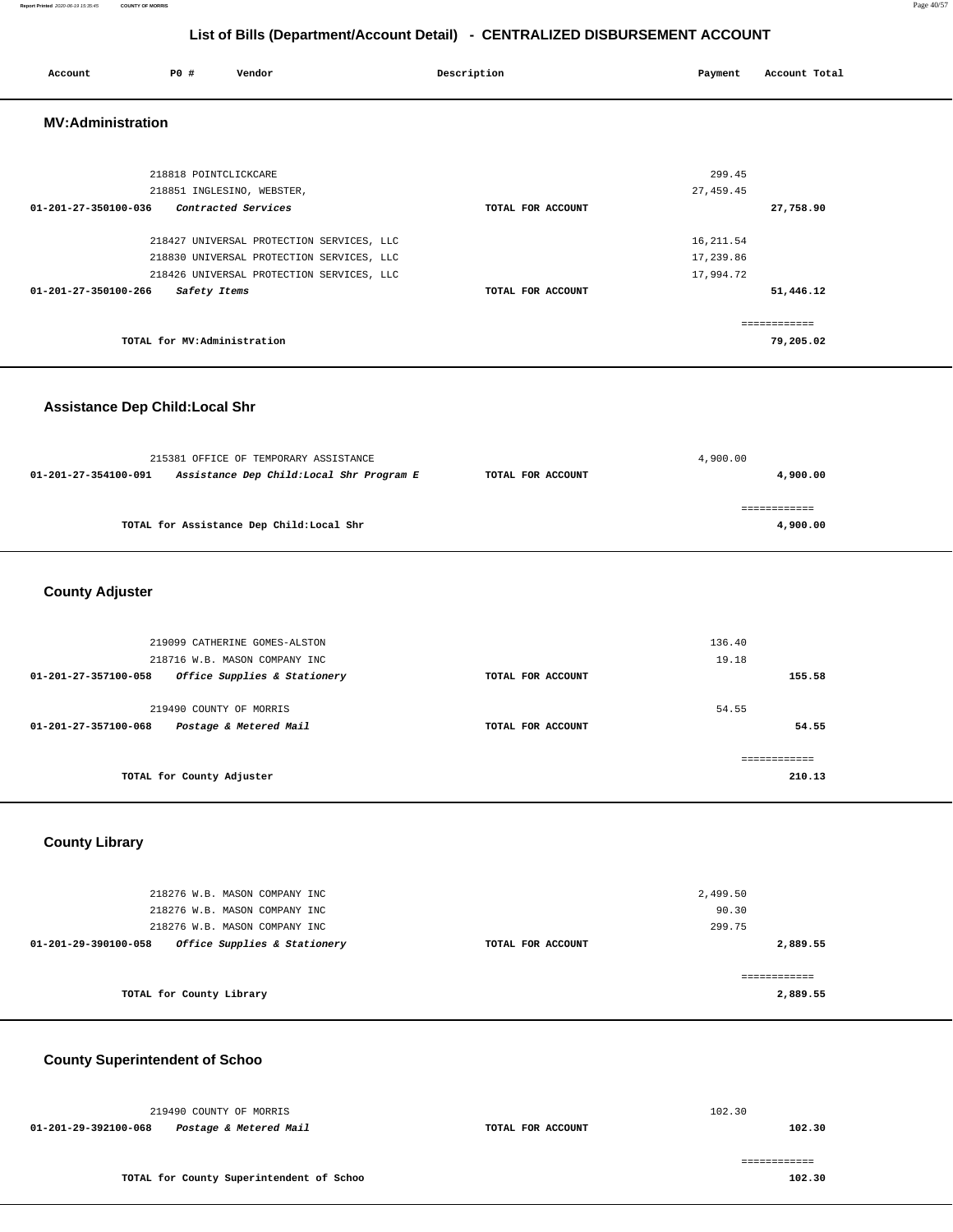**Report Printed** 2020-06-19 15:35:45 **COUNTY OF MORRIS** Page 41/57

## **List of Bills (Department/Account Detail) - CENTRALIZED DISBURSEMENT ACCOUNT**

| Account                               | P0 #         | Vendor                          | Description       | Payment    | Account Total |
|---------------------------------------|--------------|---------------------------------|-------------------|------------|---------------|
| <b>Contribution to County College</b> |              |                                 |                   |            |               |
|                                       |              | 219507 COUNTY COLLEGE OF MORRIS |                   | 568,256.74 |               |
|                                       |              | 219506 COUNTY COLLEGE OF MORRIS |                   | 568,256.74 |               |
| 01-201-29-395100-090                  | Expenditures |                                 | TOTAL FOR ACCOUNT |            | 1,136,513.48  |
|                                       |              |                                 |                   |            |               |

**TOTAL for Contribution to County College** 

## **Rutgers Extension Service**

| 217489 W.B. MASON COMPANY INC                      |                   | 2.96         |
|----------------------------------------------------|-------------------|--------------|
| 217489 W.B. MASON COMPANY INC                      |                   | 1.14         |
| 217489 W.B. MASON COMPANY INC                      |                   | 12.14        |
| 217492 W.B. MASON COMPANY INC                      |                   | 3.74         |
| 217492 W.B. MASON COMPANY INC                      |                   | 8.15         |
| 01-201-29-396100-058 Office Supplies & Stationery  | TOTAL FOR ACCOUNT | 28.13        |
|                                                    |                   |              |
| 219490 COUNTY OF MORRIS                            |                   | 15.10        |
| 01-201-29-396100-068<br>Postage & Metered Mail     | TOTAL FOR ACCOUNT | 15.10        |
|                                                    |                   |              |
| 217489 W.B. MASON COMPANY INC                      |                   | 46.66        |
| 217489 W.B. MASON COMPANY INC                      |                   | 36.20        |
| 217491 W.B. MASON COMPANY INC                      |                   | 20.26        |
| 217491 W.B. MASON COMPANY INC                      |                   | 10.86        |
| 217491 W.B. MASON COMPANY INC                      |                   | 4.35         |
| 217491 W.B. MASON COMPANY INC                      |                   | 70.20        |
| 217491 W.B. MASON COMPANY INC                      |                   | 23.13        |
| 217491 W.B. MASON COMPANY INC                      |                   | 14.23        |
| 217491 W.B. MASON COMPANY INC                      |                   | 11.57        |
| 217491 W.B. MASON COMPANY INC                      |                   | 0.86         |
| 217492 W.B. MASON COMPANY INC                      |                   | 292.48       |
| 01-201-29-396100-095 Other Administrative Supplies | TOTAL FOR ACCOUNT | 530.80       |
|                                                    |                   |              |
| 217510 RICOH AMERICAS CORPORATION                  |                   | 1,655.55     |
| 218493 RICOH AMERICAS CORPORATION                  |                   | 258.79       |
| 218493 RICOH AMERICAS CORPORATION                  |                   | 1,101.54     |
| 01-201-29-396100-163 Office Machines               | TOTAL FOR ACCOUNT | 3,015.88     |
|                                                    |                   |              |
|                                                    |                   | ============ |
| TOTAL for Rutgers Extension Service                |                   | 3,589.91     |
|                                                    |                   |              |

## **Rmb Out of Cty Two Yr Coll**

| 219485 HUDSON COUNTY COMMUNITY COLLEGE<br>219485 HUDSON COUNTY COMMUNITY COLLEGE                           |                   | 1,519.24<br>1,199.40 |
|------------------------------------------------------------------------------------------------------------|-------------------|----------------------|
| 219483 ATLANTIC CAPE COMMUNITY COLLEGE<br>Rmb Out of Cty Two Yr Coll Expenditures<br>01-201-29-397100-090  | TOTAL FOR ACCOUNT | 1,011.00<br>3,729.64 |
| 219505 ATLANTIC CAPE COMMUNITY COLLEGE<br>01-203-29-397100-090<br>(2019) Rmb Out of Cty Two Yr Coll Expend | TOTAL FOR ACCOUNT | 1,095.25<br>1,095.25 |
| TOTAL for Rmb Out of Cty Two Yr Coll                                                                       |                   | 4,824.89             |

**1,136,513.48**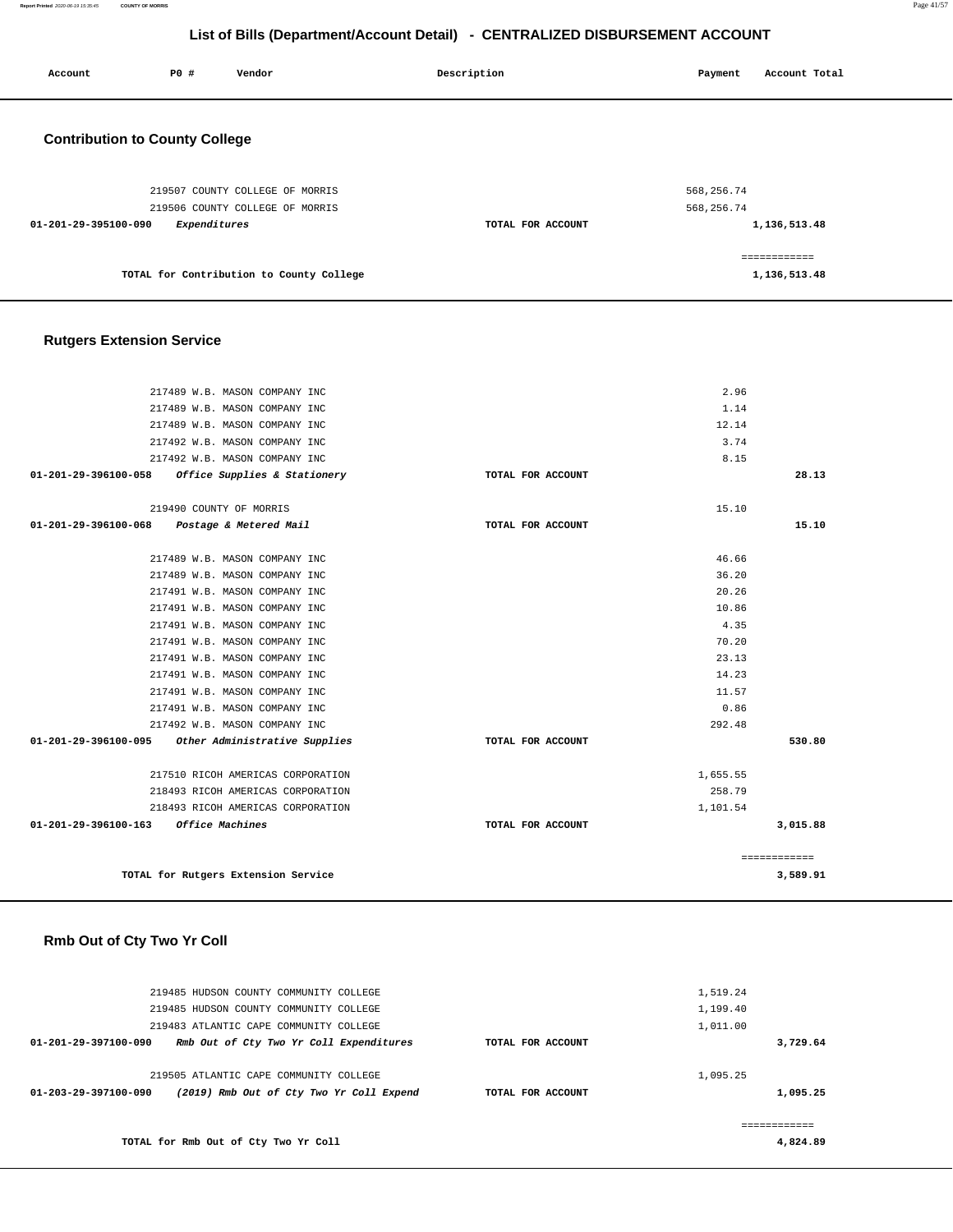#### **Report Printed** 2020-06-19 15:35:45 **COUNTY OF MORRIS** Page 42/57

## **List of Bills (Department/Account Detail) - CENTRALIZED DISBURSEMENT ACCOUNT**

| Account | <b>PO #</b> | Vendor<br>____ | Description | Payment | Account Total |
|---------|-------------|----------------|-------------|---------|---------------|
|         |             |                |             |         |               |

# **Fire and Police Academy**

|                                | 218770 VIRTRA SYSTEMS                                         |                   | 22,000.00 |              |
|--------------------------------|---------------------------------------------------------------|-------------------|-----------|--------------|
| 01-201-29-407100-044           | Equipment Service Agreements                                  | TOTAL FOR ACCOUNT |           | 22,000.00    |
|                                |                                                               |                   | 133.72    |              |
| 01-201-29-407100-058           | 218763 W.B. MASON COMPANY INC<br>Office Supplies & Stationery | TOTAL FOR ACCOUNT |           | 133.72       |
|                                |                                                               |                   |           |              |
|                                | 218760 MORRISTOWN LUMBER &                                    |                   | 989.00    |              |
|                                | 218778 MR. JOHN, INC.                                         |                   | 157.50    |              |
|                                | 218778 MR. JOHN, INC.                                         |                   | 50.00     |              |
|                                | 218778 MR. JOHN, INC.                                         |                   | 4.95      |              |
| 01-201-29-407100-059           | Other General Expenses                                        | TOTAL FOR ACCOUNT |           | 1,201.45     |
|                                | 219490 COUNTY OF MORRIS                                       |                   |           |              |
| 01-201-29-407100-068           |                                                               | TOTAL FOR ACCOUNT | 1.50      | 1.50         |
|                                | Postage & Metered Mail                                        |                   |           |              |
|                                | 219076 M.C. MUA-MT OLIVE                                      |                   | 502.74    |              |
|                                | 219076 M.C. MUA-MT OLIVE                                      |                   | 521.70    |              |
| 01-201-29-407100-143           | Rubbish & Trash Removal                                       | TOTAL FOR ACCOUNT |           | 1,024.44     |
|                                | 219160 VEOLIA ES TECHNICAL SOLUTIONS, LLC                     |                   | 920.00    |              |
|                                | 219160 VEOLIA ES TECHNICAL SOLUTIONS, LLC                     |                   | 240.00    |              |
|                                | 219160 VEOLIA ES TECHNICAL SOLUTIONS, LLC                     |                   | 27.50     |              |
|                                | 219160 VEOLIA ES TECHNICAL SOLUTIONS, LLC                     |                   | 163.01    |              |
|                                | 219160 VEOLIA ES TECHNICAL SOLUTIONS, LLC                     |                   | 180.00    |              |
|                                | 219160 VEOLIA ES TECHNICAL SOLUTIONS, LLC                     |                   | 105.00    |              |
|                                | 219160 VEOLIA ES TECHNICAL SOLUTIONS, LLC                     |                   | 80.00     |              |
|                                | 01-201-29-407100-231 Hazardous Material Disposal              | TOTAL FOR ACCOUNT |           | 1,715.51     |
|                                |                                                               |                   |           |              |
| $01 - 203 - 29 - 407100 - 203$ | 218762 NEW JERSEY FIRE EQUIPMENT COMPANY                      | TOTAL FOR ACCOUNT | 1,270.00  |              |
|                                | (2019) X-Ray & Medical Supplies                               |                   |           | 1,270.00     |
|                                |                                                               |                   |           | ============ |
|                                | TOTAL for Fire and Police Academy                             |                   |           | 27,346.62    |

### **Utilities**

| 218825 NATIONAL FUEL OIL INC.              |                   | 3,400.00  |          |
|--------------------------------------------|-------------------|-----------|----------|
| 218825 NATIONAL FUEL OIL INC.              |                   | 3,220.28  |          |
| 01-201-31-430100-136<br><i>Diesel Fuel</i> | TOTAL FOR ACCOUNT |           | 6,620.28 |
|                                            |                   |           |          |
| 218735 JERSEY CENTRAL POWER & LIGHT        |                   | 87.72     |          |
| 218674 JERSEY CENTRAL POWER & LIGHT        |                   | 41.75     |          |
| 218669 JERSEY CENTRAL POWER & LIGHT        |                   | 20.64     |          |
| 218673 JERSEY CENTRAL POWER & LIGHT        |                   | 21.20     |          |
| 218672 JERSEY CENTRAL POWER & LIGHT        |                   | 30.60     |          |
| 218671 JERSEY CENTRAL POWER & LIGHT        |                   | 311.80    |          |
| 218670 JERSEY CENTRAL POWER & LIGHT        |                   | 580.52    |          |
| 218647 JERSEY CENTRAL POWER & LIGHT        |                   | 412.01    |          |
| 218774 MORRISTOWN PARKING AUTHORITY        |                   | 1,629.97  |          |
| 218915 JERSEY CENTRAL POWER & LIGHT        |                   | 12,629.86 |          |
| 219103 JERSEY CENTRAL POWER & LIGHT        |                   | 325.48    |          |
| 219143 JERSEY CENTRAL POWER & LIGHT        |                   | 12,973.12 |          |
| 219114 JERSEY CENTRAL POWER & LIGHT        |                   | 2,883.22  |          |
| 219113 JERSEY CENTRAL POWER & LIGHT        |                   | 69,711.07 |          |
| 219202 JERSEY CENTRAL POWER & LIGHT        |                   | 573.02    |          |
| 219267 TIOGA SOLAR MORRIS COUNTY 1 LLC     |                   | 1,406.53  |          |
| 219267 TIOGA SOLAR MORRIS COUNTY 1 LLC     |                   | 1,452.08  |          |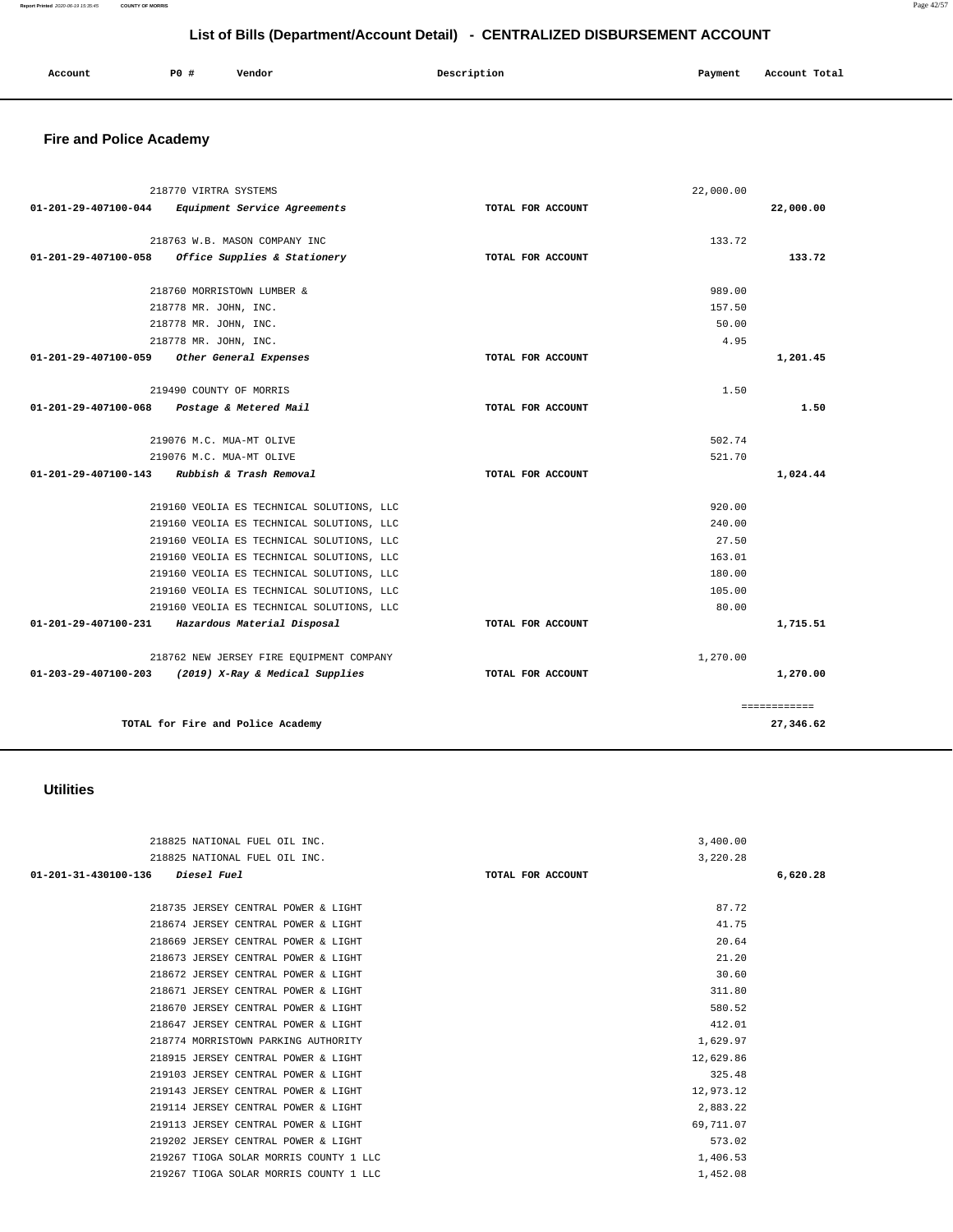**Account P0 # Vendor Description Payment Account Total Utilities**  219020 JERSEY CENTRAL POWER & LIGHT 39.27 219015 JERSEY CENTRAL POWER & LIGHT 15.77 219013 JERSEY CENTRAL POWER & LIGHT 46.29 219352 CHAMPION ENERGY SERVICES, LLC 30,586.41  **01-201-31-430100-137 Electricity TOTAL FOR ACCOUNT 135,778.33** 219488 NATIONAL FUEL OIL INC. 12,067.83  **01-201-31-430100-140 Gas Purchases TOTAL FOR ACCOUNT 12,067.83** 218997 N.J. NATURAL GAS COMPANY 95.03 218772 WOODRUFF ENERGY 5,550.49 218990 DIRECT ENERGY BUSINESS MARKETING 13,161.24 218991 DIRECT ENERGY BUSINESS MARKETING 67.47 218991 DIRECT ENERGY BUSINESS MARKETING 873.01 218991 DIRECT ENERGY BUSINESS MARKETING 112.01 218992 N.J. NATURAL GAS COMPANY 153.63 218993 N.J. NATURAL GAS COMPANY 34.63 218994 N.J. NATURAL GAS COMPANY 94.41 218995 N.J. NATURAL GAS COMPANY 321.31 218996 N.J. NATURAL GAS COMPANY 394.52 219142 PSE&G CO 7,357.14 219265 ELIZABETHTOWN GAS COMPANY 176.10 219259 PSE&G CO 8,807.64 219233 DIRECT ENERGY BUSINESS MARKETING 87.94 219233 DIRECT ENERGY BUSINESS MARKETING 110.09 219233 DIRECT ENERGY BUSINESS MARKETING 47.25 219233 DIRECT ENERGY BUSINESS MARKETING 0.49 219233 DIRECT ENERGY BUSINESS MARKETING 47.74  **01-201-31-430100-141 Natural Gas TOTAL FOR ACCOUNT 37,502.14** 218752 VERIZON 6,105.00 218289 VERIZON 35.71 218289 VERIZON 36.05 218889 CENTURYLINK 1,368.81 218895 VERIZON 386.45  **01-201-31-430100-146 Telephone TOTAL FOR ACCOUNT 7,932.02** 218987 SOUTHEAST MORRIS COUNTY 707.48 218988 SOUTHEAST MORRIS COUNTY 45.72 218988 SOUTHEAST MORRIS COUNTY 174.43 218988 SOUTHEAST MORRIS COUNTY 2,688.38 218988 SOUTHEAST MORRIS COUNTY 493.94 218988 SOUTHEAST MORRIS COUNTY 211.37 218988 SOUTHEAST MORRIS COUNTY 640.13 218900 SOUTHEAST MORRIS COUNTY 4,296.14 218910 DOVER WATER COMMISSIONERS 44.09 218910 DOVER WATER COMMISSIONERS 26.65 219231 TOWNSHIP OF PARSIPPANY - 1,159.63 219231 TOWNSHIP OF PARSIPPANY - 145.00 219231 TOWNSHIP OF PARSIPPANY - 770.00 219231 TOWNSHIP OF PARSIPPANY - 1,816.81  **01-201-31-430100-147 Water TOTAL FOR ACCOUNT 13,219.77** ============ **TOTAL for Utilities 213,120.37** 

**Report Printed** 2020-06-19 15:35:45 **COUNTY OF MORRIS** Page 43/57

### **List of Bills (Department/Account Detail) - CENTRALIZED DISBURSEMENT ACCOUNT**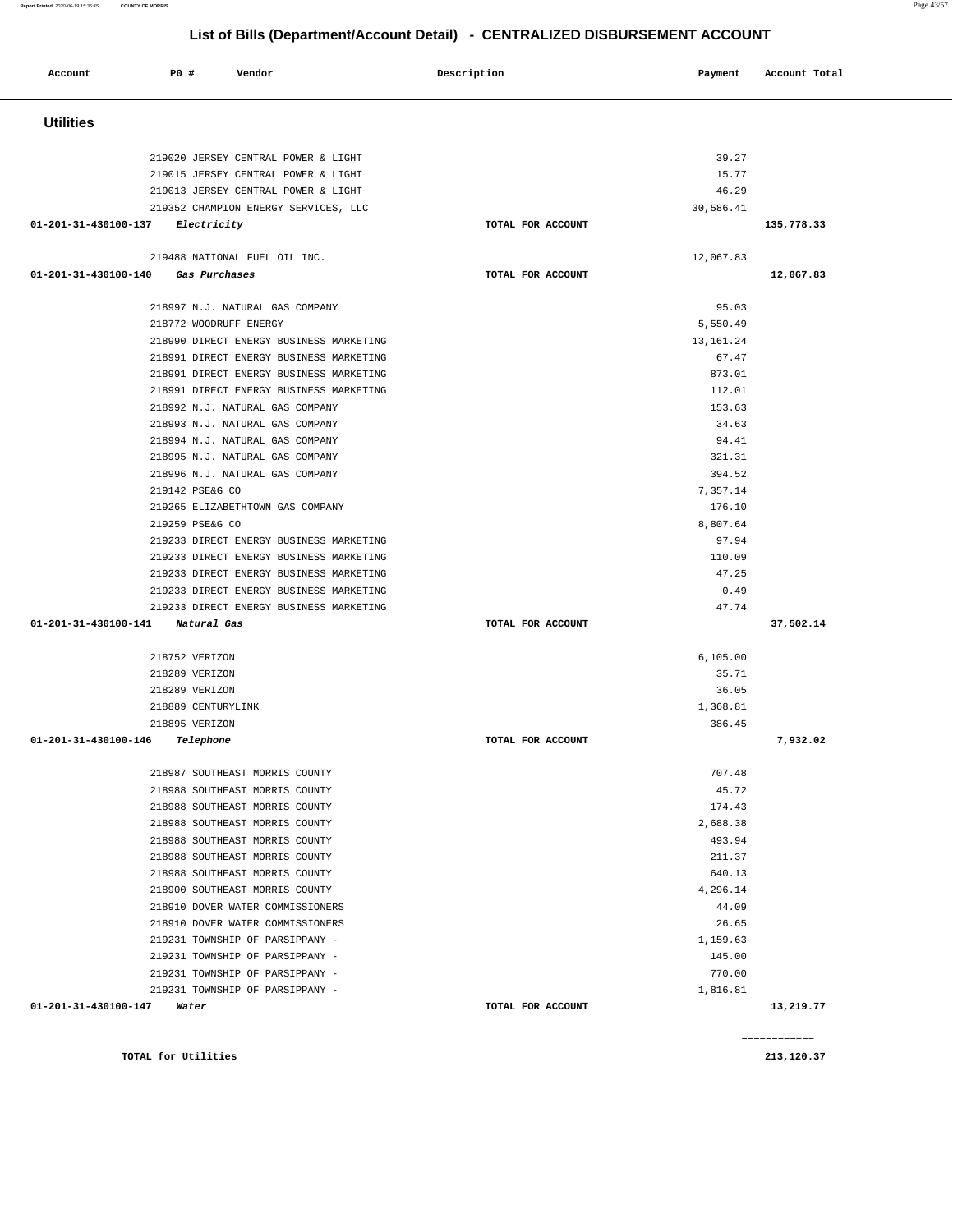#### **Report Printed** 2020-06-19 15:35:45 **COUNTY OF MORRIS** Page 44/57

# **List of Bills (Department/Account Detail) - CENTRALIZED DISBURSEMENT ACCOUNT**

| Account | PO# | Vendor | Description | Payment | Account Total |
|---------|-----|--------|-------------|---------|---------------|
|         |     |        |             |         |               |

## **Nutrition**

|                      | 219171 4 IMPRINT INC.             | 1,235.69          |              |
|----------------------|-----------------------------------|-------------------|--------------|
|                      | 219197 JESSICA JIMENEZ            | 20.99             |              |
| 01-201-41-716100-058 | Office Supplies & Stationery      | TOTAL FOR ACCOUNT | 1,256.68     |
|                      | 218675 NUTRI-SYSTEMS CORPORATION  | 600.00            |              |
|                      | 218675 NUTRI-SYSTEMS CORPORATION  | 53.12             |              |
| 01-201-41-716100-098 | Other Operating&Repair Supply     | TOTAL FOR ACCOUNT | 653.12       |
|                      | 219488 NATIONAL FUEL OIL INC.     | 481.51            |              |
| 01-201-41-716100-140 | Gas Purchases                     | TOTAL FOR ACCOUNT | 481.51       |
|                      | 219185 CENTURYLINK                | 47.05             |              |
|                      | 219184 MCI COM                    | 35.03             |              |
|                      | 219186 VERIZON                    | 725.49            |              |
| 01-201-41-716100-146 | Telephone                         | TOTAL FOR ACCOUNT | 807.57       |
|                      | 219187 RICOH AMERICAS CORPORATION | 221.66            |              |
| 01-201-41-716100-164 | Office Machines - Rental          | TOTAL FOR ACCOUNT | 221.66       |
|                      | 219182 NU-WAY CONCESSIONAIRES INC | 48,733.79         |              |
|                      | 219182 NU-WAY CONCESSIONAIRES INC | 103,269.11        |              |
|                      | 219182 NU-WAY CONCESSIONAIRES INC | 505.60            |              |
|                      | 219174 NU-WAY CONCESSIONAIRES INC | 450.00            |              |
|                      | 219173 NU-WAY CONCESSIONAIRES INC | 198.00            |              |
|                      | 219173 NU-WAY CONCESSIONAIRES INC | 66.00             |              |
|                      | 219173 NU-WAY CONCESSIONAIRES INC | 144.00            |              |
|                      | 219173 NU-WAY CONCESSIONAIRES INC | 108.00            |              |
| 01-201-41-716100-185 | Food                              | TOTAL FOR ACCOUNT | 153,474.50   |
|                      |                                   |                   | ============ |
|                      | TOTAL for Nutrition               |                   | 156,895.04   |

### **Cash Held In Trust**

| 216748 MORRISTOWN MEDICAL CENTER<br>216748 MORRISTOWN MEDICAL CENTER |                   | 3,965.00<br>3,762.23 |
|----------------------------------------------------------------------|-------------------|----------------------|
| Other Expenses CP<br>01-204-55-999999-520                            | TOTAL FOR ACCOUNT | 7,727.23             |
| TOTAL for Cash Held In Trust                                         |                   | 7,727.23             |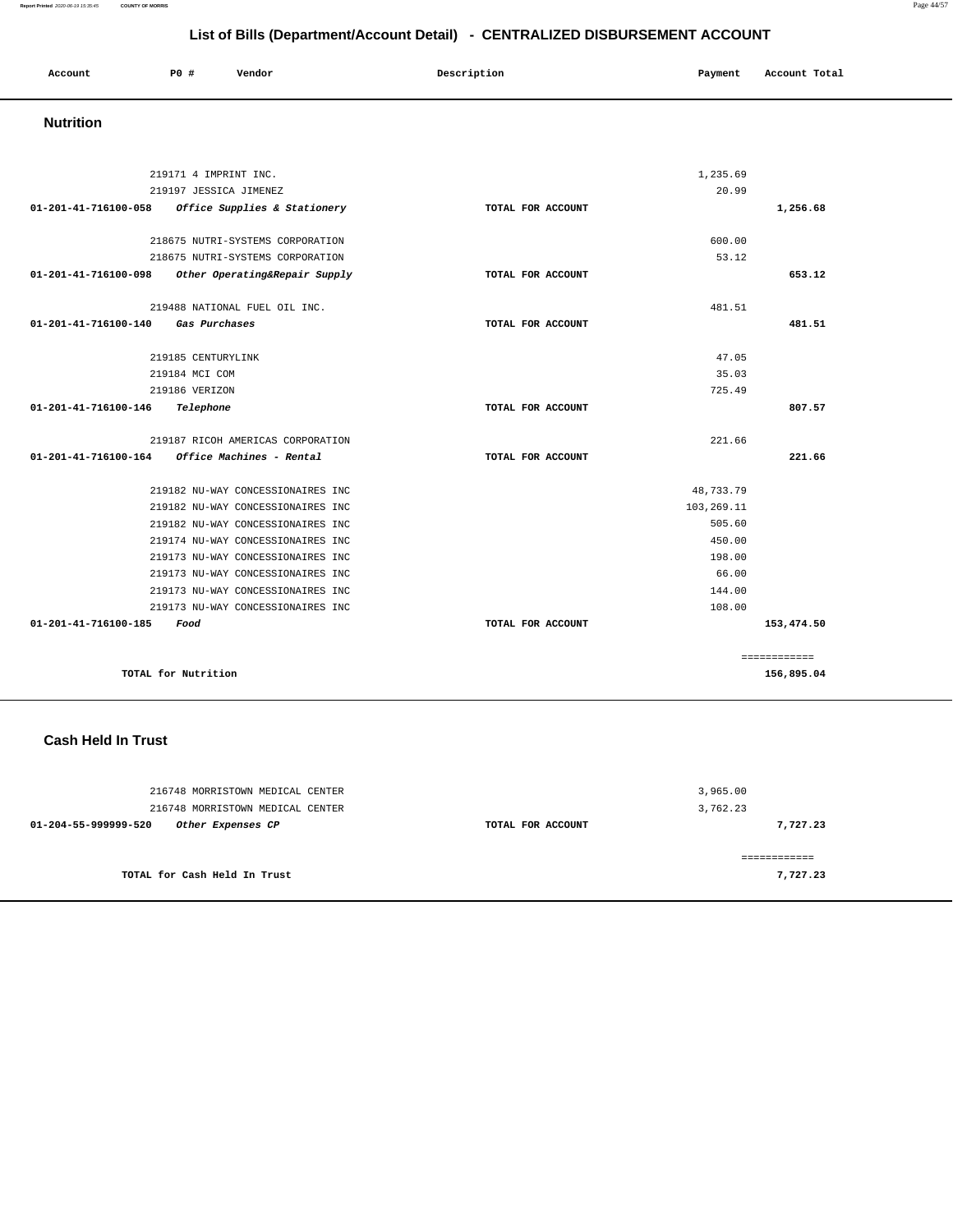| Account<br>. | PO# | Vendor | Description<br>$\sim$ $\sim$ $\sim$ | Payment Account Total<br>. |
|--------------|-----|--------|-------------------------------------|----------------------------|
|              |     |        |                                     |                            |

## **Grant Fund**

## **Bio Terrorism Grant**

| 219043 KRISTINA FAVO                                               |                   | 138.88    |               |
|--------------------------------------------------------------------|-------------------|-----------|---------------|
| 218106 FF1 PROFESSIONAL SAFETY SERVICES                            |                   | 479.94    |               |
| 218106 FF1 PROFESSIONAL SAFETY SERVICES                            |                   | 15.00     |               |
| 218117 W.B. MASON COMPANY INC                                      |                   | 493.52    |               |
| 218909 OPTIMUM                                                     |                   | 291.82    |               |
| 217229 TSI INCORPORATED                                            |                   | 12,331.00 |               |
| 217652 W.B. MASON COMPANY INC                                      |                   | 308.73    |               |
| 218436 TSI INCORPORATED                                            |                   | 150.00    |               |
| 218436 TSI INCORPORATED                                            |                   | 20.00     |               |
| 219503 COUNTY OF MORRIS                                            |                   | 171.40    |               |
| $02-213-41-718005-391$ Public Health Emer Grant $(7/1/19-6/30/20)$ | TOTAL FOR ACCOUNT |           | 14,400.29     |
|                                                                    |                   |           | ------------- |
| TOTAL for Bio Terrorism Grant                                      |                   |           | 14,400.29     |

### **DEPARTMENT 718020**

| 216732 POSITIVE PROMOTIONS, INC.<br>216732 POSITIVE PROMOTIONS, INC. |                   | 1,240.00<br>124.95 |
|----------------------------------------------------------------------|-------------------|--------------------|
| Childhood Lead Exp Grant $(7/1/19-6/30/20)$<br>02-213-41-718020-392  | TOTAL FOR ACCOUNT | 1,364.95           |
| TOTAL for DEPARTMENT 718020                                          |                   | 1,364.95           |

### **TANF**

| TOTAL for TANF                                      |                   |           | 26,394.48 |
|-----------------------------------------------------|-------------------|-----------|-----------|
|                                                     |                   |           |           |
| 02-213-41-741015-392<br>WFNJ-TANF (7/1/19-12/31/20) | TOTAL FOR ACCOUNT |           | 26,394.48 |
| 219327 WARREN COUNTY DIVISON OF                     |                   | 26,000.00 |           |
| 218458 PLIC SBD GRAND ISLAND                        |                   | 17.76     |           |
| 218801 RICOH USA, INC.                              |                   | 92.43     |           |
| 218801 RICOH USA, INC.                              |                   | 90.38     |           |
| 218801 RICOH USA, INC.                              |                   | 92.43     |           |
| 218802 OFFICE CONCEPTS GROUP, INC.                  |                   | 6.12      |           |
| 218802 OFFICE CONCEPTS GROUP, INC.                  |                   | 53.95     |           |
| 218802 OFFICE CONCEPTS GROUP, INC.                  |                   | 27.72     |           |
| 219329 SARA A. SULLIVAN                             |                   | 7.57      |           |
| 218477 OFFICE CONCEPTS GROUP, INC.                  |                   | 6.12      |           |
|                                                     |                   |           |           |

### **General Assistance**

| 218477 OFFICE CONCEPTS GROUP, INC. | 7.65   |
|------------------------------------|--------|
| 219329 SARA A. SULLIVAN            | 9.46   |
| 218802 OFFICE CONCEPTS GROUP, INC. | 34.65  |
| 218802 OFFICE CONCEPTS GROUP, INC. | 67.44  |
| 218802 OFFICE CONCEPTS GROUP, INC. | 7.65   |
| 218801 RICOH USA, INC.             | 115.54 |
| 218801 RICOH USA, INC.             | 112.98 |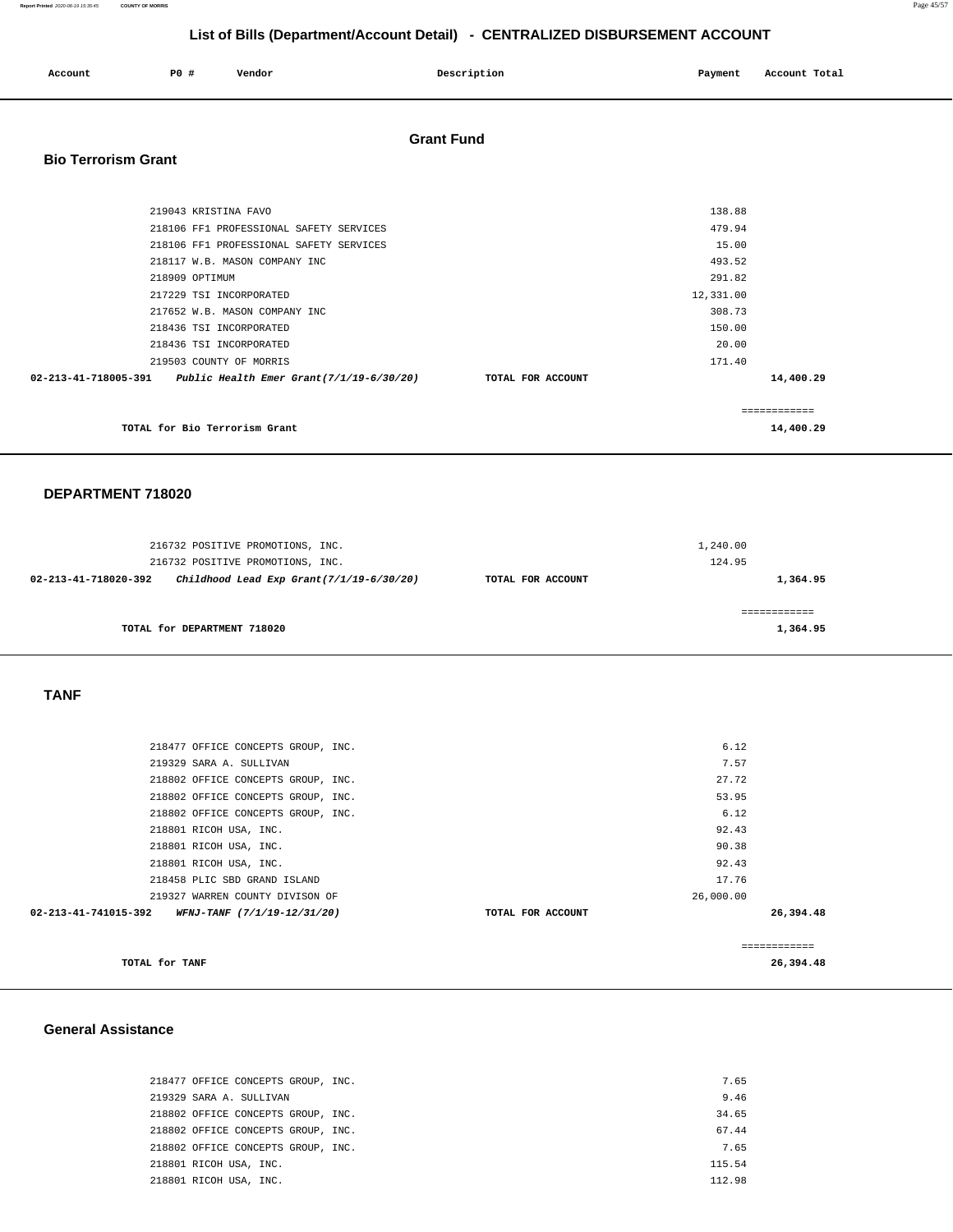**Report Printed** 2020-06-19 15:35:45 **COUNTY OF MORRIS** Page 46/57

|                                |                              |                                                                | List of Bills (Department/Account Detail) - CENTRALIZED DISBURSEMENT ACCOUNT |                    |                           |
|--------------------------------|------------------------------|----------------------------------------------------------------|------------------------------------------------------------------------------|--------------------|---------------------------|
| Account                        | P0 #                         | Vendor                                                         | Description                                                                  | Payment            | Account Total             |
| <b>General Assistance</b>      |                              |                                                                |                                                                              |                    |                           |
|                                | 218801 RICOH USA, INC.       |                                                                |                                                                              | 115.54             |                           |
|                                |                              | 218458 PLIC SBD GRAND ISLAND                                   |                                                                              | 22.20              |                           |
|                                |                              | 219327 WARREN COUNTY DIVISON OF                                |                                                                              | 16,500.00          |                           |
| 02-213-41-741020-392           |                              | WFNJ-General Assistance(7/1/19-12/31/20)                       | TOTAL FOR ACCOUNT                                                            |                    | 16,993.11                 |
|                                | TOTAL for General Assistance |                                                                |                                                                              |                    | ============<br>16,993.11 |
| <b>WIA: New Bridge Project</b> |                              |                                                                |                                                                              |                    |                           |
|                                |                              |                                                                |                                                                              |                    |                           |
|                                |                              | 218920 NATIONAL CAREER INSTITUTE                               |                                                                              | 800.00             |                           |
| 02-213-41-742025-391           |                              | WIOA Adult (7/1/18-6/30/20)                                    | TOTAL FOR ACCOUNT                                                            |                    | 800.00                    |
|                                |                              |                                                                |                                                                              |                    | ============              |
|                                |                              | TOTAL for WIA: New Bridge Project                              |                                                                              |                    | 800.00                    |
| <b>WIA: Incentive Grant</b>    |                              |                                                                |                                                                              |                    |                           |
|                                |                              |                                                                |                                                                              |                    |                           |
|                                |                              | 218928 WILLIAM PATERSON UNIVERSITY                             |                                                                              | 1,299.00           |                           |
|                                |                              | 218926 WILLIAM PATERSON UNIVERSITY                             |                                                                              | 661.64             |                           |
|                                |                              | 218929 BLOOMFIELD COLLEGE                                      |                                                                              | 800.00             |                           |
| 02-213-41-742030-391           |                              | WIOA Dislocated Worker (7/1/18-6/30/20)                        | TOTAL FOR ACCOUNT                                                            |                    | 2,760.64                  |
|                                |                              | TOTAL for WIA: Incentive Grant                                 |                                                                              |                    | ============<br>2,760.64  |
|                                |                              |                                                                |                                                                              |                    |                           |
|                                |                              |                                                                |                                                                              |                    |                           |
| DEPARTMENT 742040              |                              |                                                                |                                                                              |                    |                           |
|                                |                              |                                                                |                                                                              |                    |                           |
|                                |                              | 219325 NEWBRIDGE SERVICES INC<br>219325 NEWBRIDGE SERVICES INC |                                                                              | 1,853.00<br>593.00 |                           |
|                                |                              | 02-213-41-742040-391 WIOA Youth (7/1/18-6/30/20)               | TOTAL FOR ACCOUNT                                                            |                    | 2,446.00                  |
|                                |                              |                                                                |                                                                              |                    | ============              |
|                                | TOTAL for DEPARTMENT 742040  |                                                                |                                                                              |                    | 2,446.00                  |
| DEPARTMENT 742105              |                              |                                                                |                                                                              |                    |                           |
|                                |                              |                                                                |                                                                              |                    |                           |
|                                |                              | 218931 BLOOMFIELD COLLEGE                                      |                                                                              | 800.00             |                           |
|                                |                              | 218477 OFFICE CONCEPTS GROUP, INC.                             |                                                                              | 12.24              |                           |
|                                |                              | 219329 SARA A. SULLIVAN                                        |                                                                              | 15.14              |                           |
|                                |                              | 318883 SERIGE GOVGERES GROUP                                   |                                                                              |                    |                           |

| 219329 SARA A. SULLIVAN                             |                   | 15.14    |
|-----------------------------------------------------|-------------------|----------|
| 218802 OFFICE CONCEPTS GROUP, INC.                  |                   | 55.44    |
| 218802 OFFICE CONCEPTS GROUP, INC.                  |                   | 107.90   |
| 218802 OFFICE CONCEPTS GROUP, INC.                  |                   | 12.24    |
| 218801 RICOH USA, INC.                              |                   | 184.86   |
| 218801 RICOH USA, INC.                              |                   | 180.76   |
| 218801 RICOH USA, INC.                              |                   | 184.86   |
| 218458 PLIC SBD GRAND ISLAND                        |                   | 35.52    |
| 219323 JERSEY TRACTOR TRAILER                       |                   | 800.00   |
| 02-213-41-742105-391<br>WIOA Adult (7/1/19-6/30/21) | TOTAL FOR ACCOUNT | 2,388.96 |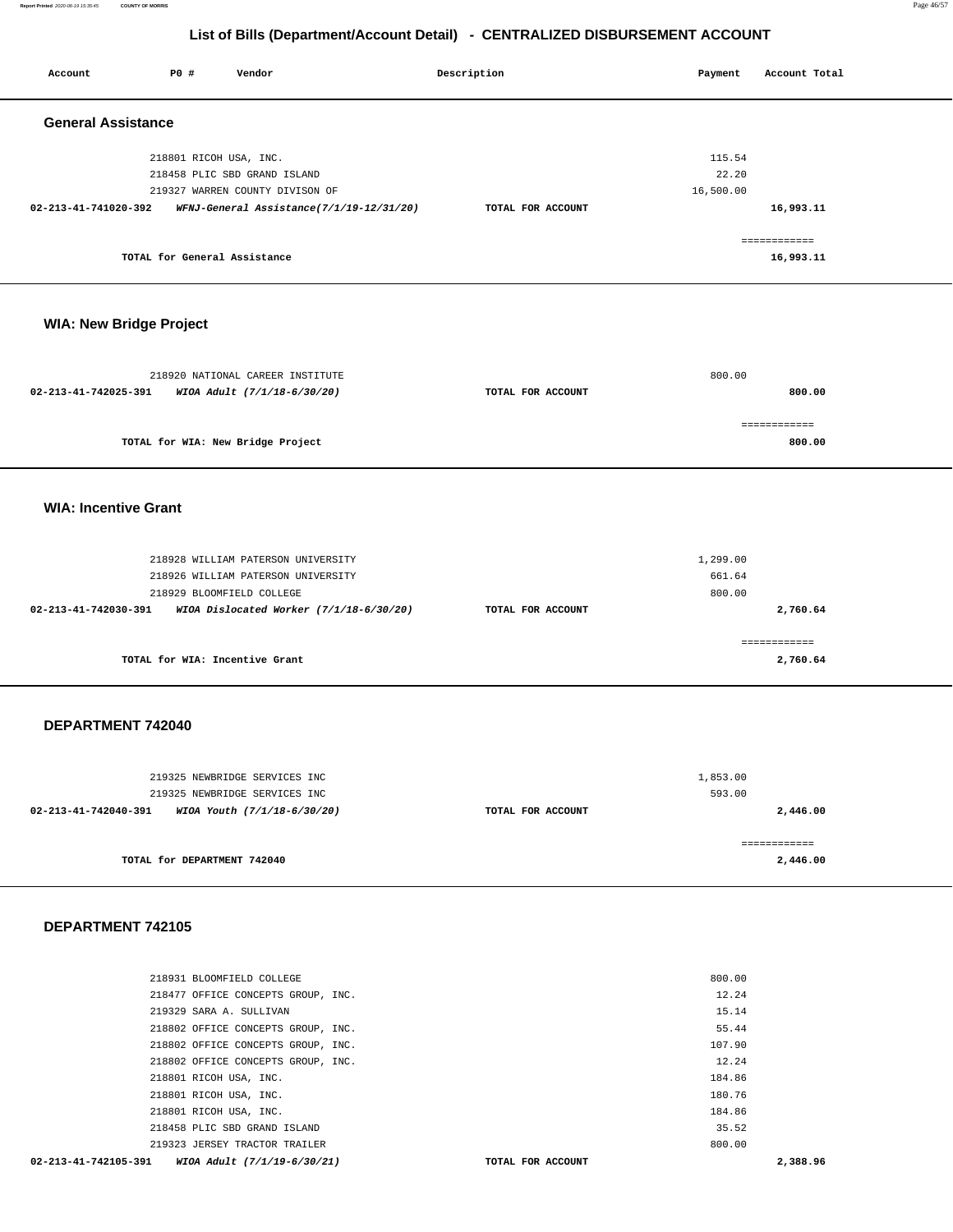#### **Report Printed** 2020-06-19 15:35:45 **COUNTY OF MORRIS** Page 47/57

### **List of Bills (Department/Account Detail) - CENTRALIZED DISBURSEMENT ACCOUNT**

| Account           | P0#                         | Vendor | Description | Payment | Account Total |  |
|-------------------|-----------------------------|--------|-------------|---------|---------------|--|
| DEPARTMENT 742105 |                             |        |             |         |               |  |
|                   |                             |        |             |         | ============  |  |
|                   | TOTAL for DEPARTMENT 742105 |        |             |         | 2,388.96      |  |

**DEPARTMENT 742110** 

| 218934 BLOOMFIELD COLLEGE                                                      | 800.00       |          |
|--------------------------------------------------------------------------------|--------------|----------|
| 218936 NATIONAL CAREER INSTITUTE                                               | 800.00       |          |
| 218477 OFFICE CONCEPTS GROUP, INC.                                             | 34.42        |          |
| 219329 SARA A. SULLIVAN                                                        | 42.58        |          |
| 218802 OFFICE CONCEPTS GROUP, INC.                                             | 155.90       |          |
| 218802 OFFICE CONCEPTS GROUP, INC.                                             | 303.46       |          |
| 218802 OFFICE CONCEPTS GROUP, INC.                                             | 34.42        |          |
| 218801 RICOH USA, INC.                                                         | 519.91       |          |
| 218801 RICOH USA, INC.                                                         | 508.41       |          |
| 218801 RICOH USA, INC.                                                         | 519.91       |          |
| 218458 PLIC SBD GRAND ISLAND                                                   | 99.90        |          |
| 219324 JERSEY TRACTOR TRAILER                                                  | 800.00       |          |
| 219326 RUTGERS CENTER FOR CONTINUING                                           | 779.80       |          |
| 219503 COUNTY OF MORRIS                                                        | 90.40        |          |
| 02-213-41-742110-391 WIOA Dislocated Worker (7/1/19-6/30/21) TOTAL FOR ACCOUNT |              | 5,489.11 |
|                                                                                | ============ |          |
| TOTAL for DEPARTMENT 742110                                                    | 5,489.11     |          |

#### **DEPARTMENT 742120**

218944 SUSSEX COUNTY TECH SCHOOL 218947 SUSSEX COUNTY TECH SCHOOL 218961 SUSSEX COUNTY TECH SCHOOL 218939 SUSSEX COUNTY TECH SCHOOL 218964 SUSSEX COUNTY TECH SCHOOL 218970 SUSSEX COUNTY TECH SCHOOL 218969 SUSSEX COUNTY TECH SCHOOL 218971 SUSSEX COUNTY TECH SCHOOL 218972 SUSSEX COUNTY TECH SCHOOL 218973 SUSSEX COUNTY TECH SCHOOL 218974 SUSSEX COUNTY TECH SCHOOL 218975 SUSSEX COUNTY TECH SCHOOL 218976 SUSSEX COUNTY TECH SCHOOL 218978 SUSSEX COUNTY TECH SCHOOL 218977 SUSSEX COUNTY TECH SCHOOL 218979 SUSSEX COUNTY TECH SCHOOL 218981 SUSSEX COUNTY TECH SCHOOL 218980 SUSSEX COUNTY TECH SCHOOL 218982 SUSSEX COUNTY TECH SCHOOL 218983 SUSSEX COUNTY TECH SCHOOL 218984 SUSSEX COUNTY TECH SCHOOL 218985 SUSSEX COUNTY TECH SCHOOL 218923 SUSSEX COUNTY TECH SCHOOL 218921 SUSSEX COUNTY TECH SCHOOL 218922 SUSSEX COUNTY TECH SCHOOL 218477 OFFICE CONCEPTS GROUP, INC. 219329 SARA A. SULLIVAN 218802 OFFICE CONCEPTS GROUP, INC. 218802 OFFICE CONCEPTS GROUP, INC. 218802 OFFICE CONCEPTS GROUP, INC.

|  | 23, 375.13 |  |  |          |  |
|--|------------|--|--|----------|--|
|  |            |  |  | 2,788.14 |  |
|  |            |  |  | 7.386.00 |  |
|  |            |  |  | 2,230.51 |  |
|  |            |  |  | 800.00   |  |
|  |            |  |  | 800.00   |  |
|  |            |  |  | 800.00   |  |
|  |            |  |  | 500.00   |  |
|  |            |  |  | 800.00   |  |
|  |            |  |  | 770.00   |  |
|  |            |  |  | 750.00   |  |
|  |            |  |  | 450.00   |  |
|  |            |  |  | 785.00   |  |
|  |            |  |  | 700.00   |  |
|  |            |  |  | 800.00   |  |
|  |            |  |  | 750.00   |  |
|  |            |  |  | 800.00   |  |
|  |            |  |  | 600.00   |  |
|  |            |  |  | 800.00   |  |
|  |            |  |  | 800.00   |  |
|  |            |  |  | 800.00   |  |
|  |            |  |  | 800.00   |  |
|  |            |  |  | 600.00   |  |
|  |            |  |  | 800.00   |  |
|  |            |  |  | 800.00   |  |
|  |            |  |  | 16.07    |  |
|  |            |  |  | 19.87    |  |
|  |            |  |  | 72.76    |  |
|  |            |  |  | 141.62   |  |
|  |            |  |  | 16 06    |  |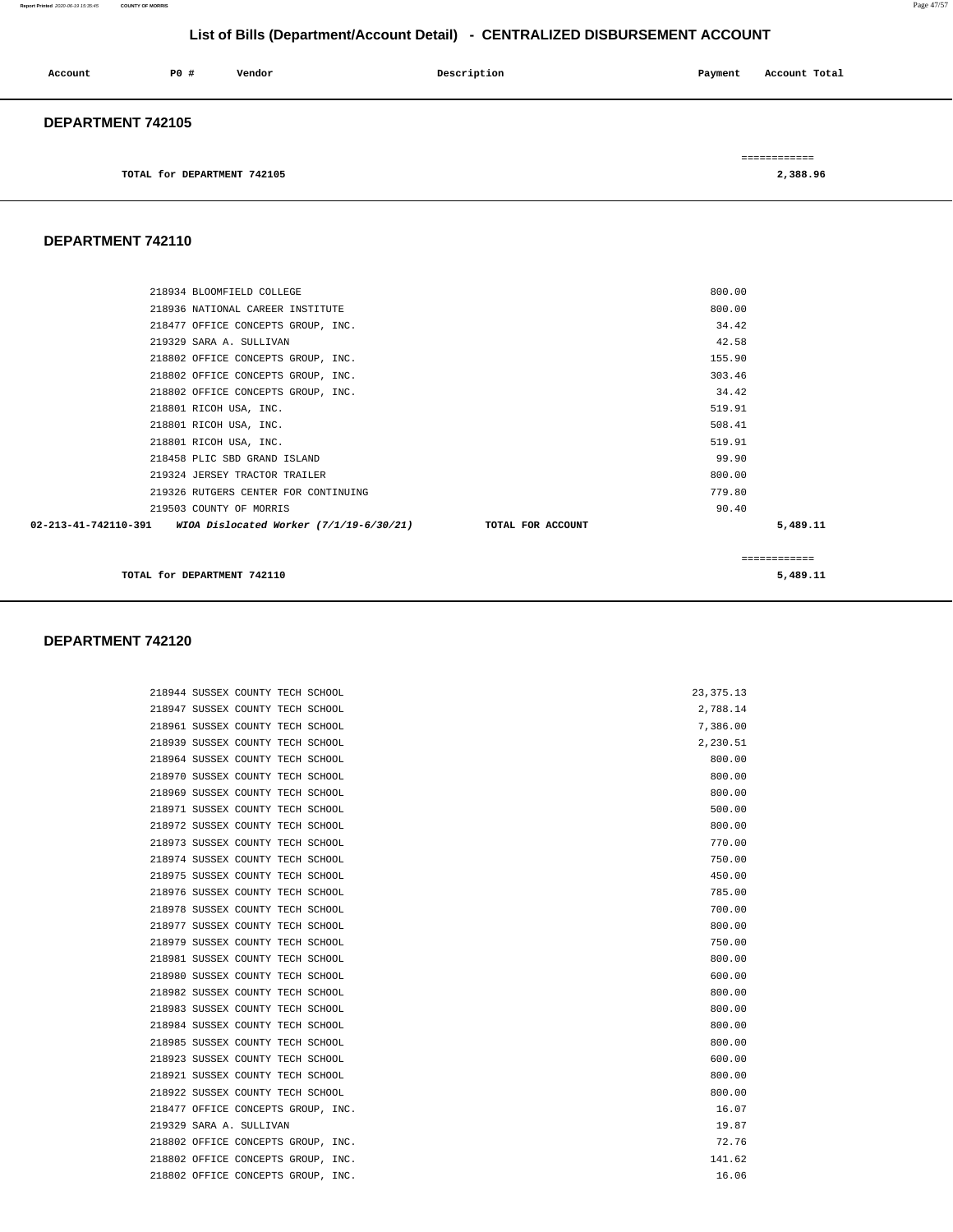#### **Report Printed** 2020-06-19 15:35:45 **COUNTY OF MORRIS** Page 48/57

## **List of Bills (Department/Account Detail) - CENTRALIZED DISBURSEMENT ACCOUNT**

| Account              | <b>PO #</b>                                      | Vendor                                                                | Description       | Payment                        | Account Total             |
|----------------------|--------------------------------------------------|-----------------------------------------------------------------------|-------------------|--------------------------------|---------------------------|
| DEPARTMENT 742120    |                                                  |                                                                       |                   |                                |                           |
|                      | 218801 RICOH USA, INC.<br>218801 RICOH USA, INC. |                                                                       |                   | 242.63<br>237.24               |                           |
|                      | 218801 RICOH USA, INC.                           | 218458 PLIC SBD GRAND ISLAND<br>219322 NEWBRIDGE SERVICES INC         |                   | 242.63<br>46.62                |                           |
|                      |                                                  | 219322 NEWBRIDGE SERVICES INC<br>219322 NEWBRIDGE SERVICES INC        |                   | 3,434.00<br>2,321.00<br>557.00 |                           |
|                      |                                                  | 219322 NEWBRIDGE SERVICES INC<br>219321 WARREN COUNTY COMMUNITY COLL. |                   | 399.00<br>4,000.00             |                           |
| 02-213-41-742120-391 |                                                  | WIOA Youth (7/1/19-6/30/21)                                           | TOTAL FOR ACCOUNT |                                | 63,031.28<br>============ |
|                      | TOTAL for DEPARTMENT 742120                      |                                                                       |                   |                                | 63,031.28                 |

 **DEPARTMENT 757010** 

| 219095 FREEDOM HOUSE INC.                            |                   | 11,280.00    |
|------------------------------------------------------|-------------------|--------------|
| 219097 MORRISTOWN MEDICAL CENTER                     |                   | 9,340.00     |
| 219117 FREEDOM HOUSE INC.                            |                   | 8,320.00     |
| Chapter 51 (1/1/20-12/31/20)<br>02-213-41-757010-392 | TOTAL FOR ACCOUNT | 28,940.00    |
|                                                      |                   |              |
|                                                      |                   | ============ |
| TOTAL for DEPARTMENT 757010                          |                   | 28,940.00    |
|                                                      |                   |              |

### **FFY08 UASI 2/20/09-4/30/11**

| 219308 NATAL ISRAEL TRAUMA CENTER<br>219303 NATAL ISRAEL TRAUMA CENTER<br>219307 NATAL ISRAEL TRAUMA CENTER |                   | 750.00<br>600.00<br>200.00 |
|-------------------------------------------------------------------------------------------------------------|-------------------|----------------------------|
| 02-213-41-784130-391<br>FY18 UASI (9/1/18-8/31/21)                                                          | TOTAL FOR ACCOUNT | 1,550.00                   |
| TOTAL for FFY08 UASI 2/20/09-4/30/11                                                                        |                   | 1,550.00                   |

### **DEPARTMENT 786010**

| 219183 TOWNSHIP OF ROXBURY                         |                   | 1,527.75     |
|----------------------------------------------------|-------------------|--------------|
| 219488 NATIONAL FUEL OIL INC.                      |                   | 515.85       |
| 02-213-41-786010-394<br>MAPS (1/1/2020-12/31/2020) | TOTAL FOR ACCOUNT | 2,043.60     |
|                                                    |                   |              |
|                                                    |                   | ============ |
| TOTAL for DEPARTMENT 786010                        |                   | 2,043.60     |
|                                                    |                   |              |

| 219378 CLEARY GIACOBBE ALFIERI & |                                          |                   | 604.50 |
|----------------------------------|------------------------------------------|-------------------|--------|
| 02-213-41-790215-391             | NYS&W Bicycle/Ped Path (6/29/18-6/29/22) | TOTAL FOR ACCOUNT | 604.50 |
|                                  |                                          |                   |        |
|                                  |                                          |                   |        |
| TOTAL for DEPARTMENT 790215      |                                          |                   | 604.50 |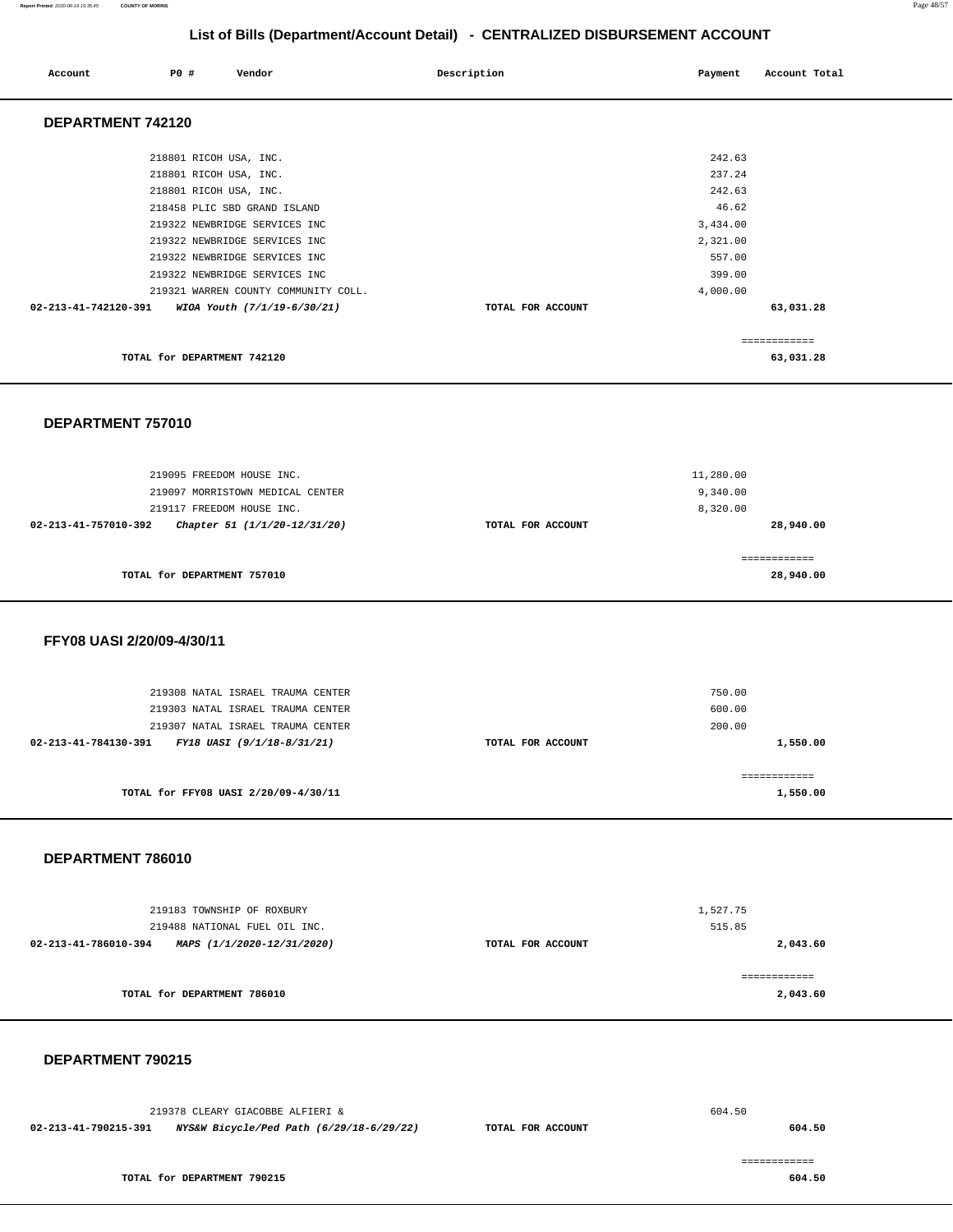| Account | PO# | Vendor | Description | Payment | Account Total |
|---------|-----|--------|-------------|---------|---------------|
|         |     |        |             |         | .             |
|         |     |        |             |         |               |

### **DEPARTMENT 801820**

| Body Armor-Sheriff (1/8/19-1/8/24)                                     | TOTAL FOR ACCOUNT | 21,112.00 |
|------------------------------------------------------------------------|-------------------|-----------|
| 216327 ATLANTIC TACTICAL OF NJ, INC.<br>$02 - 213 - 41 - 801820 - 392$ | 19.60             |           |
| 216327 ATLANTIC TACTICAL OF NJ, INC.                                   | 168.00            |           |
| 216327 ATLANTIC TACTICAL OF NJ, INC.                                   | 868.00            |           |
| 210266 ATLANTIC TACTICAL OF NJ, INC.                                   | 137.20            |           |
| 210266 ATLANTIC TACTICAL OF NJ, INC.                                   | 1,176.00          |           |
| 210266 ATLANTIC TACTICAL OF NJ, INC.                                   | 6,076.00          |           |
| 210266 ATLANTIC TACTICAL OF NJ, INC.                                   | 235.20            |           |
| 210266 ATLANTIC TACTICAL OF NJ, INC.                                   | 2,016.00          |           |
| 210266 ATLANTIC TACTICAL OF NJ, INC.                                   | 10,416.00         |           |

#### **DEPARTMENT 806005**

| 218534 MORRIS COUNTY PREVENTION                                      |                   | 562.50       |
|----------------------------------------------------------------------|-------------------|--------------|
| 218534 MORRIS COUNTY PREVENTION                                      |                   | 1,625.00     |
| 218534 MORRIS COUNTY PREVENTION                                      |                   | 5,208.00     |
| 218534 MORRIS COUNTY PREVENTION                                      |                   | 1,350.00     |
| 218536 DAYTOP VILLAGE OF NJ, INC.                                    |                   | 10,800.00    |
| 218539 EPIPHANY COMMUNITY SERVICES, INC                              |                   | 3,750.00     |
| 218537 MENTAL HEALTH ASSOCIATION OF                                  |                   | 7,854.00     |
| 218537 MENTAL HEALTH ASSOCIATION OF                                  |                   | 698.00       |
| $02 - 213 - 41 - 806005 - 391$<br>HOPE ONE Project (10/1/18-9/30/20) | TOTAL FOR ACCOUNT | 31,847.50    |
|                                                                      |                   |              |
|                                                                      |                   | ------------ |
| TOTAL for DEPARTMENT 806005                                          |                   | 31,847.50    |

### **DEPARTMENT 860005**

| TOTAL for DEPARTMENT 860005                                                  |                   | 18,114.40 |
|------------------------------------------------------------------------------|-------------------|-----------|
|                                                                              |                   |           |
| History P'ship Program $(1/1/20-12/31/20)$<br>$02 - 213 - 41 - 860005 - 392$ | TOTAL FOR ACCOUNT | 18,114.40 |
| 218878 2D NEW JERSEY BRIGADE                                                 |                   | 960.00    |
| 218047 ROXBURY HISTORIC TRUST INC.                                           |                   | 5,600.00  |
| 218044 LAKE HOPATCONG FOUNDATION                                             |                   | 1,200.00  |
| 218055 DAR - Morristown Chapter                                              |                   | 3,600.00  |
| 218040 AYRES/KNUTH FARM                                                      |                   | 1,154.40  |
| 218039 CANAL SOCIETY OF N.J. ED. FUND                                        |                   | 5,600.00  |
|                                                                              |                   |           |

| DOS 2020 Cmplt Cnt Cmsn(11/1/19-6/30/20)<br>02-213-41-860060-392<br>TOTAL FOR ACCOUNT | 8,131.84 |
|---------------------------------------------------------------------------------------|----------|
| 218632 New Jersey Broadcasters Assoc                                                  | 5.000.00 |
| 219302 DEENA LEARY                                                                    | 1,925.87 |
| 217434 CHRISTINE MARION                                                               | 264.66   |
| 217405 CHRISTINE MARION                                                               | 941.31   |
|                                                                                       |          |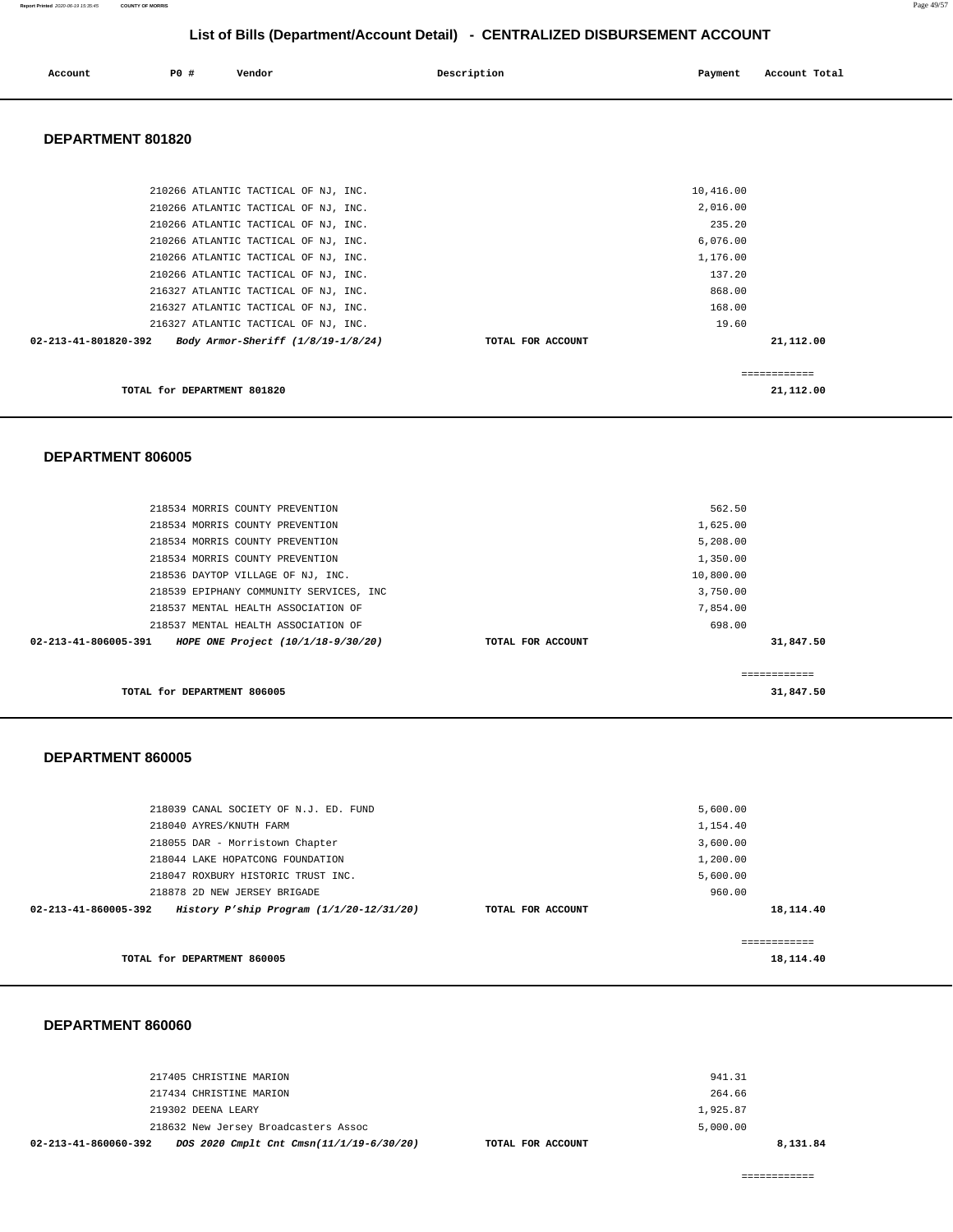#### **Report Printed** 2020-06-19 15:35:45 **COUNTY OF MORRIS** Page 50/57

**980.55**

## **List of Bills (Department/Account Detail) - CENTRALIZED DISBURSEMENT ACCOUNT**

| Account              | <b>PO #</b>                 | Vendor                     | Description       | Payment | Account Total |
|----------------------|-----------------------------|----------------------------|-------------------|---------|---------------|
| DEPARTMENT 860060    |                             |                            |                   |         |               |
|                      | TOTAL for DEPARTMENT 860060 |                            |                   |         | 8,131.84      |
| <b>NACCHO Grant</b>  |                             |                            |                   |         |               |
|                      | 217229 TSI INCORPORATED     |                            |                   | 919.00  |               |
|                      | 217229 TSI INCORPORATED     |                            |                   | 61.55   |               |
| 02-213-41-862705-391 |                             | NACCHO Grant Federal Share | TOTAL FOR ACCOUNT |         | 980.55        |
|                      |                             |                            |                   |         | ============  |

 **DEPARTMENT 864025** 

**TOTAL for NACCHO Grant** 

| 219216 KELLER & KIRKPATRICK |                                          | 17,069.65         |              |  |
|-----------------------------|------------------------------------------|-------------------|--------------|--|
| 02-213-41-864025-391        | Schooleys Mtn Rd Brdg (9/24/18-12/31/20) | TOTAL FOR ACCOUNT | 17,069.65    |  |
|                             |                                          |                   | ------------ |  |
|                             | TOTAL for DEPARTMENT 864025              |                   | 17,069.65    |  |
|                             |                                          |                   |              |  |

|                      | 218885 GREENMAN PEDERSEN INC           | 27,653.21         |           |  |
|----------------------|----------------------------------------|-------------------|-----------|--|
| 02-213-41-864203-392 | Waterloo Road Bridge (6/29/18-6/29/22) | TOTAL FOR ACCOUNT | 27,653.21 |  |
|                      |                                        |                   |           |  |
|                      | TOTAL for DEPARTMENT 864203            |                   | 27,653.21 |  |
|                      |                                        |                   |           |  |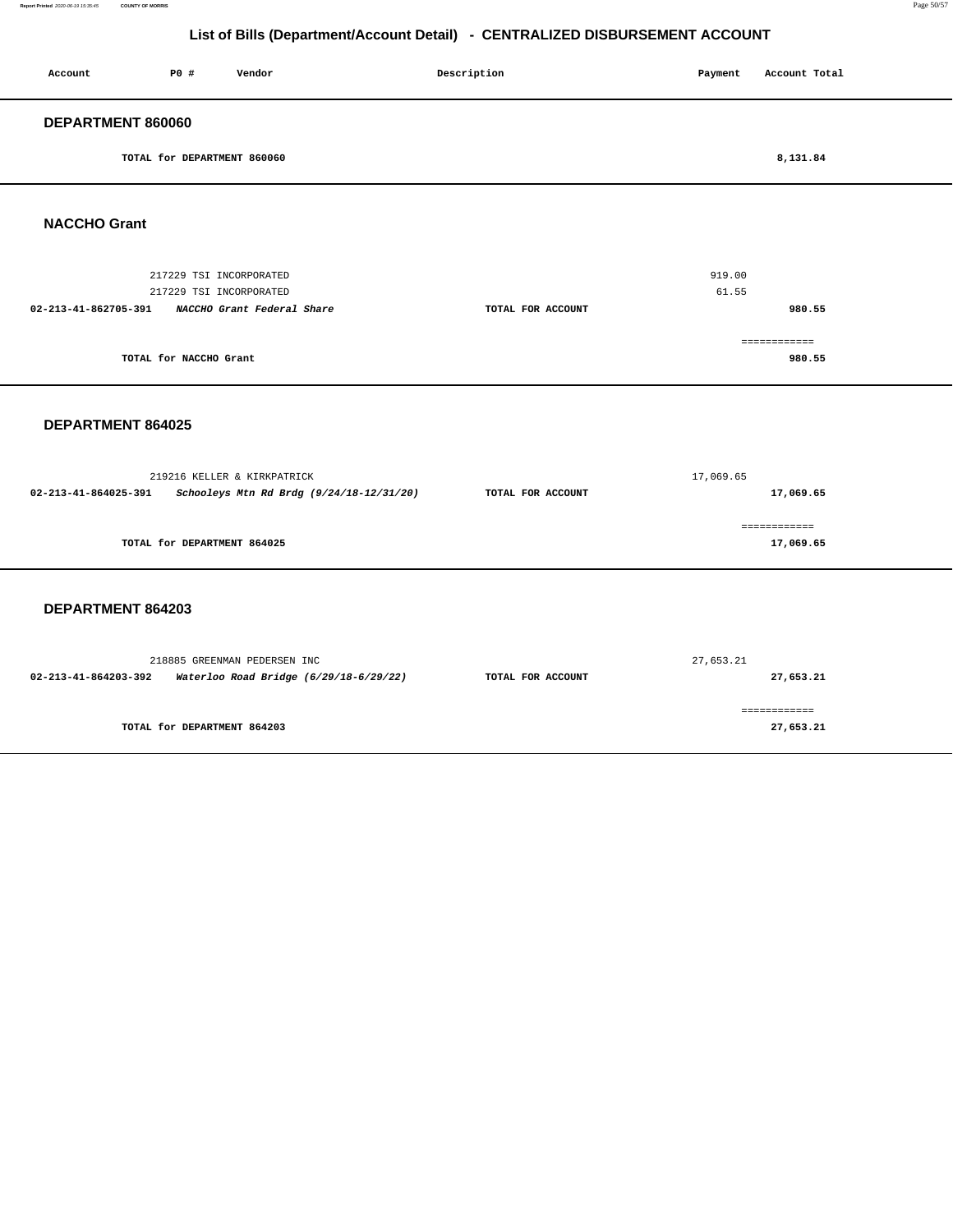**Report Printed** 2020-06-19 15:35:45 **COUNTY OF MORRIS** Page 51/57

## **List of Bills (Department/Account Detail) - CENTRALIZED DISBURSEMENT ACCOUNT**

| Account              | P0 #                        | Vendor                                                                                                                                                                                | Description           | Payment                                                | Account Total                        |
|----------------------|-----------------------------|---------------------------------------------------------------------------------------------------------------------------------------------------------------------------------------|-----------------------|--------------------------------------------------------|--------------------------------------|
| DEPARTMENT 953357    |                             |                                                                                                                                                                                       | <b>County Capital</b> |                                                        |                                      |
| 04-216-55-953357-909 | TOTAL for DEPARTMENT 953357 | 210995 FRENCH & PARRELLO ASSOCIATES<br>219132 JOHNSON MIRMIRAN &<br>Replace & Upgrade Various Bridges                                                                                 | TOTAL FOR ACCOUNT     | 610.50<br>2,913.93                                     | 3,524.43<br>============<br>3,524.43 |
| DEPARTMENT 953358    |                             |                                                                                                                                                                                       |                       |                                                        |                                      |
| 04-216-55-953358-909 |                             | 169124 CHERRY WEBER & ASSOC. PC<br>Replace & Upgrade Various Culverts                                                                                                                 | TOTAL FOR ACCOUNT     | 1,276.95                                               | 1,276.95                             |
|                      | TOTAL for DEPARTMENT 953358 |                                                                                                                                                                                       |                       |                                                        | ============<br>1,276.95             |
| DEPARTMENT 953383    |                             |                                                                                                                                                                                       |                       |                                                        |                                      |
|                      |                             | 218542 NEW JERSEY OVERHEAD DOOR LLC<br>218542 NEW JERSEY OVERHEAD DOOR LLC<br>218542 NEW JERSEY OVERHEAD DOOR LLC<br>218542 NEW JERSEY OVERHEAD DOOR LLC<br>219001 CONSOLIDATED STEEL |                       | 2,127.00<br>640.00<br>1,300.00<br>1,727.50<br>2,743.00 |                                      |
| 04-216-55-953383-940 | TOTAL for DEPARTMENT 953383 | B&G Interior Building Improvements                                                                                                                                                    | TOTAL FOR ACCOUNT     |                                                        | 8,537.50<br>============<br>8,537.50 |
| DEPARTMENT 953384    |                             |                                                                                                                                                                                       |                       |                                                        |                                      |
| 04-216-55-953384-940 |                             | 218693 MAGIC TOUCH CONSTRUCTION CO., INC.<br>Greystone/CAC Improvements                                                                                                               | TOTAL FOR ACCOUNT     | 6,335.23                                               | 6,335.23                             |
|                      | TOTAL for DEPARTMENT 953384 |                                                                                                                                                                                       |                       |                                                        | ============<br>6,335.23             |

| 04-216-55-953385-940 | Replace Repair Upgrade HVAC Var. Build    | TOTAL FOR ACCOUNT |          | 4,096.58 |
|----------------------|-------------------------------------------|-------------------|----------|----------|
|                      | 219138 JOHNSTONE SUPPLY                   |                   | 131.84   |          |
|                      | 219138 JOHNSTONE SUPPLY                   |                   | 99.84    |          |
|                      | 219138 JOHNSTONE SUPPLY                   |                   | 2,212.28 |          |
|                      | 219138 JOHNSTONE SUPPLY                   |                   | 50.12    |          |
|                      | 219138 JOHNSTONE SUPPLY                   |                   | 176.76   |          |
|                      | 218693 MAGIC TOUCH CONSTRUCTION CO., INC. |                   | 1,425.74 |          |
|                      |                                           |                   |          |          |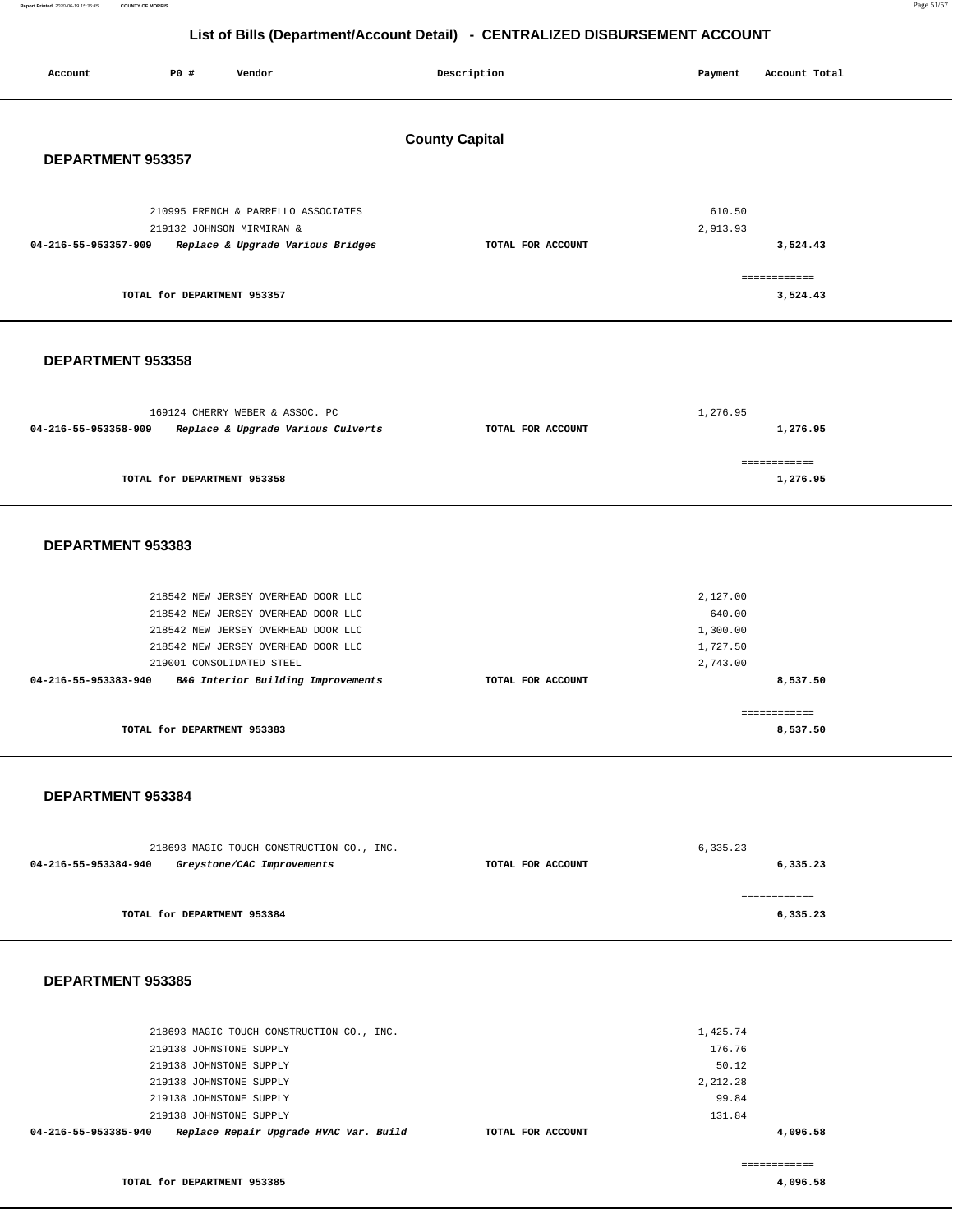**Report Printed** 2020-06-19 15:35:45 **COUNTY OF MORRIS** Page 52/57

# **List of Bills (Department/Account Detail) - CENTRALIZED DISBURSEMENT ACCOUNT**

| Account                                         | P0 #                        | Vendor                               | Description       | Payment  | Account Total |
|-------------------------------------------------|-----------------------------|--------------------------------------|-------------------|----------|---------------|
| DEPARTMENT 953387                               |                             |                                      |                   |          |               |
|                                                 |                             | 219145 CHERRY WEBER & ASSOC. PC      |                   | 2,159.50 |               |
| 04-216-55-953387-909 Various Bridge Replacement |                             |                                      | TOTAL FOR ACCOUNT |          | 2,159.50      |
|                                                 |                             | 209299 J FLETCHER CREAMER & SON, INC |                   | 2,000.00 |               |
|                                                 |                             | 209299 J FLETCHER CREAMER & SON, INC |                   | 375.00   |               |
|                                                 |                             | 209300 J FLETCHER CREAMER & SON, INC |                   | 4,862.50 |               |
| 04-216-55-953387-940 Various Bridge Replacement |                             |                                      | TOTAL FOR ACCOUNT |          | 7,237.50      |
|                                                 |                             |                                      |                   |          | ------------- |
|                                                 | TOTAL for DEPARTMENT 953387 |                                      |                   |          | 9,397.00      |
|                                                 |                             |                                      |                   |          |               |

#### **DEPARTMENT 953418**

|                      | 196382 GENESIS ENGINEERING, LLC          |                   | 4,875.00 |           |
|----------------------|------------------------------------------|-------------------|----------|-----------|
|                      |                                          |                   |          |           |
|                      | 219227 GENESIS ENGINEERING, LLC          |                   | 8,715.00 |           |
| 04-216-55-953418-909 | PublicWork-Bridge/DrainDesign&Recon/Repl | TOTAL FOR ACCOUNT |          | 13,590.00 |
|                      |                                          |                   |          |           |
|                      | 218769 ROAD SAFETY SYSTEMS LLC           |                   | 5,999.00 |           |
|                      | 211230 J FLETCHER CREAMER & SON, INC     |                   | 487.50   |           |
|                      | 211230 J FLETCHER CREAMER & SON, INC     |                   | 2,000.00 |           |
|                      | 211230 J FLETCHER CREAMER & SON, INC     |                   | 500.00   |           |
| 04-216-55-953418-951 | PublicWork-Bridge/DrainDesign&Recon/Repl | TOTAL FOR ACCOUNT |          | 8,986.50  |
|                      |                                          |                   |          |           |
|                      |                                          |                   |          |           |
|                      | TOTAL for DEPARTMENT 953418              |                   |          | 22,576.50 |
|                      |                                          |                   |          |           |

#### **DEPARTMENT 953420**

| 216181 BINSKY SERVICE LLC |                                      | 34,219.00         |           |
|---------------------------|--------------------------------------|-------------------|-----------|
| 04-216-55-953420-951      | B&G - Interior Building Improvements | TOTAL FOR ACCOUNT | 34,219.00 |
|                           |                                      |                   |           |
|                           |                                      |                   |           |
|                           | TOTAL for DEPARTMENT 953420          |                   | 34,219.00 |
|                           |                                      |                   |           |

| 215497 KEY-TECH                                                                                       |                   | 216.00               |
|-------------------------------------------------------------------------------------------------------|-------------------|----------------------|
| 215778 KEY-TECH                                                                                       |                   | 1,044.00             |
| 209298 VAN CLEEF ENGINEERING ASSOC                                                                    |                   | 1,603.80             |
| 219209 M-TEC CONSTRUCTION SERVICE LLC                                                                 |                   | 18,945.00            |
| Bridge Design & Replacement-Public Works<br>04-216-55-953455-909                                      | TOTAL FOR ACCOUNT | 21,808.80            |
| 217954 SPARWICK CONTRACTING, INC.<br>Bridge Design & Replacement-Public Works<br>04-216-55-953455-940 | TOTAL FOR ACCOUNT | 5,900.00<br>5,900.00 |
|                                                                                                       |                   |                      |
| TOTAL for DEPARTMENT 953455                                                                           |                   | 27,708.80            |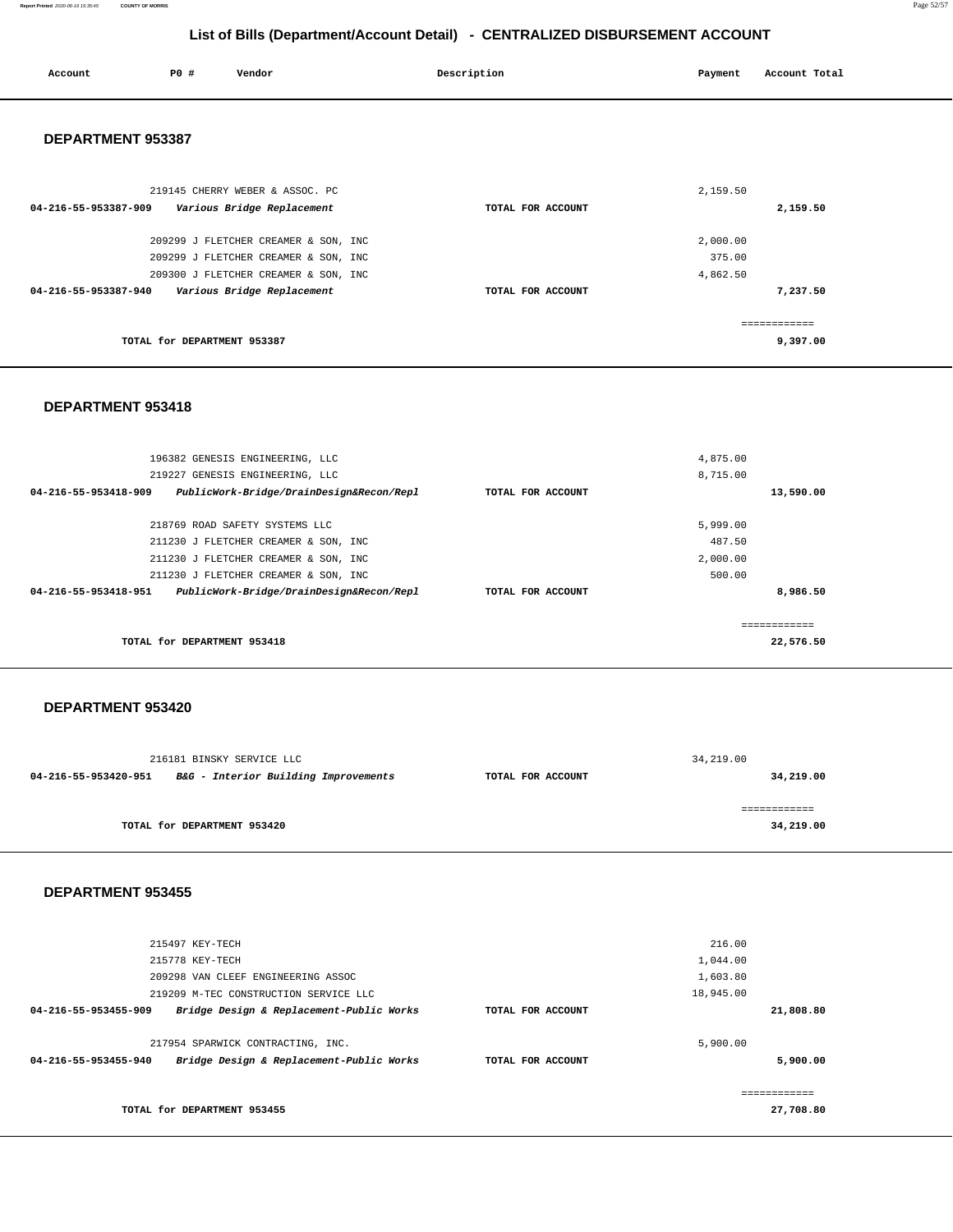**Report Printed** 2020-06-19 15:35:45 **COUNTY OF MORRIS** Page 53/57

## **List of Bills (Department/Account Detail) - CENTRALIZED DISBURSEMENT ACCOUNT**

| Account              | P0 #                        | Vendor                                                                                                            | Description       | Payment          | Account Total             |
|----------------------|-----------------------------|-------------------------------------------------------------------------------------------------------------------|-------------------|------------------|---------------------------|
| DEPARTMENT 953466    |                             |                                                                                                                   |                   |                  |                           |
| 04-216-55-953466-940 |                             | 219169 PANCIELLO CONSTRUCTION LLC<br>ExterBldgUpgrVehcl/EquipRplcmnt-BldGrd                                       | TOTAL FOR ACCOUNT | 8,960.00         | 8,960.00                  |
|                      | TOTAL for DEPARTMENT 953466 |                                                                                                                   |                   |                  | ============<br>8,960.00  |
| DEPARTMENT 953487    |                             |                                                                                                                   |                   |                  |                           |
| 04-216-55-953487-909 |                             | 218766 GREENMAN PEDERSEN INC<br>RR, RoadConst/Resurf &Design-PublicWrks                                           | TOTAL FOR ACCOUNT | 3,921.53         | 3,921.53                  |
|                      | TOTAL for DEPARTMENT 953487 |                                                                                                                   |                   |                  | ============<br>3,921.53  |
| DEPARTMENT 953498    |                             |                                                                                                                   |                   |                  |                           |
| 04-216-55-953498-909 | 219225 KEY-TECH             | Bridge & Drainage Design & Contr-PWorks                                                                           | TOTAL FOR ACCOUNT | 1,818.00         | 1,818.00                  |
|                      | TOTAL for DEPARTMENT 953498 |                                                                                                                   |                   |                  | ============<br>1,818.00  |
| DEPARTMENT 953500    |                             |                                                                                                                   |                   |                  |                           |
| 04-216-55-953500-951 | 215501 OFS                  | Bldg Renov CriminalJustice Reform-PWorks                                                                          | TOTAL FOR ACCOUNT | 1,696.32         | 1,696.32                  |
|                      | TOTAL for DEPARTMENT 953500 |                                                                                                                   |                   |                  | ============<br>1,696.32  |
| DEPARTMENT 953524    |                             |                                                                                                                   |                   |                  |                           |
| 04-216-55-953524-909 |                             | 216985 VAN CLEEF ENGINEERING ASSOC<br>216986 VAN CLEEF ENGINEERING ASSOC<br>Road Resurfacing/Paving - Engineering | TOTAL FOR ACCOUNT | 375.00<br>375.00 | 750.00                    |
|                      | TOTAL for DEPARTMENT 953524 |                                                                                                                   |                   |                  | ------------<br>750.00    |
| DEPARTMENT 953529    |                             |                                                                                                                   |                   |                  |                           |
| 04-216-55-953529-940 |                             | 202698 CLIFFSIDE BODY CORP<br>ExteriorProjects&BucketTruck-Bldgs&Grnds                                            | TOTAL FOR ACCOUNT | 36,918.39        | 36,918.39                 |
|                      | TOTAL for DEPARTMENT 953529 |                                                                                                                   |                   |                  | ------------<br>36,918.39 |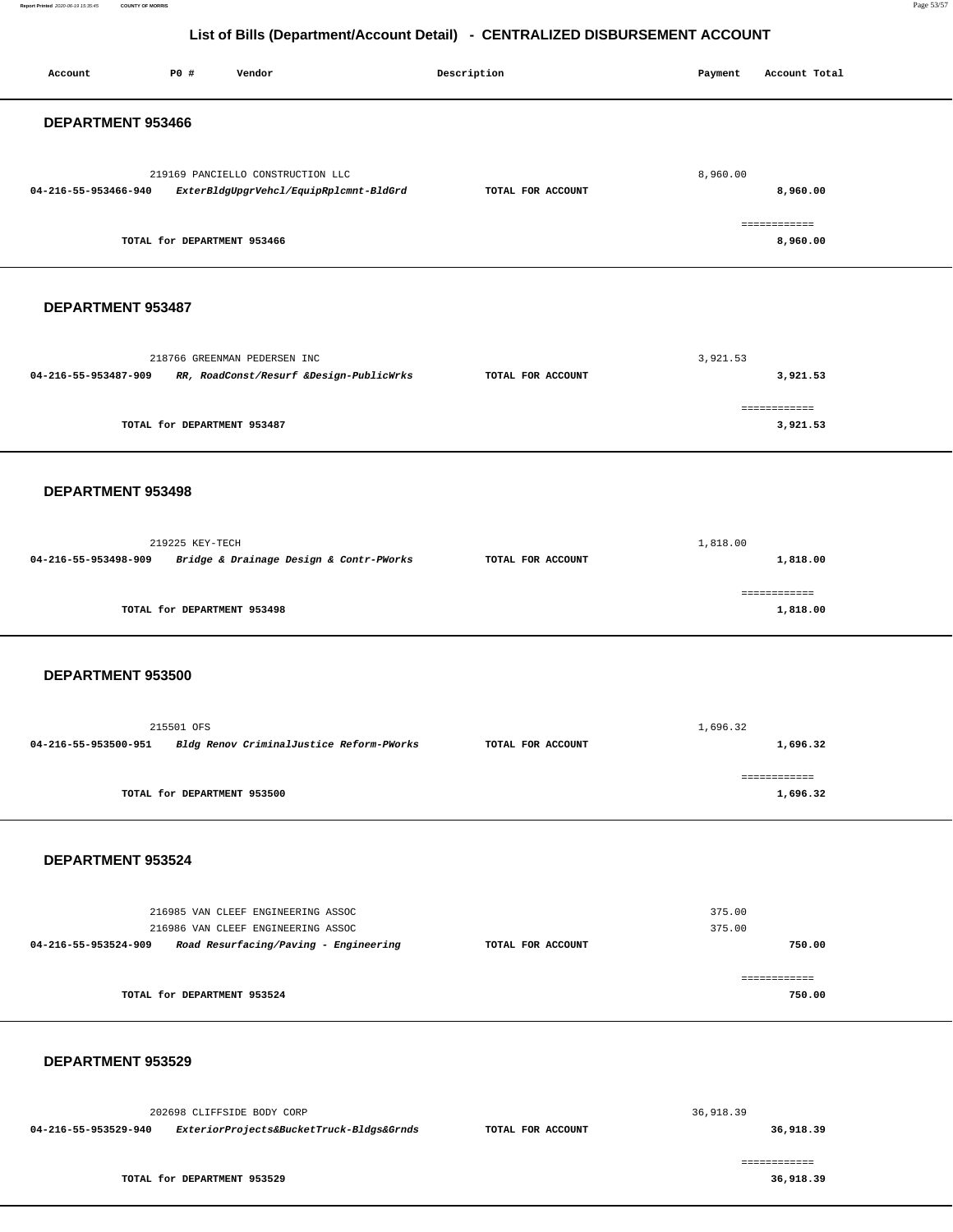**Report Printed** 2020-06-19 15:35:45 **COUNTY OF MORRIS** Page 54/57

## **List of Bills (Departm**

|         |     |        | List of Bills (Department/Account Detail) - CENTRALIZED DISBURSEMENT ACCOUNT |         |               | . . |
|---------|-----|--------|------------------------------------------------------------------------------|---------|---------------|-----|
| Account | PO# | Vendor | Description                                                                  | Payment | Account Total |     |
|         |     |        |                                                                              |         |               |     |

## **DEPARTMENT 953530**

| 218768 KELLER & KIRKPATRICK<br>216088 DYNAMIC TRAFFIC LLC        | 11,330.38<br>11,040.00         |
|------------------------------------------------------------------|--------------------------------|
| 215596 GREENMAN PEDERSEN INC                                     | 2,610.00                       |
| Rehab/Improv of Roads & RR - Engineering<br>04-216-55-953530-909 | 24,980.38<br>TOTAL FOR ACCOUNT |
|                                                                  |                                |
| TOTAL for DEPARTMENT 953530                                      | 24,980.38                      |

#### **DEPARTMENT 953555**

| 217783 STONEFIELD ENGINEERING<br>217364 T & M ASSOCIATES         |                   | 1,725.00<br>3,505.20     |
|------------------------------------------------------------------|-------------------|--------------------------|
| IntersectionUpgradesVarLocat-Engineering<br>04-216-55-953555-909 | TOTAL FOR ACCOUNT | 5,230.20                 |
| TOTAL for DEPARTMENT 953555                                      |                   | ============<br>5,230.20 |

#### **DEPARTMENT 954438**

| 210657 SYSTEM ONE ALARM                                          |                   | 3,250.00     |           |
|------------------------------------------------------------------|-------------------|--------------|-----------|
| 210657 SYSTEM ONE ALARM                                          |                   | 425.00       |           |
| 210657 SYSTEM ONE ALARM                                          |                   | 1,520.00     |           |
| 210657 SYSTEM ONE ALARM                                          |                   | 2,600.00     |           |
| 210657 SYSTEM ONE ALARM                                          |                   | 1,400.00     |           |
| 210657 SYSTEM ONE ALARM                                          |                   | 10,720.00    |           |
| 215423 SYSTEM ONE ALARM                                          |                   | 537.00       |           |
| 215423 SYSTEM ONE ALARM                                          |                   | 670.00       |           |
| 215423 SYSTEM ONE ALARM                                          |                   | 70.00        |           |
| Sheriff -Security Camera Rplcmnt/Upgrade<br>04-216-55-954438-956 | TOTAL FOR ACCOUNT |              | 21,192.00 |
|                                                                  |                   |              |           |
|                                                                  |                   | ============ |           |
| TOTAL for DEPARTMENT 954438                                      |                   |              | 21,192.00 |
|                                                                  |                   |              |           |

#### **DEPARTMENT 962496**

| 217350 DELL MARKETING L.P.<br>217350 DELL MARKETING L.P.         |                   | 1,799.88<br>2,460.00 |
|------------------------------------------------------------------|-------------------|----------------------|
| 217350 DELL MARKETING L.P.                                       |                   | 567.00               |
| Various Computers, Electronic Systems-IT<br>04-216-55-962496-955 | TOTAL FOR ACCOUNT | 4,826.88             |
| TOTAL for DEPARTMENT 962496                                      |                   | 4,826.88             |

#### **DEPARTMENT 962521**

217857 MILLENNIUM COMMUNICATIONS [69,290.40](https://69,290.40)  **04-216-55-962521-955 Technology Upgrades & Equip Var Loc - IT TOTAL FOR ACCOUNT [69,290.40](https://69,290.40)**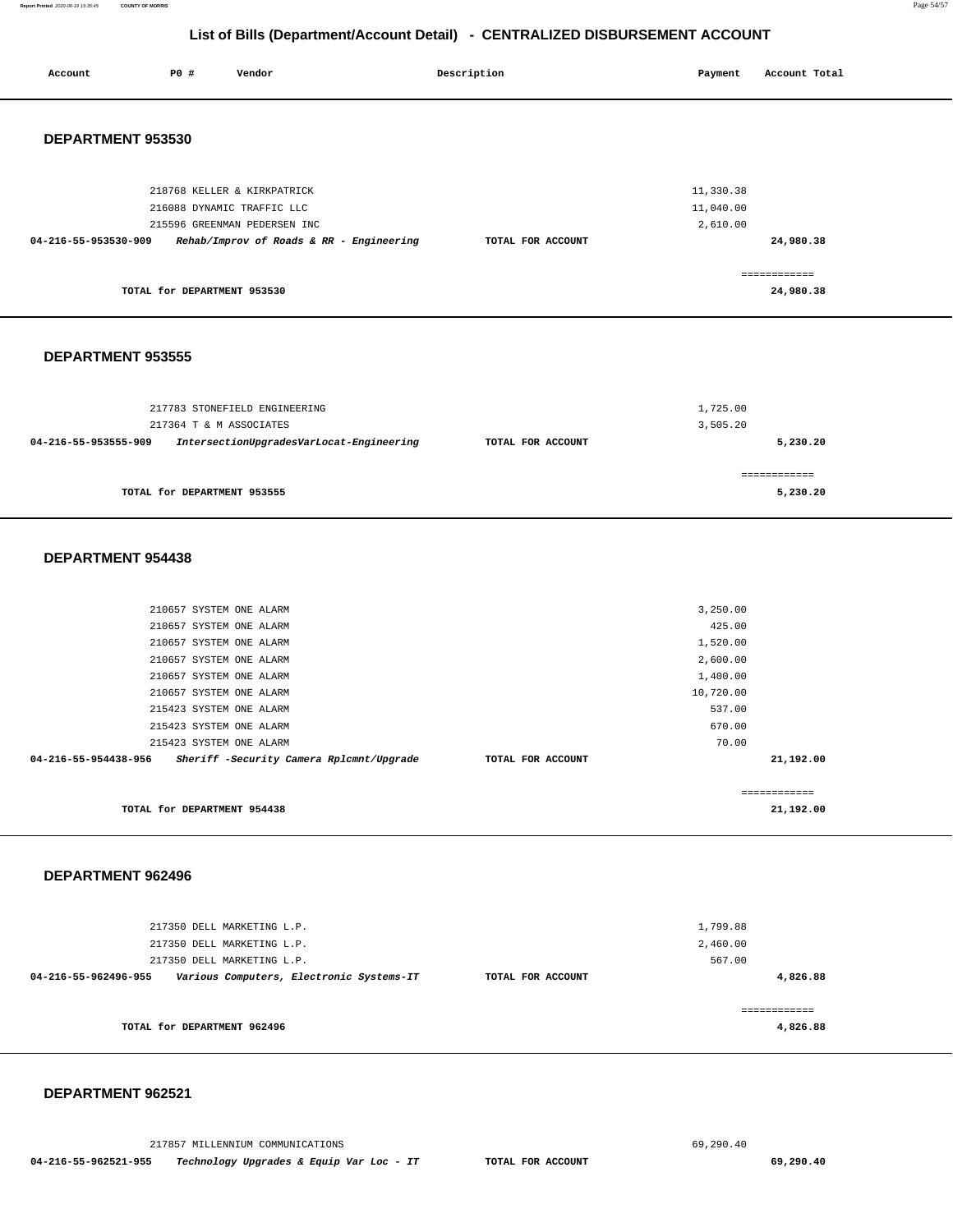| Account           | PO#                         | Vendor | Description | Payment | Account Total |
|-------------------|-----------------------------|--------|-------------|---------|---------------|
| DEPARTMENT 962521 |                             |        |             |         |               |
|                   |                             |        |             |         | ============  |
|                   | TOTAL for DEPARTMENT 962521 |        |             |         | 69,290.40     |

**DEPARTMENT 962533** 

| 217354 DELL MARKETING L.P.                                      |                   | 23,668.80                 |
|-----------------------------------------------------------------|-------------------|---------------------------|
| 217354 DELL MARKETING L.P.                                      |                   | 549.24                    |
| 217354 DELL MARKETING L.P.                                      |                   | 718.02                    |
| 217354 DELL MARKETING L.P.                                      |                   | 1,147.32                  |
| 217354 DELL MARKETING L.P.                                      |                   | 5,061.36                  |
| 217868 DELL MARKETING L.P.                                      |                   | 1,799.88                  |
| Replace & Upgrade Computers/Equip - OIT<br>04-216-55-962533-955 | TOTAL FOR ACCOUNT | 32,944.62                 |
| TOTAL for DEPARTMENT 962533                                     |                   | ============<br>32,944.62 |
|                                                                 |                   |                           |

#### **DEPARTMENT 964504**

|                      | 217686 FIRE AND SECURITY TECHNOLOGIES    | 37,895.00         |             |
|----------------------|------------------------------------------|-------------------|-------------|
| 04-216-55-964504-956 | Instl/Replacemnt Fire Alarm Sys-RiskMgmt | TOTAL FOR ACCOUNT | 37,895.00   |
|                      |                                          |                   | =========== |
|                      | TOTAL for DEPARTMENT 964504              |                   | 37,895.00   |

### **DEPARTMENT 964525**

|                      | 218918 MFS CONSULTING ENGINEERS &        |                   | 5,952.95 |
|----------------------|------------------------------------------|-------------------|----------|
| 04-216-55-964525-909 | Constr CACBldg HeadStartProg-PublicWorks | TOTAL FOR ACCOUNT | 5,952.95 |
|                      |                                          |                   |          |
|                      | TOTAL for DEPARTMENT 964525              |                   | 5,952.95 |

### **DEPARTMENT 968502**

| 219482 MC VOCATIONAL SCHOOL DISTRICT                             |                   | 120,907.92                 |
|------------------------------------------------------------------|-------------------|----------------------------|
| Bldg & Equip Upgrades/Replacemnts-VoTech<br>04-216-55-968502-951 | TOTAL FOR ACCOUNT | 120,907.92                 |
| TOTAL for DEPARTMENT 968502                                      |                   | ============<br>120,907.92 |

| 04-216-55-968538-909 |                                      |  | Various Building Projects - MC VoTech | TOTAL FOR ACCOUNT |  |          | 5,291.00 |
|----------------------|--------------------------------------|--|---------------------------------------|-------------------|--|----------|----------|
|                      | 219484 MC VOCATIONAL SCHOOL DISTRICT |  |                                       |                   |  | 3,196.00 |          |
|                      | 219484 MC VOCATIONAL SCHOOL DISTRICT |  |                                       |                   |  | 995.00   |          |
|                      | 219484 MC VOCATIONAL SCHOOL DISTRICT |  |                                       |                   |  | 550.00   |          |
|                      | 219484 MC VOCATIONAL SCHOOL DISTRICT |  |                                       |                   |  | 550.00   |          |
|                      |                                      |  |                                       |                   |  |          |          |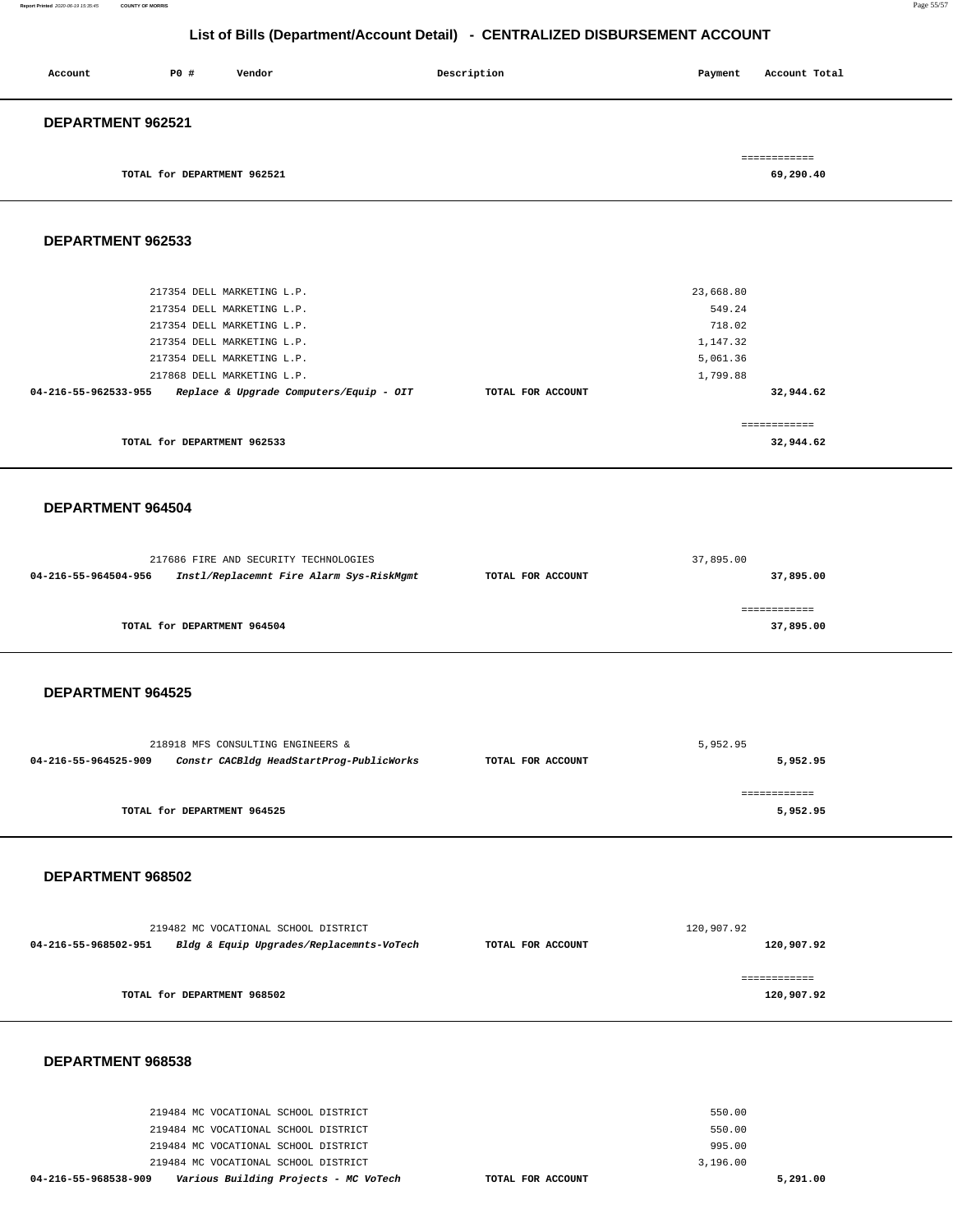| Account              | PO#                         | Vendor                                                                        | Description       | Payment    | Account Total              |
|----------------------|-----------------------------|-------------------------------------------------------------------------------|-------------------|------------|----------------------------|
| DEPARTMENT 968538    |                             |                                                                               |                   |            |                            |
| 04-216-55-968538-940 |                             | 219484 MC VOCATIONAL SCHOOL DISTRICT<br>Various Building Projects - MC VoTech | TOTAL FOR ACCOUNT | 137,008.18 | 137,008.18                 |
|                      | TOTAL for DEPARTMENT 968538 |                                                                               |                   |            | ============<br>142,299.18 |